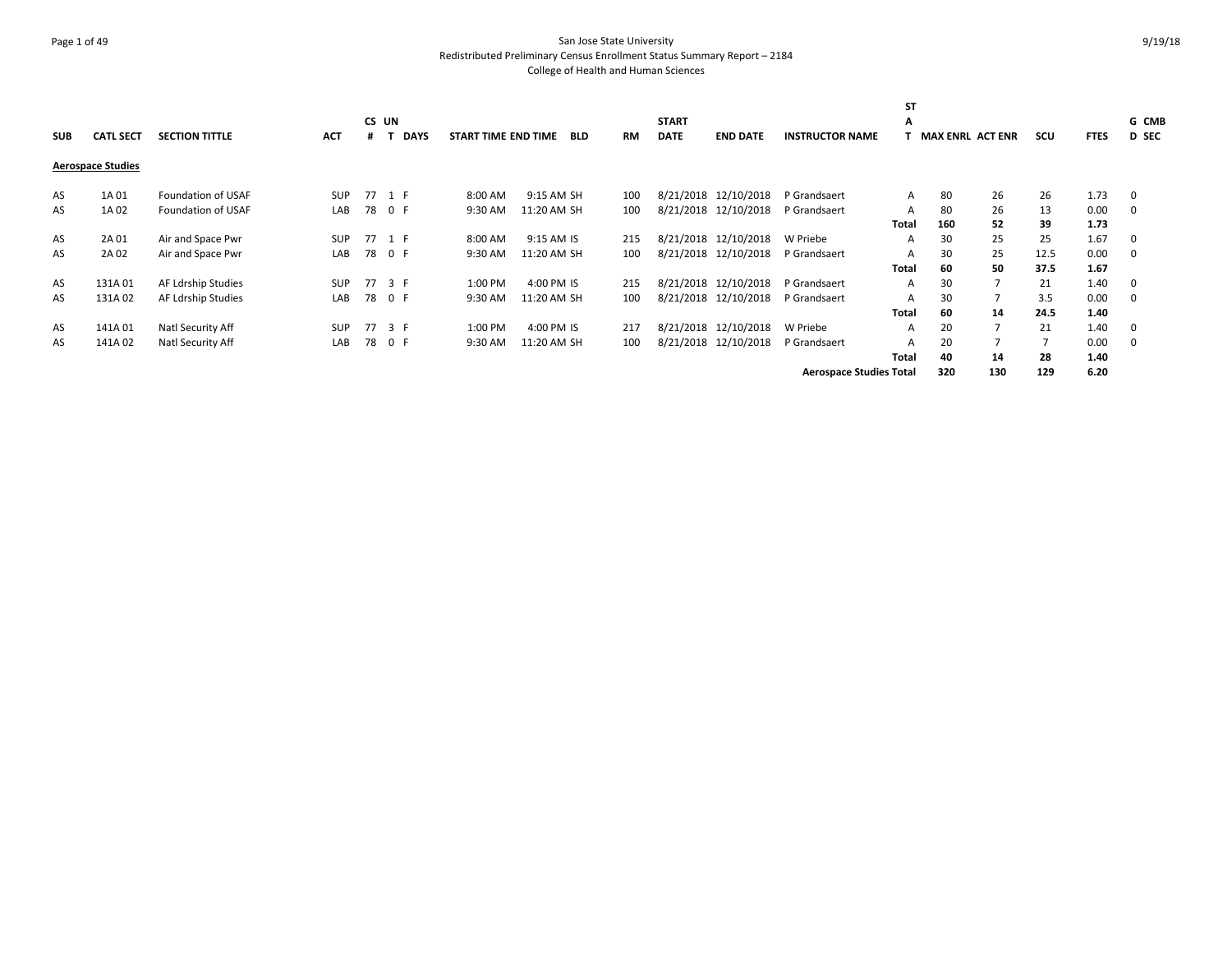# Page 2 of 49 San Jose State University Redistributed Preliminary Census Enrollment Status Summary Report – 2184 College of Health and Human Sciences

| SUB  | <b>CATL SECT</b> | <b>SECTION TITTLE</b>                 | <b>ACT</b> | CS UN | <b>DAYS</b> | START TIME END TIME | <b>BLD</b> | RM | <b>START</b><br><b>DATE</b> | <b>END DATE</b>              | <b>INSTRUCTOR NAME</b>                      | SΤ<br>A | <b>MAX ENRL ACT ENR</b> |    | scu | <b>FTES</b> | <b>G CMB</b><br><b>D</b> SEC |
|------|------------------|---------------------------------------|------------|-------|-------------|---------------------|------------|----|-----------------------------|------------------------------|---------------------------------------------|---------|-------------------------|----|-----|-------------|------------------------------|
|      |                  | Health & Human Sciences - All College |            |       |             |                     |            |    |                             |                              |                                             |         |                         |    |     |             |                              |
| APSC | 198ITL 80        | Internat Exper Sem                    | SEM        |       | 5 1 TBA     |                     |            |    |                             | 8/21/2018 12/10/2018 J Smith |                                             | A       | 30                      | 12 | 12  | 0.92        |                              |
|      |                  |                                       |            |       |             |                     |            |    |                             |                              |                                             | Total   | 30                      | 12 | 12  | 0.92        |                              |
|      |                  |                                       |            |       |             |                     |            |    |                             |                              | Health & Human Sciences - All College Total |         | 30                      | 12 | 12  | 0.92        |                              |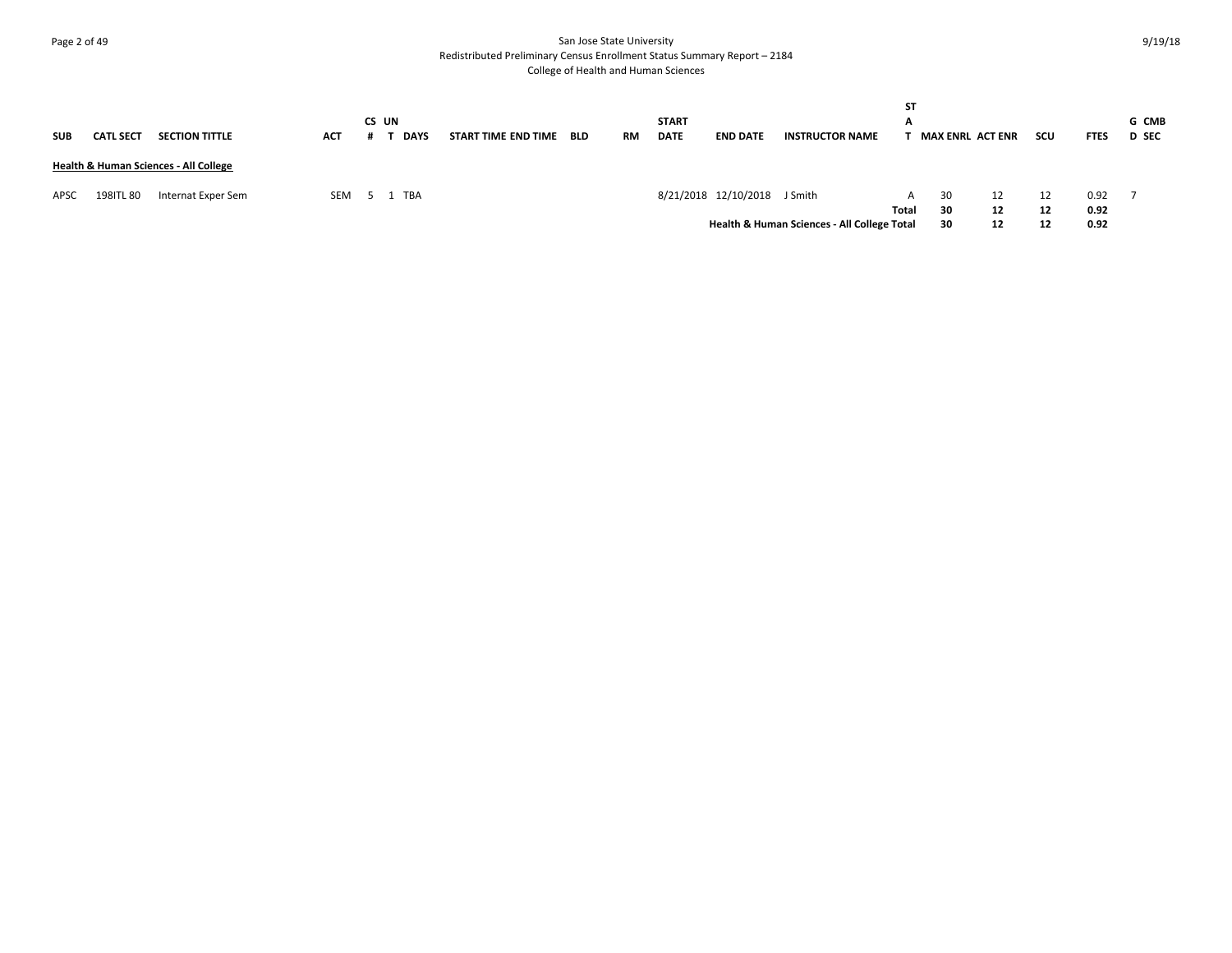# Page 3 of 49 San Jose State University Redistributed Preliminary Census Enrollment Status Summary Report – 2184 College of Health and Human Sciences

|             |                           |                         |            |                |                |          |                         |           |              |                             |                        | <b>ST</b>      |             |                    |             |             |              |              |        |
|-------------|---------------------------|-------------------------|------------|----------------|----------------|----------|-------------------------|-----------|--------------|-----------------------------|------------------------|----------------|-------------|--------------------|-------------|-------------|--------------|--------------|--------|
|             |                           |                         |            |                | CS UN          |          |                         |           | <b>START</b> |                             |                        | A              |             |                    |             |             | G CMB        |              |        |
| <b>SUB</b>  | <b>CATL SECT</b>          | <b>SECTION TITTLE</b>   | <b>ACT</b> | #              | T DAYS         |          | START TIME END TIME BLD | <b>RM</b> | <b>DATE</b>  | <b>END DATE</b>             | <b>INSTRUCTOR NAME</b> |                |             | T MAX ENRL ACT ENR | scu         | <b>FTES</b> | <b>D</b> SEC |              |        |
|             | <b>Health Professions</b> |                         |            |                |                |          |                         |           |              |                             |                        |                |             |                    |             |             |              |              |        |
| <b>HPRF</b> | 100W 01                   | <b>Writing Workshop</b> | SEM        | $\overline{4}$ | 3 TR           | 9:00 AM  | 10:15 AM DBH            | 225       |              | 8/21/2018 12/10/2018        | C Jones                | Α              | 25          | 23                 | 69          | 4.60        | $\Omega$     | C.           | $\ast$ |
| НS          | 100W 01                   | Writing Workshop        | <b>SEM</b> | $\overline{4}$ | 3 TR           | 9:00 AM  | 10:15 AM DBH            | 225       |              | 8/21/2018 12/10/2018        | C Jones                | Α              | $\mathbf 0$ | $\mathbf 0$        | $\Omega$    | 0.00        | $\mathbf 0$  | $\mathsf{C}$ |        |
| <b>NURS</b> | 100W 01                   | <b>Writing Workshop</b> | SEM        | 4              | 3 TR           | 9:00 AM  | 10:15 AM DBH            | 225       |              | 8/21/2018 12/10/2018        | C Jones                | Α              | 0           | 0                  | $\Omega$    | 0.00        | 0            | <b>C</b>     |        |
| <b>NUFS</b> | 100W 01                   | <b>Writing Workshop</b> | SEM        | $\overline{4}$ | 3 TR           | 9:00 AM  | 10:15 AM DBH            | 225       |              | 8/21/2018 12/10/2018        | C Jones                | Α              | $\mathbf 0$ | 0                  | $\Omega$    | 0.00        | $\mathbf 0$  | C            |        |
| <b>HPRF</b> | 100W 02                   | Writing Workshop        | SEM        | $\overline{a}$ | 3 TR           | 10:30 AM | 11:45 AM MH             | 322       |              | 8/21/2018 12/10/2018        | C Jones                | Α              | 25          | 25                 | 75          | 5.00        | $\mathbf{0}$ | $\mathsf{C}$ |        |
| НS          | 100W 02                   | Writing Workshop        | SEM        | $\overline{4}$ | 3 TR           | 10:30 AM | 11:45 AM MH             | 322       |              | 8/21/2018 12/10/2018        | C Jones                | Α              | $\Omega$    | $\mathbf 0$        | $\Omega$    | 0.00        | $\mathbf 0$  | $\mathsf{C}$ |        |
| <b>NURS</b> | 100W 02                   | <b>Writing Workshop</b> | SEM        | 4              | 3 TR           | 10:30 AM | 11:45 AM MH             | 322       |              | 8/21/2018 12/10/2018        | C Jones                | Α              | 0           | 0                  | $\Omega$    | 0.00        | 0            | $\mathsf{C}$ |        |
| <b>NUFS</b> | 100W 02                   | Writing Workshop        | <b>SEM</b> | 4              | 3 TR           | 10:30 AM | 11:45 AM MH             | 322       |              | 8/21/2018 12/10/2018        | C Jones                | $\overline{A}$ | $\Omega$    | $\mathbf 0$        | $\Omega$    | 0.00        | $\mathbf 0$  | C            |        |
| <b>HPRF</b> | 100W 03                   | Writing Workshop        | <b>SEM</b> | $\overline{4}$ | 3 TR           | 1:30 PM  | 2:45 PM SPXC            | 152       |              | 8/21/2018 12/10/2018        | N Williams             | Α              | 25          | 25                 | 75          | 5.00        | $\mathbf{0}$ | $\mathsf{C}$ |        |
| нs          | 100W 03                   | <b>Writing Workshop</b> | SEM        | 4              | 3 TR           | 1:30 PM  | 2:45 PM SPXC            | 152       |              | 8/21/2018 12/10/2018        | N Williams             | A              | $\Omega$    | 0                  | $\Omega$    | 0.00        | $\Omega$     | C            |        |
| <b>NURS</b> | 100W 03                   | <b>Writing Workshop</b> | <b>SEM</b> | $\overline{4}$ | 3 TR           | 1:30 PM  | 2:45 PM SPXC            | 152       |              | 8/21/2018 12/10/2018        | N Williams             | A              | $\Omega$    | $\mathbf 0$        | $\Omega$    | 0.00        | $\mathbf{0}$ | C            |        |
| <b>NUFS</b> | 100W 03                   | <b>Writing Workshop</b> | SEM        | $\overline{4}$ | 3 TR           | 1:30 PM  | 2:45 PM SPXC            | 152       |              | 8/21/2018 12/10/2018        | N Williams             | A              | $\mathbf 0$ | $\mathbf 0$        | $\mathbf 0$ | 0.00        | $\mathbf 0$  | $\mathsf{C}$ |        |
| HPRF        | 100W 05                   | Writing Workshop        | <b>SEM</b> | $\overline{4}$ | 3 F            | 9:00 AM  | 11:45 AM SPXC           | 152       |              | 8/21/2018 12/10/2018        | S Rivera               | Α              | 25          | 24                 | 72          | 4.80        | $\mathbf 0$  | $\mathsf{C}$ |        |
| НS          | 100W 05                   | <b>Writing Workshop</b> | SEM        | 4              | 3 F            | 9:00 AM  | 11:45 AM SPXC           | 152       |              | 8/21/2018 12/10/2018        | S Rivera               | Α              | 0           | 0                  | $\Omega$    | 0.00        | 0            | $\mathsf{C}$ |        |
| <b>NURS</b> | 100W 05                   | <b>Writing Workshop</b> | <b>SEM</b> | $\overline{4}$ | 3 F            | 9:00 AM  | 11:45 AM SPXC           | 152       |              | 8/21/2018 12/10/2018        | S Rivera               | A              | $\Omega$    | $\mathbf 0$        | $\Omega$    | 0.00        | $\Omega$     | $\mathsf{C}$ |        |
| <b>NUFS</b> | 100W 05                   | <b>Writing Workshop</b> | <b>SEM</b> | $\overline{4}$ | 3 F            | 9:00 AM  | 11:45 AM SPXC           | 152       |              | 8/21/2018 12/10/2018        | S Rivera               | Α              | $\Omega$    | $\mathbf 0$        | $\Omega$    | 0.00        | $\mathbf 0$  | $\mathsf{C}$ |        |
| <b>HPRF</b> | 100W 07                   | <b>Writing Workshop</b> | SEM        | 4              | 3 <sub>T</sub> | 3:00 PM  | 5:45 PM SPXC            | 152       |              | 8/21/2018 12/10/2018        | N Clinch               | Α              | 25          | 21                 | 63          | 4.20        | $\Omega$     | C            |        |
| НS          | 100W 07                   | <b>Writing Workshop</b> | <b>SEM</b> | $\overline{4}$ | 3 <sub>1</sub> | 3:00 PM  | 5:45 PM SPXC            | 152       |              | 8/21/2018 12/10/2018        | N Clinch               | A              | $\Omega$    | $\mathbf{0}$       | $\Omega$    | 0.00        | $\Omega$     | C.           |        |
| <b>NURS</b> | 100W 07                   | <b>Writing Workshop</b> | <b>SEM</b> | $\overline{4}$ | 3 <sub>1</sub> | 3:00 PM  | 5:45 PM SPXC            | 152       |              | 8/21/2018 12/10/2018        | N Clinch               | A              | $\Omega$    | $\mathbf 0$        | $\Omega$    | 0.00        | $\mathbf 0$  | <b>C</b>     |        |
| <b>NUFS</b> | 100W 07                   | <b>Writing Workshop</b> | <b>SEM</b> | 4              | 3 <sub>T</sub> | 3:00 PM  | 5:45 PM SPXC            | 152       |              | 8/21/2018 12/10/2018        | N Clinch               | А              | $\mathbf 0$ | $\mathbf 0$        | $\mathbf 0$ | 0.00        | $\mathbf 0$  | C            |        |
| <b>HPRF</b> | 100W 08                   | <b>Writing Workshop</b> | SEM        | 4              | 3 TR           | 12:00 PM | 1:15 PM SPXC            | 152       |              | 8/21/2018 12/10/2018        | N Williams             | Α              | 25          | 26                 | 78          | 5.20        | $\mathbf{0}$ | $\mathsf{C}$ |        |
| НS          | 100W 08                   | <b>Writing Workshop</b> | <b>SEM</b> | $\overline{4}$ | 3 TR           | 12:00 PM | 1:15 PM SPXC            | 152       |              | 8/21/2018 12/10/2018        | N Williams             | A              | $\Omega$    | $\mathbf 0$        | $\Omega$    | 0.00        | $\Omega$     | $\mathsf{C}$ |        |
| <b>NURS</b> | 100W 08                   | <b>Writing Workshop</b> | SEM        | 4              | 3 TR           | 12:00 PM | 1:15 PM SPXC            | 152       |              | 8/21/2018 12/10/2018        | N Williams             | Α              | $\Omega$    | $\mathbf 0$        | $\Omega$    | 0.00        | $\mathbf 0$  | $\mathsf{C}$ |        |
| <b>NUFS</b> | 100W 08                   | <b>Writing Workshop</b> | SEM        | 4              | 3 TR           | 12:00 PM | 1:15 PM SPXC            | 152       |              | 8/21/2018 12/10/2018        | N Williams             | A              | 0           | $\mathbf 0$        | $\mathbf 0$ | 0.00        | $\Omega$     | $\mathsf{C}$ |        |
| <b>HPRF</b> | 100W 09                   | <b>Writing Workshop</b> | <b>SEM</b> | $\overline{4}$ | 3<br>MW        | 9:00 AM  | 10:15 AM SH             | 346       |              | 8/21/2018 12/10/2018        | A Petty                | Α              | 25          | 25                 | 75          | 5.00        | $\mathbf{0}$ | $\mathsf{C}$ |        |
| нs          | 100W 09                   | Writing Workshop        | <b>SEM</b> | $\overline{4}$ | 3 MW           | 9:00 AM  | 10:15 AM SH             | 346       |              | 8/21/2018 12/10/2018        | A Petty                | A              | $\Omega$    | $\mathbf{0}$       | $\Omega$    | 0.00        | $\Omega$     | <b>C</b>     |        |
| <b>NURS</b> | 100W 09                   | <b>Writing Workshop</b> | <b>SEM</b> | 4              | 3<br>MW        | 9:00 AM  | 10:15 AM SH             | 346       |              | 8/21/2018 12/10/2018        | A Petty                | Α              | $\Omega$    | $\mathbf 0$        | $\mathbf 0$ | 0.00        | $\mathbf 0$  | C            |        |
| <b>NUFS</b> | 100W 09                   | <b>Writing Workshop</b> | SEM        | 4              | 3<br>MW        | 9:00 AM  | 10:15 AM SH             | 346       |              | 8/21/2018 12/10/2018        | A Petty                | Α              | 0           | 0                  | $\mathbf 0$ | 0.00        | 0            | $\mathsf{C}$ |        |
| <b>HPRF</b> | 100W 10                   | <b>Writing Workshop</b> | SEM        | 4              | 3<br>TBA       |          |                         |           |              | 8/21/2018 12/10/2018        | R Rinck                | Α              | 25          | 23                 | 69          | 4.60        | $\mathbf{0}$ | C            |        |
| НS          | 100W 10                   | Writing Workshop        | SEM        | $\overline{4}$ | 3<br>TBA       |          |                         |           |              | 8/21/2018 12/10/2018        | R Rinck                | Α              | $\Omega$    | $\mathbf 0$        | $\Omega$    | 0.00        | 0            | $\mathsf{C}$ |        |
| <b>NURS</b> | 100W 10                   | <b>Writing Workshop</b> | SEM        | 4              | 3<br>TBA       |          |                         |           |              | 8/21/2018 12/10/2018        | R Rinck                | Α              | $\Omega$    | $\mathbf 0$        | $\Omega$    | 0.00        | $\mathbf 0$  | $\mathsf{C}$ |        |
| <b>NUFS</b> | 100W 10                   | <b>Writing Workshop</b> | SEM        | $\overline{4}$ | 3<br>TBA       |          |                         |           |              | 8/21/2018 12/10/2018        | R Rinck                | $\overline{A}$ | $\Omega$    | $\mathbf 0$        | $\mathbf 0$ | 0.00        | $\mathbf{0}$ | $\mathsf{C}$ |        |
| <b>HPRF</b> | 100W 12                   | Writing Workshop        | <b>SEM</b> | $\overline{4}$ | 3 MW           | 1:30 PM  | 2:45 PM DMH             | 162       |              | 8/21/2018 12/10/2018        | N Williams             | Α              | 25          | 24                 | 72          | 4.80        | $\Omega$     | $\mathsf{C}$ |        |
| НS          | 100W 12                   | Writing Workshop        | SEM        | $\overline{4}$ | 3<br>MW        | 1:30 PM  | 2:45 PM DMH             | 162       |              | 8/21/2018 12/10/2018        | N Williams             | Α              | $\Omega$    | 0                  | $\Omega$    | 0.00        | $\Omega$     | $\mathsf{C}$ |        |
| <b>NURS</b> | 100W 12                   | <b>Writing Workshop</b> | SEM        | 4              | 3<br>MW        | 1:30 PM  | 2:45 PM DMH             | 162       |              | 8/21/2018 12/10/2018        | N Williams             | Α              | 0           | 0                  | $\Omega$    | 0.00        | 0            | <b>C</b>     |        |
| <b>NUFS</b> | 100W 12                   | <b>Writing Workshop</b> | <b>SEM</b> | $\overline{4}$ | 3<br><b>MW</b> | 1:30 PM  | 2:45 PM DMH             | 162       |              | 8/21/2018 12/10/2018        | N Williams             | Α              | $\mathbf 0$ | $\mathbf 0$        | $\Omega$    | 0.00        | $\mathbf 0$  | C            |        |
| <b>HPRF</b> | 100W 13                   | Writing Workshop        | SEM        | $\overline{a}$ | 3<br>MW        | 12:00 PM | 1:15 PM MH              | 322       |              | 8/21/2018 12/10/2018        | N Williams             | Α              | 25          | 25                 | 75          | 5.00        | $\mathbf{0}$ | $\mathsf{C}$ |        |
| НS          | 100W 13                   | Writing Workshop        | SEM        | $\overline{4}$ | 3 MW           | 12:00 PM | 1:15 PM MH              | 322       |              | 8/21/2018 12/10/2018        | N Williams             | Α              | $\Omega$    | $\mathbf 0$        | $\Omega$    | 0.00        | $\mathbf 0$  | $\mathsf{C}$ |        |
| <b>NURS</b> | 100W 13                   | <b>Writing Workshop</b> | SEM        | 4              | 3<br>мw        | 12:00 PM | 1:15 PM MH              | 322       |              | 8/21/2018 12/10/2018        | N Williams             | Α              | $\mathbf 0$ | 0                  | $\Omega$    | 0.00        | 0            | $\mathsf{C}$ |        |
| <b>NUFS</b> | 100W 13                   | Writing Workshop        | <b>SEM</b> | $\overline{4}$ | 3 MW           | 12:00 PM | 1:15 PM MH              | 322       |              | 8/21/2018 12/10/2018        | N Williams             | Α              | $\Omega$    | $\mathbf 0$        | $\Omega$    | 0.00        | $\mathbf 0$  | C            |        |
| <b>HPRF</b> | 100W 14                   | Writing Workshop        | <b>SEM</b> | $\overline{4}$ | 3 <sub>5</sub> | 9:00 AM  | 11:50 AM OFF            |           |              | CAMPUS 8/21/2018 12/10/2018 | A Petty                | Α              | 25          | 8                  | 24          | 1.60        | $\mathbf{0}$ | $\mathsf{C}$ |        |
| нs          | 100W 14                   | <b>Writing Workshop</b> | SEM        | 4              | 3S             | 9:00 AM  | 11:50 AM OFF            |           |              | CAMPUS 8/21/2018 12/10/2018 | A Petty                | Α              | $\Omega$    | $\Omega$           | $\Omega$    | 0.00        | $\Omega$     | $\mathsf{C}$ |        |
| <b>NURS</b> | 100W 14                   | <b>Writing Workshop</b> | <b>SEM</b> | $\overline{4}$ | 3 <sub>5</sub> | 9:00 AM  | 11:50 AM OFF            |           |              | CAMPUS 8/21/2018 12/10/2018 | A Petty                | A              | $\Omega$    | $\Omega$           | $\Omega$    | 0.00        | $\mathbf{0}$ | C            |        |
| <b>NUFS</b> | 100W 14                   | <b>Writing Workshop</b> | SEM        | $\overline{4}$ | 3S             | 9:00 AM  | 11:50 AM OFF            |           |              | CAMPUS 8/21/2018 12/10/2018 | A Petty                | A              | $\Omega$    | $\mathbf{0}$       | $\mathbf 0$ | 0.00        | $\mathbf 0$  | $\mathsf{C}$ |        |
| <b>HPRF</b> | 100W 80                   | Writing Workshop        | SEM        | $\overline{4}$ | 3 TBA          |          |                         |           |              | 8/21/2018 12/10/2018        | R Rinck                | А              | 25          | 23                 | 69          | 4.60        | $\Omega$     | $\mathsf{C}$ |        |
| <b>HS</b>   | 100W 80                   | <b>Writing Workshop</b> | SEM        | $\overline{4}$ | 3 TBA          |          |                         |           |              | 8/21/2018 12/10/2018        | R Rinck                | A              | $\Omega$    | $\Omega$           | $\Omega$    | 0.00        | $\mathbf 0$  | C            |        |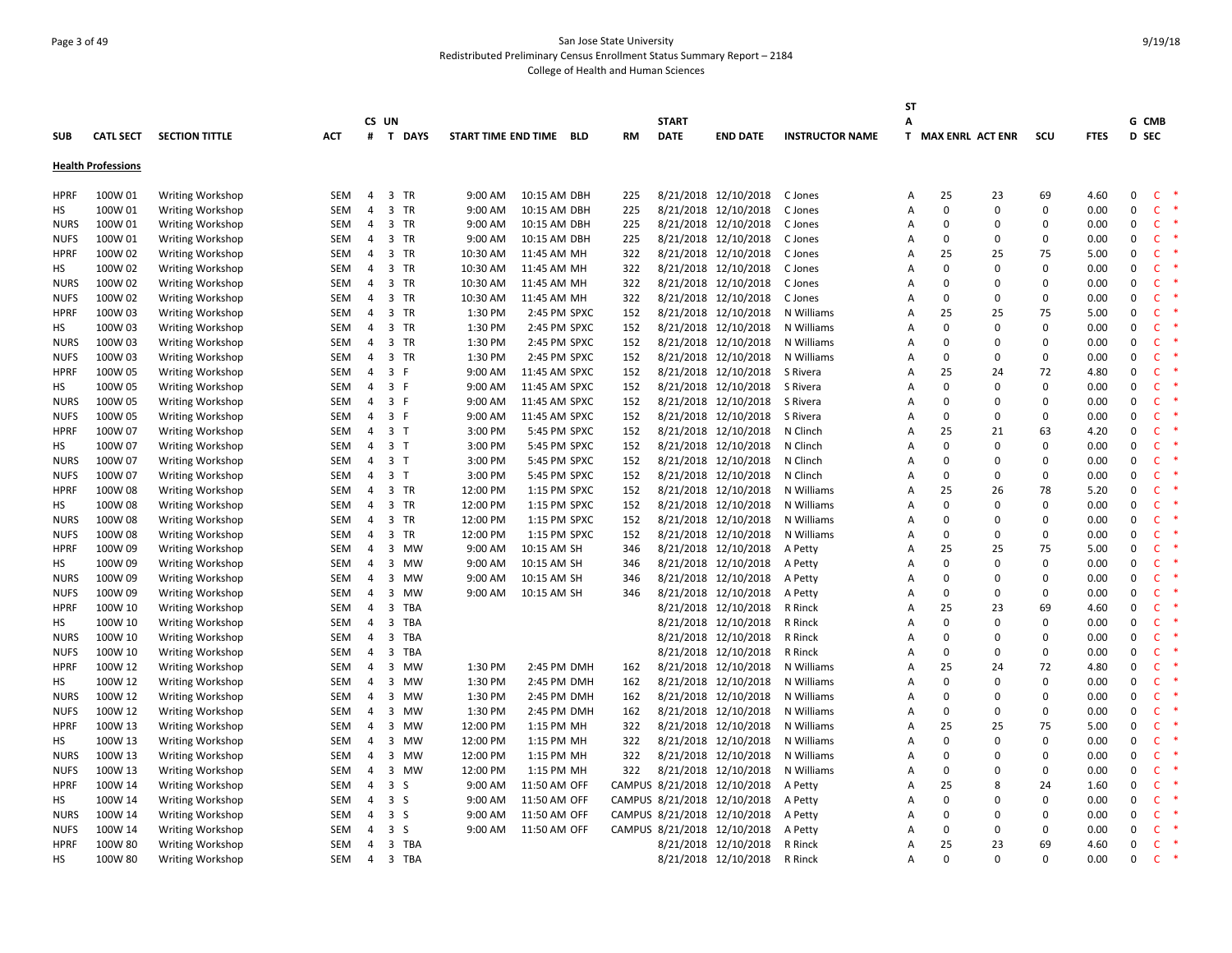#### Page 4 of 49 San Jose State University Redistributed Preliminary Census Enrollment Status Summary Report – 2184 College of Health and Human Sciences

|             |                  |                             |            |                |                             |                     |             |            |           |              |                      |                        | SΤ           |                         |             |              |             |              |              |  |
|-------------|------------------|-----------------------------|------------|----------------|-----------------------------|---------------------|-------------|------------|-----------|--------------|----------------------|------------------------|--------------|-------------------------|-------------|--------------|-------------|--------------|--------------|--|
|             |                  |                             |            |                | CS UN                       |                     |             |            |           | <b>START</b> |                      |                        | A            |                         |             |              |             |              | G CMB        |  |
| <b>SUB</b>  | <b>CATL SECT</b> | <b>SECTION TITTLE</b>       | ACT        | #              | <b>DAYS</b><br>$\mathbf{T}$ | START TIME END TIME |             | <b>BLD</b> | <b>RM</b> | <b>DATE</b>  | <b>END DATE</b>      | <b>INSTRUCTOR NAME</b> | T.           | <b>MAX ENRL ACT ENR</b> |             | scu          | <b>FTES</b> |              | D SEC        |  |
| <b>NURS</b> | 100W 80          | Writing Workshop            | <b>SEM</b> | $\overline{4}$ | 3<br><b>TBA</b>             |                     |             |            |           |              | 8/21/2018 12/10/2018 | R Rinck                | A            | 0                       | 0           | 0            | 0.00        | 0            | C            |  |
| <b>NUFS</b> | 100W 80          | <b>Writing Workshop</b>     | SEM        | $\overline{4}$ | 3<br>TBA                    |                     |             |            |           |              | 8/21/2018 12/10/2018 | R Rinck                | A            | 0                       | 0           | 0            | 0.00        | 0            | $\mathsf{C}$ |  |
| <b>HPRF</b> | 100W 81          | Writing Workshop            | SEM        | $\overline{4}$ | <b>TBA</b><br>3             |                     |             |            |           |              | 8/21/2018 12/10/2018 | M Duphily              | A            | 25                      | 24          | 72           | 4.80        | 0            | $\mathsf{C}$ |  |
| HS          | 100W 81          | Writing Workshop            | SEM        | $\overline{4}$ | 3<br><b>TBA</b>             |                     |             |            |           |              | 8/21/2018 12/10/2018 | M Duphily              | A            | $\Omega$                | $\mathbf 0$ | $\mathbf 0$  | 0.00        | 0            | $\mathsf{C}$ |  |
| <b>NURS</b> | 100W 81          | Writing Workshop            | SEM        | 4              | 3<br>TBA                    |                     |             |            |           |              | 8/21/2018 12/10/2018 | M Duphily              | A            | $\Omega$                | 0           | 0            | 0.00        | 0            | $\mathsf{C}$ |  |
| <b>NUFS</b> | 100W 81          | Writing Workshop            | SEM        | 4              | 3 TBA                       |                     |             |            |           |              | 8/21/2018 12/10/2018 | M Duphily              | A            | $\mathbf{0}$            | 0           | $\mathbf 0$  | 0.00        | 0            | $\mathsf{C}$ |  |
|             |                  |                             |            |                |                             |                     |             |            |           |              |                      |                        | <b>Total</b> | 325                     | 296         | 888          | 59.20       |              |              |  |
| <b>HPRF</b> | 135 02           | <b>Hlth Multiculture</b>    | <b>LEC</b> | 3              | 3 TR                        | 9:00 AM             | 10:15 AM HB |            | 407       |              | 8/21/2018 12/10/2018 | N Zhang                | Α            | 30                      | 32          | 96           | 6.40        | 0            | $\mathsf{C}$ |  |
| HS          | 135 02           | <b>Hlth Multiculture</b>    | <b>LEC</b> | 3              | 3 TR                        | 9:00 AM             | 10:15 AM HB |            | 407       |              | 8/21/2018 12/10/2018 | N Zhang                | A            | $\mathbf{0}$            | $\mathbf 0$ | $\mathbf 0$  | 0.00        | 0            | $\mathsf{C}$ |  |
| <b>NUFS</b> | 135 02           | <b>Hith Multiculture</b>    | <b>LEC</b> | $\overline{3}$ | 3 TR                        | 9:00 AM             | 10:15 AM HB |            | 407       |              | 8/21/2018 12/10/2018 | N Zhang                | A            | 0                       | 0           | 0            | 0.00        | 0            | $\mathsf{C}$ |  |
| <b>NURS</b> | 135 02           | <b>Hith Multiculture</b>    | <b>LEC</b> | $\overline{3}$ | 3 TR                        | 9:00 AM             | 10:15 AM HB |            | 407       |              | 8/21/2018 12/10/2018 | N Zhang                | A            | $\mathbf{0}$            | 0           | $\mathbf 0$  | 0.00        | 0            | $\mathsf{C}$ |  |
| <b>HPRF</b> | 135 04           | <b>Hith Multiculture</b>    | LEC        | 3              | 3 <sub>1</sub>              | 3:00 PM             | 5:45 PM HB  |            | 407       |              | 8/21/2018 12/10/2018 | N West                 | A            | 30                      | 31          | 93           | 6.25        | $\mathbf{1}$ | $\mathsf{C}$ |  |
| HS          | 135 04           | <b>Hith Multiculture</b>    | LEC        | 3              | 3 <sub>1</sub>              | 3:00 PM             | 5:45 PM HB  |            | 407       |              | 8/21/2018 12/10/2018 | N West                 | A            | $\mathbf{0}$            | 0           | $\mathbf 0$  | 0.00        | 0            | $\mathsf{C}$ |  |
| <b>NUFS</b> | 135 04           | <b>Hlth Multiculture</b>    | <b>LEC</b> | 3              | 3 <sub>1</sub>              | 3:00 PM             | 5:45 PM HB  |            | 407       |              | 8/21/2018 12/10/2018 | N West                 | A            | 0                       | 0           | $\mathbf 0$  | 0.00        | 0            | $\mathsf{C}$ |  |
| <b>NURS</b> | 135 04           | <b>Hlth Multiculture</b>    | <b>LEC</b> | $\overline{3}$ | 3 <sub>1</sub>              | 3:00 PM             | 5:45 PM HB  |            | 407       |              | 8/21/2018 12/10/2018 | N West                 | A            | 0                       | 0           | $\mathbf 0$  | 0.00        | 0            | $\mathsf{C}$ |  |
| <b>HPRF</b> | 135 05           | <b>Hlth Multiculture</b>    | <b>LEC</b> | $\overline{3}$ | $3 \ W$                     | 3:00 PM             | 5:45 PM BBC |            | 126       |              | 8/21/2018 12/10/2018 | K Roe                  |              | 30                      | 30          | 90           | 6.05        | 1            | $\mathsf{C}$ |  |
| НS          | 135 05           | <b>Hlth Multiculture</b>    | <b>LEC</b> | 3              | $3 \ W$                     | 3:00 PM             | 5:45 PM BBC |            | 126       |              | 8/21/2018 12/10/2018 | K Roe                  | A            | $\Omega$                | 0           | $\mathbf 0$  | 0.00        | 0            | $\mathsf{C}$ |  |
| <b>NUFS</b> | 135 05           | <b>Hith Multiculture</b>    | <b>LEC</b> | $\overline{3}$ | $3 \ W$                     | 3:00 PM             | 5:45 PM BBC |            | 126       |              | 8/21/2018 12/10/2018 | K Roe                  | A            | 0                       | 0           | $\mathbf 0$  | 0.00        | 0            | $\mathsf{C}$ |  |
| <b>NURS</b> | 135 05           | <b>Hith Multiculture</b>    | LEC        | $\overline{3}$ | 3 W                         | 3:00 PM             | 5:45 PM BBC |            | 126       |              | 8/21/2018 12/10/2018 | K Roe                  | A            | 0                       | 0           | $\mathbf 0$  | 0.00        | 0            | $\mathsf{C}$ |  |
| <b>HPRF</b> | 135 06           | <b>Hith Multiculture</b>    | LEC        | $\overline{3}$ | 3<br><b>MW</b>              | 12:00 PM            | 1:15 PM HGH |            | 217       |              | 8/21/2018 12/10/2018 | J Hartle               | A            | 30                      | 31          | 93           | 6.20        | 0            | $\mathsf{C}$ |  |
| HS          | 135 06           | <b>Hlth Multiculture</b>    | LEC        | 3              | 3<br>MW                     | 12:00 PM            | 1:15 PM HGH |            | 217       |              | 8/21/2018 12/10/2018 | J Hartle               | A            | 0                       | 0           | $\mathbf 0$  | 0.00        | 0            | C            |  |
| <b>NUFS</b> | 135 06           | <b>Hlth Multiculture</b>    | <b>LEC</b> | $\overline{3}$ | 3<br>MW                     | 12:00 PM            | 1:15 PM HGH |            | 217       |              | 8/21/2018 12/10/2018 | J Hartle               | A            | $\Omega$                | 0           | $\mathbf 0$  | 0.00        | 0            | $\mathsf{C}$ |  |
| <b>NURS</b> | 135 06           | <b>Hlth Multiculture</b>    | <b>LEC</b> | $\overline{3}$ | 3<br>MW                     | 12:00 PM            | 1:15 PM HGH |            | 217       |              | 8/21/2018 12/10/2018 | J Hartle               | A            | $\Omega$                | 0           | $\mathbf 0$  | 0.00        | 0            | $\mathsf{C}$ |  |
| <b>HPRF</b> | 135 08           | <b>Hlth Multiculture</b>    | LEC        | $\overline{3}$ | 3 M                         | 10:30 AM            | 12:50 PM HB |            | 106       |              | 8/21/2018 12/10/2018 | K Roe                  | A            | 30                      | 29          | 87           | 5.80        | 0            | $\mathsf{C}$ |  |
| HS          | 135 08           | <b>Hith Multiculture</b>    | LEC        | 3              | $3 \, M$                    | 10:30 AM            | 12:50 PM HB |            | 106       |              | 8/21/2018 12/10/2018 | K Roe                  | A            | 0                       | 0           | $\mathbf 0$  | 0.00        | 0            | $\mathsf{C}$ |  |
| <b>NUFS</b> | 135 08           | <b>Hlth Multiculture</b>    | LEC        | $\overline{3}$ | $3 \, M$                    | 10:30 AM            | 12:50 PM HB |            | 106       |              | 8/21/2018 12/10/2018 | K Roe                  | A            | 0                       | 0           | $\mathbf 0$  | 0.00        | 0            | $\mathsf{C}$ |  |
| <b>NURS</b> | 135 08           | <b>Hlth Multiculture</b>    | LEC        | $\overline{3}$ | $3 \, M$                    | 10:30 AM            | 12:50 PM HB |            | 106       |              | 8/21/2018 12/10/2018 | K Roe                  | A            | $\Omega$                | 0           | $\mathbf 0$  | 0.00        | <sup>0</sup> | $\mathsf{C}$ |  |
|             |                  |                             |            |                |                             |                     |             |            |           |              |                      |                        | Total        | 150                     | 153         | 459          | 30.70       |              |              |  |
| <b>HPRF</b> | 295 02           | <b>Research Methodology</b> | <b>SEM</b> |                | 3                           |                     |             |            |           |              |                      |                        | X            | 0                       | 0           | $\mathbf{0}$ | 0.00        | $\Omega$     |              |  |
| НS          | 295 02           | <b>Research Methodology</b> | SEM        |                | 3                           |                     |             |            |           |              |                      |                        | x            | $\Omega$                | 0           | 0            | 0.00        | $\Omega$     |              |  |
| <b>HPRF</b> | 295 03           | <b>Research Methodology</b> | SEM        | -5             | $3 \, M$                    | 6:00 PM             | 8:45 PM SH  |            | 411       |              | 8/21/2018 12/10/2018 | N Zhang                | A            | 30                      | 18          | 54           | 4.50        | 18           | $\mathsf{C}$ |  |
| <b>HS</b>   | 295 03           | <b>Research Methodology</b> | SEM        | 5              | $3 \, M$                    | 6:00 PM             | 8:45 PM SH  |            | 411       |              | 8/21/2018 12/10/2018 | N Zhang                |              | 0                       | 0           | $\mathbf{0}$ | 0.00        | 0            | $\mathsf{C}$ |  |
|             |                  |                             |            |                |                             |                     |             |            |           |              |                      |                        | Total        | 30                      | 18          | 54           | 4.50        |              |              |  |
|             |                  |                             |            |                |                             |                     |             |            |           |              |                      |                        |              |                         |             |              |             |              |              |  |

**Health Professions Total 505 467 1401 94.40**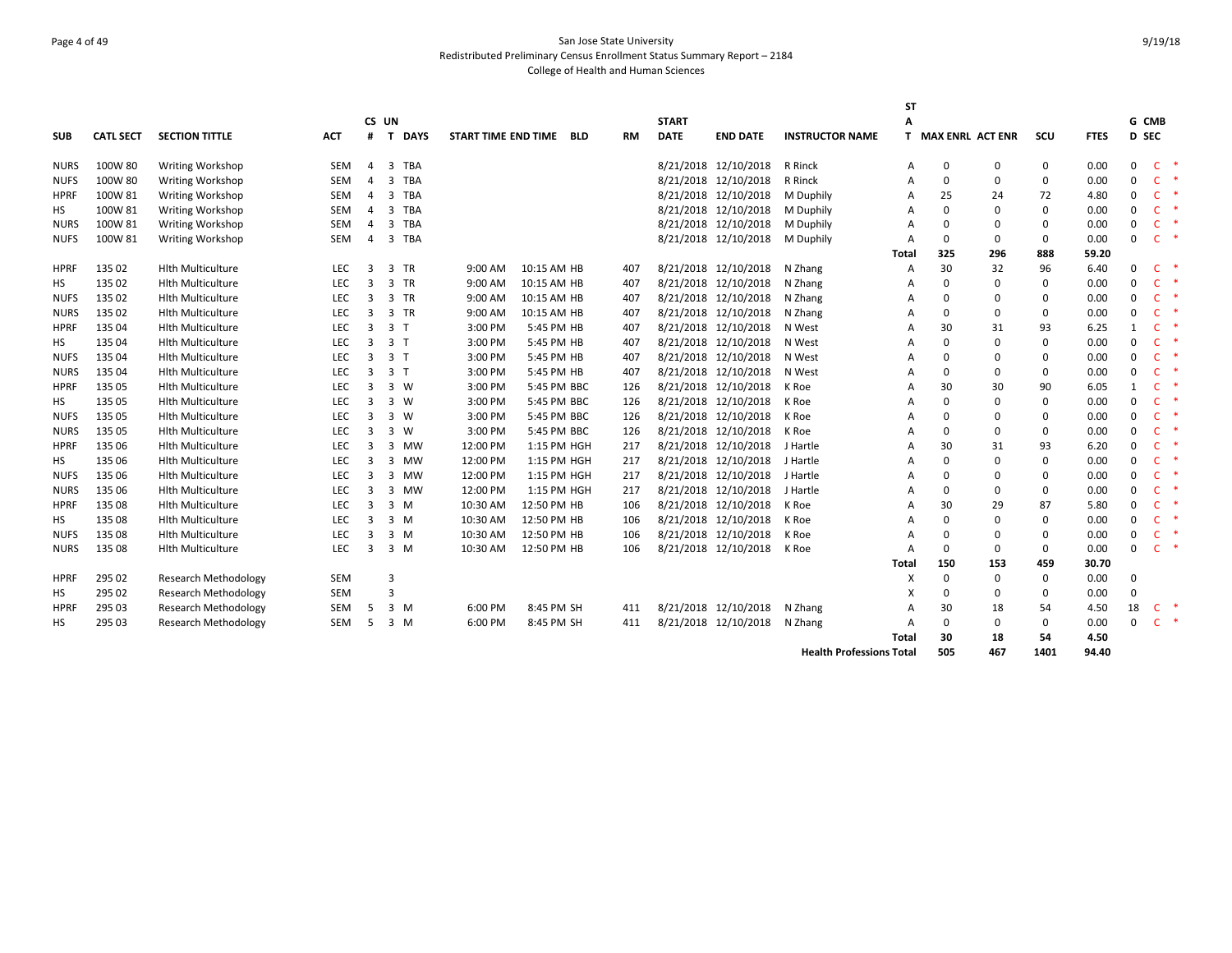# Page 5 of 49 San Jose State University Redistributed Preliminary Census Enrollment Status Summary Report – 2184 College of Health and Human Sciences

|             |                       |                           |            |                | CS UN                   |          |                         |                | <b>START</b> |                      |                        | <b>ST</b><br>A |             |                    |              |             |              | G CMB        |               |
|-------------|-----------------------|---------------------------|------------|----------------|-------------------------|----------|-------------------------|----------------|--------------|----------------------|------------------------|----------------|-------------|--------------------|--------------|-------------|--------------|--------------|---------------|
| <b>SUB</b>  | <b>CATL SECT</b>      | <b>SECTION TITTLE</b>     | <b>ACT</b> |                | # T DAYS                |          | START TIME END TIME BLD | <b>RM</b>      | <b>DATE</b>  | <b>END DATE</b>      | <b>INSTRUCTOR NAME</b> |                |             | T MAX ENRL ACT ENR | scu          | <b>FTES</b> | <b>D</b> SEC |              |               |
|             | <b>Health Science</b> |                           |            |                |                         |          |                         |                |              |                      |                        |                |             |                    |              |             |              |              |               |
| НS          | 101                   | <b>Understand Health</b>  | <b>LEC</b> | $\overline{2}$ | 3 MW                    | 9:00 AM  | 10:15 AM CL             | 324            |              | 8/21/2018 12/10/2018 | M McCarthy             | Α              | 30          | 30                 | 90           | 6.00        | $\mathbf 0$  |              |               |
| HS          | 103                   | <b>Understand Health</b>  | <b>LEC</b> | 2              | 3 MW                    | 12:00 PM | 1:15 PM CL              | 324            |              | 8/21/2018 12/10/2018 | M McCarthy             | Α              | 30          | 30                 | 90           | 6.00        | $\mathbf{0}$ |              |               |
| HS          | 104                   | <b>Understand Health</b>  | <b>LEC</b> | $\overline{2}$ | 3 MW                    | 10:30 AM | 11:45 AM CL             | 324            |              | 8/21/2018 12/10/2018 | M McCarthy             | А              | 30          | 32                 | 96           | 6.40        | $\mathbf{0}$ |              |               |
| HS          | 105                   | <b>Understand Health</b>  | <b>LEC</b> | $\overline{2}$ | 3 TR                    | 12:00 PM | 1:15 PM CL              | 324            |              | 8/21/2018 12/10/2018 | L Mai                  | А              | 30          | 30                 | 90           | 6.00        | 0            |              |               |
| HS          | 106                   | <b>Understand Health</b>  | LEC        | $\overline{2}$ | 3 TR                    | 9:00 AM  | 10:15 AM SH             | 346            |              | 8/21/2018 12/10/2018 | F Noonis               | А              | 30          | 30                 | 90           | 6.00        | $\mathbf 0$  |              |               |
| <b>HS</b>   | 107                   | <b>Understand Health</b>  | LEC        | $2^{\circ}$    | 3 TR                    | 10:30 AM | 11:45 AM CL             | 324            |              | 8/21/2018 12/10/2018 | L Mai                  | А              | 30          | 29                 | 87           | 5.80        | $\mathbf 0$  |              |               |
| HS          | 108                   | <b>Understand Health</b>  | <b>LEC</b> |                | 3                       |          |                         |                |              |                      |                        | x              | $\Omega$    | $\mathbf 0$        | 0            | 0.00        | $\mathbf 0$  |              |               |
| HS          | 109                   | <b>Understand Health</b>  | <b>LEC</b> | $2^{\circ}$    | 3 MW                    | 1:30 PM  | 2:45 PM SH              | 315            |              | 8/21/2018 12/10/2018 | M McCarthy             | Α              | 30          | 30                 | 90           | 6.00        | $\Omega$     |              |               |
|             |                       |                           |            |                |                         |          |                         |                |              |                      |                        | <b>Total</b>   | 210         | 211                | 633          | 42.20       |              |              |               |
| HS          | 15 01                 | Human Life Span           | LEC        | $\overline{2}$ | $3 \, M$                | 3:00 PM  | 5:45 PM SH              | 242            |              | 8/21/2018 12/10/2018 | K Roe                  | Α              | 30          | 26                 | 78           | 5.20        | 0            | $\mathsf{C}$ | $\ast$        |
| RECL        | 15 01                 | Human Life Span           | LEC        | $\overline{2}$ | $3 \, M$                | 3:00 PM  | 5:45 PM SH              | 242            |              | 8/21/2018 12/10/2018 | K Roe                  | А              | $\Omega$    | $\mathbf 0$        | $\mathbf{0}$ | 0.00        | 0            | $\mathsf{C}$ |               |
| HS          | 15 02                 | Human Life Span           | <b>LEC</b> | $\overline{2}$ | 3 MW                    | 12:00 PM | 1:15 PM BBC             | 126            |              | 8/21/2018 12/10/2018 | A Buckner-Capone       | A              | 30          | 30                 | 90           | 6.00        | $\mathbf 0$  | <b>C</b>     | 米             |
| <b>RECL</b> | 15 02                 | Human Life Span           | LEC        | $\overline{2}$ | 3 MW                    | 12:00 PM | 1:15 PM BBC             | 126            |              | 8/21/2018 12/10/2018 | A Buckner-Capone       | Α              | 0           | $\mathbf 0$        | 0            | 0.00        | $\mathbf 0$  | $\mathsf{C}$ |               |
| НS          | 15 03                 | Human Life Span           | <b>LEC</b> | $\overline{2}$ | 3 MW                    | 10:30 AM | 11:45 AM BBC            | 126            |              | 8/21/2018 12/10/2018 | A Buckner-Capone       | Α              | 30          | 30                 | 90           | 6.00        | $\mathbf 0$  | $\mathsf{C}$ |               |
| <b>RECL</b> | 15 03                 | Human Life Span           | <b>LEC</b> | $\overline{2}$ | 3 MW                    | 10:30 AM | 11:45 AM BBC            | 126            |              | 8/21/2018 12/10/2018 | A Buckner-Capone       | Α              | $\Omega$    | $\Omega$           | $\mathbf{0}$ | 0.00        | $\mathbf{0}$ | $\mathsf{C}$ | $\ast$        |
| <b>HS</b>   | 15 04                 | Human Life Span           | LEC        | $\overline{2}$ | $\overline{\mathbf{3}}$ |          |                         |                |              | 8/21/2018 12/10/2018 |                        | x              | $\Omega$    | $\mathbf 0$        | 0            | 0.00        | $\mathbf 0$  |              |               |
| RECL        | 15 04                 | Human Life Span           | LEC        |                | $\overline{3}$          |          |                         |                |              |                      |                        | X              | $\Omega$    | $\mathbf 0$        | $\mathsf 0$  | 0.00        | $\mathbf 0$  |              |               |
| <b>HS</b>   | 15 05                 | Human Life Span           | <b>LEC</b> | $\overline{2}$ | 3 TR                    | 10:30 AM | 11:45 AM HB             | 407            |              | 8/21/2018 12/10/2018 | F Noonis               | А              | 30          | 30                 | 90           | 6.00        | $\mathbf 0$  | C            | 米             |
| <b>RECL</b> | 15 05                 | Human Life Span           | <b>LEC</b> | $\overline{2}$ | 3 TR                    | 10:30 AM | 11:45 AM HB             | 407            |              | 8/21/2018 12/10/2018 | F Noonis               | A              | $\Omega$    | $\mathbf 0$        | $\mathbf{0}$ | 0.00        | $\mathbf 0$  | $\mathsf{C}$ | 米             |
| <b>HS</b>   | 15 06                 | Human Life Span           | LEC        | $\overline{2}$ | 3 TR                    | 12:00 PM | 1:15 PM HB              | 407            |              | 8/21/2018 12/10/2018 | J DiGiacomo            | A              | 30          | 29                 | 87           | 5.80        | $\mathbf 0$  | $\mathsf{C}$ |               |
| <b>RECL</b> | 15 06                 | Human Life Span           | LEC        |                | 2 3 TR                  | 12:00 PM | 1:15 PM HB              | 407            |              | 8/21/2018 12/10/2018 | J DiGiacomo            | А              | $\mathbf 0$ | $\mathbf 0$        | 0            | 0.00        | $\mathbf 0$  | $\mathsf{C}$ | $\ast$        |
|             |                       |                           |            |                |                         |          |                         |                |              |                      |                        | <b>Total</b>   | 150         | 145                | 435          | 29.00       |              |              |               |
| HS          | 25 01                 | <b>Hith Team Building</b> | LEC        | $\overline{2}$ | 3 M                     | 9:00 AM  | 11:45 AM SPXC           | 152            |              | 8/21/2018 12/10/2018 | D McClure              | Α              | 25          | 26                 | 78           | 5.20        | $\mathbf 0$  |              |               |
| HS          | 25 02                 | <b>Hith Team Building</b> | LEC        | $\overline{2}$ | $3 \, M$                | 3:00 PM  | 5:45 PM HB              | 407            |              | 8/21/2018 12/10/2018 | D McClure              | А              | 25          | 27                 | 81           | 5.40        | $\Omega$     |              |               |
| <b>HS</b>   | 25 03                 | <b>Hith Team Building</b> | <b>LEC</b> | $\overline{2}$ | $3 \ W$                 | 3:00 PM  | 5:45 PM YUH             | 243            |              | 8/21/2018 12/10/2018 | A Valdez               | Α              | 25          | 25                 | 75           | 5.00        | $\mathbf{0}$ |              |               |
| HS          | 25 04                 | <b>Hlth Team Building</b> | LEC        | $\overline{2}$ | 3 R                     | 6:00 PM  | 8:45 PM SPXC            | 152            |              | 8/21/2018 12/10/2018 | R Rinck                | А              | 25          | 23                 | 69           | 4.60        | $\mathbf{0}$ |              |               |
| НS          | 25 05                 | <b>Hith Team Building</b> | <b>LEC</b> | $\overline{2}$ | 3 W                     | 10:30 AM | 1:15 PM SH              | 346            |              | 8/21/2018 12/10/2018 | A Shaw                 | A              | 25          | 24                 | 72           | 4.80        | $\mathbf 0$  |              |               |
| <b>HS</b>   | 25 06                 | <b>Hith Team Building</b> | LEC        |                | $2 \quad 3 \quad T$     | 9:00 AM  | 11:45 AM BBC            | 126            |              | 8/21/2018 12/10/2018 | N West                 | Α              | 25          | 25                 | 75           | 5.00        | $\mathbf{0}$ |              |               |
|             |                       |                           |            |                |                         |          |                         |                |              |                      |                        | <b>Total</b>   | 150         | 150                | 450          | 30.00       |              |              |               |
| HS          | 6701                  | Intro Health Stat         | LEC        | 1              | 3 MW                    | 9:00 AM  | 10:15 AM MH             | 322            |              | 8/21/2018 12/10/2018 | S Paterson             | Α              | 25          | 26                 | 78           | 5.20        | 0            |              |               |
| HS          | 6702                  | Intro Health Stat         | <b>LEC</b> | 1              | 3 TR                    | 9:00 AM  | 10:15 AM SPXC           | 152            |              | 8/21/2018 12/10/2018 | R Knight               | Α              | 25          | 20                 | 60           | 4.00        | $\mathbf{0}$ |              |               |
| HS          | 6703                  | Intro Health Stat         | <b>LEC</b> | 1              | 3 TR                    | 10:30 AM | 11:45 AM SPXC           | 152            |              | 8/21/2018 12/10/2018 | R Knight               | Α              | 25          | 13                 | 39           | 2.60        | $\mathbf 0$  |              |               |
|             |                       |                           |            |                |                         |          |                         |                |              |                      |                        | Total          | 75          | 59                 | 177          | 11.80       |              |              |               |
| HS          | 74 01                 | <b>Healthy Comms</b>      | LEC        |                | 3                       |          |                         |                |              |                      |                        | х              | 0           | $\mathbf 0$        | $\mathbf 0$  | 0.00        | $\mathbf{0}$ |              |               |
| HS          | 74 02                 | <b>Healthy Comms</b>      | <b>LEC</b> |                | $2 \t3 \tF$             | 9:30 AM  | 12:15 PM MD             | 101            |              | 8/21/2018 12/10/2018 | M Worthen              | A              | 400         | 260                | 780          | 52.00       | $\mathbf{0}$ |              |               |
|             |                       |                           |            |                |                         |          |                         |                |              |                      |                        | <b>Total</b>   | 400         | 260                | 780          | 52.00       |              |              |               |
| НS          | 103 01                | <b>Health Policy</b>      | LEC        | 1              | 3 W                     | 3:00 PM  | 5:45 PM BBC             | 4              |              | 8/21/2018 12/10/2018 | C Doyle                | Α              | 75          | 75                 | 225          | 15.00       | 0            |              |               |
| HS          | 103 03                | <b>Health Policy</b>      | LEC.       | 1              | 3T                      | 9:00 AM  | 11:45 AM DBH            | 133            |              | 8/21/2018 12/10/2018 | A Shaw                 | А              | 70          | 66                 | 198          | 13.20       | $\mathbf 0$  |              |               |
|             |                       |                           |            |                |                         |          |                         |                |              |                      |                        | <b>Total</b>   | 145         | 141                | 423          | 28.20       |              |              |               |
| НS          | 104 01                | Com Hith Promo            | LEC        | 2              | 3 MW                    | 1:30 PM  | 2:45 PM BBC             | 4              |              | 8/21/2018 12/10/2018 | V Gomez                | Α              | 75          | 50                 | 150          | 10.00       | $\mathbf 0$  |              |               |
| HS          | 104 02                | Com Hlth Promo            | <b>LEC</b> | 2              | 3 MW                    | 12:00 PM | 1:15 PM BBC             | $\overline{4}$ |              | 8/21/2018 12/10/2018 | V Gomez                | Α              | 75          | 64                 | 192          | 12.80       | $\mathbf{0}$ |              |               |
|             |                       |                           |            |                |                         |          |                         |                |              |                      |                        | <b>Total</b>   | 150         | 114                | 342          | 22.80       |              |              |               |
| НS          | 114 01                | <b>Applied ComHealth</b>  | <b>SUP</b> | 36             | 3<br>TBA                |          |                         |                |              | 8/21/2018 12/10/2018 | D McClure              | Α              | 150         | 114                | 342          | 22.80       | $\mathbf{0}$ |              |               |
|             |                       |                           |            |                |                         |          |                         |                |              |                      |                        | Total          | 150         | 114                | 342          | 22.80       |              |              |               |
| HS          | 145 01                | Comm Mental Health        | <b>LEC</b> | $\overline{3}$ | 3 R                     | 3:00 PM  | 5:45 PM CL              | 324            |              | 8/21/2018 12/10/2018 | A Demers               | А              | 40          | 35                 | 105          | 7.05        | 1            | $\mathsf{C}$ | 米             |
| <b>PSYC</b> | 145 01                | Comm Mental Health        | <b>LEC</b> | $\overline{3}$ | 3 R                     | 3:00 PM  | 5:45 PM CL              | 324            |              | 8/21/2018 12/10/2018 | A Demers               | A              | $\Omega$    | $\Omega$           | $\Omega$     | 0.00        | $\mathbf{0}$ | $\mathsf{C}$ | $\rightarrow$ |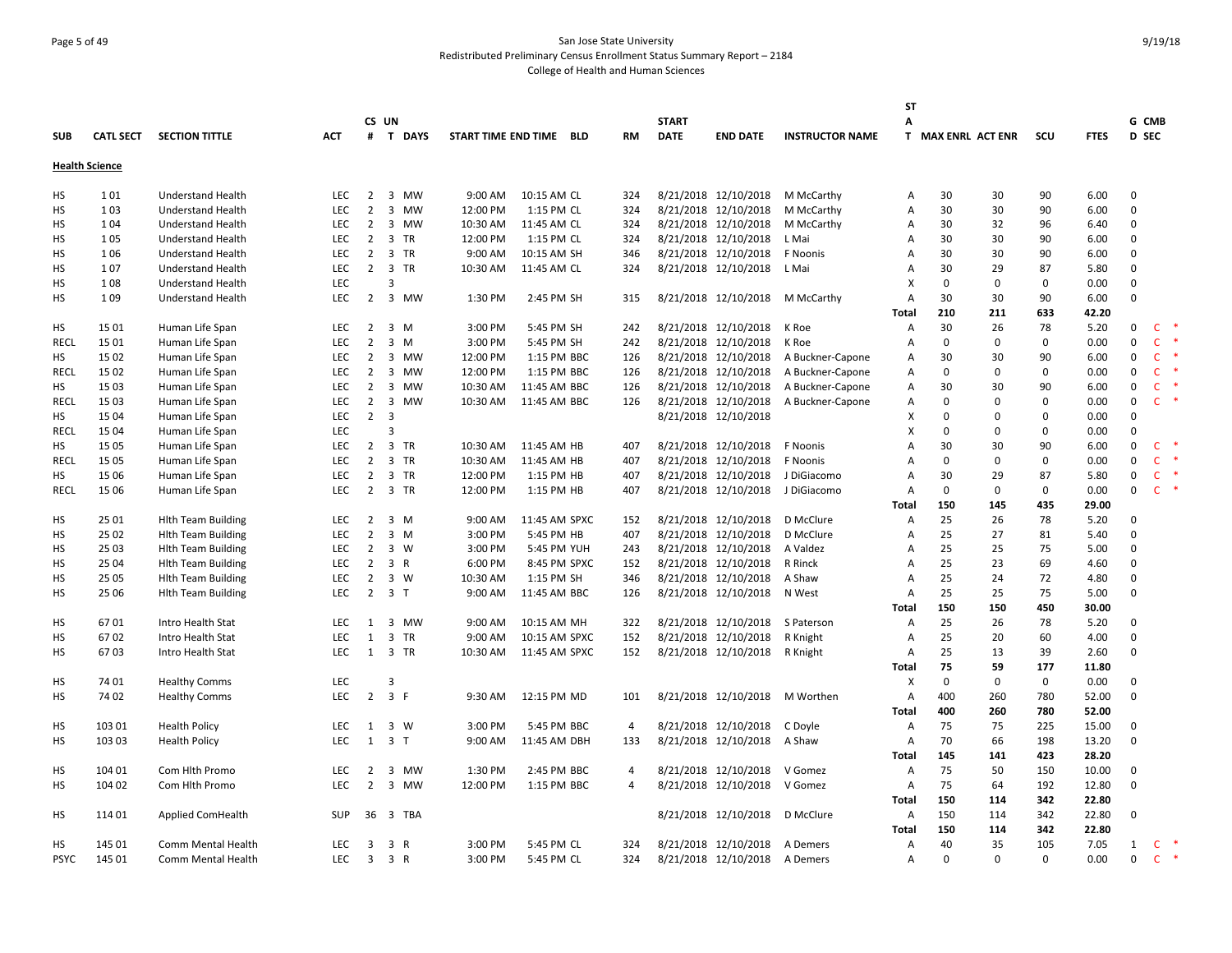# Page 6 of 49 San Jose State University Redistributed Preliminary Census Enrollment Status Summary Report – 2184 College of Health and Human Sciences

|                 |                  |                           |                          |                |                         |           |                         |              |                     |              |                                 |                        | <b>ST</b>                        |                    |                    |            |               |                         |       |
|-----------------|------------------|---------------------------|--------------------------|----------------|-------------------------|-----------|-------------------------|--------------|---------------------|--------------|---------------------------------|------------------------|----------------------------------|--------------------|--------------------|------------|---------------|-------------------------|-------|
|                 |                  |                           |                          |                | CS UN                   |           |                         |              |                     | <b>START</b> |                                 |                        | A                                |                    |                    |            |               | G CMB                   |       |
| <b>SUB</b>      | <b>CATL SECT</b> | <b>SECTION TITTLE</b>     | <b>ACT</b>               |                |                         | # T DAYS  | START TIME END TIME BLD |              | <b>RM</b>           | <b>DATE</b>  | <b>END DATE</b>                 | <b>INSTRUCTOR NAME</b> |                                  | T MAX ENRL ACT ENR |                    | SCU        | <b>FTES</b>   | <b>D</b> SEC            |       |
| SOCI            | 145 01           | Comm Mental Health        | <b>LEC</b>               | 3              | 3 R                     |           | 3:00 PM                 | 5:45 PM CL   | 324                 |              | 8/21/2018 12/10/2018            | A Demers               | $\overline{A}$                   | 0                  | 0                  | 0          | 0.00          | $\mathbf 0$             | $C$ * |
|                 |                  |                           |                          |                |                         |           |                         |              |                     |              |                                 |                        | <b>Total</b>                     | 40                 | 35                 | 105        | 7.05          |                         |       |
| <b>HS</b>       | 158 01           | <b>Hlth Comm</b>          | <b>LEC</b>               | 1              |                         | 3 TR      | 1:30 PM                 | 2:20 PM BBC  | 4                   |              | 8/21/2018 12/10/2018            | N Zhang                | Α                                | 75                 | 74                 | 148        | 14.80         | $\mathbf{0}$            |       |
| HS              | 158 02           | <b>Hlth Comm</b>          | SEM                      | 5              | $\mathbf 0$             | <b>TR</b> | 2:30 PM                 | 2:55 PM BBC  | $\overline{4}$      |              | 8/21/2018 12/10/2018            | N Zhang                | A                                | 75                 | 74                 | 74         | 0.00          | $\Omega$                |       |
| HS              | 158 03           | <b>Hlth Comm</b>          | <b>LEC</b>               |                | 3                       |           |                         |              |                     |              |                                 |                        | X                                | $\Omega$           | $\Omega$           | 0          | 0.00          | $\Omega$                |       |
| HS              | 158 04           | <b>Hlth Comm</b>          | SEM                      |                | $\mathbf 0$             |           |                         |              |                     |              |                                 |                        | X                                | 0                  | $\Omega$           | 0          | 0.00          | $\Omega$                |       |
| HS              | 158 05           | Hith Comm                 | <b>LEC</b>               | 1              | 3 W                     |           | 3:00 PM                 | 4:50 PM BBC  | 225                 |              | 8/21/2018 12/10/2018            | N Zhang                | A                                | 40                 | 42                 | 84         | 8.40          | $\mathbf 0$             |       |
| HS              | 158 06           | <b>Hlth Comm</b>          | <b>SEM</b>               | 5              | $\mathbf 0$             | w         | 5:00 PM                 | 5:50 PM BBC  | 225                 |              | 8/21/2018 12/10/2018            | N Zhang                | Α                                | 40                 | 42                 | 42         | 0.00          | $\Omega$                |       |
|                 |                  |                           |                          |                |                         |           |                         |              |                     |              |                                 |                        | <b>Total</b>                     | 230                | 232                | 348        | 23.20         |                         |       |
| <b>HS</b>       | 159 01           | <b>Hith Prgm Planning</b> | <b>LEC</b>               | $\overline{2}$ |                         | 3 MW      | 1:30 PM                 | 2:20 PM MH   | 322                 |              | 8/21/2018 12/10/2018            | F Noonis               | A                                | 20                 | 24                 | 72         | 4.80          | $\Omega$                |       |
| <b>HS</b>       | 159 02           | <b>Hith Prgm Planning</b> | SEM                      | 5              | $\mathbf 0$             | MW        | 2:30 PM                 | 2:55 PM MH   | 322                 |              | 8/21/2018 12/10/2018            | F Noonis               | A                                | 20                 | 24                 | 24         | 0.00          | $\Omega$                |       |
| HS              | 159 03           | <b>Hith Prgm Planning</b> | <b>LEC</b>               | 1              | 3                       | <b>MW</b> | 1:30 PM                 | 2:20 PM BBC  | 126                 |              | 8/21/2018 12/10/2018            | A Buckner-Capone       | Α                                | 20                 | 23                 | 46         | 4.60          | $\Omega$                |       |
| HS              | 159 04           | <b>Hith Prgm Planning</b> | <b>SEM</b>               | 5              |                         | 0 MW      | 2:30 PM                 | 2:55 PM BBC  | 126                 |              | 8/21/2018 12/10/2018            | A Buckner-Capone       | A                                | 20                 | 23                 | 23         | 0.00          | $\Omega$                |       |
| <b>HS</b>       | 159 05           | <b>Hith Prgm Planning</b> | LEC                      | 1              | $\overline{\mathbf{3}}$ | MW        | 1:30 PM                 | 2:20 PM HB   | 407                 |              | 8/21/2018 12/10/2018            | A Valdez               | Α                                | 20                 | 24                 | 48         | 4.80          | $\mathbf 0$             |       |
| HS              | 159 06           | <b>Hith Prgm Planning</b> | SEM                      | 5              | $\mathbf 0$             | MW        | 2:30 PM                 | 2:55 PM HB   | 407                 |              | 8/21/2018 12/10/2018            | A Valdez               | Α                                | 20                 | 24                 | 24         | 0.00          | $\Omega$                |       |
| HS              | 159 07           | <b>Hith Prgm Planning</b> | <b>LEC</b>               | 1              | $\overline{\mathbf{3}}$ | <b>MW</b> | 1:30 PM                 | 2:20 PM CL   | 324                 |              | 8/21/2018 12/10/2018            | K Roe                  | Α                                | 20                 | 25                 | 50         | 5.00          | $\Omega$                |       |
| HS              | 15908            | <b>Hith Prgm Planning</b> | <b>SEM</b>               | 5              | $\mathbf 0$             | MW        | 2:30 PM                 | 2:55 PM CL   | 324                 |              | 8/21/2018 12/10/2018            | K Roe                  | Α                                | 20                 | 25                 | 25         | 0.00          | $\mathbf 0$             |       |
| HS              | 159 11           | <b>Hith Prgm Planning</b> | <b>LEC</b>               | 1              |                         | 3 MW      | 1:30 PM                 | 2:20 PM SH   | 311                 |              | 8/21/2018 12/10/2018            | C Doyle                | A                                | 20                 | 24                 | 48         | 4.80          | $\Omega$                |       |
| <b>HS</b>       | 159 12           | <b>Hith Prgm Planning</b> | SEM                      | 5              |                         | 0 MW      | 2:30 PM                 | 2:55 PM SH   | 311                 |              | 8/21/2018 12/10/2018            | C Doyle                | Α                                | 20                 | 24                 | 24         | 0.00          | $\Omega$                |       |
|                 |                  |                           |                          |                |                         |           |                         |              |                     |              |                                 |                        | <b>Total</b>                     | 200                | 240                | 384        | 24.00         |                         |       |
| HS              | 16101            | Epidemiology              | <b>LEC</b>               | $\mathbf{1}$   | $3 \, M$                |           | 3:00 PM                 | 4:50 PM MH   | 322                 |              | 8/21/2018 12/10/2018            | R Shah                 | Α                                | 25                 | 24                 | 48         | 4.80          | $\Omega$                |       |
| HS              | 16102            | Epidemiology              | SEM                      | 5              | 0 M                     |           | 5:00 PM                 | 5:50 PM MH   | 322                 |              | 8/21/2018 12/10/2018            | R Shah                 | A                                | 25                 | 24                 | 24         | 0.00          | $\Omega$                |       |
| HS              | 16103            | Epidemiology              | <b>LEC</b>               | 1              | 3 M                     |           | 3:00 PM                 | 4:50 PM BBC  | 126                 |              | 8/21/2018 12/10/2018            | D Cao                  | A                                | 25                 | 28                 | 56         | 5.60          | $\mathbf 0$             |       |
| HS              | 16104            | Epidemiology              | SEM                      | 5              | $0$ M                   |           | 5:00 PM                 | 5:50 PM BBC  | 126                 |              | 8/21/2018 12/10/2018            | D Cao                  | Α                                | 25                 | 28                 | 28         | 0.00          | $\Omega$                |       |
| HS              | 161 05           | Epidemiology              | <b>LEC</b>               |                | $\overline{3}$          |           |                         |              |                     |              |                                 |                        | X                                | 0                  | $\Omega$           | 0          | 0.00          | $\Omega$                |       |
| <b>HS</b>       | 161 06           | Epidemiology              | <b>SEM</b>               |                | $\Omega$                |           |                         |              |                     |              |                                 |                        | X                                | 0                  | 0                  | 0          | 0.00          | $\Omega$                |       |
| HS              | 16107            | Epidemiology              | <b>LEC</b>               | $\mathbf{1}$   | $3 \, M$                |           | 3:00 PM                 | 4:50 PM HB   | 408                 |              | 8/21/2018 12/10/2018            | A Ohringer             | $\overline{A}$                   | 25                 | 25                 | 50         | 5.00          | $\Omega$                |       |
| HS              | 16108            | Epidemiology              | <b>SEM</b>               | 5              | $0$ M                   |           | 5:00 PM                 | 5:50 PM HB   | 408                 |              | 8/21/2018 12/10/2018            | A Ohringer             | Α                                | 25                 | 25                 | 25         | 0.00          | $\Omega$                |       |
| HS              | 16109            | Epidemiology              | <b>LEC</b>               | 1              | $3 \quad W$             |           | 3:00 PM                 | 4:50 PM HB   | 407                 |              | 8/21/2018 12/10/2018            | R Bartlett             | A                                | 25                 | 25                 | 50         | 5.00          | $\Omega$                |       |
| HS              | 161 10           | Epidemiology              | SEM                      | 5              | $\mathbf 0$             | W         | 5:00 PM                 | 5:50 PM HB   | 407                 |              | 8/21/2018 12/10/2018            | R Bartlett             | Α                                | 25                 | 25                 | 25         | 0.00          | $\Omega$                |       |
| HS              | 161 11           | Epidemiology              | LEC                      |                | $\overline{3}$          |           |                         |              |                     |              |                                 |                        | X                                | $\mathbf 0$        | $\Omega$           | 0          | 0.00          | $\Omega$                |       |
| HS              | 161 12           | Epidemiology              | <b>SEM</b>               |                | $\mathbf{0}$            |           |                         |              |                     |              |                                 |                        | X                                | $\Omega$           | $\Omega$           | 0          | 0.00          | $\mathbf 0$             |       |
| HS              | 161 13           | Epidemiology              | <b>LEC</b><br><b>SEM</b> | 1<br>5         | 3 F<br>0 F              |           | 12:30 PM                | 2:20 PM CL   | 316                 |              | 8/21/2018 12/10/2018            | M Worthen              | $\overline{A}$<br>$\overline{A}$ | 25<br>25           | 25<br>25           | 50         | 5.00          | $\mathbf 0$<br>$\Omega$ |       |
| <b>HS</b>       | 161 14           | Epidemiology              |                          |                |                         |           | 2:30 PM                 | 3:20 PM CL   | 316                 |              | 8/21/2018 12/10/2018            | M Worthen              |                                  |                    |                    | 25         | 0.00          |                         |       |
|                 |                  |                           |                          |                |                         |           |                         |              |                     |              |                                 |                        | <b>Total</b>                     | 250                | 254                | 381        | 25.40         |                         |       |
| HS<br><b>HS</b> | 162 01<br>162 02 | Health Org & Admin        | <b>LEC</b><br><b>LEC</b> | $\overline{2}$ | 3 W<br>$\overline{3}$   |           | 6:00 PM                 | 8:45 PM BBC  | 202                 |              | 8/21/2018 12/10/2018 A Santiago |                        | A<br>X                           | 119<br>$\mathbf 0$ | 109<br>$\mathbf 0$ | 327<br>0   | 21.80<br>0.00 | 0<br>$\Omega$           |       |
|                 |                  | Health Org & Admin        |                          |                |                         |           |                         |              |                     |              |                                 |                        |                                  |                    |                    | 327        | 21.80         |                         |       |
|                 | 165 01           |                           | <b>LEC</b>               |                | $3 \, M$                |           | 6:00 PM                 | 7:50 PM BBC  |                     |              | 8/21/2018 12/10/2018            | J McCabe               | Total<br>Α                       | 119<br>110         | 109<br>103         | 206        | 20.60         | $\mathsf 0$             |       |
| HS              | 165 02           | <b>Hlth Professional</b>  | <b>SEM</b>               | 1<br>5         | 0 M                     |           | 8:00 PM                 | 8:50 PM BBC  | 4<br>$\overline{4}$ |              |                                 |                        | Α                                | 110                | 103                |            | 0.00          | $\Omega$                |       |
| HS              |                  | <b>Hith Professional</b>  |                          |                |                         |           |                         |              |                     |              | 8/21/2018 12/10/2018            | J McCabe               | <b>Total</b>                     | 220                | 206                | 103<br>309 | 20.60         |                         |       |
|                 |                  |                           | SEM                      | 5              | 3 F                     |           | 9:00 AM                 |              |                     |              |                                 |                        | A                                | 50                 | 32                 | 96         | 6.40          | $\mathbf 0$             |       |
| HS              | 166A01           | Field Exp Sem             |                          |                |                         |           |                         | 11:45 AM YUH | 243                 |              | 8/21/2018 12/10/2018            | J Jones                | Total                            | 50                 | 32                 | 96         | 6.40          |                         |       |
| HS              | 166B01           | Field Exp Hlth Sci        | <b>SUP</b>               | 36             |                         | 3 TBA     |                         |              |                     |              | 8/21/2018 12/10/2018            | J Jones                | Α                                | 50                 | 32                 | 96         | 6.40          | $\mathbf{0}$            |       |
|                 |                  |                           |                          |                |                         |           |                         |              |                     |              |                                 |                        | <b>Total</b>                     | 50                 | 32                 | 96         | 6.40          |                         |       |
| НS              | 16701            | <b>Biostatistics</b>      | <b>LEC</b>               | 1              |                         | 3 TR      | 12:00 PM                | 1:15 PM BBC  | 4                   |              | 8/21/2018 12/10/2018            | M Dougan               | A                                | 110                | 111                | 222        | 22.25         | $\mathbf{1}$            |       |
| HS              | 16702            | <b>Biostatistics</b>      | SEM                      | 5              | 0 R                     |           | 1:30 PM                 | 2:15 PM MH   | 321                 |              | 8/21/2018 12/10/2018            | M Dougan               | A                                | 25                 | 25                 | 25         | 0.00          | $\mathbf{0}$            |       |
| <b>HS</b>       | 16703            | <b>Biostatistics</b>      | <b>SEM</b>               | 5              | 0 R                     |           | 2:15 PM                 | 3:00 PM MH   | 321                 |              | 8/21/2018 12/10/2018            | M Dougan               | Α                                | 25                 | 25                 | 25         | 0.00          | $\Omega$                |       |
|                 |                  |                           |                          |                |                         |           |                         |              |                     |              |                                 |                        |                                  |                    |                    |            |               |                         |       |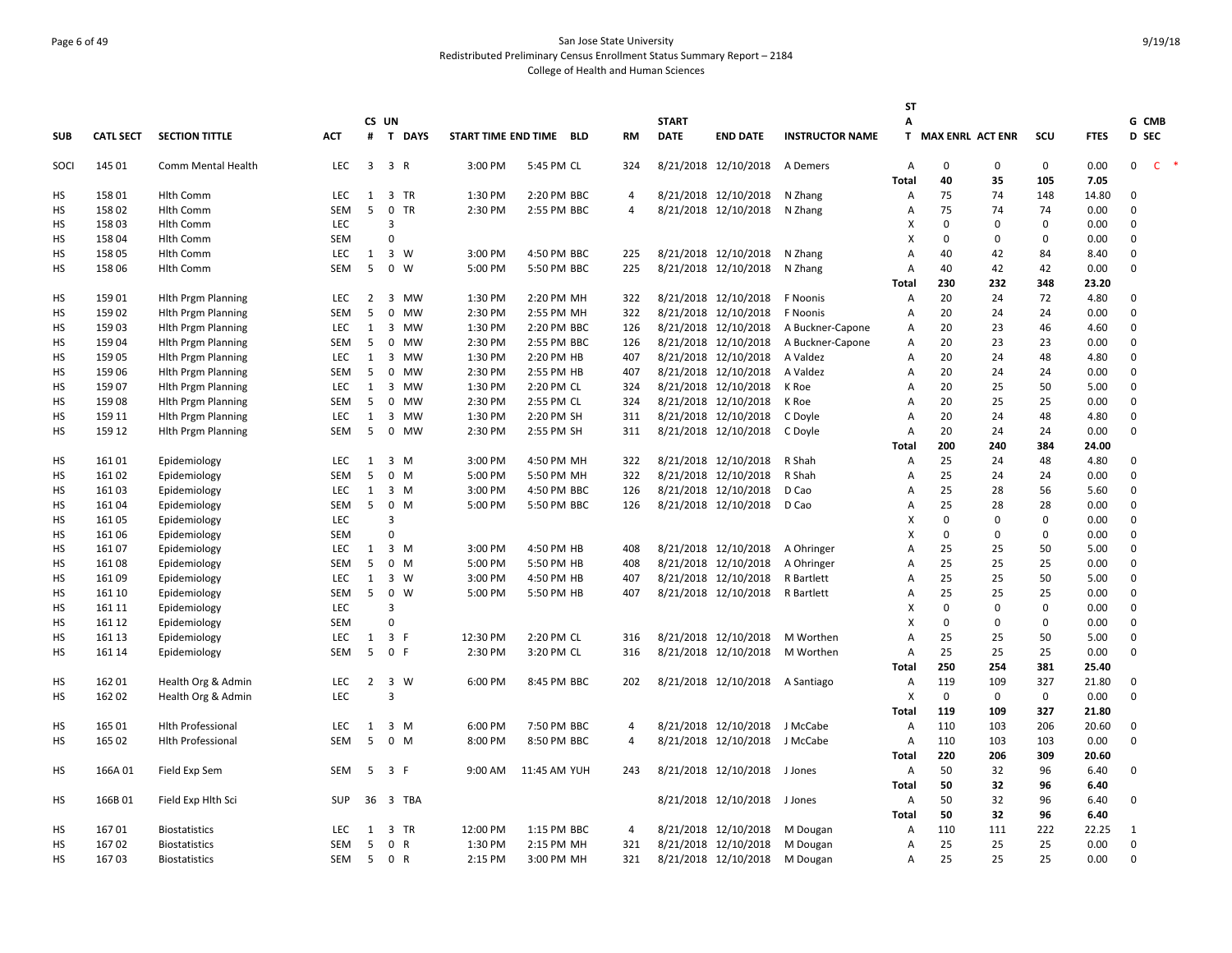# Page 7 of 49 San Jose State University Redistributed Preliminary Census Enrollment Status Summary Report – 2184 College of Health and Human Sciences

|            |                  |                              |            |                |                         |          |                     |              |           |              |                               |                                         | <b>ST</b>      |                    |                |             |             |              |
|------------|------------------|------------------------------|------------|----------------|-------------------------|----------|---------------------|--------------|-----------|--------------|-------------------------------|-----------------------------------------|----------------|--------------------|----------------|-------------|-------------|--------------|
|            |                  |                              |            | CS UN          |                         |          |                     |              |           | <b>START</b> |                               |                                         | Α              |                    |                |             |             | G CMB        |
| <b>SUB</b> | <b>CATL SECT</b> | <b>SECTION TITTLE</b>        | АСТ        |                |                         | # T DAYS | START TIME END TIME | BLD          | <b>RM</b> | <b>DATE</b>  | <b>END DATE</b>               | <b>INSTRUCTOR NAME</b>                  |                | T MAX ENRL ACT ENR |                | SCU         | <b>FTES</b> | D SEC        |
| HS         | 16704            | <b>Biostatistics</b>         | SEM        | 5              | 0 <sub>T</sub>          |          | 1:30 PM             | 2:15 PM MH   | 321       |              | 8/21/2018 12/10/2018          | M Dougan                                | Α              | 25                 | 25             | 25          | 0.00        | 0            |
| <b>HS</b>  | 16705            | <b>Biostatistics</b>         | <b>SEM</b> | 5              | 0 <sub>T</sub>          |          | 2:15 PM             | 3:00 PM MH   | 321       |              | 8/21/2018 12/10/2018          | M Dougan                                | Α              | 25                 | 27             | 27          | 0.00        | $\mathbf{1}$ |
| HS         | 16706            | <b>Biostatistics</b>         | SEM        | 5              | 0 R                     |          | 3:00 PM             | 3:45 PM MH   | 321       |              | 8/21/2018 12/10/2018          | M Dougan                                | Α              | 25                 | 9              | 9           | 0.00        | 0            |
|            |                  |                              |            |                |                         |          |                     |              |           |              |                               |                                         | Total          | 235                | 222            | 333         | 22.25       |              |
| HS         | 17001            | <b>Hith Care Econ</b>        | LEC        | $\overline{2}$ | 3 R                     |          | 3:00 PM             | 5:45 PM SH   | 312       |              | 8/21/2018 12/10/2018          | C Cherney                               | Α              | 40                 | 45             | 135         | 9.00        | 0            |
|            |                  |                              |            |                |                         |          |                     |              |           |              |                               |                                         | <b>Total</b>   | 40                 | 45             | 135         | 9.00        |              |
| HS         | 17201            | Contemp Env Hlth             | <b>LEC</b> | $\overline{2}$ | $\mathbf{3}$            | MW       | 10:30 AM            | 11:45 AM HB  | 407       |              | 8/21/2018 12/10/2018          | J Hartle                                | Α              | 30                 | 30             | 90          | 6.00        | 0            |
| <b>HS</b>  | 172 02           | Contemp Env Hith             | LEC        | $\overline{2}$ |                         | 3 MW     | 9:00 AM             | 10:15 AM HB  | 407       |              | 8/21/2018 12/10/2018          | A Shaw                                  | Α              | 30                 | 24             | 72          | 4.80        | 0            |
|            |                  |                              |            |                |                         |          |                     |              |           |              |                               |                                         | <b>Total</b>   | 60                 | 54             | 162         | 10.80       |              |
| <b>HS</b>  | 174 01           | Health IT                    | <b>LEC</b> | 2 3 W          |                         |          | 6:00 PM             | 8:45 PM HB   | 407       |              | 8/21/2018 12/10/2018 H Martin |                                         | Α              | 40                 | 38             | 114         | 7.60        | $\mathbf 0$  |
|            |                  |                              |            |                |                         |          |                     |              |           |              |                               |                                         | <b>Total</b>   | 40                 | 38             | 114         | 7.60        |              |
| HS         | 17601            | Global Health                | LEC        | $\overline{2}$ |                         | 3 M      | 10:30 AM            | 1:15 PM SH   | 346       |              | 8/21/2018 12/10/2018          | M Dougan                                | Α              | 30                 | 15             | 45          | 3.00        | 0            |
|            |                  |                              |            |                |                         |          |                     |              |           |              |                               |                                         | <b>Total</b>   | 30                 | 15             | 45          | 3.00        |              |
| <b>HS</b>  | 180 02           | <b>Indiv Studies</b>         | <b>SUP</b> |                |                         | 36 1 TBA |                     |              |           |              | 8/21/2018 12/10/2018          | F Noonis                                | Α              | 10                 | $\overline{a}$ | 4           | 0.27        | 0            |
| HS         | 18003            | <b>Indiv Studies</b>         | <b>SUP</b> | 36             |                         | 2 TBA    |                     |              |           |              | 8/21/2018 12/10/2018          |                                         | Α              | 20                 | $\Omega$       | $\Omega$    | 0.00        | 0            |
| HS         | 18004            | <b>Indiv Studies</b>         | <b>SUP</b> | 36             |                         | 2 TBA    |                     |              |           |              | 8/21/2018 12/10/2018          |                                         | Α              | 10                 | 0              | $\Omega$    | 0.00        | 0            |
| HS         | 18005            | <b>Indiv Studies</b>         | <b>SUP</b> |                |                         | 36 2 TBA |                     |              |           |              | 8/21/2018 12/10/2018          |                                         | Α              | 3                  | $\Omega$       | $\mathbf 0$ | 0.00        | 0            |
| HS         | 18007            | <b>Indiv Studies</b>         | <b>SUP</b> | 36             |                         | 3 TBA    |                     |              |           |              | 8/21/2018 12/10/2018          | M Worthen                               | Α              | 3                  | 5              | 15          | 1.00        | 0            |
| HS         | 18008            | <b>Indiv Studies</b>         | <b>SUP</b> |                |                         | 36 1 TBA |                     |              |           |              | 8/21/2018 12/10/2018          | R Rinck                                 | Α              | 15                 | $\Omega$       | $\mathbf 0$ | 0.00        | 0            |
| HS         | 18009            | <b>Indiv Studies</b>         | <b>SUP</b> |                |                         | 36 2 TBA |                     |              |           |              | 8/21/2018 12/10/2018          |                                         | $\overline{A}$ | 15                 | $\Omega$       | $\mathbf 0$ | 0.00        | 0            |
| HS         | 180 10           | <b>Indiv Studies</b>         | <b>SUP</b> |                |                         | 36 1 TBA |                     |              |           |              | 8/21/2018 12/10/2018          | J Hartle                                | $\overline{A}$ | 12                 | 1              | 1           | 0.07        | 0            |
| <b>HS</b>  | 180 11           | <b>Indiv Studies</b>         | <b>SUP</b> |                |                         | 36 2 TBA |                     |              |           |              | 8/21/2018 12/10/2018          |                                         | $\overline{A}$ | 12                 | $\Omega$       | $\Omega$    | 0.00        | 0            |
| HS         | 180 12           | <b>Indiv Studies</b>         | <b>SUP</b> | 36             |                         | 3 TBA    |                     |              |           |              | 8/21/2018 12/10/2018          | V Gomez                                 | A              | 10                 | 9              | 27          | 1.80        | $\Omega$     |
|            |                  |                              |            |                |                         |          |                     |              |           |              |                               |                                         | <b>Total</b>   | 110                | 19             | 47          | 3.13        |              |
| HS         | 200 01           | <b>Contemporary Practice</b> | <b>LEC</b> | $\overline{2}$ |                         | 2 M      | 3:00 PM             | 5:45 PM BBC  | 225       |              | 8/21/2018 12/10/2018          | M Allen                                 | Α              | 30                 | 17             | 34          | 2.83        | 17           |
| <b>HS</b>  | 200 20           | <b>Contemporary Practice</b> | <b>LEC</b> | 2              | $\overline{2}$          |          |                     |              |           |              | 8/21/2018 12/10/2018          |                                         | X              | $\mathbf 0$        | $\mathbf 0$    | $\mathbf 0$ | 0.00        | $\mathbf 0$  |
|            |                  |                              |            |                |                         |          |                     |              |           |              |                               |                                         | <b>Total</b>   | 30                 | 17             | 34          | 2.83        |              |
| HS         | 201 01           | Groups & Training            | LEC        | $\overline{2}$ | 2 M                     |          | 6:00 PM             | 8:45 PM SH   | 444       |              | 8/21/2018 12/10/2018          | V Gomez                                 | Α              | 30                 | 17             | 34          | 2.83        | 17           |
| HS         | 201 20           | Groups & Training            | <b>LEC</b> | $\overline{2}$ | $\overline{2}$          |          |                     |              |           |              | 8/21/2018 12/10/2018          |                                         | X              | 0                  | $\mathbf 0$    | $\mathbf 0$ | 0.00        | $\mathbf 0$  |
|            |                  |                              |            |                |                         |          |                     |              |           |              |                               |                                         | <b>Total</b>   | 30                 | 17             | 34          | 2.83        |              |
| HS         | 26101            | Epidemiol Prin               | LEC        | $\mathbf{3}$   | 3 W                     |          | 3:00 PM             | 5:45 PM CL   | 324       |              | 8/21/2018 12/10/2018          | M Worthen                               | Α              | 35                 | 19             | 57          | 4.75        | 19           |
| <b>HS</b>  | 261 20           | Epidemiol Prin               | LEC        |                | 3                       |          |                     |              |           |              |                               |                                         | X              | 0                  | $\mathbf 0$    | $\mathbf 0$ | 0.00        | $\mathbf 0$  |
|            |                  |                              |            |                |                         |          |                     |              |           |              |                               |                                         | Total          | 35                 | 19             | 57          | 4.75        |              |
| HS         | 263 01           | Prin/Skls Hlth Adm           | SEM        | 5              | 2 <sub>T</sub>          |          | 6:00 PM             | 8:45 PM SPXC | 152       |              | 8/21/2018 12/10/2018          | A Santiago                              | Α              | 25                 | 21             | 42          | 3.50        | 21           |
| HS         | 263 20           | Prin/Skls Hlth Adm           | <b>SEM</b> | 5              | $\overline{\mathbf{2}}$ |          |                     |              |           |              | 8/21/2018 12/10/2018          |                                         | X              | 0                  | $\mathbf 0$    | $\mathbf 0$ | 0.00        | $\Omega$     |
|            |                  |                              |            |                |                         |          |                     |              |           |              |                               |                                         | <b>Total</b>   | 25                 | 21             | 42          | 3.50        |              |
| HS         | 269 01           | App Data Analysis            | <b>LEC</b> |                | 3                       |          |                     |              |           |              |                               |                                         | X              | 0                  | 0              | 0           | 0.00        | 0            |
|            |                  |                              |            |                |                         |          |                     |              |           |              |                               |                                         | <b>Total</b>   | 0                  | $\mathbf 0$    | 0           | 0.00        |              |
| HS         | 27101            | Theory of Pub Hith           | <b>SEM</b> | -5             | 3 R                     |          | 6:00 PM             | 8:45 PM BBC  | 225       |              | 8/21/2018 12/10/2018 M Harvey |                                         | Α              | 35                 | 18             | 54          | 4.50        | 18           |
|            |                  |                              |            |                |                         |          |                     |              |           |              |                               |                                         | <b>Total</b>   | 35                 | 18             | 54          | 4.50        |              |
| HS         | 27601            | Com Org Health Pro           | <b>SEM</b> |                | 3                       |          |                     |              |           |              |                               |                                         | X              | 0                  | 0              | $\mathbf 0$ | 0.00        | 0            |
| <b>HS</b>  | 276 02           | Com Org Health Pro           | SEM        | 5 3 W          |                         |          | 6:00 PM             | 8:45 PM SPXC | 152       |              |                               | 8/21/2018 12/10/2018 J Seavey-Hultquist | Α              | 25                 | 25             | 75          | 6.25        | 25           |
|            |                  |                              |            |                |                         |          |                     |              |           |              |                               |                                         | <b>Total</b>   | 25                 | 25             | 75          | 6.25        |              |
| HS         | 291A 20          | Fldwrk Seminar               | SEM        | $4 \quad 1$    |                         |          |                     |              |           |              | 8/21/2018 12/10/2018          |                                         | X              | 0                  | $\mathbf 0$    | $\mathbf 0$ | 0.00        | $\mathbf 0$  |
|            |                  |                              |            |                |                         |          |                     |              |           |              |                               |                                         | <b>Total</b>   | 0                  | 0              | 0           | 0.00        |              |
| HS         | 291B01           | Fieldwork                    | <b>SUP</b> |                |                         | 25 1 TBA |                     |              |           |              | 8/21/2018 12/10/2018          | R Rinck                                 | Α              | 25                 | 14             | 14          | 1.17        | 14           |
|            |                  |                              |            |                |                         |          |                     |              |           |              |                               |                                         | <b>Total</b>   | 25                 | 14             | 14          | 1.17        |              |
| <b>HS</b>  | 291D 20          | Work Exper Prac              | ACT 17 2   |                |                         |          |                     |              |           |              | 8/21/2018 12/10/2018          |                                         | X              | 0                  | $\mathbf 0$    | $\mathbf 0$ | 0.00        | 0            |
|            |                  |                              |            |                |                         |          |                     |              |           |              |                               |                                         |                |                    |                |             |             |              |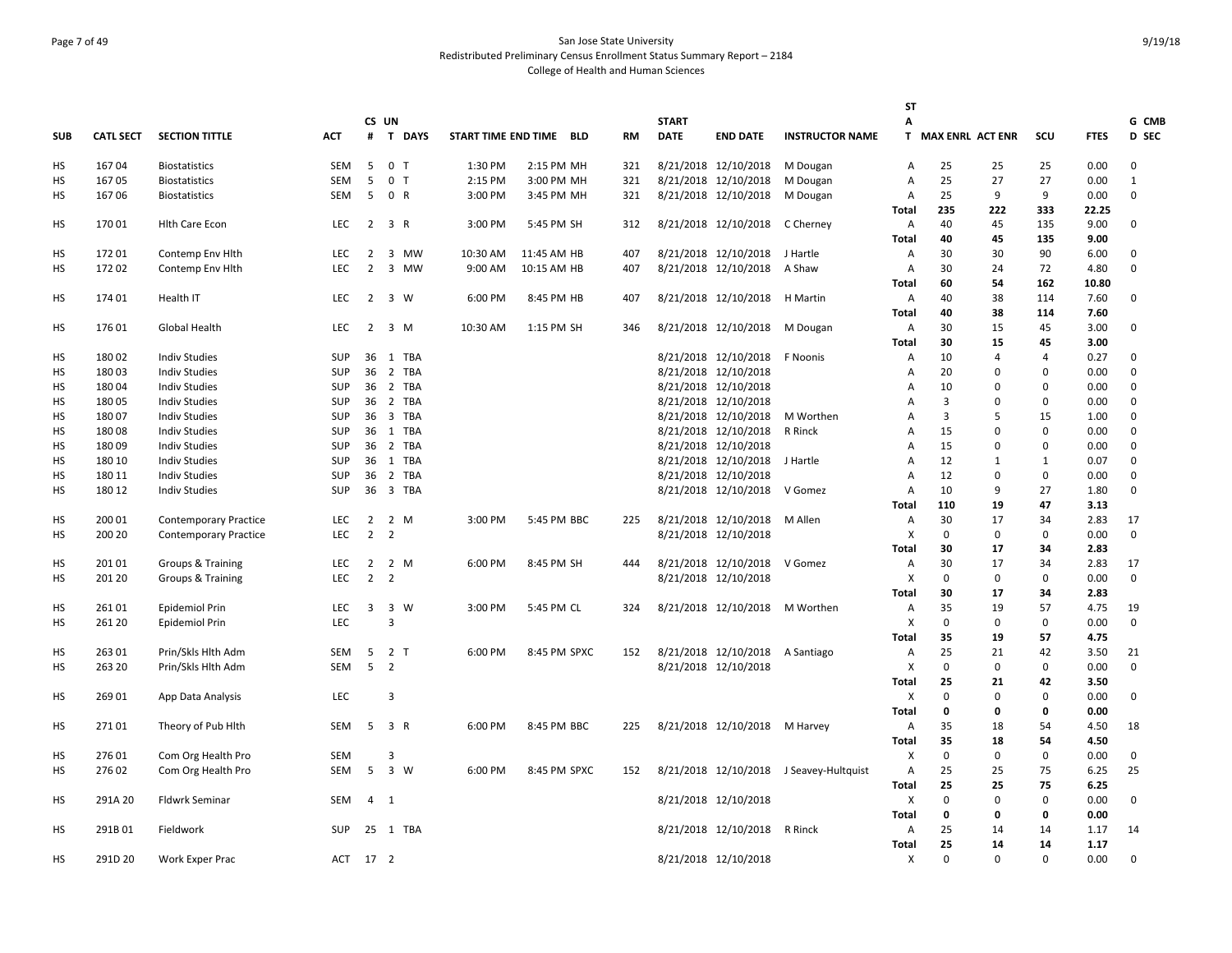# Page 8 of 49 San Jose State University Redistributed Preliminary Census Enrollment Status Summary Report – 2184 College of Health and Human Sciences

| <b>SUB</b> | <b>CATL SECT</b> | <b>SECTION TITTLE</b> | ACT | CS UN<br><b>DAYS</b> | START TIME END TIME | <b>BLD</b> | RM | <b>START</b><br><b>DATE</b> | <b>END DATE</b>      | <b>INSTRUCTOR NAME</b>      | <b>ST</b><br>A | <b>MAX ENRL ACT ENR</b> |      | scu         | <b>FTES</b> | G CMB<br><b>D</b> SEC |
|------------|------------------|-----------------------|-----|----------------------|---------------------|------------|----|-----------------------------|----------------------|-----------------------------|----------------|-------------------------|------|-------------|-------------|-----------------------|
|            |                  |                       |     |                      |                     |            |    |                             |                      |                             | Total          | 0                       |      | 0           | 0.00        |                       |
| HS.        | 291P01           | Prof Dev              | SUP | TBA<br>23 1          |                     |            |    |                             | 8/21/2018 12/10/2018 | R Rinck                     | $\mathsf{A}$   | 25                      | 18   | 18          | 1.50        | 18                    |
|            |                  |                       |     |                      |                     |            |    |                             |                      |                             | Total          | 25                      | 18   | 18          | 1.50        |                       |
| <b>HS</b>  | 298 01           | Spec Study            | SUP | 25 3 TBA             |                     |            |    |                             | 8/21/2018 12/10/2018 |                             | A              |                         |      | $\mathbf 0$ | 0.00        | - 0                   |
|            |                  |                       |     |                      |                     |            |    |                             |                      |                             | Total          | $\overline{2}$          |      | 0           | 0.00        |                       |
|            |                  |                       |     |                      |                     |            |    |                             |                      | <b>Health Science Total</b> |                | 3336                    | 2876 | 6792        | 456.77      |                       |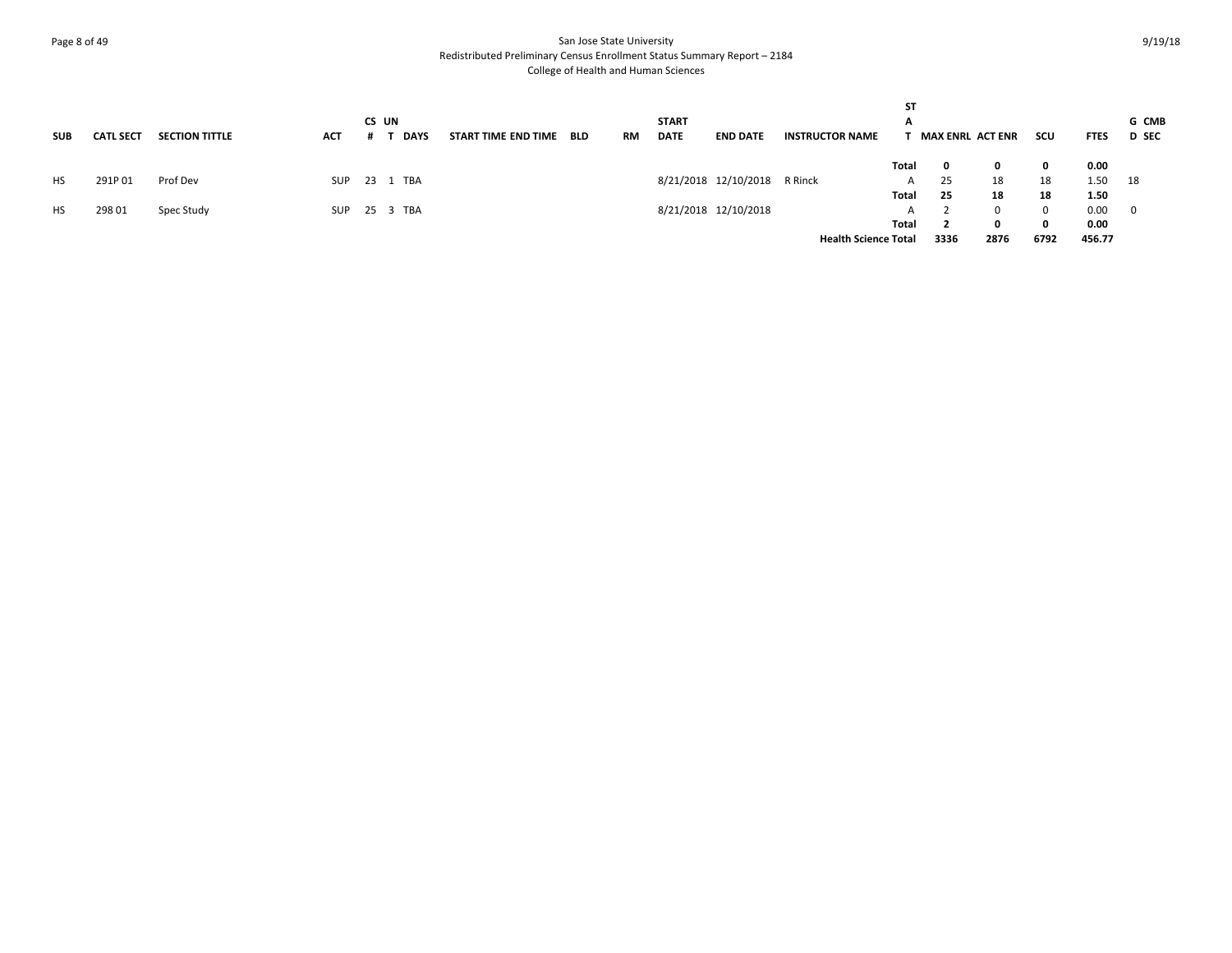# Page 9 of 49 San Jose State University Redistributed Preliminary Census Enrollment Status Summary Report – 2184 College of Health and Human Sciences

|             |                  |                                                  |            |                |                                       |          |                         |           |              |                           |                                 | ST           |                    |             |             |             |             |                                          |
|-------------|------------------|--------------------------------------------------|------------|----------------|---------------------------------------|----------|-------------------------|-----------|--------------|---------------------------|---------------------------------|--------------|--------------------|-------------|-------------|-------------|-------------|------------------------------------------|
|             |                  |                                                  |            |                | CS UN                                 |          |                         |           | <b>START</b> |                           |                                 | A            |                    |             |             |             | G CMB       |                                          |
| <b>SUB</b>  | <b>CATL SECT</b> | <b>SECTION TITTLE</b>                            | <b>ACT</b> |                | # T DAYS                              |          | START TIME END TIME BLD | <b>RM</b> | <b>DATE</b>  | <b>END DATE</b>           | <b>INSTRUCTOR NAME</b>          |              | T MAX ENRL ACT ENR |             | scu         | <b>FTES</b> | D SEC       |                                          |
|             |                  | <b>Hospitality, Tourism and Event Management</b> |            |                |                                       |          |                         |           |              |                           |                                 |              |                    |             |             |             |             |                                          |
| <b>HSPM</b> | 101              | Intro Hospitality                                | <b>LEC</b> | 2              | $\overline{\mathbf{3}}$<br>TR         | 9:00 AM  | 10:15 AM SH             | 120       |              | 8/21/2018 12/10/2018      | T Yen                           | Α            | 60                 | 40          | 120         | 8.00        | $\Omega$    |                                          |
| HSPM        | 180              | Intro Hospitality                                | <b>LEC</b> | 2              | 3 TBA                                 |          |                         |           |              | 8/21/2018 12/10/2018      | P Wey                           | A            | 60                 | 47          | 141         | 9.40        | $\mathbf 0$ |                                          |
|             |                  |                                                  |            |                |                                       |          |                         |           |              |                           |                                 | <b>Total</b> | 120                | 87          | 261         | 17.40       |             |                                          |
| <b>HSPM</b> | 11 01            | <b>Restaurant Mgmt</b>                           | <b>LEC</b> |                | 2 3 MW                                | 9:00 AM  | 10:15 AM SH             | 120       |              |                           | 8/21/2018 12/10/2018 T Thompson | Α            | 50                 | 25          | 75          | 5.00        | $\Omega$    |                                          |
|             |                  |                                                  |            |                |                                       |          |                         |           |              |                           |                                 | <b>Total</b> | 50                 | 25          | 75          | 5.00        |             |                                          |
| HSPM        | 1201             | Cost Ctrl Hosp                                   | <b>SEM</b> |                | 3                                     |          |                         |           |              |                           |                                 | х            | $\Omega$           | $\mathbf 0$ | $\mathsf 0$ | 0.00        | $\mathbf 0$ |                                          |
| <b>NUFS</b> | 1201             | Cost Ctrl Hosp                                   | <b>SEM</b> |                | 3                                     |          |                         |           |              |                           |                                 | X            | $\Omega$           | 0           | 0           | 0.00        | $\mathbf 0$ |                                          |
| <b>HSPM</b> | 1280             | Cost Ctrl Hosp                                   | SEM        | 4              | $\overline{\mathbf{3}}$<br>TBA        |          |                         |           |              | 8/21/2018 12/10/2018      | J Ha                            | Α            | 50                 | 30          | 90          | 6.00        | $\mathbf 0$ | $\mathsf{C}$<br>$\overline{\phantom{a}}$ |
| <b>NUFS</b> | 1280             | Cost Ctrl Hosp                                   | <b>SEM</b> | $\overline{4}$ | $\overline{\mathbf{3}}$<br>TBA        |          |                         |           |              | 8/21/2018 12/10/2018      | J Ha                            | Α            | 0                  | 0           | 0           | 0.00        | $\mathbf 0$ | $\mathsf{C}$                             |
|             |                  |                                                  |            |                |                                       |          |                         |           |              |                           |                                 | <b>Total</b> | 50                 | 30          | 90          | 6.00        |             |                                          |
| <b>HSPM</b> | 20 01            | Sanitatn & Env Iss                               | SEM        | $\overline{4}$ | 2 M                                   | 12:00 PM | 1:40 PM CCB             | 122       |              | 8/21/2018 12/10/2018      | A Widaman                       | Α            | $\Omega$           | $\Omega$    | $\mathbf 0$ | 0.00        | $\Omega$    | $\mathsf{C}$                             |
|             |                  |                                                  |            |                |                                       |          |                         |           |              |                           |                                 | Total        | 0                  | 0           | 0           | 0.00        |             |                                          |
| <b>HSPM</b> | 65 01            | Seminar in HSPM                                  | LEC        |                | 2 1 T                                 | 3:00 PM  | 3:50 PM BBC             | 4         |              | 8/21/2018 12/10/2018 J Ha |                                 | Α            | 80                 | 55          | 55          | 3.67        | $\Omega$    |                                          |
|             |                  |                                                  |            |                |                                       |          |                         |           |              |                           |                                 | <b>Total</b> | 80                 | 55          | 55          | 3.67        |             |                                          |
| <b>HSPM</b> | 100W 01          | <b>Writing Workshop</b>                          | SEM        | 4              | 3 MW                                  | 9:00 AM  | 10:15 AM BBC            | 225       |              | 8/21/2018 12/10/2018      | K Haven                         | Α            | 25                 | 23          | 69          | 4.60        | $\Omega$    |                                          |
| <b>HSPM</b> | 100W 80          | <b>Writing Workshop</b>                          | <b>SEM</b> | 4              | $\overline{\mathbf{3}}$<br><b>TBA</b> |          |                         |           |              | 8/21/2018 12/10/2018      | M Modirzadeh                    | Α            | 25                 | 25          | 75          | 5.00        | $\mathbf 0$ |                                          |
|             |                  |                                                  |            |                |                                       |          |                         |           |              |                           |                                 | <b>Total</b> | 50                 | 48          | 144         | 9.60        |             |                                          |
| <b>HSPM</b> | 101 01           | Culture & Intl Iss                               | <b>LEC</b> | 2              | 3 MW                                  | 1:30 PM  | 2:45 PM HB              | 106       |              | 8/21/2018 12/10/2018      | K Haven                         | Α            | 40                 | 32          | 96          | 6.40        | $\mathbf 0$ |                                          |
|             |                  |                                                  |            |                |                                       |          |                         |           |              |                           |                                 | <b>Total</b> | 40                 | 32          | 96          | 6.40        |             |                                          |
| <b>HSPM</b> | 102 01           | Hotel & Lodging Op                               | <b>LEC</b> | $\overline{2}$ | 3 TR                                  | 12:00 PM | 1:15 PM SH              | 120       |              | 8/21/2018 12/10/2018      | F Memarzadeh                    | A            | 60                 | 34          | 102         | 6.80        | 0           |                                          |
|             |                  |                                                  |            |                |                                       |          |                         |           |              |                           |                                 | <b>Total</b> | 60                 | 34          | 102         | 6.80        |             |                                          |
| <b>HSPM</b> | 104 01           | <b>Hospitality Mktg</b>                          | <b>LEC</b> |                | 3                                     |          |                         |           |              |                           |                                 | X            | $\mathbf 0$        | $\Omega$    | $\mathbf 0$ | 0.00        | $\Omega$    |                                          |
| <b>HSPM</b> | 104 02           | <b>Hospitality Mktg</b>                          | <b>LEC</b> | $\overline{2}$ | 3 TR                                  | 12:00 PM | 1:15 PM BBC             | 225       |              | 8/21/2018 12/10/2018      | Y Huang                         | A            | 35                 | 13          | 39          | 2.60        | $\mathbf 0$ |                                          |
| HSPM        | 104 80           | <b>Hospitality Mktg</b>                          | <b>LEC</b> | $\overline{2}$ | 3 TBA                                 |          |                         |           |              | 8/21/2018 12/10/2018      | Y Huang                         | Α            | 35                 | 20          | 60          | 4.00        | $\Omega$    |                                          |
|             |                  |                                                  |            |                |                                       |          |                         |           |              |                           |                                 | Total        | 70                 | 33          | 99          | 6.60        |             |                                          |
| <b>HSPM</b> | 105 01           | Finance in HSPM                                  | <b>LEC</b> | $\overline{2}$ | 3 MW                                  | 10:30 AM | 11:45 AM BBC            | 225       |              | 8/21/2018 12/10/2018      | F Memarzadeh                    | Α            | 35                 | 17          | 51          | 3.40        | 0           |                                          |
| HSPM        | 105 02           | Finance in HSPM                                  | <b>LEC</b> | $\overline{2}$ | $\overline{\mathbf{3}}$<br><b>TR</b>  | 1:30 PM  | 2:45 PM BBC             | 225       |              | 8/21/2018 12/10/2018      | F Memarzadeh                    | Α            | 35                 | 17          | 51          | 3.40        | 0           |                                          |
|             |                  |                                                  |            |                |                                       |          |                         |           |              |                           |                                 | <b>Total</b> | 70                 | 34          | 102         | 6.80        |             |                                          |
| <b>HSPM</b> | 107 01           | Legal Hospitality                                | <b>LEC</b> | 2              | 3 MW                                  | 10:30 AM | 11:45 AM SH             | 120       |              | 8/21/2018 12/10/2018      | J Dworak                        | A            | 35                 | 35          | 105         | 7.00        | $\Omega$    |                                          |
| HSPM        | 10702            | Legal Hospitality                                | <b>LEC</b> | $\overline{2}$ | 3 TR                                  | 12:00 PM | 1:15 PM DBH             | 133       |              | 8/21/2018 12/10/2018      | J Dworak                        | Α            | 35                 | 23          | 69          | 4.60        | $\Omega$    |                                          |
|             |                  |                                                  |            |                |                                       |          |                         |           |              |                           |                                 | Total        | 70                 | 58          | 174         | 11.60       |             |                                          |
| <b>HSPM</b> | 108 80           | HSPM Info Sys                                    | <b>LEC</b> | 2              | $\overline{\mathbf{3}}$<br>TBA        |          |                         |           |              | 8/21/2018 12/10/2018      | P Wey                           | Α            | 35                 | 32          | 96          | 6.40        | 0           |                                          |
| HSPM        | 108 81           | HSPM Info Sys                                    | <b>LEC</b> |                | $\overline{3}$                        |          |                         |           |              |                           |                                 | X            | 0                  | 0           | $\mathbf 0$ | 0.00        | $\mathbf 0$ |                                          |
|             |                  |                                                  |            |                |                                       |          |                         |           |              |                           |                                 | <b>Total</b> | 35                 | 32          | 96          | 6.40        |             |                                          |
| HSPM        | 12101            | <b>HSPM Leadership</b>                           | <b>LEC</b> | $\overline{2}$ | 3 MW                                  | 12:00 PM | 1:15 PM SH              | 120       |              | 8/21/2018 12/10/2018      | T Thompson                      | Α            | 35                 | 30          | 90          | 6.00        | $\mathbf 0$ |                                          |
|             |                  |                                                  |            |                |                                       |          |                         |           |              |                           |                                 | <b>Total</b> | 35                 | 30          | 90          | 6.00        |             |                                          |
| HSPM        | 13001            | <b>Hospitality Event</b>                         | <b>LEC</b> | 2              | 3 MW                                  | 1:30 PM  | 2:45 PM SH              | 120       |              | 8/21/2018 12/10/2018      | D Cormany                       | Α            | 50                 | 35          | 105         | 7.00        | 0           |                                          |
| HSPM        | 13002            | <b>Hospitality Event</b>                         | <b>LEC</b> | $\overline{2}$ | 3 TR                                  | 9:00 AM  | 10:15 AM BBC            | 225       |              | 8/21/2018 12/10/2018      | D Cormany                       | Α            | 40                 | 29          | 87          | 5.80        | 0           |                                          |
|             |                  |                                                  |            |                |                                       |          |                         |           |              |                           |                                 | <b>Total</b> | 90                 | 64          | 192         | 12.80       |             |                                          |
| HSPM        | 134 01           | HR Management                                    | <b>LEC</b> | $\overline{2}$ | 3 TR                                  | 1:30 PM  | 2:45 PM SH              | 120       |              | 8/21/2018 12/10/2018      | T Thompson                      | Α            | 50                 | 32          | 96          | 6.40        | 0           |                                          |
|             |                  |                                                  |            |                |                                       |          |                         |           |              |                           |                                 | <b>Total</b> | 50                 | 32          | 96          | 6.40        |             |                                          |
| HSPM        | 140 01           | Mtg, Conv & Event                                | <b>LEC</b> | 2              | 3 MW                                  | 10:30 AM | 11:45 AM MH             | 324       |              | 8/21/2018 12/10/2018      | D Cormany                       | A            | 50                 | 29          | 87          | 5.80        | $\Omega$    |                                          |
|             |                  |                                                  |            |                |                                       |          |                         |           |              |                           |                                 | <b>Total</b> | 50                 | 29          | 87          | 5.80        |             |                                          |
| HSPM        | 141 01           | <b>Resort Club Mgmt</b>                          | <b>LEC</b> |                | 2 3 R                                 | 3:00 PM  | 5:45 PM BBC             | 225       |              | 8/21/2018 12/10/2018      | T Thompson                      | Α            | 40                 | 16          | 48          | 3.20        | 0           |                                          |
|             |                  |                                                  |            |                |                                       |          |                         |           |              |                           |                                 | <b>Total</b> | 40                 | 16          | 48          | 3.20        |             |                                          |
| HSPM        | 142 01           | <b>Tradeshow Mgnt</b>                            | <b>LEC</b> |                | 3                                     |          |                         |           |              |                           |                                 | X            | $\Omega$           | $\Omega$    | $\Omega$    | 0.00        | $\Omega$    |                                          |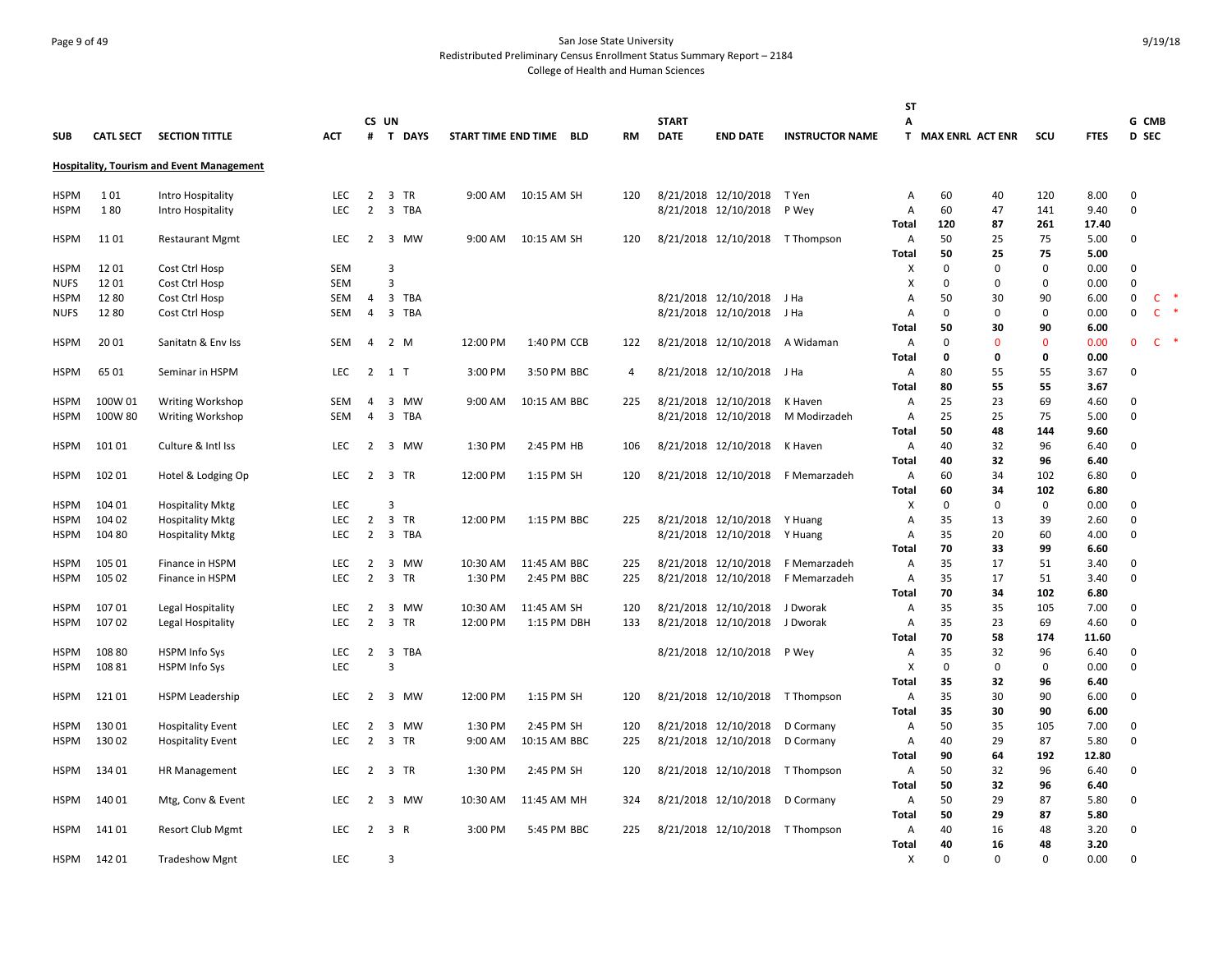# Page 10 of 49 San Jose State University Redistributed Preliminary Census Enrollment Status Summary Report – 2184 College of Health and Human Sciences

|             |                  |                           |            |                |                |             |                     |             |           |              |                           |                                                        | <b>ST</b>                 |                         |              |      |             |          |
|-------------|------------------|---------------------------|------------|----------------|----------------|-------------|---------------------|-------------|-----------|--------------|---------------------------|--------------------------------------------------------|---------------------------|-------------------------|--------------|------|-------------|----------|
|             |                  |                           |            | <b>CS</b>      | UN             |             |                     |             |           | <b>START</b> |                           |                                                        | А                         |                         |              |      |             | G CMB    |
| <b>SUB</b>  | <b>CATL SECT</b> | <b>SECTION TITTLE</b>     | <b>ACT</b> |                | T              | <b>DAYS</b> | START TIME END TIME | <b>BLD</b>  | <b>RM</b> | <b>DATE</b>  | <b>END DATE</b>           | <b>INSTRUCTOR NAME</b>                                 | T.                        | <b>MAX ENRL ACT ENR</b> |              | SCU  | <b>FTES</b> | D SEC    |
| <b>HSPM</b> | 14202            | <b>Tradeshow Mgnt</b>     | LEC        |                | 3              |             |                     |             |           |              |                           |                                                        | $\boldsymbol{\mathsf{x}}$ | 0                       | $\mathbf{0}$ | 0    | 0.00        | 0        |
| <b>HSPM</b> | 142 03           | <b>Tradeshow Mgnt</b>     | LEC        | $\overline{2}$ |                | 3 W         | 6:00 PM             | 8:45 PM SH  | 120       |              | 8/21/2018 12/10/2018      | A Roberts                                              | A                         | 55                      | 14           | 42   | 2.80        | 0        |
|             |                  |                           |            |                |                |             |                     |             |           |              |                           |                                                        | Total                     | 55                      | 14           | 42   | 2.80        |          |
| <b>HSPM</b> | 14301            | <b>Tour Destination</b>   | LEC        | $\overline{2}$ |                | 3 W         | 3:00 PM             | 5:45 PM SH  | 120       |              | 8/21/2018 12/10/2018      | D Andre                                                | A                         | 50                      | 35           | 105  | 7.00        | 0        |
|             |                  |                           |            |                |                |             |                     |             |           |              |                           |                                                        | Total                     | 50                      | 35           | 105  | 7.00        |          |
| <b>HSPM</b> | 148 01           | Wine Appreciation         | <b>LEC</b> | 2              |                | $3 \, M$    | 3:00 PM             | 5:45 PM SH  | 120       |              | 8/21/2018 12/10/2018      | S Orvis                                                | A                         | 55                      | 31           | 93   | 6.20        | 0        |
| <b>HSPM</b> | 148 02           | Wine Appreciation         | LEC        | 2              |                | $3 \, M$    | 6:00 PM             | 8:45 PM SH  | 120       |              | 8/21/2018 12/10/2018      | S Orvis                                                | $\overline{A}$            | 55                      | 37           | 111  | 7.40        | 0        |
| <b>HSPM</b> | 14803            | <b>Wine Appreciation</b>  | LEC        | $\overline{2}$ | 3 <sub>1</sub> |             | 3:00 PM             | 5:45 PM SH  | 120       |              | 8/21/2018 12/10/2018      | A Ocegueda                                             | $\overline{A}$            | 55                      | 33           | 99   | 6.60        | $\Omega$ |
|             |                  |                           |            |                |                |             |                     |             |           |              |                           |                                                        | Total                     | 165                     | 101          | 303  | 20.20       |          |
| <b>HSPM</b> | 149 01           | <b>Beer Appreciation</b>  | LEC        |                | 3              |             |                     |             |           |              |                           |                                                        | X                         | 0                       | 0            | 0    | 0.00        | 0        |
| <b>HSPM</b> | 14902            | <b>Beer Appreciation</b>  | LEC        | 2              | 3 R            |             | 6:00 PM             | 8:45 PM SH  | 120       |              | 8/21/2018 12/10/2018      | J Dworak                                               | $\overline{A}$            | 55                      | 50           | 150  | 10.00       | 0        |
| HSPM        | 14903            | <b>Beer Appreciation</b>  | LEC        | 2              | 3 <sub>1</sub> |             | 6:00 PM             | 8:45 PM SH  | 120       |              | 8/21/2018 12/10/2018      | J Dworak                                               | $\overline{A}$            | 55                      | 55           | 165  | 11.05       | 1        |
|             |                  |                           |            |                |                |             |                     |             |           |              |                           |                                                        | Total                     | 110                     | 105          | 315  | 21.05       |          |
| <b>HSPM</b> | 15201            | <b>Hotel Catering</b>     | LEC        | 2              |                | 3 M         | 3:00 PM             | 5:45 PM CL  | 310       |              | 8/21/2018 12/10/2018      | T Thompson                                             | $\overline{A}$            | 50                      | 25           | 75   | 5.00        | 0        |
|             |                  |                           |            |                |                |             |                     |             |           |              |                           |                                                        | Total                     | 50                      | 25           | 75   | 5.00        |          |
| <b>HSPM</b> | 154 01           | <b>Revenue Management</b> | LEC        | 2              |                | 3 TR        | 10:30 AM            | 11:45 AM SH | 120       |              | 8/21/2018 12/10/2018      | Y Huang                                                | $\overline{A}$            | 50                      | 24           | 72   | 4.80        | 0        |
|             |                  |                           |            |                |                |             |                     |             |           |              |                           |                                                        | <b>Total</b>              | 50                      | 24           | 72   | 4.80        |          |
| <b>HSPM</b> | 175 01           | Entrepreneurship          | SEM        | 4              |                | 3 MW        | 1:30 PM             | 2:45 PM BBC | 225       |              | 8/21/2018 12/10/2018      | F Memarzadeh                                           | A                         | 40                      | 26           | 78   | 5.20        | 0        |
|             |                  |                           |            |                |                |             |                     |             |           |              |                           |                                                        | Total                     | 40                      | 26           | 78   | 5.20        |          |
| <b>HSPM</b> | 17701            | <b>HSPM Service Mgnt</b>  | LEC        | 2              | $\overline{3}$ | <b>MW</b>   | 12:00 PM            | 1:15 PM BBC | 225       |              | 8/21/2018 12/10/2018 J Ha |                                                        | A                         | 40                      | 40           | 120  | 8.00        | 0        |
|             |                  |                           |            |                |                |             |                     |             |           |              |                           |                                                        | <b>Total</b>              | 40                      | 40           | 120  | 8.00        |          |
| <b>HSPM</b> | 18001            | <b>Individual Studies</b> | <b>SUP</b> |                | 3              |             |                     |             |           |              |                           |                                                        | $\times$                  | 0                       | $\Omega$     | 0    | 0.00        | 0        |
| <b>HSPM</b> | 18002            | <b>Individual Studies</b> | <b>SUP</b> | 36             |                | 1 TBA       |                     |             |           |              | 8/21/2018 12/10/2018      | T Yen                                                  | $\overline{A}$            | 10                      |              | 1    | 0.07        | 0        |
|             |                  |                           |            |                |                |             |                     |             |           |              |                           |                                                        | Total                     | 10                      | 1            | 1    | 0.07        |          |
| <b>HSPM</b> | 18601            | <b>Strategic Mgmt</b>     | LEC        | 2              | 3 <sub>1</sub> |             | 3:00 PM             | 5:45 PM BBC | 225       |              | 8/21/2018 12/10/2018      | <b>B</b> Ratcliffe                                     | A                         | 40                      | 14           | 42   | 2.80        | 0        |
|             |                  |                           |            |                |                |             |                     |             |           |              |                           |                                                        | Total                     | 40                      | 14           | 42   | 2.80        |          |
| <b>HSPM</b> | 191A01           | Intern Level 1            | <b>SUP</b> | 36             |                | 2 TBA       |                     |             |           |              | 8/21/2018 12/10/2018      | J Ha                                                   | A                         | 50                      | 34           | 68   | 4.53        | 0        |
|             |                  |                           |            |                |                |             |                     |             |           |              |                           |                                                        | Total                     | 50                      | 34           | 68   | 4.53        |          |
| <b>HSPM</b> | 191B01           | Intern Level 2            | <b>SUP</b> | 36             | $\overline{3}$ | TBA         |                     |             |           |              | 8/21/2018 12/10/2018      | L Shroder                                              | $\overline{A}$            | 40                      | 39           | 117  | 7.80        | 0        |
|             |                  |                           |            |                |                |             |                     |             |           |              |                           |                                                        | Total                     | 40                      | 39           | 117  | 7.80        |          |
|             |                  |                           |            |                |                |             |                     |             |           |              |                           | <b>Hospitality, Tourism and Event Management Total</b> |                           | 1660                    | 1097         | 3145 | 209.72      |          |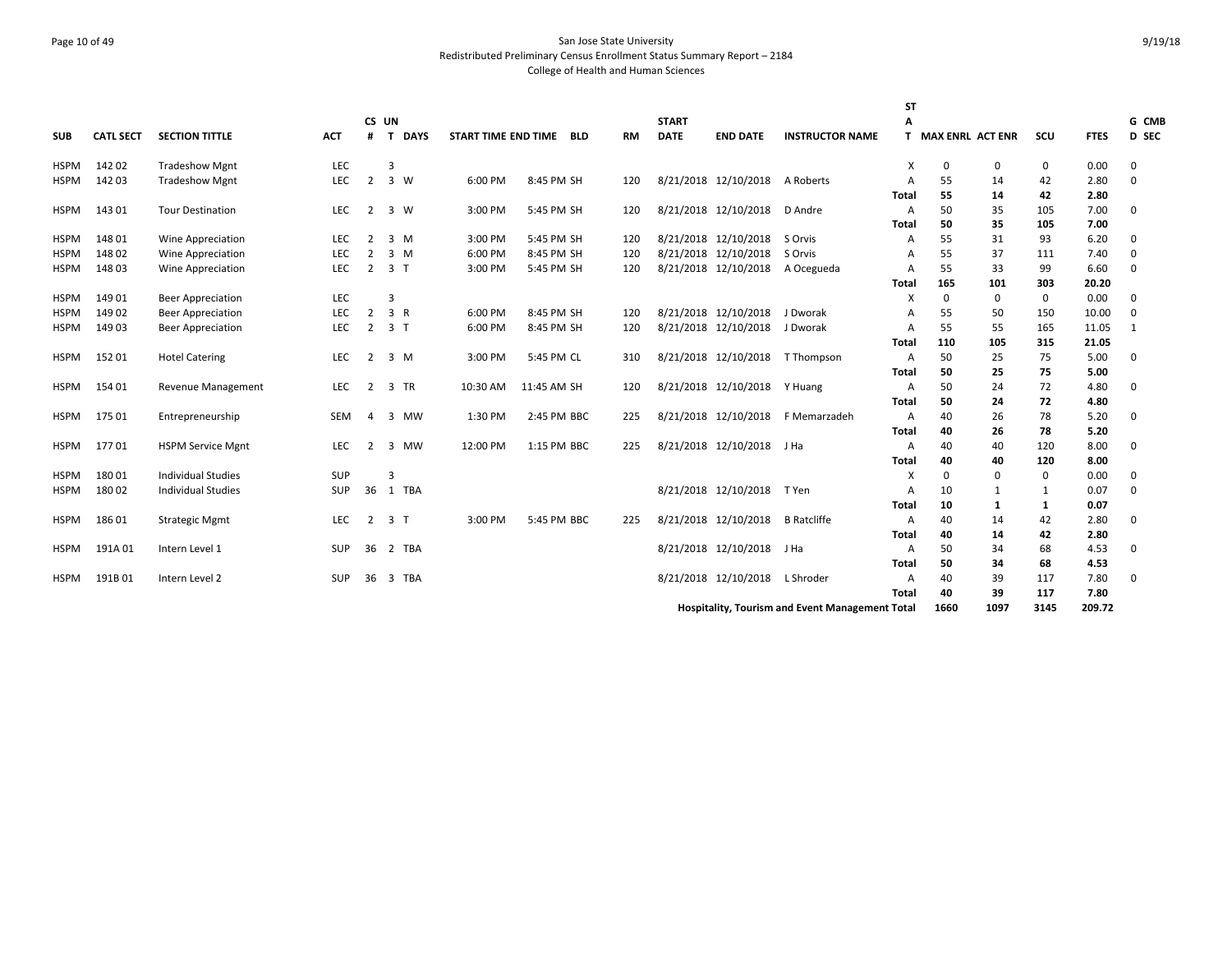# Page 11 of 49 San Jose State University Redistributed Preliminary Census Enrollment Status Summary Report – 2184 College of Health and Human Sciences

|              |                  |                                                      |                          |                                  |                                  |          |                         |            |              |                                              |                        | <b>ST</b>           |                    |                     |                    |              |             |
|--------------|------------------|------------------------------------------------------|--------------------------|----------------------------------|----------------------------------|----------|-------------------------|------------|--------------|----------------------------------------------|------------------------|---------------------|--------------------|---------------------|--------------------|--------------|-------------|
|              |                  |                                                      |                          | CS UN                            |                                  |          |                         |            | <b>START</b> |                                              |                        | А                   |                    |                     |                    |              | G CMB       |
| <b>SUB</b>   | <b>CATL SECT</b> | <b>SECTION TITTLE</b>                                | <b>ACT</b>               | #                                | <b>T DAYS</b>                    |          | START TIME END TIME BLD | <b>RM</b>  | <b>DATE</b>  | <b>END DATE</b>                              | <b>INSTRUCTOR NAME</b> |                     | T MAX ENRL ACT ENR |                     | SCU                | <b>FTES</b>  | D SEC       |
|              |                  | Journalism & Mass Communication                      |                          |                                  |                                  |          |                         |            |              |                                              |                        |                     |                    |                     |                    |              |             |
| ADV          | 9101             | Intro Advertising                                    | LEC                      | 2                                | 3 MW                             | 1:30 PM  | 2:45 PM YUH             | 124        |              | 8/21/2018 12/10/2018                         | D Ocampo               | A                   | 150                | 113                 | 339                | 22.60        | 0           |
|              |                  |                                                      |                          |                                  |                                  |          |                         |            |              |                                              |                        | Total               | 150                | 113                 | 339                | 22.60        |             |
| ADV          | 11601            | Spartan Daily Ad Staff                               | ACT                      | 20                               | 3 MTWR                           | 1:30 PM  | 4:15 PM DBH             | 213        |              | 8/21/2018 12/10/2018                         | T Hendrick             | Α                   | 18                 | 11                  | 33                 | 2.20         | 0           |
|              |                  |                                                      |                          |                                  |                                  |          |                         |            |              |                                              |                        | Total               | 18                 | 11                  | 33                 | 2.20         |             |
| ADV          | 12101            | <b>Consumer Advertising</b>                          | <b>LEC</b>               | 2                                | $\overline{3}$<br>$\mathsf{T}$   | 6:00 PM  | 8:45 PM DBH             | 133        |              | 8/21/2018 12/10/2018 S Eckstone              |                        | $\overline{A}$      | 40                 | 39                  | 117                | 7.80         | $\mathbf 0$ |
|              |                  |                                                      |                          |                                  |                                  |          |                         |            |              |                                              |                        | <b>Total</b>        | 40                 | 39                  | 117                | 7.80         |             |
| ADV          | 12201            | <b>Bus-to-Bus Advertising</b>                        | SEM                      | 4                                | 3<br>МW                          | 12:00 PM | 1:15 PM DBH             | 225        |              | 8/21/2018 12/10/2018 S Eckstone              |                        | Α                   | 30                 | 29                  | 87                 | 5.80         | 0           |
|              | 123 01           |                                                      | <b>SEM</b>               | 4                                | $\overline{3}$<br>M              | 6:00 PM  | 8:45 PM DBH             | 202        |              | 8/21/2018 12/10/2018 S Eckstone              |                        | Total<br>A          | 30<br>24           | 29<br>23            | 87<br>69           | 5.80<br>4.60 | 0           |
| ADV          |                  | Brdcast & New Media Adv                              |                          |                                  |                                  |          |                         |            |              |                                              |                        | <b>Total</b>        | 24                 | 23                  | 69                 | 4.60         |             |
| ADV          | 124 01           | Copywriting                                          | SEM                      | 4                                | 3 TR                             | 1:30 PM  | 2:45 PM DBH             | 117D       |              | 8/21/2018 12/10/2018 J Delacruz              |                        | Α                   | 20                 | 14                  | 42                 | 2.80         | 0           |
|              |                  |                                                      |                          |                                  |                                  |          |                         |            |              |                                              |                        | Total               | 20                 | 14                  | 42                 | 2.80         |             |
| ADV          | 125 01           | Ad Layout & Prod                                     | SEM                      | 4                                | $\overline{3}$<br>MW             | 12:00 PM | 1:15 PM DBH             | 117D       |              | 8/21/2018 12/10/2018 J Delacruz              |                        | Α                   | 20                 | 20                  | 60                 | 4.00         | $\mathbf 0$ |
| ADV          | 125 02           | Ad Layout & Prod                                     | <b>SEM</b>               | 4                                | 3<br><b>MW</b>                   | 4:30 PM  | 5:45 PM DBH             | 117D       |              | 8/21/2018 12/10/2018                         | J Delacruz             | $\overline{A}$      | 20                 | 20                  | 60                 | 4.00         | 0           |
| ADV          | 125 03           | Ad Layout & Prod                                     | SEM                      | 4                                | 3 MW                             | 6:00 PM  | 7:15 PM DBH             | 117D       |              | 8/21/2018 12/10/2018 J Delacruz              |                        | Α                   | 20                 | 8                   | 24                 | 1.60         | 0           |
|              |                  |                                                      |                          |                                  |                                  |          |                         |            |              |                                              |                        | Total               | 60                 | 48                  | 144                | 9.60         |             |
| ADV          | 126 01           | Media Planning & Buying                              | SEM                      | 4                                | 3 TR                             | 4:30 PM  | 5:45 PM DBH             | 202        |              | 8/21/2018 12/10/2018 T Hendrick              |                        | Α                   | 20                 | 14                  | 42                 | 2.80         | 0           |
|              |                  |                                                      |                          |                                  |                                  |          |                         |            |              |                                              |                        | <b>Total</b>        | 20                 | 14                  | 42                 | 2.80         |             |
| ADV          | 128 01           | Integrtd Mktg Comm                                   | SEM                      | 4                                | 3 MW                             | 4:30 PM  | 5:45 PM DBH             | 225        |              | 8/21/2018 12/10/2018 T Hendrick              |                        | A                   | 30                 | 16                  | 48                 | 3.20         | 0           |
|              |                  |                                                      |                          |                                  |                                  |          |                         |            |              |                                              |                        | Total               | 30                 | 16                  | 48                 | 3.20         |             |
| ADV          | 129 01           | <b>Campaigns Mgmt</b>                                | SEM                      | 4                                | 3 TR                             | 10:30 AM | 11:45 AM DBH            | 117D       |              | 8/21/2018 12/10/2018 J Delacruz              |                        | Α                   | 30                 | 26                  | 78                 | 5.20         | 0           |
|              |                  |                                                      |                          |                                  |                                  |          |                         |            |              |                                              |                        | <b>Total</b>        | 30                 | 26                  | 78                 | 5.20         |             |
| <b>JOUR</b>  | 6101             | Prnt/Mag and Online Wrtg                             | <b>LEC</b>               | $\overline{2}$<br>$\overline{2}$ | 3<br><b>MW</b><br>$\overline{3}$ | 12:00 PM | 1:15 PM DBH             | 224<br>222 |              | 8/21/2018 12/10/2018<br>8/21/2018 12/10/2018 | H Kazem                | A                   | 20<br>20           | 17                  | 51<br>54           | 3.40<br>3.60 | 0<br>0      |
| JOUR<br>JOUR | 6102<br>6103     | Prnt/Mag and Online Wrtg<br>Prnt/Mag and Online Wrtg | LEC<br><b>LEC</b>        |                                  | MW<br>$\overline{3}$             | 10:30 AM | 11:45 AM DBH            |            |              |                                              | D Martinet             | Α<br>X              | 0                  | 18<br>$\Omega$      | $\mathbf 0$        | 0.00         | 0           |
| JOUR         | 61 04            | Prnt/Mag and Online Wrtg                             | LEC                      |                                  | 3                                |          |                         |            |              |                                              |                        | X                   | 0                  | $\Omega$            | $\mathbf 0$        | 0.00         | 0           |
| JOUR         | 61 05            | Prnt/Mag and Online Wrtg                             | <b>LEC</b>               | 2                                | 3 F                              | 11:00 AM | 1:45 PM DBH             | 222        |              | 8/21/2018 12/10/2018                         | H Kazem                | $\overline{A}$      | 20                 | 5                   | 15                 | 1.00         | 0           |
|              |                  |                                                      |                          |                                  |                                  |          |                         |            |              |                                              |                        | Total               | 60                 | 40                  | 120                | 8.00         |             |
| JOUR         | 95 01            | Digital News Photo                                   | <b>LEC</b>               | 3                                | 3 TR                             | 10:30 AM | 11:45 AM DBH            | 228        |              | 8/21/2018 12/10/2018 D Cheers                |                        | Α                   | 20                 | 17                  | 51                 | 3.40         | 0           |
| JOUR         | 95 02            | Digital News Photo                                   | LEC                      |                                  | $\overline{3}$                   |          |                         |            |              |                                              |                        | X                   | 0                  | $\mathbf 0$         | $\mathbf 0$        | 0.00         | 0           |
| JOUR         | 95 03            | Digital News Photo                                   | <b>LEC</b>               | $\overline{3}$                   | 3 TR                             | 1:30 PM  | 2:45 PM DBH             | 228        |              | 8/21/2018 12/10/2018                         | D Cheers               | A                   | 20                 | 15                  | 45                 | 3.00         | 0           |
|              |                  |                                                      |                          |                                  |                                  |          |                         |            |              |                                              |                        | Total               | 40                 | 32                  | 96                 | 6.40         |             |
| JOUR         | 13201            | <b>Feature Reporting</b>                             | <b>LEC</b>               | 4                                | 3 MW                             | 4:30 PM  | 5:45 PM DBH             | 224        |              | 8/21/2018 12/10/2018 S Fosdick               |                        | Α                   | 20                 | 20                  | 60                 | 4.00         | 0           |
|              |                  |                                                      |                          |                                  |                                  |          |                         |            |              |                                              |                        | Total               | 20                 | 20                  | 60                 | 4.00         |             |
| JOUR         | 13301            | Editing/News Mgmt                                    | <b>SEM</b>               | 4                                | 3 TR                             | 12:00 PM | 1:15 PM DBH             | 224        |              | 8/21/2018 12/10/2018                         | M Corpos               | Α                   | 20                 | 19                  | 57                 | 3.80         | 0           |
|              |                  |                                                      |                          |                                  |                                  |          |                         |            |              |                                              |                        | <b>Total</b>        | 20                 | 19                  | 57                 | 3.80         |             |
| JOUR         | 135 01           | Rep/Editing & Mgmt                                   | ACT                      | 20                               | 1 MTWR                           | 1:30 PM  | 2:45 PM DBH             | 209        |              | 8/21/2018 12/10/2018                         | N Garud Patkar         | $\overline{A}$      | 15                 | 12                  | 12                 | 0.80         | 0           |
| JOUR         | 135 02           | Rep/Editing & Mgmt                                   | <b>ACT</b>               | 20                               | 2 TBA<br>1 MTWR                  |          | 2:45 PM DBH             |            |              | 8/21/2018 12/10/2018                         |                        | Α<br>$\overline{A}$ | 15<br>15           | 11                  | 11<br>$\mathbf{1}$ | 1.47         | 0           |
| JOUR<br>JOUR | 135 03<br>135 04 | Rep/Editing & Mgmt                                   | <b>ACT</b><br><b>ACT</b> | 20<br>20                         | 2 TBA                            | 1:30 PM  |                         | 209        |              | 8/21/2018 12/10/2018<br>8/21/2018 12/10/2018 | N Garud Patkar         | A                   | 15                 | 1<br>$\overline{2}$ | $\overline{2}$     | 0.07<br>0.27 | 0<br>0      |
|              |                  | Rep/Editing & Mgmt                                   |                          |                                  |                                  |          |                         |            |              |                                              |                        | Total               | 60                 | 26                  | 26                 | 2.60         |             |
| JOUR         | 136 01           | Newspaper and Mag Design                             | LEC                      | $2^{\circ}$                      | 3 TR                             | 4:30 PM  | 5:45 PM DBH             | 226        |              | 8/21/2018 12/10/2018                         | T Korani               | Α                   | 20                 | 19                  | 57                 | 3.80         | 0           |
|              |                  |                                                      |                          |                                  |                                  |          |                         |            |              |                                              |                        | Total               | 20                 | 19                  | 57                 | 3.80         |             |
| JOUR         | 13801            | Sports Journalism                                    | <b>ACT</b>               |                                  | 3                                |          |                         |            |              |                                              |                        | X                   | 0                  | $\Omega$            | $\mathbf 0$        | 0.00         | 0           |
|              |                  |                                                      |                          |                                  |                                  |          |                         |            |              |                                              |                        | <b>Total</b>        | 0                  | $\Omega$            | $\Omega$           | 0.00         |             |
| JOUR         | 165 01           | <b>TV News Staff</b>                                 | ACT                      |                                  | 20 1 F                           | 8:00 AM  | 10:30 AM DBH            | 141        |              | 8/21/2018 12/10/2018                         |                        | Α                   | 20                 | $\Omega$            | $\Omega$           | 0.00         | 0           |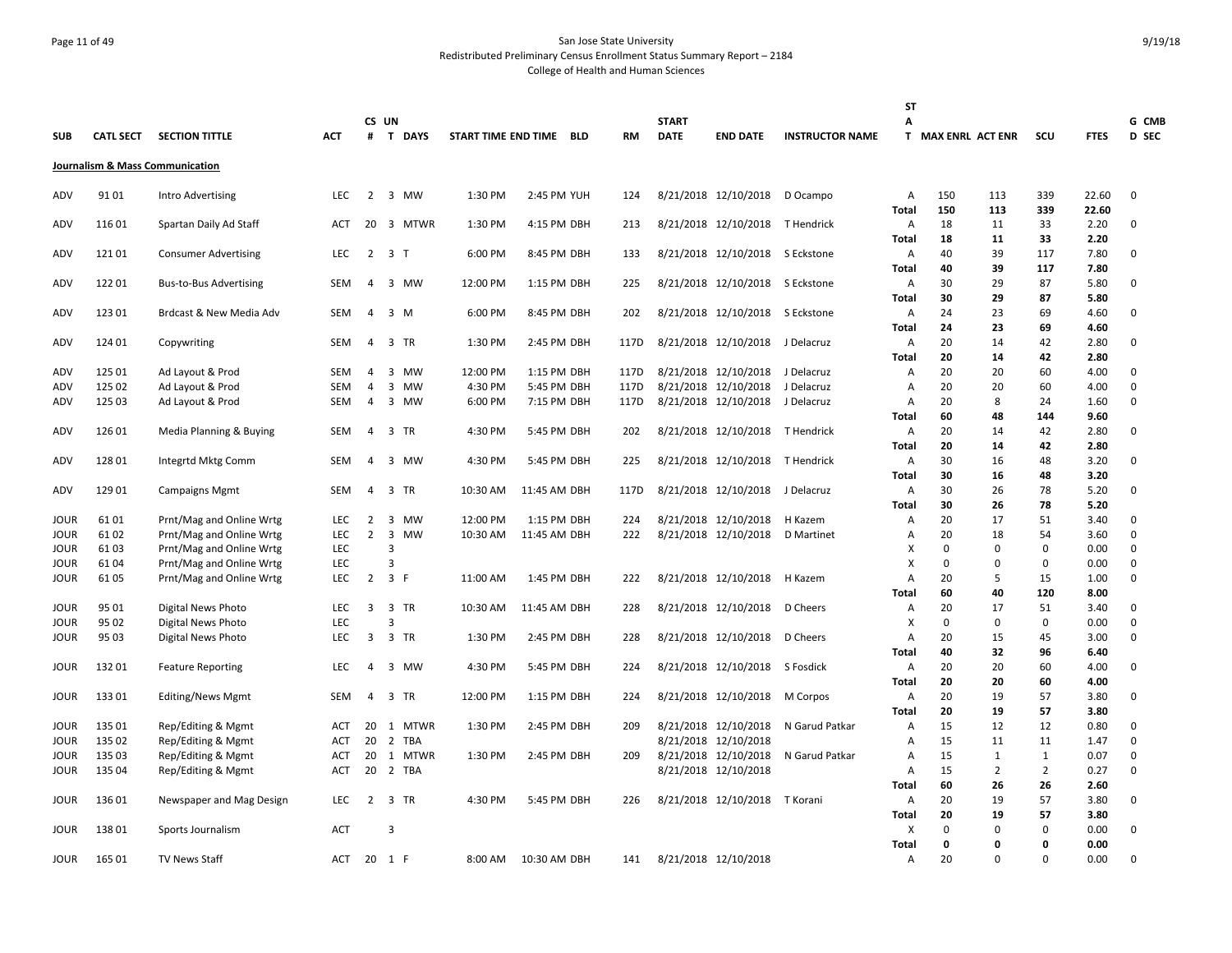# Page 12 of 49 San Jose State University Redistributed Preliminary Census Enrollment Status Summary Report – 2184 College of Health and Human Sciences

|              |                  |                        |                   |                     |                |              |                     |                             |            |              |                                              |                        | <b>ST</b>      |                         |              |              |               |                |
|--------------|------------------|------------------------|-------------------|---------------------|----------------|--------------|---------------------|-----------------------------|------------|--------------|----------------------------------------------|------------------------|----------------|-------------------------|--------------|--------------|---------------|----------------|
|              |                  |                        |                   |                     | CS UN          |              |                     |                             |            | <b>START</b> |                                              |                        | A              |                         |              |              |               | G CMB          |
| <b>SUB</b>   | <b>CATL SECT</b> | <b>SECTION TITTLE</b>  | ACT               | #                   |                | T DAYS       | START TIME END TIME | BLD                         | RM         | <b>DATE</b>  | <b>END DATE</b>                              | <b>INSTRUCTOR NAME</b> | T.             | <b>MAX ENRL ACT ENR</b> |              | SCU          | <b>FTES</b>   | D SEC          |
| JOUR         | 165 02           | <b>TV News Staff</b>   | ACT               | 20                  |                | 2 F          | 8:00 AM             | 10:30 AM DBH                | 141        |              | 8/21/2018 12/10/2018                         |                        | A              | 20                      | 0            | 0            | 0.00          | 0              |
| JOUR         | 165 03           | TV News Staff          | <b>ACT</b>        | 20                  |                | 3 F          | 8:00 AM             | 10:30 AM DBH                | 141        |              | 8/21/2018 12/10/2018                         |                        | A              | 20                      | 17           | 17           | 3.40          | 0              |
|              |                  |                        |                   |                     |                |              |                     |                             |            |              |                                              |                        | Total          | 60                      | 17           | 17           | 3.40          |                |
| JOUR         | 166 01           | Converged Newsroom     | <b>LEC</b>        | 4                   |                | 3 MTWR       | 1:30 PM             | 2:45 PM DBH                 | 209        |              | 8/21/2018 12/10/2018                         | S Fosdick              | Α              | 20                      | 17           | 34           | 3.40          | 0              |
| JOUR         | 166 02           | Converged Newsroom     | <b>ACT</b>        | 12                  | $\mathbf 0$    | <b>MTWR</b>  | 3:00 PM             | 4:15 PM DBH                 | 209        |              | 8/21/2018 12/10/2018                         | S Fosdick              | $\overline{A}$ | 20                      | 17           | 17           | 0.00          | 0              |
| JOUR         | 166 03           | Converged Newsroom     | LEC               |                     | 3              |              |                     |                             |            |              |                                              |                        | X              | 0                       | $\Omega$     | $\Omega$     | 0.00          | 0              |
| <b>JOUR</b>  | 166 04           | Converged Newsroom     | <b>ACT</b>        |                     | $\mathbf 0$    |              |                     |                             |            |              |                                              |                        | X              | $\Omega$                | $\Omega$     | $\Omega$     | 0.00          | $\Omega$       |
|              |                  |                        |                   |                     |                |              |                     |                             |            |              |                                              |                        | Total          | 40                      | 34           | 51           | 3.40          |                |
| JOUR         | 176A 01          | Documentary I          | <b>ACT</b>        |                     | 3              |              |                     |                             |            |              |                                              |                        | X              | 0                       | $\Omega$     | $\mathbf 0$  | 0.00          | 0              |
|              |                  |                        |                   |                     |                |              | $9:00$ AM           |                             |            |              |                                              |                        | Total          | 0                       | $\mathbf{0}$ | $\mathbf{0}$ | 0.00          |                |
| <b>MCOM</b>  | 63 01<br>6302    | New Media              | LEC<br><b>LEC</b> | 2<br>$\overline{2}$ |                | 3 MW<br>3 MW | 10:30 AM            | 10:15 AM DBH                | 228<br>228 |              | 8/21/2018 12/10/2018<br>8/21/2018 12/10/2018 | D Nichols              | Α<br>A         | 20<br>20                | 20           | 60<br>60     | 4.00<br>4.00  | 0<br>0         |
| MCOM<br>мсом | 63 03            | New Media<br>New Media | <b>LEC</b>        | $\overline{2}$      |                | 3 M          | 6:00 PM             | 11:45 AM DBH<br>8:45 PM DBH | 228        |              | 8/21/2018 12/10/2018                         | D Nichols<br>V Nelson  | A              | 20                      | 20<br>19     | 57           | 3.80          | 0              |
| <b>MCOM</b>  | 63 04            | New Media              | <b>LEC</b>        |                     | 3              |              |                     |                             |            |              |                                              |                        | X              | $\Omega$                | $\Omega$     | $\Omega$     | 0.00          | 0              |
| мсом         | 63 05            | New Media              | <b>LEC</b>        |                     | $\overline{3}$ |              |                     |                             |            |              |                                              |                        | X              | $\Omega$                | $\Omega$     | $\Omega$     | 0.00          | $\Omega$       |
| мсом         | 63 06            | New Media              | LEC               | $\overline{2}$      | $\overline{3}$ | TR           | 12:00 PM            | 1:15 PM DBH                 | 228        |              | 8/21/2018 12/10/2018                         | D Cheers               | A              | 20                      | 18           | 54           | 3.60          | 0              |
| мсом         | 63 07            | New Media              | <b>LEC</b>        | $\overline{2}$      |                | 3 MW         | 3:00 PM             | 4:15 PM DBH                 | 222        |              | 8/21/2018 12/10/2018                         | D Nichols              | A              | 20                      | 20           | 60           | 4.00          | 0              |
| <b>MCOM</b>  | 6308             | New Media              | <b>LEC</b>        | $\overline{2}$      |                | 3 TR         | 9:00 AM             | 10:15 AM DBH                | 228        |              | 8/21/2018 12/10/2018                         | D Cheers               | Α              | 20                      | 11           | 33           | 2.20          | 0              |
|              |                  |                        |                   |                     |                |              |                     |                             |            |              |                                              |                        | Total          | 120                     | 108          | 324          | 21.60         |                |
| MCOM         | 70 01            | Vis Comm Mod Media     | <b>LEC</b>        | 3                   |                | 3 MW         | 9:00 AM             | 10:15 AM DBH                | 133        |              | 8/21/2018 12/10/2018                         | D Martinet             | Α              | 70                      | 67           | 201          | 13.40         | 0              |
|              |                  |                        |                   |                     |                |              |                     |                             |            |              |                                              |                        | Total          | 70                      | 67           | 201          | 13.40         |                |
| <b>MCOM</b>  | 7201             | Mcom & Society         | LEC               | $\overline{2}$      |                | 3 MW         | 12:00 PM            | 1:15 PM DBH                 | 133        |              | 8/21/2018 12/10/2018                         | D Nichols              | Α              | 70                      | 68           | 204          | 13.60         | $\mathbf 0$    |
| MCOM         | 7202             | Mcom & Society         | <b>LEC</b>        | 2                   |                | 3 MW         | 3:00 PM             | 4:15 PM DBH                 | 133        |              | 8/21/2018 12/10/2018                         | R Rucker               | A              | 70                      | 60           | 180          | 12.00         | 0              |
|              |                  |                        |                   |                     |                |              |                     |                             |            |              |                                              |                        | Total          | 140                     | 128          | 384          | 25.60         |                |
| мсом         | 100W 02          | Wrtg Wkhp in Comm      | <b>SEM</b>        |                     | 3              |              |                     |                             |            |              |                                              |                        | X              | 0                       | 0            | $\mathbf 0$  | 0.00          | 0              |
| MCOM         | 100W 03          | Wrtg Wkhp in Comm      | SEM               | 4                   |                | 3 F          | 12:30 PM            | 3:15 PM DBH                 | 224        |              | 8/21/2018 12/10/2018                         | R Nichols              | $\overline{A}$ | 20                      | 13           | 39           | 2.60          | 0              |
| мсом         | 100W 04          | Wrtg Wkhp in Comm      | <b>SEM</b>        | 4                   |                | 3 F          | 9:30 AM             | 12:15 PM DBH                | 224        |              | 8/21/2018 12/10/2018                         | R Nichols              | Α              | 20                      | 18           | 54           | 3.60          | 0              |
| мсом         | 100W 05          | Wrtg Wkhp in Comm      | SEM               |                     | 3              |              |                     |                             |            |              |                                              |                        | х              | 0                       | 0            | 0            | 0.00          | 0              |
| MCOM         | 100W 06          | Wrtg Wkhp in Comm      | SEM               | 4                   |                | 3 TR         | 12:00 PM            | 1:15 PM DBH                 | 222        |              | 8/21/2018 12/10/2018                         | M Dowdy                | A              | 20                      | 20           | 60           | 4.00          | 0              |
| MCOM         | 100W 07          | Wrtg Wkhp in Comm      | <b>SEM</b>        |                     | 3              |              |                     |                             |            |              |                                              |                        | X              | 0                       | 0            | $\Omega$     | 0.00          | 0              |
| <b>MCOM</b>  | 100W 08          | Wrtg Wkhp in Comm      | <b>SEM</b>        |                     | 3              |              |                     |                             |            |              |                                              |                        | X              | $\Omega$                | $\Omega$     | $\Omega$     | 0.00          | 0              |
| MCOM         | 100W 09          | Wrtg Wkhp in Comm      | <b>SEM</b>        | 4                   |                | 3 TR         | 4:30 PM             | 5:45 PM DBH                 | 224        |              | 8/21/2018 12/10/2018                         | R Nichols              | Α              | 20                      | 19           | 57           | 3.80          | $\Omega$       |
|              |                  |                        |                   |                     |                |              |                     |                             |            |              |                                              |                        | Total          | 80                      | 70           | 210          | 14.00         |                |
| MCOM         | 10101            | Media Law & Ethics     | <b>LEC</b>        | 3                   | 3              | <b>TR</b>    | 10:30 AM            | 11:45 AM DBH                | 225        |              | 8/21/2018 12/10/2018                         | L Sokoloff             | Α              | 30                      | 27           | 81           | 5.40          | 0              |
|              | MCOM 10102       | Media Law & Ethics     | <b>LEC</b>        | $\overline{3}$      |                | 3 TR         | 1:30 PM             | 2:45 PM DH                  | 351        |              | 8/21/2018 12/10/2018                         | L Sokoloff             | Α              | 50<br>80                | 36           | 108<br>189   | 7.20<br>12.60 | 0              |
| MCOM         | 104 01           | Mass Comm Research     | <b>SEM</b>        |                     | 3              |              |                     |                             |            |              |                                              |                        | Total<br>х     | 0                       | 63<br>0      | $\mathbf 0$  | 0.00          | 0              |
| MCOM         | 104 02           | Mass Comm Research     | <b>SEM</b>        |                     | 3              |              |                     |                             |            |              |                                              |                        | X              | 0                       | $\Omega$     | $\mathbf 0$  | 0.00          | 0              |
| MCOM         | 104 03           | Mass Comm Research     | <b>SEM</b>        |                     | 3              |              |                     |                             |            |              |                                              |                        | X              | $\Omega$                | $\Omega$     | $\Omega$     | 0.00          | 0              |
| MCOM         | 104 04           | Mass Comm Research     | SEM               | 4                   | 3              | $\mathsf{R}$ | 5:00 PM             | 7:45 PM DBH                 | 228        |              | 8/21/2018 12/10/2018                         | Z Li                   | A              | 18                      | 15           | 45           | 3.00          | 0              |
| мсом         | 104 05           | Mass Comm Research     | SEM               | 4                   | 3              | <b>TBA</b>   |                     |                             |            |              | 8/21/2018 12/10/2018                         | P Young                | A              | 40                      | 40           | 120          | 8.00          | 0              |
| мсом         | 104 06           | Mass Comm Research     | <b>SEM</b>        | $\overline{4}$      |                | 3 TBA        |                     |                             |            |              | 8/21/2018 12/10/2018                         | P Young                | A              | 40                      | 38           | 114          | 7.60          | 0              |
|              |                  |                        |                   |                     |                |              |                     |                             |            |              |                                              |                        | <b>Total</b>   | 98                      | 93           | 279          | 18.60         |                |
|              | MCOM 105 01      | Diversty & Media       | <b>LEC</b>        | $\overline{2}$      |                | 3 TR         | 1:30 PM             | 2:45 PM DBH                 | 133        |              | 8/21/2018 12/10/2018                         | R Rucker               | Α              | 70                      | 34           | 102          | 6.85          | 1              |
|              |                  |                        |                   |                     |                |              |                     |                             |            |              |                                              |                        | <b>Total</b>   | 70                      | 34           | 102          | 6.85          |                |
| MCOM 106 01  |                  | Global Mass Comm       | <b>LEC</b>        | 2                   |                | 3 MW         | 3:00 PM             | 4:15 PM DBH                 | 225        |              | 8/21/2018 12/10/2018                         | D Martinet             | Α              | 30                      | 25           | 75           | 5.10          | $\overline{2}$ |
|              |                  |                        |                   |                     |                |              |                     |                             |            |              |                                              |                        | <b>Total</b>   | 30                      | 25           | 75           | 5.10          |                |
| MCOM 108 01  |                  | Virtual Worlds         | <b>LEC</b>        |                     | 3              |              |                     |                             |            |              |                                              |                        | X              | $\Omega$                | $\Omega$     | $\Omega$     | 0.00          | $\Omega$       |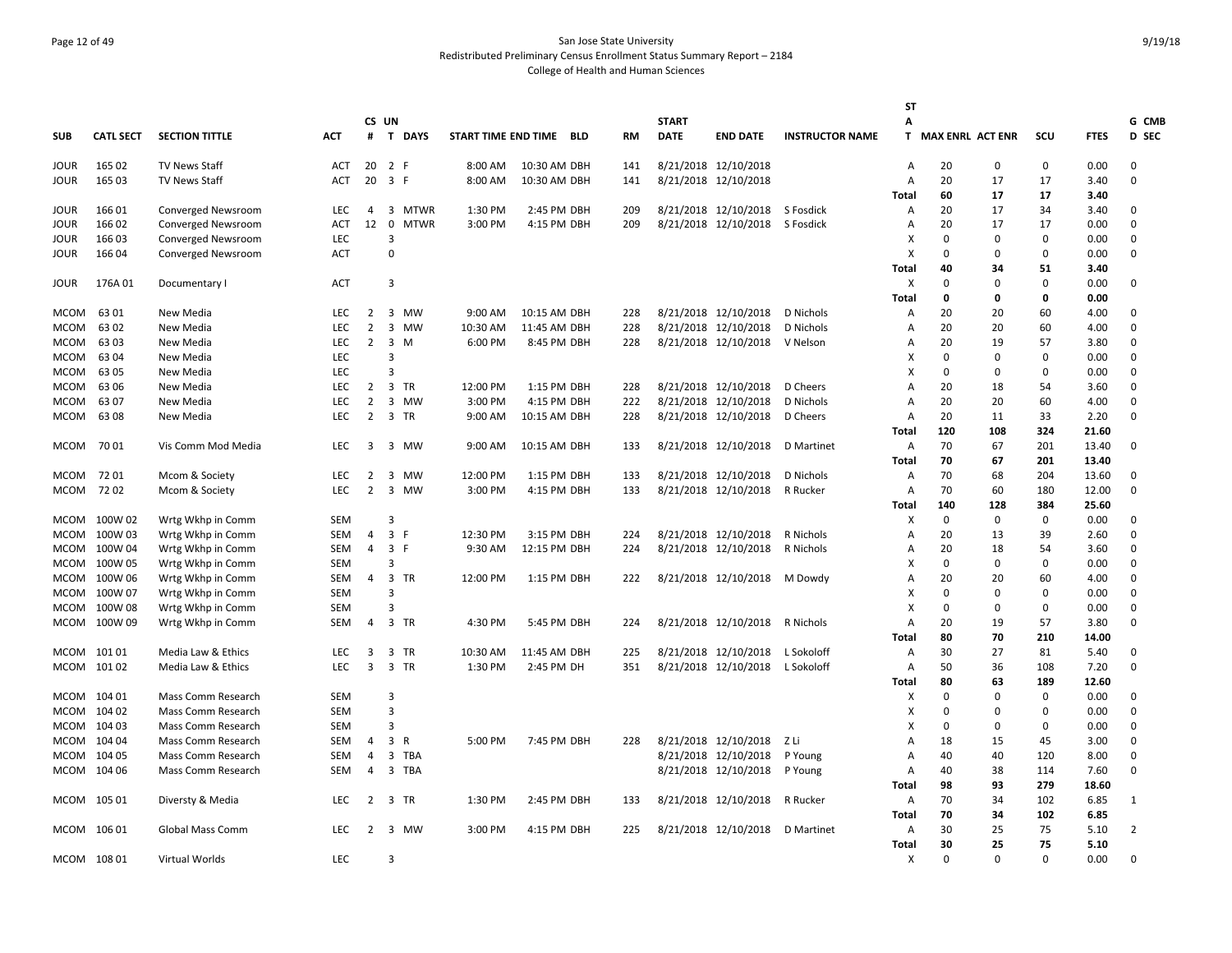# Page 13 of 49 San Jose State University Redistributed Preliminary Census Enrollment Status Summary Report – 2184 College of Health and Human Sciences

|              |                  |                                             |                          |                |                         |             |                     |              |     |      |              |                                 |                                                  | <b>ST</b>    |                         |                         |                   |              |                |
|--------------|------------------|---------------------------------------------|--------------------------|----------------|-------------------------|-------------|---------------------|--------------|-----|------|--------------|---------------------------------|--------------------------------------------------|--------------|-------------------------|-------------------------|-------------------|--------------|----------------|
|              |                  |                                             |                          | CS UN          |                         |             |                     |              |     |      | <b>START</b> |                                 |                                                  | А            |                         |                         |                   |              | G CMB          |
| <b>SUB</b>   | <b>CATL SECT</b> | <b>SECTION TITTLE</b>                       | <b>ACT</b>               | #              | T                       | <b>DAYS</b> | START TIME END TIME |              | BLD | RM   | <b>DATE</b>  | <b>END DATE</b>                 | <b>INSTRUCTOR NAME</b>                           | T.           | <b>MAX ENRL ACT ENR</b> |                         | SCU               | <b>FTES</b>  | D SEC          |
|              |                  |                                             |                          |                |                         |             |                     |              |     |      |              |                                 |                                                  | Total        | 0                       | 0                       | 0                 | 0.00         |                |
|              | MCOM 11101       | Internship                                  | SEM                      | 6              |                         | 3 TBA       |                     |              |     |      |              | 8/21/2018 12/10/2018            | R Rucker                                         | Α            | 60                      | 18                      | 54                | 3.60         | 0              |
|              | MCOM 139 01      | Specialized Wrtg                            | <b>SEM</b>               |                | 3                       |             |                     |              |     |      |              |                                 |                                                  | Total<br>х   | 60<br>$\Omega$          | 18<br>$\Omega$          | 54<br>$\Omega$    | 3.60<br>0.00 | 0              |
|              | MCOM 139 02      | Specialized Wrtg                            | <b>SEM</b>               |                | $\overline{3}$          |             |                     |              |     |      |              |                                 |                                                  | х            | $\Omega$                | $\Omega$                | 0                 | 0.00         | 0              |
| MCOM         | 13903            | Specialized Wrtg                            | <b>SEM</b>               |                | 3                       |             |                     |              |     |      |              |                                 |                                                  | X            | 0                       | $\Omega$                | $\mathbf 0$       | 0.00         | 0              |
|              | MCOM 139 04      | Specialized Wrtg                            | <b>SEM</b>               | 4              |                         | 3 MW        | 4:30 PM             | 5:45 PM DBH  |     | 209  |              | 8/21/2018 12/10/2018            | D Nichols                                        | A            | 30                      | 11                      | 33                | 2.20         | $\Omega$       |
|              |                  |                                             |                          |                |                         |             |                     |              |     |      |              |                                 |                                                  | Total        | 30                      | 11                      | 33                | 2.20         |                |
|              | MCOM 16301       | Adv Media tech                              | <b>LEC</b>               | 3              |                         | 3 MW        | 4:30 PM             | 5:45 PM DBH  |     | 228  |              | 8/21/2018 12/10/2018 T Korani   |                                                  | Α            | 20                      | 20                      | 60                | 4.00         | 0              |
|              |                  |                                             |                          |                |                         |             |                     |              |     |      |              |                                 |                                                  | Total        | 20                      | 20                      | 60                | 4.00         |                |
|              | MCOM 170 01      | StrtgcSocialMedia&BusCom                    | <b>LEC</b>               | 1              |                         | 3 M         | 6:00 PM             | 8:45 PM DBH  |     | 133  |              | 8/21/2018 12/10/2018            | M Brito                                          | Α            | 40                      | 16                      | 48                | 3.25         | 1              |
|              |                  |                                             |                          |                |                         |             |                     |              |     |      |              |                                 |                                                  | <b>Total</b> | 40                      | 16                      | 48                | 3.25         |                |
| MCOM         | 18001            | Global Leadership                           | <b>SUP</b>               | 36             |                         | 1 TBA       |                     |              |     |      |              | 8/21/2018 12/10/2018            | P West                                           | Α            | 30                      | 11                      | 11                | 0.73         | 0              |
| MCOM         | 18002            | Global Leadership                           | <b>SUP</b>               | 36             |                         | 2 TBA       |                     |              |     |      |              | 8/21/2018 12/10/2018            | P West                                           | Α            | 30                      | 0                       | $\mathbf 0$       | 0.00         | 0              |
| MCOM         | 18003            | Global Leadership                           | <b>SUP</b>               | 36             |                         | 3 TBA       |                     |              |     |      |              | 8/21/2018 12/10/2018            | P West                                           | A            | 30                      | $\mathbf{3}$            | q                 | 0.60         | 0              |
|              |                  |                                             |                          |                |                         |             |                     |              |     |      |              |                                 |                                                  | Total        | 90                      | 14                      | 20                | 1.33         |                |
|              | MCOM 199A01      | Ad & PR Agency I                            | LAB                      |                |                         | 15 3 MTWR   | 3:00 PM             | 4:15 PM DBH  |     | 117D |              | 8/21/2018 12/10/2018 T Hendrick |                                                  | Α            | 30                      | 31                      | 93                | 6.20         | 0              |
|              |                  |                                             |                          |                |                         |             |                     |              |     |      |              |                                 |                                                  | Total        | 30                      | 31                      | 93                | 6.20         |                |
|              | MCOM 21001       | Media/Social Issue                          | SEM                      | 5              |                         | 3 M         | 6:00 PM             | 8:45 PM DBH  |     | 225  |              | 8/21/2018 12/10/2018 S Fosdick  |                                                  | Α            | 20                      | $\overline{7}$          | 21                | 1.75         | 7              |
|              |                  |                                             |                          |                |                         |             |                     |              |     |      |              |                                 |                                                  | Total        | 20                      | $\overline{\mathbf{z}}$ | 21                | 1.75         |                |
|              | MCOM 285 01      | New Media Technology                        | SEM                      | 5              |                         | 3 R         | 6:00 PM             | 8:45 PM DBH  |     | 222  |              | 8/21/2018 12/10/2018 T Korani   |                                                  | A            | 20                      | 6                       | 18                | 1.50         | 6              |
|              |                  |                                             |                          |                |                         |             |                     |              |     |      |              |                                 |                                                  | Total        | 20                      | 6                       | 18                | 1.50         |                |
|              | MCOM 290 01      | Theory of Mass Comm                         | <b>SEM</b>               | 5              |                         | 3 W         | 6:00 PM             | 8:45 PM DBH  |     | 225  |              | 8/21/2018 12/10/2018            | N Garud Patkar                                   | A            | 20                      | 8                       | 24                | 2.00         | 8              |
|              |                  |                                             |                          |                |                         |             |                     |              |     |      |              |                                 |                                                  | <b>Total</b> | 20                      | 8                       | 24                | 2.00         |                |
| MCOM         | 298 01           | SP Studies M C                              | SUP                      | 25             | $\overline{3}$          | <b>TBA</b>  |                     |              |     |      |              | 8/21/2018 12/10/2018            | M Cabot                                          | Α            | 20                      | $\mathbf{1}$            | 3                 | 0.25         | 1              |
| MCOM         | 298 02           | SP Studies M C                              | <b>SUP</b>               | 25             |                         | 6 TBA       |                     |              |     |      |              | 8/21/2018 12/10/2018            | M Cabot                                          | Α            | 20                      | $\overline{2}$          | 12                | 1.00         | $\overline{2}$ |
|              |                  |                                             |                          |                | 3                       |             |                     |              |     |      |              |                                 |                                                  | Total        | 40                      | 3<br>0                  | 15<br>$\mathbf 0$ | 1.25         |                |
| MCOM<br>MCOM | 299 01<br>299 02 | Mass Comm Thesis<br><b>Mass Comm Thesis</b> | <b>SUP</b><br><b>SUP</b> |                | 6                       |             |                     |              |     |      |              |                                 |                                                  | х<br>X       | 0<br>0                  | 0                       | $\mathbf 0$       | 0.00<br>0.00 | 0<br>0         |
|              |                  |                                             |                          |                |                         |             |                     |              |     |      |              |                                 |                                                  | Total        | 0                       | 0                       | $\mathbf{0}$      | 0.00         |                |
| PR           | 99 01            | Contempory PR                               | <b>SEM</b>               | $\overline{a}$ |                         | 3 MW        | 10:30 AM            | 11:45 AM DBH |     | 133  |              | 8/21/2018 12/10/2018 M Cabot    |                                                  | A            | 70                      | 62                      | 186               | 12.40        | $\Omega$       |
|              |                  |                                             |                          |                |                         |             |                     |              |     |      |              |                                 |                                                  | Total        | 70                      | 62                      | 186               | 12.40        |                |
| PR           | 190 01           | <b>Media Writing</b>                        | SEM                      | 4              | $\overline{\mathbf{3}}$ | W           | 6:00 PM             | 8:45 PM DBH  |     | 224  |              | 8/21/2018 12/10/2018            | A Lutzky                                         | Α            | 20                      | 16                      | 48                | 3.20         | 0              |
| PR           | 190 03           | <b>Media Writing</b>                        | <b>SEM</b>               |                | 3                       |             |                     |              |     |      |              |                                 |                                                  | х            | $\Omega$                | $\Omega$                | $\Omega$          | 0.00         | 0              |
| <b>PR</b>    | 190 04           | <b>Media Writing</b>                        | <b>SEM</b>               | 4              |                         | 3 MW        | 4:30 PM             | 5:45 PM DBH  |     | 222  |              | 8/21/2018 12/10/2018            | C Disalvo                                        | A            | 20                      | 18                      | 54                | 3.60         | 0              |
|              |                  |                                             |                          |                |                         |             |                     |              |     |      |              |                                 |                                                  | Total        | 40                      | 34                      | 102               | 6.80         |                |
| PR           | 19101            | <b>Strategic Writing</b>                    | SEM                      | 4              | 3                       | TR          | 10:30 AM            | 11:45 AM DBH |     | 222  |              | 8/21/2018 12/10/2018            | S Fletcher                                       | Α            | 20                      | 19                      | 57                | 3.80         | 0              |
| PR           | 19102            | <b>Strategic Writing</b>                    | <b>SEM</b>               | 4              |                         | 3 MW        | 1:30 PM             | 2:45 PM DBH  |     | 222  |              | 8/21/2018 12/10/2018            | M Cabot                                          | Α            | 20                      | 20                      | 60                | 4.00         | 0              |
|              |                  |                                             |                          |                |                         |             |                     |              |     |      |              |                                 |                                                  | Total        | 40                      | 39                      | 117               | 7.80         |                |
| PR           | 192 01           | Case Studies                                | SEM                      | 4              | 3                       | TR          | 3:00 PM             | 4:15 PM DBH  |     | 222  |              | 8/21/2018 12/10/2018            | S Fletcher                                       | Α            | 24                      | 14                      | 42                | 2.80         | 0              |
| PR           | 192 02           | Case Studies                                | SEM                      | 4              | 3                       | MW          | 1:30 PM             | 2:45 PM DBH  |     | 117D |              | 8/21/2018 12/10/2018            | R Siegel                                         | Α            | 25                      | 17                      | 51                | 3.40         | $\Omega$       |
|              |                  |                                             |                          |                |                         |             |                     |              |     |      |              |                                 |                                                  | Total        | 49                      | 31                      | 93                | 6.20         |                |
| PR           | 199 01           | Campaign Mgmt                               | SEM                      | 5              |                         | 3 MW        | 1:30 PM             | 2:45 PM DBH  |     | 225  |              | 8/21/2018 12/10/2018            | C Disalvo                                        | A            | 30                      | 13                      | 39                | 2.60         | 0              |
|              |                  |                                             |                          |                |                         |             |                     |              |     |      |              |                                 |                                                  | <b>Total</b> | 30                      | 13                      | 39                | 2.60         |                |
|              |                  |                                             |                          |                |                         |             |                     |              |     |      |              |                                 | <b>Journalism &amp; Mass Communication Total</b> |              | 2029                    | 1441                    | 4170              | 282.63       |                |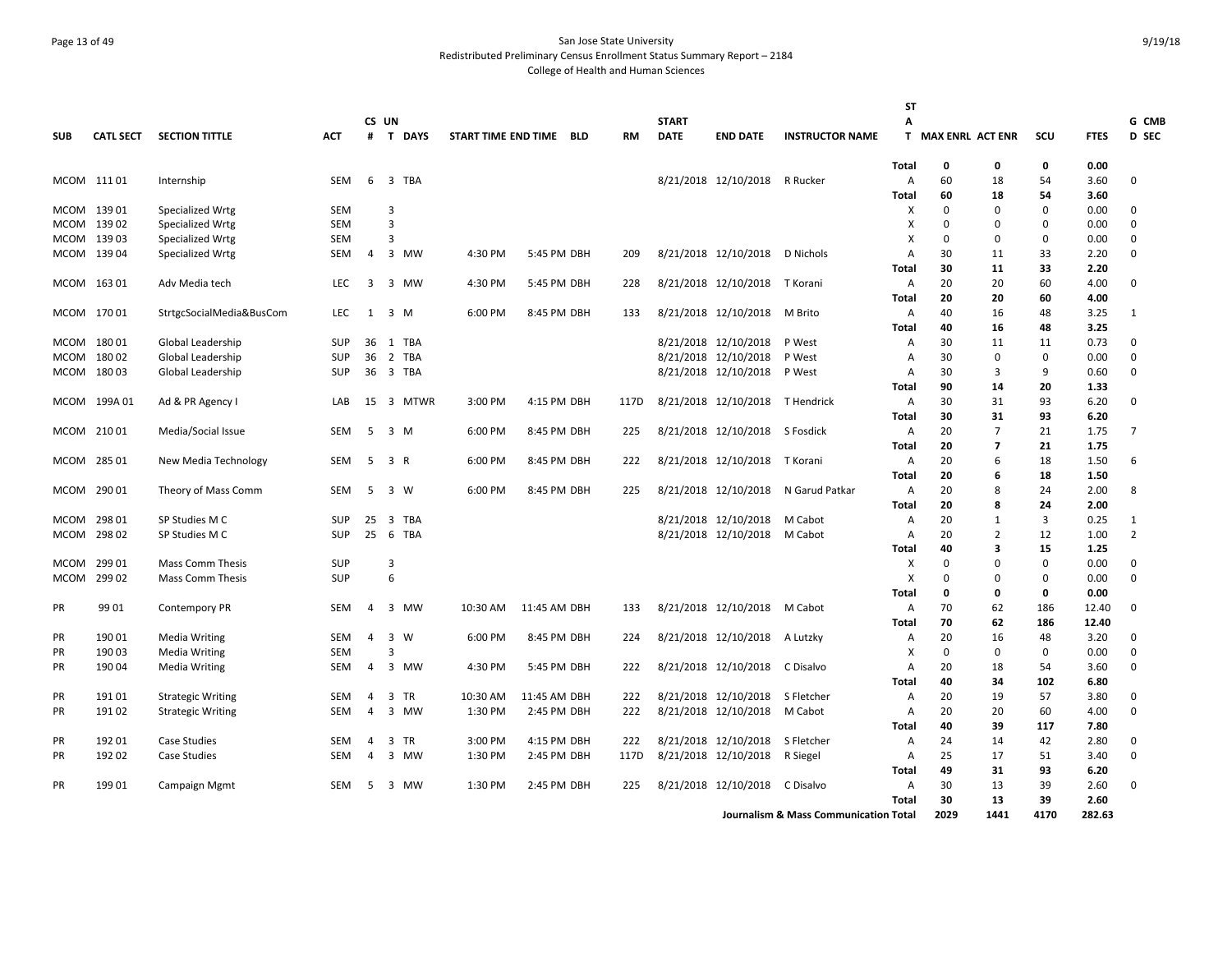# Page 14 of 49 San Jose State University Redistributed Preliminary Census Enrollment Status Summary Report – 2184 College of Health and Human Sciences

|            |                        |                          |            |                |                |          |                     |             |             |           |              |                      |                        | <b>ST</b>         |                    |                |                |              |              |
|------------|------------------------|--------------------------|------------|----------------|----------------|----------|---------------------|-------------|-------------|-----------|--------------|----------------------|------------------------|-------------------|--------------------|----------------|----------------|--------------|--------------|
|            |                        |                          |            |                | CS UN          |          |                     |             |             |           | <b>START</b> |                      |                        | А                 |                    |                |                |              | G CMB        |
| <b>SUB</b> | <b>CATL SECT</b>       | <b>SECTION TITTLE</b>    | <b>ACT</b> |                |                | # T DAYS | START TIME END TIME |             | BLD         | <b>RM</b> | <b>DATE</b>  | <b>END DATE</b>      | <b>INSTRUCTOR NAME</b> |                   | T MAX ENRL ACT ENR |                | SCU            | <b>FTES</b>  | D SEC        |
|            | <b>Justice Studies</b> |                          |            |                |                |          |                     |             |             |           |              |                      |                        |                   |                    |                |                |              |              |
| FS         | 11 01                  | Survey For Sci           | <b>LEC</b> |                | 3              |          |                     |             |             |           |              |                      |                        | X                 | 0                  | 0              | $\mathbf 0$    | 0.00         | 0            |
| FS         | 1102                   | Survey For Sci           | <b>LEC</b> |                | 3              |          |                     |             |             |           |              |                      |                        | X                 | 0                  | $\mathbf 0$    | $\mathbf 0$    | 0.00         | 0            |
| <b>FS</b>  | 1103                   | Survey For Sci           | <b>LEC</b> | 2              | 3 TR           |          | 4:30 PM             |             | 5:45 PM HB  | 207       |              | 8/21/2018 12/10/2018 | S Bolton               | $\overline{A}$    | 40                 | 40             | 120            | 8.00         | 0            |
| <b>FS</b>  | 1104                   | Survey For Sci           | <b>LEC</b> | $\overline{2}$ |                | 3 TBA    |                     |             |             |           |              | 8/21/2018 12/10/2018 |                        | $\overline{A}$    | 40                 | 27             | 81             | 5.40         | 0            |
| FS         | 1180                   | Survey For Sci           | <b>LEC</b> | $\overline{2}$ |                | 3 TBA    |                     |             |             |           |              | 8/21/2018 12/10/2018 | M Juno                 | Α                 | 65                 | 48             | 144            | 9.65         | $\mathbf{1}$ |
|            |                        |                          |            |                |                |          |                     |             |             |           |              |                      |                        | Total             | 145                | 115            | 345            | 23.05        |              |
| FS         | 160 01                 | Spec Topics FS           | SEM        |                | 3              |          |                     |             |             |           |              |                      |                        | X                 | 0                  | 0              | $\mathbf 0$    | 0.00         | 0            |
|            |                        |                          |            |                |                |          |                     |             |             |           |              |                      |                        | Total             | 0                  | 0              | 0              | 0.00         |              |
| <b>FS</b>  | 16101                  | Crime Scene Invest       | <b>LEC</b> | $\overline{2}$ | 3 M            |          | 9:00 AM             | 11:30 AM HB |             | 207       |              | 8/21/2018 12/10/2018 | M Juno                 | Α                 | 40                 | 41             | 82             | 8.20         | 0            |
| <b>FS</b>  | 16102                  | Crime Scene Invest       | LAB        | 16             | $0 \quad W$    |          | 9:00 AM             | 11:45 AM HB |             | 207       |              | 8/21/2018 12/10/2018 | M Juno                 | Α                 | 40                 | 41             | 41             | 0.00         | 0            |
|            |                        |                          |            |                |                |          |                     |             |             |           |              |                      |                        | Total             | 80                 | 82             | 123            | 8.20         |              |
| FS         | 162 01                 | <b>FS Applications</b>   | SEM        | $\overline{4}$ | 3 <sub>T</sub> |          | 9:00 AM             | 11:15 AM HB |             | 207       |              | 8/21/2018 12/10/2018 | S Bolton               | Α                 | 40                 | 32             | 64             | 6.40         | 0            |
| FS         | 162 02                 | <b>FS Applications</b>   | ACT        | $\overline{7}$ | 0 R            |          | 9:00 AM             | 11:30 AM HB |             | 207       |              | 8/21/2018 12/10/2018 | S Bolton               | Α                 | 40                 | 32             | 32             | 0.00         | 0            |
|            |                        |                          |            |                |                |          |                     |             |             |           |              |                      |                        | <b>Total</b>      | 80                 | 64             | 96             | 6.40         |              |
| <b>FS</b>  | 163 01                 | Fingerprint Sci          | <b>SEM</b> | 5              | 3 M            |          | 3:00 PM             |             | 5:00 PM HB  | 207       |              | 8/21/2018 12/10/2018 | M Juno                 | Α                 | 40                 | 8              | 16             | 1.60         | 0            |
| FS         | 163 02                 | Fingerprint Sci          | <b>ACT</b> | $\overline{7}$ | $0 \, M$       |          | 5:00 PM             |             | 7:30 PM BBC | 120       |              | 8/21/2018 12/10/2018 | M Juno                 | Α                 | 40                 | 8              | 8              | 0.00         | 0            |
|            |                        |                          |            |                |                |          |                     |             |             |           |              |                      |                        | <b>Total</b>      | 80                 | 16             | 24             | 1.60         |              |
| FS         | 164 01                 | Crim Scene Ev Phot       | SEM        | 5              | 3 <sub>T</sub> |          | 1:00 PM             |             | 3:30 PM HB  | 207       |              | 8/21/2018 12/10/2018 | E Kwong                | Α                 | 40                 | $\overline{7}$ | 14             | 1.40         | 0            |
| <b>FS</b>  | 164 02                 | Crim Scene Ev Phot       | <b>ACT</b> | $\overline{7}$ | 0 R            |          | 1:00 PM             |             | 3:45 PM HB  | 207       |              | 8/21/2018 12/10/2018 | E Kwong                | Α                 | 40                 | 7              | $\overline{7}$ | 0.00         | 0            |
|            |                        |                          |            |                |                |          |                     |             |             |           |              |                      |                        | Total             | 80                 | 14             | 21             | 1.40         |              |
| <b>FS</b>  | 16701                  | <b>Forensic Mol Biol</b> | <b>LEC</b> | $\overline{2}$ | $0 \t M$       |          | 6:00 PM             |             | 8:30 PM HB  | 207       |              | 8/21/2018 12/10/2018 | J Garrido              | Α                 | 20                 | 10             | 40             | 0.00         | 1            |
| <b>FS</b>  | 16702                  | <b>Forensic Mol Biol</b> | LAB        | 16             | 5 T            |          | 6:00 PM             |             | 8:45 PM HB  | 207       |              | 8/21/2018 12/10/2018 | J Garrido              | Α                 | 20                 | 10             | 10             | 3.42         | $\mathbf{1}$ |
|            |                        |                          |            |                |                |          |                     |             |             |           |              |                      |                        | <b>Total</b>      | 40                 | 20             | 50             | 3.42         |              |
| FS         | 16901                  | <b>FS Senior Seminar</b> | SEM        | 5              |                | 3 MW     | 12:00 PM            |             | 1:15 PM HB  | 207       |              | 8/21/2018 12/10/2018 | M Juno                 | Α                 | 27                 | 15             | 45             | 3.00         | 0            |
|            |                        |                          |            |                |                |          |                     |             |             |           |              |                      |                        | <b>Total</b>      | 27                 | 15             | 45             | 3.00         |              |
| JS         | 1001                   | Intro Just Stud          | LEC        | 1              |                | 3 MW     | 1:30 PM             |             | 2:45 PM MH  | 523       |              | 8/21/2018 12/10/2018 | L Buckingham           | Α                 | 65                 | 61             | 183            | 12.20        | 0            |
| JS         | 10 02                  | Intro Just Stud          | <b>LEC</b> | 1              | 3 TR           |          | 12:00 PM            |             | 1:15 PM DMH | 227       |              | 8/21/2018 12/10/2018 | J Randle               | Α                 | 65                 | 58             | 174            | 11.60        | $\mathbf 0$  |
|            |                        |                          |            |                |                |          |                     |             |             |           |              |                      |                        | <b>Total</b>      | 130                | 119            | 357            | 23.80        |              |
| JS         | 1201                   | Intro to Leg Studies     | <b>LEC</b> | 2              |                | 3 MW     | 3:00 PM             |             | 4:15 PM DMH | 150       |              | 8/21/2018 12/10/2018 | G Woods                | Α                 | 65                 | 18             | 54             | 3.60         | 0            |
| JS         | 1203                   | Intro to Leg Studies     | <b>LEC</b> | $\overline{2}$ | 3 TR           |          | 12:00 PM            |             | 1:15 PM CL  | 222       |              | 8/21/2018 12/10/2018 | J Halushka             | Α                 | 65                 | 28             | 84             | 5.60         | 0            |
|            |                        |                          |            |                |                |          |                     |             |             |           |              |                      |                        | <b>Total</b>      | 130                | 46             | 138            | 9.20         | 0            |
| JS         | 15 80                  | Intro Stat Justice       | LEC        | 2              | 3              | TBA      |                     |             |             |           |              | 8/21/2018 12/10/2018 | M Vallerga             | Α<br><b>Total</b> | 35<br>35           | 35<br>35       | 105<br>105     | 7.00<br>7.00 |              |
| JS         | 25 01                  | Intro HR & Justice       | <b>LEC</b> | $\overline{2}$ | 3              | -F       | 10:00 AM            | 12:45 PM MH |             | 520       |              | 8/21/2018 12/10/2018 |                        | Α                 | 65                 | 54             | 162            | 10.80        | 0            |
| JS         | 25 99                  | Intro HR & Justice       | <b>LEC</b> | 2              |                | 3 TBA    |                     |             |             |           |              | 8/21/2018 12/10/2018 | K Lynch<br>R Abusaad   | Α                 | 65                 | 64             | 192            | 12.80        | 0            |
|            |                        |                          |            |                |                |          |                     |             |             |           |              |                      |                        | <b>Total</b>      | 130                | 118            | 354            | 23.60        |              |
| JS         | 100W 01                | Writing Workshop         | SEM        | $\overline{4}$ |                | 3 MW     | 10:30 AM            | 11:45 AM MH |             | 526       |              | 8/21/2018 12/10/2018 | L Buckingham           | Α                 | 20                 | 20             | 60             | 4.00         | 0            |
| JS         | 100W 02                | Writing Workshop         | SEM        | 4              |                | 3 MW     | 4:30 PM             |             | 5:45 PM MH  | 234       |              | 8/21/2018 12/10/2018 | S Rivera               | $\overline{A}$    | 27                 | 26             | 78             | 5.20         | 0            |
| JS         | 100W 03                | <b>Writing Workshop</b>  | SEM        | $\overline{4}$ | 3 TR           |          | 7:30 AM             |             | 8:45 AM MH  | 523       |              | 8/21/2018 12/10/2018 | H Peterson             | Α                 | 27                 | 28             | 84             | 5.60         | 0            |
| JS         | 100W 04                | <b>Writing Workshop</b>  | SEM        | 4              | 3 TR           |          | 3:00 PM             |             | 4:15 PM SH  | 242       |              | 8/21/2018 12/10/2018 | D Kameda               | $\overline{A}$    | 27                 | 24             | 72             | 4.80         | 0            |
| JS         | 100W 80                | <b>Writing Workshop</b>  | <b>SEM</b> | $\overline{4}$ |                | 3 TBA    |                     |             |             |           |              | 8/21/2018 12/10/2018 | M Vallerga             | Α                 | 27                 | 28             | 84             | 5.60         | 0            |
|            |                        |                          |            |                |                |          |                     |             |             |           |              |                      |                        | <b>Total</b>      | 128                | 126            | 378            | 25.20        |              |
| JS         | 101 01                 | <b>Critical Issues</b>   | <b>LEC</b> | 1              | 3              | TR       | 7:30 AM             |             | 8:45 AM MH  | 520       |              | 8/21/2018 12/10/2018 | D Kameda               | Α                 | 65                 | 48             | 144            | 9.60         | 0            |
| JS         | 101 02                 | <b>Critical Issues</b>   | LEC        | 1              |                | 3 MW     | 3:00 PM             |             | 4:15 PM DH  | 135       |              | 8/21/2018 12/10/2018 | A De Giorgi            | Α                 | 65                 | 55             | 165            | 11.00        | 0            |
|            |                        |                          |            |                |                |          |                     |             |             |           |              |                      |                        | Total             | 130                | 103            | 309            | 20.60        |              |
| JS         | 102 01                 | Police and Society       | <b>LEC</b> |                | 2 3 MW         |          | 10:30 AM            | 11:45 AM MH |             | 523       |              | 8/21/2018 12/10/2018 | G Woods                | A                 | 70                 | 45             | 135            | 9.00         | $\Omega$     |
|            |                        |                          |            |                |                |          |                     |             |             |           |              |                      |                        |                   |                    |                |                |              |              |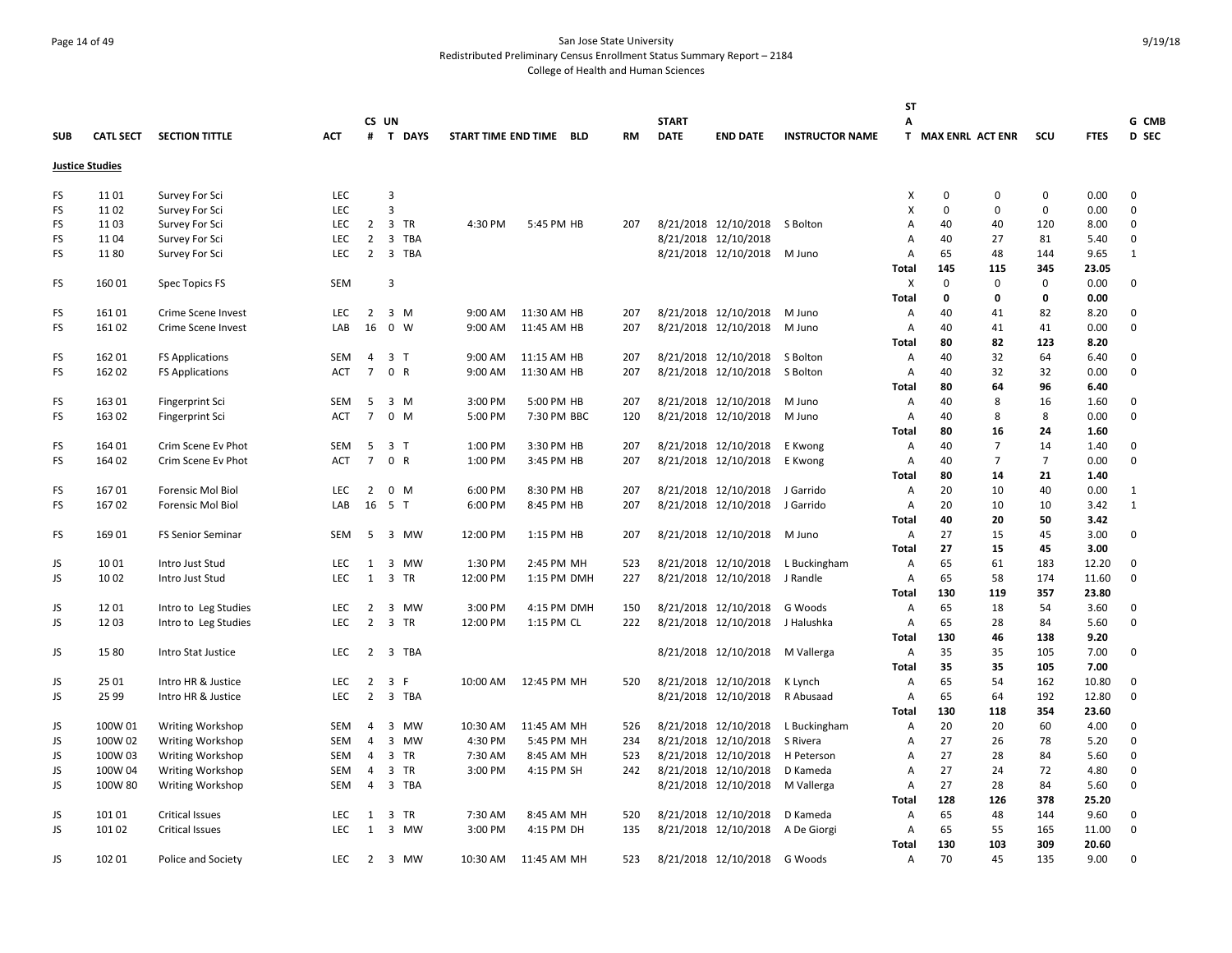# Page 15 of 49 San Jose State University Redistributed Preliminary Census Enrollment Status Summary Report – 2184 College of Health and Human Sciences

|            |                  |                               |            |                |                               |           |                         |           |              |                                 |                                   | <b>ST</b>                 |                    |             |             |             |              |
|------------|------------------|-------------------------------|------------|----------------|-------------------------------|-----------|-------------------------|-----------|--------------|---------------------------------|-----------------------------------|---------------------------|--------------------|-------------|-------------|-------------|--------------|
|            |                  |                               |            | CS UN          |                               |           |                         |           | <b>START</b> |                                 |                                   | А                         |                    |             |             |             | G CMB        |
| <b>SUB</b> | <b>CATL SECT</b> | <b>SECTION TITTLE</b>         | <b>ACT</b> |                | # T DAYS                      |           | START TIME END TIME BLD | <b>RM</b> | <b>DATE</b>  | <b>END DATE</b>                 | <b>INSTRUCTOR NAME</b>            |                           | T MAX ENRL ACT ENR |             | SCU         | <b>FTES</b> | D SEC        |
| JS         | 102 02           | Police and Society            | <b>LEC</b> |                | 3                             |           |                         |           |              |                                 |                                   | $\boldsymbol{\mathsf{x}}$ | 0                  | $\mathbf 0$ | $\mathbf 0$ | 0.00        | 0            |
| JS         | 102 03           | Police and Society            | <b>LEC</b> | $\overline{2}$ | 3 R                           | 5:30 PM   | 8:15 PM SH              | 100       |              | 8/21/2018 12/10/2018 E Sills    |                                   | $\overline{A}$            | 65                 | 46          | 138         | 9.20        | $\mathbf 0$  |
|            |                  |                               |            |                |                               |           |                         |           |              |                                 |                                   | Total                     | 135                | 91          | 273         | 18.20       |              |
| JS         | 103 01           | Courts and Society            | <b>LEC</b> | $\overline{2}$ | 3 TR                          | 12:00 PM  | 1:15 PM MH              | 520       |              | 8/21/2018 12/10/2018            | M Stevenson                       | A                         | 55                 | 38          | 114         | 7.60        | 0            |
| JS         | 103 02           | Courts and Society            | <b>LEC</b> | $\overline{2}$ | 3 TR                          | 3:00 PM   | 4:15 PM MH              | 520       |              | 8/21/2018 12/10/2018            | H Peterson                        | A                         | 55                 | 48          | 144         | 9.60        | $\Omega$     |
|            |                  |                               |            |                |                               |           |                         |           |              |                                 |                                   | Total                     | 110                | 86          | 258         | 17.20       |              |
| JS         | 104 01           | Penal Pol & Inst              | <b>LEC</b> | 2              | $\overline{\mathbf{3}}$<br>TR | 1:30 PM   | 2:45 PM MH              | 523       |              | 8/21/2018 12/10/2018            | D Kameda                          | A                         | 55                 | 33          | 99          | 6.60        | 0            |
| JS         | 104 02           | Penal Pol & Inst              | <b>LEC</b> | $\overline{2}$ | 3 MW                          | 12:00 PM  | 1:15 PM BBC             | 322       |              | 8/21/2018 12/10/2018            | A De Giorgi                       | A                         | 55                 | 42          | 126         | 8.40        | 0            |
|            |                  |                               |            |                |                               |           |                         |           |              |                                 |                                   | <b>Total</b>              | 110                | 75          | 225         | 15.00       |              |
| JS         | 10701            | Justice Mgmt                  | <b>LEC</b> | 2              | 3 TR                          | 12:00 PM  | 1:15 PM MH              | 523       |              |                                 | 8/21/2018 12/10/2018 N Birthelmer | A                         | 55                 | 37          | 111         | 7.40        | 0            |
| <b>JS</b>  | 10780            | Justice Mgmt                  | <b>LEC</b> | $\overline{2}$ | 3 TBA                         |           |                         |           |              | 8/21/2018 12/10/2018            | A Colbert                         | A                         | 70                 | 64          | 192         | 12.85       | $\mathbf{1}$ |
|            |                  |                               |            |                |                               |           |                         |           |              |                                 |                                   | <b>Total</b>              | 125                | 101         | 303         | 20.25       |              |
| JS         | 114 01           | <b>Research Methods</b>       | <b>LEC</b> |                | 3                             |           |                         |           |              |                                 |                                   | х                         | 0                  | $\mathbf 0$ | $\mathbf 0$ | 0.00        | 0            |
| JS         | 114 02           | <b>Research Methods</b>       | <b>LEC</b> | $\overline{2}$ | $\overline{3}$<br><b>TR</b>   | 9:00 AM   | 10:15 AM MH             | 526       |              | 8/21/2018 12/10/2018            | J Randle                          | $\overline{A}$            | 20                 | 19          | 57          | 3.80        | 0            |
| JS         | 114 03           | <b>Research Methods</b>       | <b>LEC</b> | $\overline{2}$ | 3 TR                          | 4:30 PM   | 5:45 PM SH              | 311       |              | 8/21/2018 12/10/2018            | M Vallerga                        | A                         | 35                 | 26          | 78          | 5.20        | 0            |
| JS         | 114 04           | Research Methods              | <b>LEC</b> | $\overline{2}$ | 3 MW                          | 3:00 PM   | 4:15 PM SH              | 345       |              | 8/21/2018 12/10/2018            | S Ghatak                          | $\overline{A}$            | 35                 | 21          | 63          | 4.20        | 0            |
| JS         | 114 80           | <b>Research Methods</b>       | <b>LEC</b> |                | 2 3 TBA                       |           |                         |           |              | 8/21/2018 12/10/2018 M Schlegel |                                   | A                         | 35                 | 31          | 93          | 6.20        | 0            |
|            |                  |                               |            |                |                               |           |                         |           |              |                                 |                                   | <b>Total</b>              | 125                | 97          | 291         | 19.40       |              |
| JS         | 11701            | <b>QuaL Resrch Mds</b>        | LEC        |                | 2 3 MW                        | 9:00 AM   | 10:15 AM MH             | 222       |              | 8/21/2018 12/10/2018            | E Adams                           | A                         | 35                 | 20          | 60          | 4.00        | 0            |
| JS         | 11702            | QuaL Resrch Mds               | LEC        |                | $\overline{3}$                |           |                         |           |              |                                 |                                   | X                         | 0                  | $\mathbf 0$ | $\mathbf 0$ | 0.00        | 0            |
|            |                  |                               |            |                |                               |           |                         |           |              |                                 |                                   | <b>Total</b>              | 35                 | 20          | 60          | 4.00        |              |
| JS         | 128 01           | Punishment, Cult and Society  | <b>LEC</b> | 2              | 3 MW                          | 1:30 PM   | 2:45 PM MH              | 520       |              | 8/21/2018 12/10/2018 G Woods    |                                   | A                         | 55                 | 27          | 81          | 5.40        | 0            |
|            |                  |                               |            |                |                               |           |                         |           |              |                                 |                                   | Total                     | 55                 | 27          | 81          | 5.40        |              |
| JS         | 13201            | Race Gender Inequality & Law  | LEC        | $\overline{2}$ | 3 MW                          | 9:00 AM   | 10:15 AM MH             | 523       |              | 8/21/2018 12/10/2018            | K Lynch                           | A                         | 44                 | 42          | 126         | 8.40        | 0            |
| JS         | 13202            | Race Gender Inequality & Law  | <b>LEC</b> | 2              | 3 TR                          | 7:30 AM   | 8:45 AM SH              | 120       |              | 8/21/2018 12/10/2018            | K Lynch                           | A                         | 44                 | 12          | 36          | 2.40        | 0            |
| JS         | 13203            | Race Gender Inequality & Law  | LEC        |                | $\overline{3}$                |           |                         |           |              |                                 |                                   | $\boldsymbol{\mathsf{x}}$ | 0                  | 0           | $\pmb{0}$   | 0.00        | 0            |
| JS         | 132 04           | Race Gender Inequality & Law  | <b>LEC</b> |                | 2 3 MW                        | 12:00 PM  | 1:15 PM MH              | 520       |              | 8/21/2018 12/10/2018 J DiSalvo  |                                   | Α                         | 44                 | 45          | 135         | 9.00        | 0            |
| JS         | 132 80           | Race Gender Inequality & Law  | <b>LEC</b> | $\overline{2}$ | 3 TBA                         |           |                         |           |              | 8/21/2018 12/10/2018            | A Colbert                         | $\overline{A}$            | 44                 | 43          | 129         | 8.60        | 0            |
| JS         | 132 81           | Race Gender Inequality & Law  | <b>LEC</b> | $2^{\circ}$    | 3 TBA                         |           |                         |           |              | 8/21/2018 12/10/2018 A Colbert  |                                   | A                         | 44                 | 42          | 126         | 8.40        | 0            |
|            |                  |                               |            |                |                               |           |                         |           |              |                                 |                                   | Total                     | 220                | 184         | 552         | 36.80       |              |
| JS         | 136 01           | Famly & Comm Violence         | LEC        | 2              | 3 TR                          | 1:30 PM   | 2:45 PM BBC             | 220       |              | 8/21/2018 12/10/2018            | K Lynch                           | Α                         | 40                 | 40          | 120         | 8.00        | $\mathbf 0$  |
| JS         | 136 02           | Famly & Comm Violence         | LEC        | $\overline{2}$ | 3 TR                          | 9:00 AM   | 10:15 AM CL             | 310       |              | 8/21/2018 12/10/2018            | D Kameda                          | Α                         | 44                 | 43          | 129         | 8.60        | 0            |
| JS         | 13680            | Famly & Comm Violence         | <b>LEC</b> | $\overline{2}$ | 3 TBA                         |           |                         |           |              | 8/21/2018 12/10/2018 M Lowell   |                                   | Α                         | 44                 | 43          | 129         | 8.65        | 1            |
|            |                  |                               |            |                |                               |           |                         |           |              |                                 |                                   | Total                     | 128                | 126         | 378         | 25.25       |              |
| JS         | 13780            | <b>Collaborative Response</b> | <b>LEC</b> | 2              | 3 TBA                         |           |                         |           |              | 8/21/2018 12/10/2018 M Lowell   |                                   | $\overline{A}$            | 27                 | 26          | 78          | 5.20        | $\mathbf 0$  |
|            |                  |                               |            |                |                               |           |                         |           |              |                                 |                                   | <b>Total</b>              | 27                 | 26          | 78          | 5.20        |              |
| JS         | 140 01           | <b>RCP</b>                    | <b>LEC</b> | 2              | 3 TR                          | 3:00 PM   | 4:15 PM DBH             | 133       |              | 8/21/2018 12/10/2018            | M Stevenson                       | $\overline{A}$            | 20                 | 21          | 63          | 4.20        | 0            |
|            |                  |                               |            |                |                               |           |                         |           |              |                                 |                                   | <b>Total</b>              | 20                 | 21          | 63          | 4.20        |              |
| JS         | 14101            | <b>RCP Representation</b>     | SUP        |                | $\overline{3}$                |           |                         |           |              |                                 |                                   | X                         | 0                  | $\mathbf 0$ | $\pmb{0}$   | 0.00        | 0            |
| JS         | 141 02           | <b>RCP Representation</b>     | SUP        |                | 3                             |           |                         |           |              |                                 |                                   | X                         | 0                  | $\Omega$    | $\mathbf 0$ | 0.00        | 0            |
| JS         | 141 03           | <b>RCP Representation</b>     | <b>SUP</b> | 36             | 3 TR                          | 1:30 PM   | 2:45 PM MH              | 526       |              | 8/21/2018 12/10/2018 E Kinney   |                                   | $\overline{A}$            | 10                 | 8           | 24          | 1.60        | 0            |
|            |                  |                               |            |                |                               |           |                         |           |              |                                 |                                   | Total                     | 10                 | 8           | 24          | 1.60        |              |
| JS         | 142 01           | <b>RCP ASCI</b>               | SUP        |                | 3                             |           |                         |           |              |                                 |                                   | X                         | 0                  | $\Omega$    | $\mathbf 0$ | 0.00        | 0            |
| JS         | 142 02           | <b>RCP ASCI</b>               | <b>SUP</b> | 36             | 3 TR                          | 1:30 PM   | 2:45 PM MH              | 526       |              | 8/21/2018 12/10/2018            | M Stevenson                       | Α                         | 10                 | 5           | 15          | 1.00        | 0            |
|            |                  |                               |            |                |                               |           |                         |           |              |                                 |                                   | <b>Total</b>              | 10                 | 5           | 15          | 1.00        |              |
| JS         | 143 01           | Evidence & Proced             | LEC        | 2              | 3 TR                          | $9:00$ AM | 10:15 AM MH             | 523       |              | 8/21/2018 12/10/2018            | H Peterson                        | A                         | 55                 | 40          | 120         | 8.00        | 0            |
|            |                  |                               |            |                |                               |           |                         |           |              |                                 |                                   | Total                     | 55                 | 40          | 120         | 8.00        |              |
| JS         | 144 01           | Criminal Law                  | <b>LEC</b> |                | 2 3 TR                        | 10:30 AM  | 11:45 AM MH             | 523       |              | 8/21/2018 12/10/2018 H Peterson |                                   | Α                         | 55                 | 50          | 150         | 10.00       | 0            |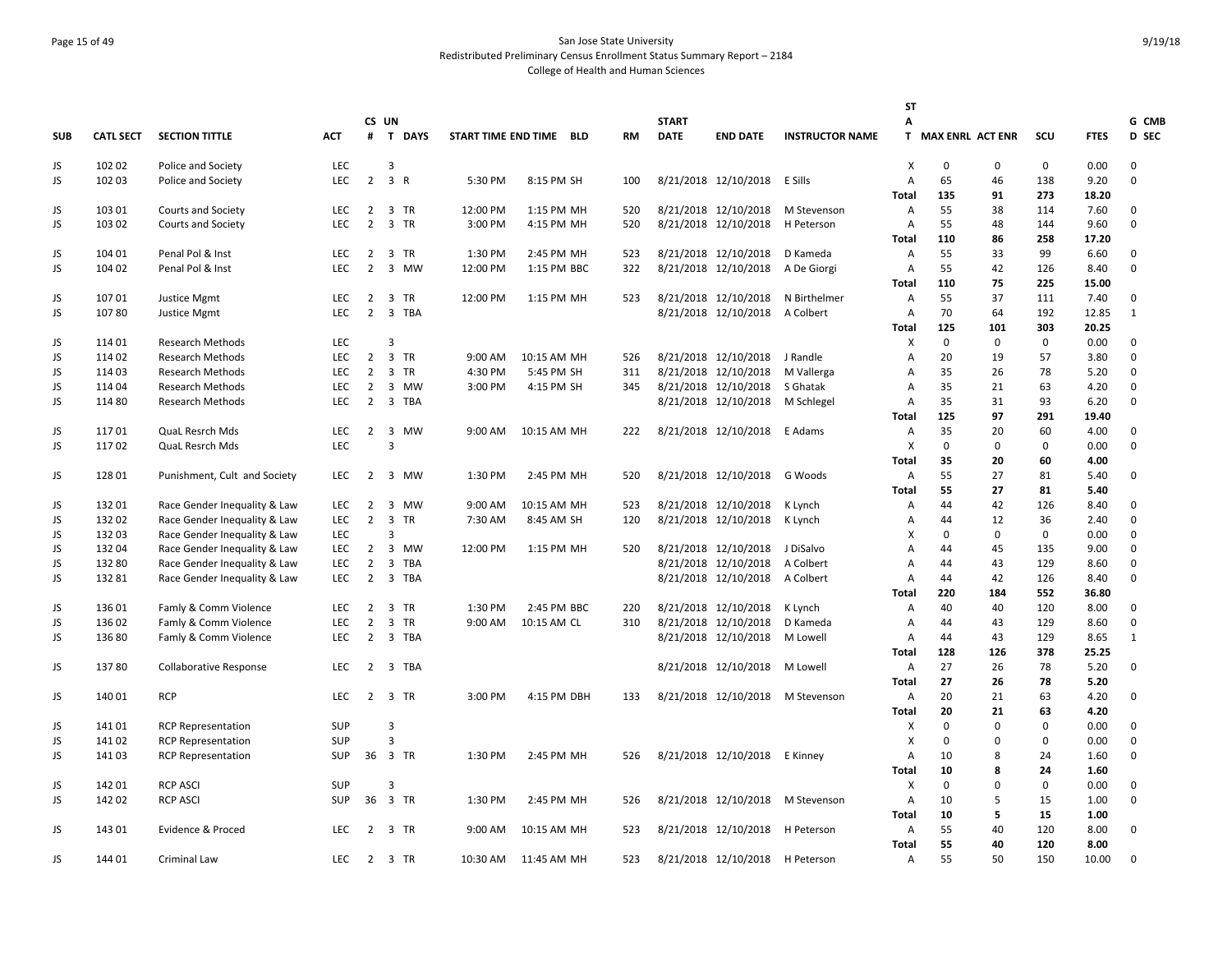# Page 16 of 49 San Jose State University Redistributed Preliminary Census Enrollment Status Summary Report – 2184 College of Health and Human Sciences

|            |                  |                             |            |                |                               |                         |              |     |              |                                  |                        | ST                             |                    |                         |                  |              |               |
|------------|------------------|-----------------------------|------------|----------------|-------------------------------|-------------------------|--------------|-----|--------------|----------------------------------|------------------------|--------------------------------|--------------------|-------------------------|------------------|--------------|---------------|
|            |                  |                             |            | CS UN          |                               |                         |              |     | <b>START</b> |                                  |                        | А                              |                    |                         |                  |              | G CMB         |
| <b>SUB</b> | <b>CATL SECT</b> | <b>SECTION TITTLE</b>       | <b>ACT</b> |                | # T DAYS                      | START TIME END TIME BLD |              | RM  | <b>DATE</b>  | <b>END DATE</b>                  | <b>INSTRUCTOR NAME</b> |                                | T MAX ENRL ACT ENR |                         | scu              | <b>FTES</b>  | D SEC         |
|            |                  |                             |            |                |                               |                         |              |     |              |                                  |                        | Total                          | 55                 | 50                      | 150              | 10.00        |               |
| JS         | 145 01           | White Collar Crime          | LEC        |                | 2 3 TR                        | 9:00 AM                 | 10:15 AM ENG | 303 |              | 8/21/2018 12/10/2018 G Woods     |                        | A                              | 30                 | 31                      | 93               | 6.20         | 0             |
|            |                  |                             |            |                |                               |                         |              |     |              |                                  |                        | Total                          | 30                 | 31                      | 93               | 6.20         |               |
| JS         | 15001            | Gender and Crime            | LEC        |                | 3                             |                         |              |     |              |                                  |                        | X                              | 0                  | $\mathbf{0}$            | 0                | 0.00         | 0             |
| JS         | 15002            | Gender and Crime            | <b>LEC</b> | $\overline{2}$ | 3 W                           | 3:00 PM                 | 5:45 PM MH   | 520 |              | 8/21/2018 12/10/2018             | H Kazem                | A                              | 55                 | 13                      | 39               | 2.60         | 0             |
|            |                  |                             |            |                |                               |                         |              |     |              |                                  |                        | <b>Total</b>                   | 55                 | 13                      | 39               | 2.60         |               |
| JS         | 15101            | Crim Theory                 | LEC        | $\overline{2}$ | 3 TR                          | 10:30 AM                | 11:45 AM MH  | 526 |              | 8/21/2018 12/10/2018             | N Birthelmer           | A                              | 20                 | 27                      | 81               | 5.40         | 0             |
| JS         | 15180            | Crim Theory                 | <b>LEC</b> | $\overline{2}$ | 3 TBA                         |                         |              |     |              | 8/21/2018 12/10/2018             | Y Yuan                 | A                              | 50                 | 48                      | 144              | 9.60         | 0             |
| JS         | 15181            | Crim Theory                 | LEC        | 2              | 3 TBA                         |                         |              |     |              | 8/21/2018 12/10/2018             | N Birthelmer           | Α                              | 50                 | 37                      | 111              | 7.40         | 0             |
|            |                  |                             |            |                |                               |                         |              |     |              |                                  |                        | <b>Total</b>                   | 120                | 112                     | 336              | 22.40        |               |
| JS         | 152 01           | Juv Delinquency             | LEC        | 2              | $\overline{\mathbf{3}}$<br>MW | 3:00 PM                 | 4:15 PM MH   | 523 |              | 8/21/2018 12/10/2018 S Rivera    |                        | A                              | 55                 | 52                      | 156              | 10.40        | 0             |
| JS         | 152 80           | Juv Delinguency             | LEC        | $\overline{2}$ | 3 TBA                         |                         |              |     |              | 8/21/2018 12/10/2018 S Rivera    |                        | A                              | 55                 | 59                      | 177              | 11.80        | $\mathbf 0$   |
|            |                  |                             |            |                |                               |                         |              |     |              |                                  |                        | Total                          | 110                | 111                     | 333              | 22.20        |               |
| JS         | 155 01           | Victimology                 | <b>LEC</b> |                | 2 3 TBA                       |                         |              |     |              | 8/21/2018 12/10/2018             |                        | A                              | 55                 | 34                      | 102              | 6.80         | 0             |
|            |                  |                             |            |                |                               |                         |              |     |              |                                  |                        | Total                          | 55                 | 34                      | 102              | 6.80         |               |
| JS         | 156 80           | Gngs, Crim & Just           | LEC        | $\overline{2}$ | 3 TBA                         |                         |              |     |              | 8/21/2018 12/10/2018             | M Schlegel             | A                              | 50                 | 36                      | 108              | 7.20         | 0             |
|            |                  |                             |            |                |                               |                         |              |     |              |                                  |                        | Total                          | 50                 | 36                      | 108              | 7.20         |               |
| JS         | 15701            | Deviance & Justice          | <b>LEC</b> | 2              | 3 TR                          | 4:30 PM                 | 5:45 PM MH   | 523 |              | 8/21/2018 12/10/2018             | H Peterson             | Α                              | 55                 | 11                      | 33               | 2.20         | 0             |
|            |                  |                             |            |                |                               |                         |              |     |              |                                  |                        | <b>Total</b>                   | 55                 | 11                      | 33               | 2.20         |               |
| JS         | 15801            | <b>Prison Community</b>     | LEC        | $\overline{2}$ | 3 TR                          | 1:30 PM                 | 2:45 PM MH   | 520 |              | 8/21/2018 12/10/2018             | J Randle               | A                              | 55                 | 44                      | 132              | 8.80         | 0             |
|            |                  |                             |            |                |                               |                         |              |     |              |                                  |                        | Total                          | 55                 | 44                      | 132              | 8.80         |               |
| JS         | 161 01           | Intro Cybercrime            | <b>LEC</b> | 1              | 3 MW                          | 4:30 PM                 | 5:45 PM MH   | 523 |              | 8/21/2018 12/10/2018             | <b>B</b> Westlake      | Α                              | 55                 | 24                      | 72               | 4.80         | 0             |
|            |                  |                             |            |                |                               |                         |              |     |              |                                  |                        | <b>Total</b>                   | 55                 | 24                      | 72               | 4.80         |               |
| JS         | 17101            | HR and Justice              | LEC        | $\overline{2}$ | 3 TR                          | 9:00 AM                 | 10:15 AM MH  | 520 |              | 8/21/2018 12/10/2018 E Tejada    |                        | A                              | 44                 | 38                      | 114              | 7.60         | 0             |
| JS         | 17102            | HR and Justice              | LEC        | $\overline{2}$ | 3 TR                          | 12:00 PM                | 1:15 PM CL   | 306 |              | 8/21/2018 12/10/2018 S Kil       |                        | A                              | 30                 | 6                       | 18               | 1.20         | $\mathbf 0$   |
| JS         | 17180            | HR and Justice              | <b>LEC</b> | $\overline{2}$ | 3 TBA                         |                         |              |     |              | 8/21/2018 12/10/2018             | R Abusaad              | A                              | 44                 | 38                      | 114              | 7.65         | 1             |
| JS         | 17181            | HR and Justice              | <b>LEC</b> | 2              | 3 TBA                         |                         |              |     |              | 8/21/2018 12/10/2018             | S Kil                  | $\overline{A}$                 | 44                 | 14                      | 42               | 2.80         | 0<br>$\Omega$ |
| JS         | 17182            | HR and Justice              | <b>LEC</b> |                | 2 3 TBA                       |                         |              |     |              | 8/21/2018 12/10/2018 E Tejada    |                        | $\overline{A}$                 | 44                 | 22                      | 66               | 4.40         |               |
|            |                  |                             | <b>LEC</b> |                |                               |                         |              |     |              |                                  |                        | Total                          | 206                | 118                     | 354              | 23.65        |               |
| JS         | 173 01           | <b>Borders and Conflict</b> |            |                | 3                             |                         |              |     |              |                                  |                        | X                              | 0                  | $\mathbf{0}$<br>0       | 0<br>$\mathbf 0$ | 0.00         | 0             |
| JS         | 17901            | HR Pract and Sem            | <b>LEC</b> | 2              | 3 MW                          | 10:30 AM                | 11:45 AM MH  | 520 |              | 8/21/2018 12/10/2018 H Kazem     |                        | <b>Total</b><br>$\overline{A}$ | 0<br>30            | 14                      | 42               | 0.00<br>2.80 | 0             |
|            |                  |                             |            |                |                               |                         |              |     |              |                                  |                        | Total                          | 30                 | 14                      | 42               | 2.80         |               |
| JS         | 180 01           | <b>Indiv Studies</b>        | <b>SUP</b> | 36             | 1 TBA                         |                         |              |     |              | 8/21/2018 12/10/2018 Y Yuan      |                        | A                              | $\mathbf{1}$       | $\Omega$                | $\mathbf 0$      | 0.00         | 0             |
| JS         | 18002            | <b>Indiv Studies</b>        | SUP        | 36             | 2 TBA                         |                         |              |     |              | 8/21/2018 12/10/2018 Y Yuan      |                        | A                              | $\overline{2}$     | $\Omega$                | $\mathbf 0$      | 0.00         | 0             |
| JS         | 18003            | <b>Indiv Studies</b>        | <b>SUP</b> | 36             | 3 TBA                         |                         |              |     |              | 8/21/2018 12/10/2018 Y Yuan      |                        | $\overline{A}$                 | 3                  | 3                       | 9                | 0.60         | 0             |
|            |                  |                             |            |                |                               |                         |              |     |              |                                  |                        | Total                          | 6                  | $\overline{\mathbf{3}}$ | 9                | 0.60         |               |
| JS         | 18101            | Internship in JS            | SUP        | 36             | 3 TBA                         |                         |              |     |              | 8/21/2018 12/10/2018 S Ghatak    |                        | A                              | 10                 | 8                       | 24               | 1.60         | 0             |
| JS         | 18102            | Internship in JS            | SUP        | 36             | 6 TBA                         |                         |              |     |              | 8/21/2018 12/10/2018             | S Ghatak               | A                              | $\overline{2}$     | $\Omega$                | 0                | 0.00         | 0             |
| JS         | 18103            | Internship in JS            | <b>SUP</b> | 36             | 3 TBA                         |                         |              |     |              | 8/21/2018 12/10/2018 S Bolton    |                        | $\overline{A}$                 | 10                 | $\overline{7}$          | 21               | 1.40         | 0             |
| JS.        | 18104            | Internship in JS            | SUP        | 36             | 6 TBA                         |                         |              |     |              | 8/21/2018 12/10/2018 S Bolton    |                        | $\overline{A}$                 | $\overline{2}$     | 1                       | 6                | 0.40         | 0             |
| JS         | 18105            | Internship in JS            | SUP        |                | 36 3 TBA                      |                         |              |     |              | 8/21/2018 12/10/2018 A De Giorgi |                        | A                              | 10                 | 10                      | 30               | 2.00         | 0             |
| JS         | 18106            | Internship in JS            | SUP        | 36             | 6 TBA                         |                         |              |     |              | 8/21/2018 12/10/2018 A De Giorgi |                        | A                              | $\overline{2}$     | $\Omega$                | $\mathbf 0$      | 0.00         | 0             |
| JS         | 18107            | Internship in JS            | SUP        |                | 3                             |                         |              |     |              |                                  |                        | X                              | 0                  | $\Omega$                | $\mathbf 0$      | 0.00         | 0             |
| JS.        | 18108            | Internship in JS            | SUP        |                | 6                             |                         |              |     |              |                                  |                        | $\boldsymbol{\mathsf{x}}$      | 0                  | $\Omega$                | $\mathbf 0$      | 0.00         | 0             |
| JS         | 18109            | Internship in JS            | <b>SUP</b> | 36             | 3 TBA                         |                         |              |     |              | 8/21/2018 12/10/2018 J Halushka  |                        | A                              | 10                 | 8                       | 24               | 1.60         | 0             |
| JS         | 181 10           | Internship in JS            | SUP        | 36             | 6 TBA                         |                         |              |     |              | 8/21/2018 12/10/2018 J Halushka  |                        | A                              | $\overline{2}$     | 0                       | $\mathbf 0$      | 0.00         | 0             |
| JS.        | 181 11           | Internship in JS            | SUP        |                | 3                             |                         |              |     |              |                                  |                        | $\boldsymbol{\mathsf{x}}$      | $\Omega$           | $\Omega$                | $\Omega$         | 0.00         | 0             |
|            |                  |                             |            |                |                               |                         |              |     |              |                                  |                        |                                |                    |                         |                  |              |               |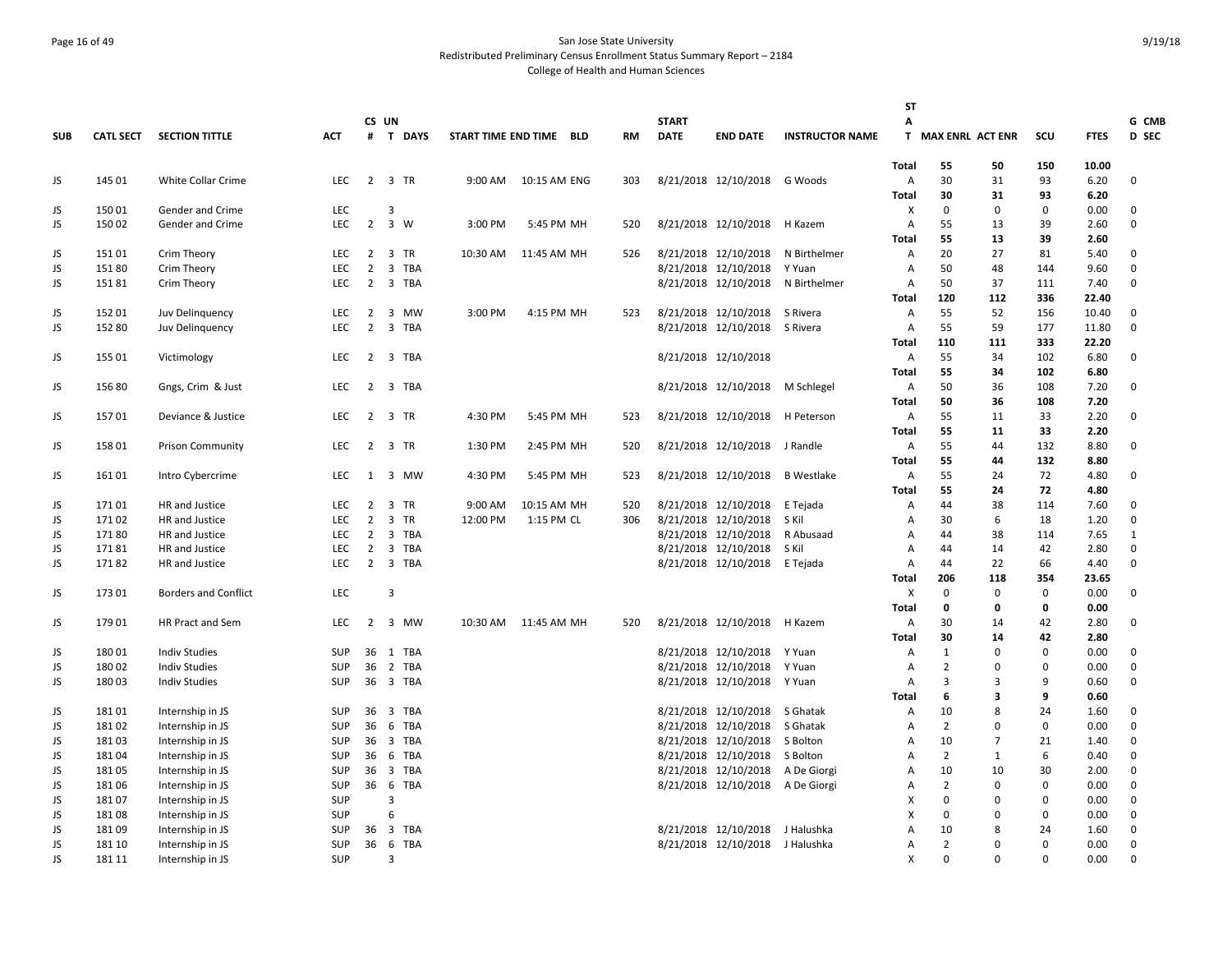# Page 17 of 49 San Jose State University Redistributed Preliminary Census Enrollment Status Summary Report – 2184 College of Health and Human Sciences

|            |                  |                          |            |       |                         |          |                     |             |            |           |              |                                  |                                     | <b>ST</b>      |                         |              |              |             |              |
|------------|------------------|--------------------------|------------|-------|-------------------------|----------|---------------------|-------------|------------|-----------|--------------|----------------------------------|-------------------------------------|----------------|-------------------------|--------------|--------------|-------------|--------------|
|            |                  |                          |            | CS UN |                         |          |                     |             |            |           | <b>START</b> |                                  |                                     | А              |                         |              |              |             | G CMB        |
| <b>SUB</b> | <b>CATL SECT</b> | <b>SECTION TITTLE</b>    | <b>ACT</b> | #     |                         | T DAYS   | START TIME END TIME |             | <b>BLD</b> | <b>RM</b> | <b>DATE</b>  | <b>END DATE</b>                  | <b>INSTRUCTOR NAME</b>              | T.             | <b>MAX ENRL ACT ENR</b> |              | scu          | <b>FTES</b> | D SEC        |
| JS         | 181 12           | Internship in JS         | SUP        |       | 6                       |          |                     |             |            |           |              |                                  |                                     | X              | 0                       | $\mathbf{0}$ | $\mathbf 0$  | 0.00        | 0            |
| JS         | 181 13           | Internship in JS         | <b>SUP</b> | 36    |                         | 3 TBA    |                     |             |            |           |              | 8/21/2018 12/10/2018 S Kil       |                                     | A              | 10                      | 6            | 18           | 1.20        | 0            |
| JS         | 181 14           | Internship in JS         | <b>SUP</b> | 36    |                         | 6 TBA    |                     |             |            |           |              | 8/21/2018 12/10/2018             | S Kil                               | A              | 5                       | $\Omega$     | $\mathbf 0$  | 0.00        | 0            |
| JS         | 181 15           | Internship in JS         | <b>SUP</b> | 36    |                         | 3 TBA    |                     |             |            |           |              | 8/21/2018 12/10/2018             | E Kinney                            | A              | 10                      | 6            | 18           | 1.20        | 0            |
| JS         | 181 16           | Internship in JS         | <b>SUP</b> | 36    |                         | 6 TBA    |                     |             |            |           |              | 8/21/2018 12/10/2018             | E Kinney                            | A              | $\overline{2}$          | $\Omega$     | $\mathbf 0$  | 0.00        | 0            |
| JS         | 181 17           | Internship in JS         | SUP        | 36    |                         | 3 TBA    |                     |             |            |           |              | 8/21/2018 12/10/2018             | S Lee                               | A              | 10                      | 5            | 15           | 1.00        | $\Omega$     |
| JS         | 181 18           | Internship in JS         | <b>SUP</b> | 36    |                         | 3 TBA    |                     |             |            |           |              | 8/21/2018 12/10/2018             | C Vera Sanchez                      | $\overline{A}$ | 10                      | 6            | 18           | 1.20        | 0            |
| JS         | 181 19           | Internship in JS         | <b>SUP</b> | 36    |                         | 3 TBA    |                     |             |            |           |              | 8/21/2018 12/10/2018             | <b>B</b> Westlake                   | $\overline{A}$ | 10                      | 6            | 18           | 1.20        | 0            |
| JS         | 181 20           | Internship in JS         | <b>SUP</b> | 36    |                         | 3 TBA    |                     |             |            |           |              | 8/21/2018 12/10/2018             | Y Yuan                              | $\overline{A}$ | 10                      | $\mathbf{8}$ | 24           | 1.60        | $\Omega$     |
|            |                  |                          |            |       |                         |          |                     |             |            |           |              |                                  |                                     | Total          | 115                     | 71           | 216          | 14.40       |              |
| JS         | 184 01           | <b>Directed Reading</b>  | <b>SUP</b> | 36    |                         | 1 TBA    |                     |             |            |           |              | 8/21/2018 12/10/2018             | Y Yuan                              | Α              | 5                       | $\mathbf 0$  | $\mathbf 0$  | 0.00        | 0            |
| JS         | 184 02           | <b>Directed Reading</b>  | <b>SUP</b> | 36    |                         | 2 TBA    |                     |             |            |           |              | 8/21/2018 12/10/2018             | Y Yuan                              | A              | 5                       | $\Omega$     | $\mathbf 0$  | 0.00        | 0            |
| JS         | 184 03           | <b>Directed Reading</b>  | <b>SUP</b> | 36    |                         | 3 TBA    |                     |             |            |           |              | 8/21/2018 12/10/2018             | Y Yuan                              | A              | 5                       | $\Omega$     | $\Omega$     | 0.00        | 0            |
|            |                  |                          |            |       |                         |          |                     |             |            |           |              |                                  |                                     | <b>Total</b>   | 15                      | 0            | $\mathbf{0}$ | 0.00        |              |
| JS         | 185 01           | <b>Special Topics</b>    | <b>LEC</b> | 3     |                         | 3 TR     | 3:00 PM             | 4:15 PM MH  |            | 523       |              | 8/21/2018 12/10/2018             | E Tejada                            | A              | 55                      | 28           | 84           | 5.60        | 0            |
|            |                  |                          |            |       |                         |          |                     |             |            |           |              |                                  |                                     | <b>Total</b>   | 55                      | 28           | 84           | 5.60        |              |
| JS         | 18901            | Sen Sem Cont Prob        | SEM        | 5     |                         | 3 MW     | 7:30 AM             | 8:45 AM MH  |            | 523       |              | 8/21/2018 12/10/2018             | G Woods                             | Α              | 27                      | 20           | 60           | 4.00        | 0            |
| JS         | 18902            | Sen Sem Cont Prob        | <b>SEM</b> |       | $\overline{\mathbf{3}}$ |          |                     |             |            |           |              |                                  |                                     | X              | $\Omega$                | $\Omega$     | $\Omega$     | 0.00        | $\Omega$     |
| JS         | 18903            | Sen Sem Cont Prob        | <b>SEM</b> | 5     |                         | 3 W      | 3:00 PM             | 5:45 PM DMH |            | 226A      |              | 8/21/2018 12/10/2018 S Martinek  |                                     | A              | 27                      | 23           | 69           | 4.60        | 0            |
| JS         | 18904            | Sen Sem Cont Prob        | SEM        | 5     |                         | 3 TR     | 3:00 PM             | 4:15 PM CL  |            | 310       |              |                                  | 8/21/2018 12/10/2018 C Vera Sanchez | Α              | 27                      | 24           | 72           | 4.80        | $\mathbf 0$  |
|            |                  |                          |            |       |                         |          |                     |             |            |           |              |                                  |                                     | Total          | 81                      | 67           | 201          | 13.40       |              |
| JS         | 201 01           | Just-Soc-Theory          | <b>SEM</b> | 5     | 3 W                     |          | 4:30 PM             | 7:15 PM MH  |            | 526       |              | 8/21/2018 12/10/2018 A De Giorgi |                                     | A              | 20                      | 11           | 33           | 2.75        | 11           |
|            |                  |                          |            |       |                         |          |                     |             |            |           |              |                                  |                                     | Total          | 20                      | 11           | 33           | 2.75        |              |
| JS         | 202 01           | Surv-Res-Methods         | <b>SEM</b> | 5     |                         | 3 M      | 4:30 PM             | 7:15 PM MH  |            | 526       |              | 8/21/2018 12/10/2018 Y Yuan      |                                     | A              | 20                      | 11           | 33           | 2.75        | 11           |
|            |                  |                          |            |       |                         |          |                     |             |            |           |              |                                  |                                     | <b>Total</b>   | 20                      | 11           | 33           | 2.75        |              |
| JS         | 205 01           | Law and Courts           | <b>SEM</b> |       | 6 3 T                   |          | 4:30 PM             | 7:15 PM MH  |            | 526       |              | 8/21/2018 12/10/2018 E Kinney    |                                     | A              | 20                      | 10           | 30           | 2.50        | 10           |
|            |                  |                          |            |       |                         |          |                     |             |            |           |              |                                  |                                     | Total          | 20                      | 10           | 30           | 2.50        |              |
| JS         | 207 01           | Sem Qual Rsc             | <b>SEM</b> | 5     | 3 R                     |          | 4:30 PM             | 7:15 PM MH  |            | 526       |              | 8/21/2018 12/10/2018 J Halushka  |                                     | $\overline{A}$ | 20                      | 8            | 24           | 2.00        | 8            |
|            |                  |                          |            |       |                         |          |                     |             |            |           |              |                                  |                                     | Total          | 20                      | 8            | 24           | 2.00        |              |
| JS         | 28101            | Justice Practicum        | SUP        |       | 3                       |          |                     |             |            |           |              |                                  |                                     | X              | $\Omega$                | $\Omega$     | $\Omega$     | 0.00        | $\mathbf 0$  |
| JS         | 28102            | <b>Justice Practicum</b> | SUP        | 25    |                         | 3 TBA    |                     |             |            |           |              | 8/21/2018 12/10/2018             | E Adams                             | A              | 6                       | 1            | 3            | 0.25        | $\mathbf{1}$ |
|            |                  |                          |            |       |                         |          |                     |             |            |           |              |                                  |                                     | Total          | 6                       | $\mathbf{1}$ | 3            | 0.25        |              |
| JS         | 29701            | Prgm Eval Proj           | <b>SUP</b> | 25    |                         | 3 TBA    |                     |             |            |           |              | 8/21/2018 12/10/2018             | E Adams                             | A              | 5                       | $\Omega$     | $\mathbf 0$  | 0.00        | $\mathbf 0$  |
|            |                  |                          |            |       |                         |          |                     |             |            |           |              |                                  |                                     | Total          | 5                       | $\Omega$     | $\mathbf 0$  | 0.00        |              |
| JS         | 298 01           | Special Study            | <b>SUP</b> |       |                         | 25 1 TBA |                     |             |            |           |              | 8/21/2018 12/10/2018             | E Adams                             | A              | 5                       | 1            | $\mathbf{1}$ | 0.08        | 1            |
|            |                  |                          |            |       |                         |          |                     |             |            |           |              |                                  |                                     | Total          | 5                       | 1            | $\mathbf{1}$ | 0.08        |              |
| JS         | 299 01           | <b>Masters Thesis</b>    | <b>SUP</b> | 25    |                         | 3 TBA    |                     |             |            |           |              | 8/21/2018 12/10/2018             | E Adams                             | A              | 5                       | 1            | 3            | 0.25        | 1            |
|            |                  |                          |            |       |                         |          |                     |             |            |           |              |                                  |                                     | <b>Total</b>   | 5                       | $\mathbf{1}$ | 3            | 0.25        |              |
|            |                  |                          |            |       |                         |          |                     |             |            |           |              |                                  | <b>Justice Studies Total</b>        |                | 3629                    | 2590         | 7497         | 502.20      |              |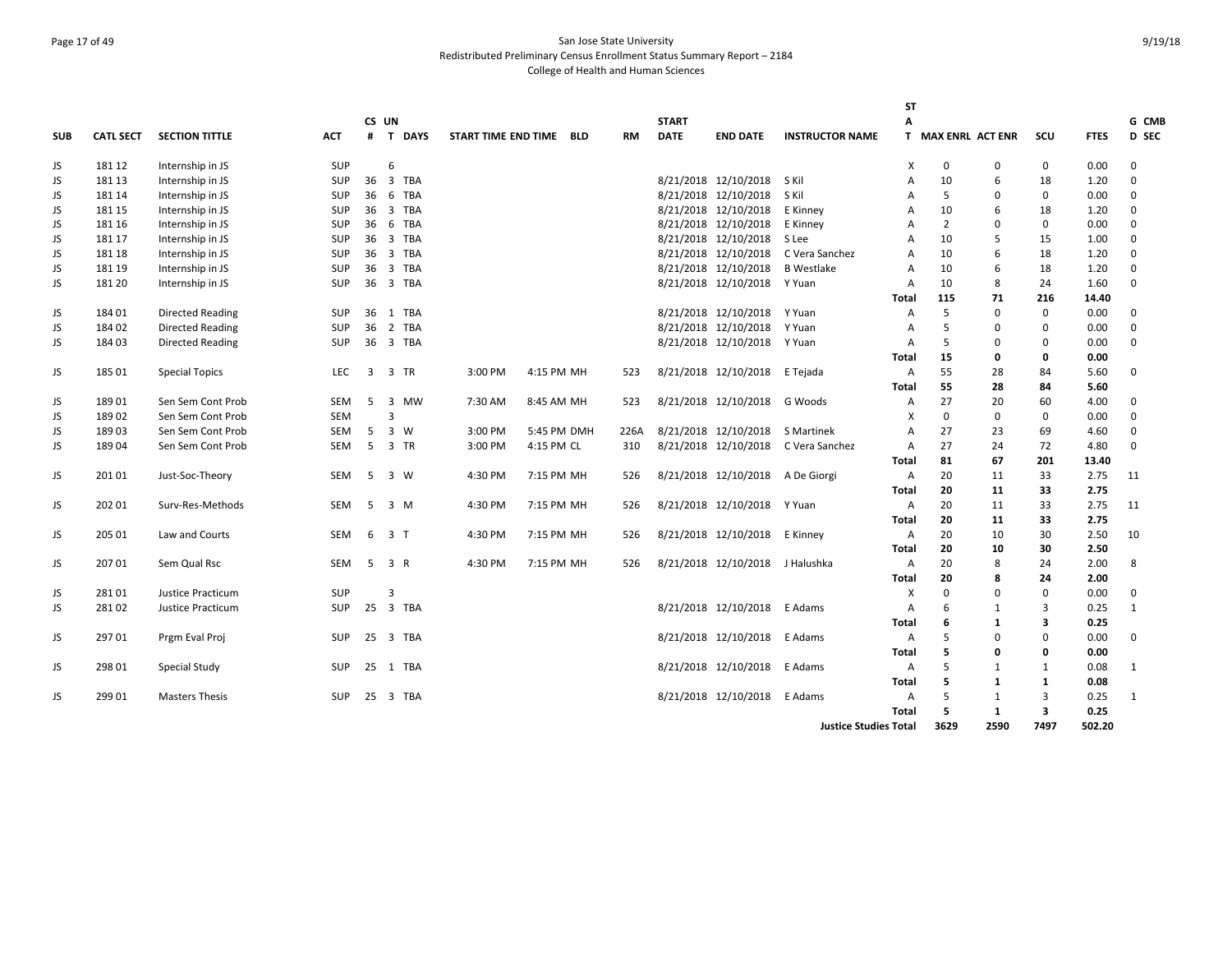# Page 18 of 49 San Jose State University Redistributed Preliminary Census Enrollment Status Summary Report – 2184 College of Health and Human Sciences

|             |                  |                                |            |    |          |                     |               |             |           |              |                                |                        | <b>ST</b>      |                         |                |                |              |          |
|-------------|------------------|--------------------------------|------------|----|----------|---------------------|---------------|-------------|-----------|--------------|--------------------------------|------------------------|----------------|-------------------------|----------------|----------------|--------------|----------|
|             |                  |                                |            |    | CS UN    |                     |               |             |           | <b>START</b> |                                |                        | A              |                         |                |                |              | G CMB    |
| <b>SUB</b>  | <b>CATL SECT</b> | <b>SECTION TITTLE</b>          | <b>ACT</b> | #  | T DAYS   | START TIME END TIME |               | <b>BLD</b>  | <b>RM</b> | <b>DATE</b>  | <b>END DATE</b>                | <b>INSTRUCTOR NAME</b> | T.             | <b>MAX ENRL ACT ENR</b> |                | SCU            | <b>FTES</b>  | D SEC    |
| Kinesiology |                  |                                |            |    |          |                     |               |             |           |              |                                |                        |                |                         |                |                |              |          |
| KIN         | 301              | Water Polo                     | ACT        |    | 11 1 F   | 7:30 AM             | 9:20 AM SPXE  |             | 180       |              | 8/21/2018 12/10/2018           | K Thompson             | Α              | 25                      | 26             | 26             | 1.73         | 0        |
| KIN         | 302              | Water Polo                     | <b>ACT</b> |    | 11 1 F   | 9:30 AM             | 11:20 AM SPXE |             | 180       |              | 8/21/2018 12/10/2018           | K Thompson             | A              | 25                      | 25             | 25             | 1.67         | 0        |
|             |                  |                                |            |    |          |                     |               |             |           |              |                                |                        | Total          | 50                      | 51             | 51             | 3.40         |          |
| KIN         | 101              | <b>Adapted Phys Activities</b> | ACT        |    | 11 1 TR  | 9:30 AM             | 10:20 AM YUH  |             | 126       |              | 8/21/2018 12/10/2018 E Siebert |                        | Α              | 10                      | 2              | $\overline{2}$ | 0.13         | 0        |
|             |                  |                                |            |    |          |                     |               |             |           |              |                                |                        | <b>Total</b>   | 10                      | $\overline{2}$ | $\overline{2}$ | 0.13         |          |
| KIN         | 2A 01            | <b>Begin Swimming</b>          | ACT        | 11 | 1 MW     | 8:30 AM             | 9:20 AM SPXE  |             | 180       |              | 8/21/2018 12/10/2018           | C May                  | Α              | 25                      | 24             | 24             | 1.60         | 0        |
| KIN         | 2A 02            | <b>Begin Swimming</b>          | <b>ACT</b> |    | 11 1 MW  | 9:30 AM             | 10:20 AM SPXE |             | 180       |              | 8/21/2018 12/10/2018           | C May                  | Α              | 25                      | 25             | 25             | 1.67         | 0        |
| KIN         | 2A 03            | Begin Swimming                 | ACT        |    | 11 1 TR  | 8:30 AM             | 9:20 AM SPXE  |             | 180       |              | 8/21/2018 12/10/2018           | C May                  | Α              | 25                      | 23             | 23             | 1.53         | 0        |
| KIN         | 2A 04            | <b>Begin Swimming</b>          | <b>ACT</b> |    | 11 1 TR  | 9:30 AM             | 10:20 AM SPXE |             | 180       |              | 8/21/2018 12/10/2018           | K Bruga                | $\overline{A}$ | 25                      | 24             | 24             | 1.60         | 0        |
| <b>KIN</b>  | 2A 05            | <b>Begin Swimming</b>          | <b>ACT</b> |    | 11 1 TR  | 10:30 AM            | 11:20 AM SPXE |             | 180       |              | 8/21/2018 12/10/2018           | K Bruga                | $\overline{A}$ | 25                      | 24             | 24             | 1.60         | 0        |
| KIN         | 2A 06            | Begin Swimming                 | ACT        |    | 11 1 MW  | 11:30 AM            | 12:20 PM SPXE |             | 180       |              | 8/21/2018 12/10/2018           | K Thompson             | $\overline{A}$ | 25                      | 26             | 26             | 1.73         | 0        |
|             |                  |                                |            |    |          |                     |               |             |           |              |                                |                        | Total          | 150                     | 146            | 146            | 9.73         |          |
| KIN         | 2B 01            | <b>Inter Swimming</b>          | ACT        |    | 11 1 MW  | 10:30 AM            | 11:20 AM SPXE |             | 180       |              | 8/21/2018 12/10/2018           | C May                  | $\overline{A}$ | 15                      | 16             | 16             | 1.07         | $\Omega$ |
| KIN         | 2B02             | <b>Inter Swimming</b>          | <b>ACT</b> |    | 11 1 TR  | 11:30 AM            | 12:20 PM SPXE |             | 180       |              | 8/21/2018 12/10/2018           | C May                  | Α              | 25                      | 25             | 25             | 1.67         | 0        |
|             |                  |                                |            |    |          |                     |               |             |           |              |                                |                        | <b>Total</b>   | 40                      | 41             | 41             | 2.73         |          |
| KIN         | 2C01             | Adv Swim                       | ACT        |    | 11 1 MW  | 10:30 AM            | 11:20 AM SPXE |             | 180       |              | 8/21/2018 12/10/2018 C May     |                        | Α              | 10                      | 11             | 11             | 0.73         | 0        |
|             |                  |                                |            |    |          |                     |               |             |           |              |                                |                        | <b>Total</b>   | 10                      | 11             | 11             | 0.73         |          |
| KIN         | 801              | <b>Scuba Diving</b>            | LEC        | 2  | 2 W      | 6:00 PM             | 8:30 PM SPXE  |             | 163       |              | 8/21/2018 12/10/2018           | F Barry                | A              | 25                      | 18             | 18             | 2.40         | 0        |
| KIN         | 802              | <b>Scuba Diving</b>            | LAB        | 16 | 0 TBA    |                     |               | SPXE        | 180       |              | 8/21/2018 12/10/2018           | F Barry                | Α              | 25                      | 18             | 18             | 0.00         | 0        |
| KIN         | 803              | Scuba Diving                   | <b>LEC</b> | 2  | 2 R      | 6:00 PM             | 8:30 PM SPXE  |             | 163       |              | 8/21/2018 12/10/2018           | F Barry                | Α              | 25                      | 20             | 20             | 2.67         | 0        |
| KIN         | 804              | Scuba Diving                   | LAB        |    | 16 0 TBA |                     |               | <b>SPXE</b> | 180       |              | 8/21/2018 12/10/2018           | F Barry                | Α              | 25                      | 20             | 20             | 0.00         | 0        |
|             |                  |                                |            |    |          |                     |               |             |           |              |                                |                        | <b>Total</b>   | 100                     | 76             | 76             | 5.07         |          |
| KIN         | 10A 01           | Beg Kayaking                   | ACT        |    | 11 1 F   | 1:30 PM             | 4:20 PM SPXE  |             | 180       |              | 8/21/2018 12/10/2018 S Reekie  |                        | Α              | 15                      | 14             | 14             | 0.93         | 0        |
|             |                  |                                |            |    |          |                     |               |             |           |              |                                |                        | <b>Total</b>   | 15                      | 14             | 14             | 0.93         |          |
| KIN         | 11A 01           | <b>Begin Rowing</b>            | ACT        |    | 11 1 W   | 12:00 PM            | 2:50 PM SPXE  |             | 180       |              | 8/21/2018 12/10/2018 S Reekie  |                        | Α              | 15                      | 5              | 5              | 0.33         | 0        |
|             |                  |                                |            |    |          |                     |               |             |           |              |                                |                        | <b>Total</b>   | 15<br>35                | 5              | 5<br>23        | 0.33         |          |
| KIN         | 13A 01           | Begin Rugby                    | ACT        |    | 11 1 M   | 9:30 AM             | 11:20 AM YUH  |             | 106       |              | 8/21/2018 12/10/2018 J Fonda   |                        | Α<br>Total     | 35                      | 23<br>23       | 23             | 1.53<br>1.53 | 0        |
| KIN         | 14A 01           | Begin Volleyball               | <b>ACT</b> |    | 11 1 TR  | 11:30 AM            | 12:20 PM SPXC |             | 107A      |              | 8/21/2018 12/10/2018           | O Crespo               | Α              | 40                      | 41             | 41             | 2.73         | 0        |
| KIN         | 14A 02           | Begin Volleyball               | <b>ACT</b> |    | 11 1 MW  | 12:30 PM            | 1:20 PM SPXC  |             | 107A      |              | 8/21/2018 12/10/2018           | C May                  | $\overline{A}$ | 40                      | 40             | 40             | 2.67         | 0        |
| KIN         | 14A 03           | Begin Volleyball               | ACT        | 11 | 1 TR     | 1:30 PM             | 2:20 PM SPXC  |             | 107A      |              | 8/21/2018 12/10/2018           | O Crespo               | Α              | 40                      | 40             | 40             | 2.67         | 0        |
| KIN         | 14A 04           | Begin Volleyball               | ACT        |    | 11 1 MW  | 11:30 AM            | 12:20 PM SPXC |             | 107A      |              | 8/21/2018 12/10/2018           | O Crespo               | Α              | 40                      | 40             | 40             | 2.67         | 0        |
| KIN         | 14A 05           | Begin Volleyball               | ACT        |    | 11 1 TR  | 10:30 AM            | 11:20 AM SPXC |             | 107A      |              | 8/21/2018 12/10/2018           | C May                  | Α              | 40                      | 42             | 42             | 2.80         | 0        |
|             |                  |                                |            |    |          |                     |               |             |           |              |                                |                        | <b>Total</b>   | 200                     | 203            | 203            | 13.53        |          |
| KIN         | 14B 01           | Inter Volleyball               | ACT        |    | 11 1 MW  | 10:30 AM            | 11:20 AM SPXC |             | 107A      |              | 8/21/2018 12/10/2018           | R Montgomery           | Α              | 40                      | 40             | 40             | 2.67         | 0        |
| KIN         | 14B 02           | Inter Volleyball               | ACT        |    | 11 1 TR  | 12:30 PM            | 1:20 PM SPXC  |             | 107A      |              | 8/21/2018 12/10/2018           | O Crespo               | $\overline{A}$ | 40                      | 41             | 41             | 2.73         | 0        |
| KIN         | 14B03            | Inter Volleyball               | <b>ACT</b> |    | 11 1 F   | 10:30 AM            | 12:20 PM SPXC |             | 107A      |              | 8/21/2018 12/10/2018           | M Ruban                | Α              | 40                      | 38             | 38             | 2.53         | 0        |
|             |                  |                                |            |    |          |                     |               |             |           |              |                                |                        | <b>Total</b>   | 120                     | 119            | 119            | 7.93         |          |
| KIN         | 14C 01           | Adv Volleyball                 | ACT        |    | 11 1 TR  | 2:30 PM             | 3:20 PM SPXC  |             | 107A      |              | 8/21/2018 12/10/2018 O Crespo  |                        | Α              | 40                      | 29             | 29             | 1.93         | 0        |
|             |                  |                                |            |    |          |                     |               |             |           |              |                                |                        | <b>Total</b>   | 40                      | 29             | 29             | 1.93         |          |
| KIN         | 15A 01           | Beg Basketball                 | ACT        |    | 11 1 MW  | 8:30 AM             | 9:20 AM YUH   |             | 106       |              | 8/21/2018 12/10/2018           | S Butler               | Α              | 24                      | 25             | 25             | 1.67         | 0        |
| KIN         | 15A 02           | <b>Beg Basketball</b>          | <b>ACT</b> |    | 11 1 TR  | 8:30 AM             | 9:20 AM YUH   |             | 106       |              | 8/21/2018 12/10/2018           | H Stadnikia            | $\overline{A}$ | 24                      | 24             | 24             | 1.60         | 0        |
| KIN         | 15A 03           | Beg Basketball                 | ACT        |    | 11 1 TR  | 9:30 AM             | 10:20 AM YUH  |             | 106       |              | 8/21/2018 12/10/2018           | S Butler               | $\overline{A}$ | 24                      | 23             | 23             | 1.53         | 0        |
| KIN         | 15A 04           | Beg Basketball                 | <b>ACT</b> |    | 11 1 TR  | 10:30 AM            | 11:20 AM YUH  |             | 106       |              | 8/21/2018 12/10/2018           | H Stadnikia            | $\overline{A}$ | 24                      | 29             | 29             | 1.93         | 0        |
| KIN         | 15A 05           | Beg Basketball                 | <b>ACT</b> |    | 11 1 MW  | 10:30 AM            | 11:20 AM YUH  |             | 106       |              | 8/21/2018 12/10/2018 S Rosales |                        | Α              | 24                      | 24             | 24             | 1.60         | $\Omega$ |
|             |                  |                                |            |    |          |                     |               |             |           |              |                                |                        | <b>Total</b>   | 120                     | 125            | 125            | 8.33         |          |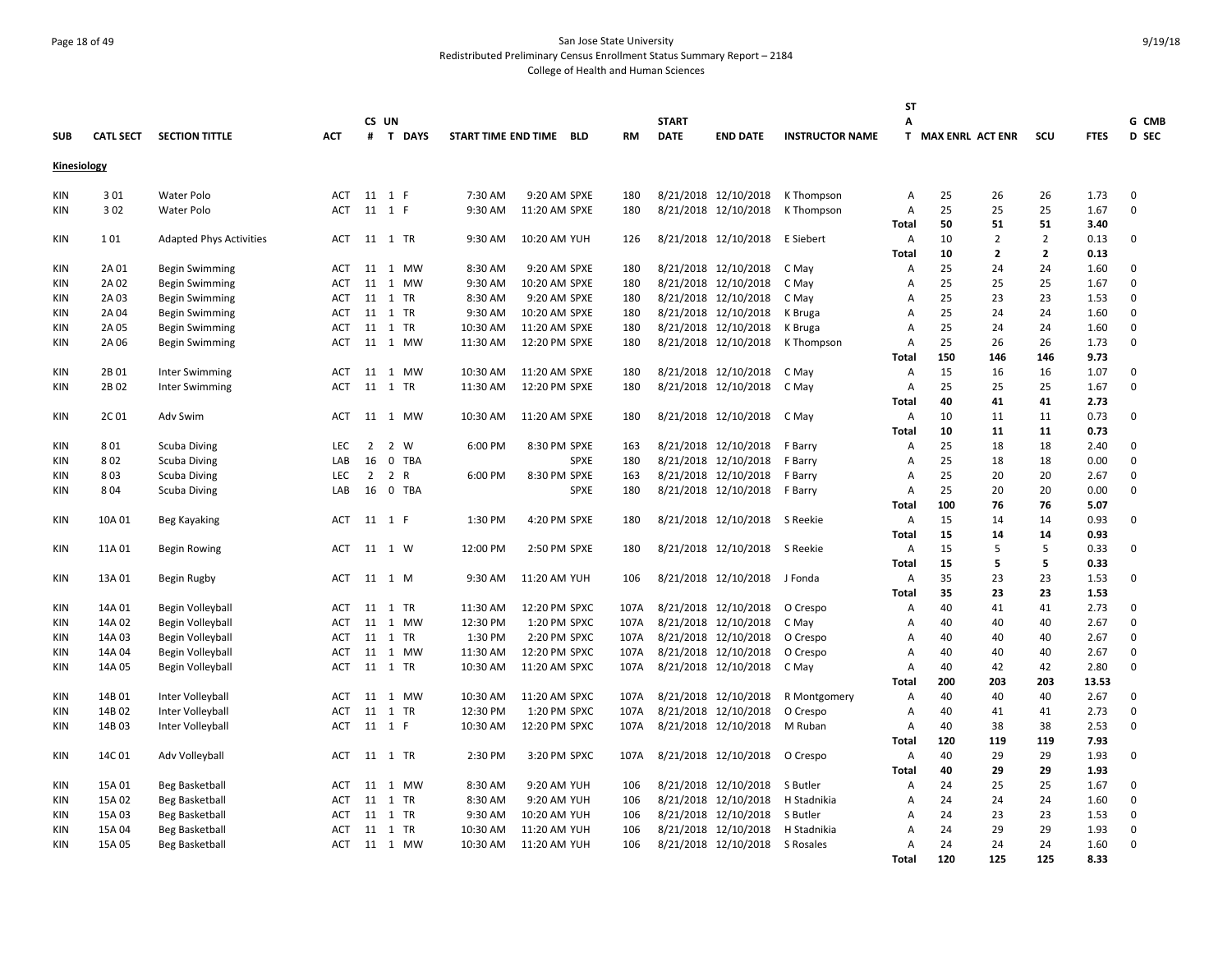# Page 19 of 49 San Jose State University Redistributed Preliminary Census Enrollment Status Summary Report – 2184 College of Health and Human Sciences

|            |                  |                           |            |       |              |          |                         |           |              |                                    |                        | ST                        |                    |                |                   |              |              |
|------------|------------------|---------------------------|------------|-------|--------------|----------|-------------------------|-----------|--------------|------------------------------------|------------------------|---------------------------|--------------------|----------------|-------------------|--------------|--------------|
|            |                  |                           |            | CS UN |              |          |                         |           | <b>START</b> |                                    |                        | А                         |                    |                |                   |              | G CMB        |
| <b>SUB</b> | <b>CATL SECT</b> | <b>SECTION TITTLE</b>     | <b>ACT</b> |       | # T DAYS     |          | START TIME END TIME BLD | <b>RM</b> | <b>DATE</b>  | <b>END DATE</b>                    | <b>INSTRUCTOR NAME</b> |                           | T MAX ENRL ACT ENR |                | SCU               | <b>FTES</b>  | <b>D</b> SEC |
| KIN        | 15B 01           | Int Basketball            | <b>ACT</b> |       | 11 1 MW      | 9:30 AM  | 10:20 AM YUH            | 106       |              | 8/21/2018 12/10/2018 S Butler      |                        | $\overline{A}$            | 24                 | 22             | 22                | 1.47         | 0            |
|            |                  |                           |            |       |              |          |                         |           |              |                                    |                        | <b>Total</b>              | 24                 | 22             | 22                | 1.47         |              |
| KIN        | 18A 01           | Beg Handball              | ACT        |       | 11 1 W       | 6:00 PM  | 7:50 PM EC              | RQB       |              | 8/21/2018 12/10/2018 T Urquhart    |                        | A                         | 25                 | 25             | 25                | 1.67         | 0            |
|            |                  |                           |            |       |              |          |                         |           |              |                                    |                        | Total                     | 25                 | 25             | 25<br>33          | 1.67         |              |
| <b>KIN</b> | 19A 01           | <b>Begin Soccer</b>       | ACT        | 11    | 1 W          | 9:30 AM  | 11:20 AM YUH            | 106       |              | 8/21/2018 12/10/2018               | M Behler               | $\overline{A}$            | 30                 | 33             |                   | 2.20         | 0            |
| KIN        | 19A 02           | <b>Begin Soccer</b>       | ACT        |       | 11 1 T<br>1  | 8:30 AM  | 10:20 AM YUH            | 106       |              | 8/21/2018 12/10/2018 M Behler      |                        | A                         | 30                 | 30<br>$\Omega$ | 30<br>$\mathbf 0$ | 2.00         | 0            |
| KIN        | 19A 03           | Begin Soccer              | <b>ACT</b> |       |              |          |                         |           |              |                                    |                        | X<br><b>Total</b>         | 0<br>60            | 63             | 63                | 0.00<br>4.20 | 0            |
| KIN        | 19B 01           | Int Soccer                | ACT        |       | 11 1 T       | 10:30 AM | 12:20 PM YUH            | 106       |              | 8/21/2018 12/10/2018 M Behler      |                        | A                         | 30                 | 31             | 31                | 2.07         | $\mathbf 0$  |
|            |                  |                           |            |       |              |          |                         |           |              |                                    |                        | Total                     | 30                 | 31             | 31                | 2.07         |              |
| KIN        | 20A 01           | Begin Badminton           | ACT        |       | 11 1 TR      | 10:30 AM | 11:20 AM SPXC           | 107B      |              | 8/21/2018 12/10/2018 L Cai         |                        | A                         | 24                 | 30             | 30                | 2.00         | $\mathbf 0$  |
| KIN        | 20A 02           | Begin Badminton           | ACT        |       | 11 1 MW      | 8:30 AM  | 9:20 AM SPXC            | 107B      |              | 8/21/2018 12/10/2018               | L Cai                  | A                         | 24                 | 26             | 26                | 1.73         | 0            |
| KIN        | 20A 03           | Begin Badminton           | ACT        |       | 11 1 TR      | 8:30 AM  | 9:20 AM SPXC            | 107B      |              | 8/21/2018 12/10/2018               | L Cai                  | $\overline{A}$            | 24                 | 30             | 30                | 2.00         | 0            |
| KIN        | 20A 04           | Begin Badminton           | ACT        |       | 11 1 TR      | 9:30 AM  | 10:20 AM SPXC           | 107B      |              | 8/21/2018 12/10/2018               | L Cai                  | $\overline{A}$            | 24                 | 29             | 29                | 1.93         | 0            |
|            |                  |                           |            |       |              |          |                         |           |              |                                    |                        | <b>Total</b>              | 96                 | 115            | 115               | 7.67         |              |
| KIN        | 20B 01           | Inter Badminton           | ACT        |       | 11 1 F       | 10:30 AM | 12:20 PM SPXC           | 107B      |              | 8/21/2018 12/10/2018 L Cai         |                        | A                         | 12                 | 15             | 15                | 1.00         | 0            |
|            |                  |                           |            |       |              |          |                         |           |              |                                    |                        | <b>Total</b>              | 12                 | 15             | 15                | 1.00         |              |
| KIN        | 20C 01           | Adv Badminton             | ACT        |       | 11 1 F       | 10:30 AM | 12:20 PM SPXC           | 107B      |              | 8/21/2018 12/10/2018 L Cai         |                        | A                         | 12                 | 14             | 14                | 0.93         | 0            |
|            |                  |                           |            |       |              |          |                         |           |              |                                    |                        | Total                     | 12                 | 14             | 14                | 0.93         |              |
| KIN        | 21A 01           | <b>Begin Tennis</b>       | ACT        |       | 11 1 MW      | 5:00 PM  | 5:50 PM YUH             | 106       |              | 8/21/2018 12/10/2018               | K Hollander            | A                         | 25                 | 25             | 25                | 1.67         | 0            |
| KIN        | 21A 02           | <b>Begin Tennis</b>       | ACT        |       | 11 1 T       | 1:30 PM  | 3:20 PM YUH             | 106       |              | 8/21/2018 12/10/2018               | K Hollander            | A                         | 30                 | 24             | 24                | 1.60         | 0            |
|            |                  |                           |            |       |              |          |                         |           |              |                                    |                        | Total                     | 55                 | 49             | 49                | 3.27         |              |
| KIN        | 22A 01           | Begin Racquetball         | ACT        |       | 11 1 T       | 6:00 PM  | 7:50 PM EC              | RQB       |              | 8/21/2018 12/10/2018               | R Kwok                 | A                         | 15                 | 16             | 16                | 1.07         | 0            |
|            |                  |                           |            |       |              |          |                         |           |              |                                    |                        | <b>Total</b>              | 15                 | 16             | 16                | 1.07         |              |
| KIN        | 22B 01           | Inter Racqueball          | ACT        |       | 11 1 T       | 6:00 PM  | 7:50 PM EC              | RQB       |              | 8/21/2018 12/10/2018               | R Kwok                 | A                         | 5                  | 4              | $\overline{4}$    | 0.27         | 0            |
|            |                  |                           |            |       |              |          |                         |           |              |                                    |                        | Total                     | 5                  | 4              | 4                 | 0.27         |              |
| KIN        | 23A 01           | Begin Archery             | ACT        |       | 11 1 T       | 12:30 PM | 2:20 PM YUH             | 106       |              | 8/21/2018 12/10/2018               | K Bruga                | A                         | 25                 | 29             | 29                | 1.93         | 0            |
| KIN        | 23A 02           | Begin Archery             | ACT        |       | 11 1 R       | 12:30 PM | 2:20 PM YUH             | 106       |              | 8/21/2018 12/10/2018               | K Bruga                | A                         | 20                 | 23             | 23                | 1.53         | 0            |
|            |                  |                           |            |       |              |          |                         |           |              |                                    |                        | Total                     | 45                 | 52             | 52                | 3.47         |              |
| KIN        | 23B 01           | Inter Archery             | ACT        |       | 11 1 R       | 12:30 PM | 2:20 PM YUH             | 106       |              | 8/21/2018 12/10/2018               | K Bruga                | A                         | 5                  | 5              | 5                 | 0.33         | $\mathbf 0$  |
|            |                  |                           |            |       |              |          |                         |           |              |                                    |                        | <b>Total</b>              | 5                  | 5              | 5                 | 0.33         |              |
| KIN        | 24A 01           | Begin Bowling             | ACT        | 11    | 1 MW         | 8:30 AM  | 9:20 AM SU              | ALLEY     |              | 8/21/2018 12/10/2018 Z Deges       |                        | A                         | 30                 | 31             | 31                | 2.07         | 0            |
| KIN        | 24A 02           | <b>Begin Bowling</b>      | <b>ACT</b> |       | 11 1 MW      | 9:30 AM  | 10:20 AM SU             | ALLEY     |              | 8/21/2018 12/10/2018               | Z Deges                | A                         | 30                 | 32             | 32                | 2.13         | 0            |
| <b>KIN</b> | 24A 03           | <b>Begin Bowling</b>      | ACT        |       | 11 1 MW      | 10:30 AM | 11:20 AM SU             | ALLEY     |              | 8/21/2018 12/10/2018 Z Deges       |                        | A                         | 30                 | 31             | 31                | 2.07         | 0            |
| KIN        | 24A 04           | Begin Bowling             | ACT<br>ACT |       | 11 1 TR      | 8:30 AM  | 9:20 AM SU              | ALLEY     |              | 8/21/2018 12/10/2018               | Z Deges                | A<br>$\overline{A}$       | 30<br>30           | 34<br>33       | 34<br>33          | 2.27<br>2.20 | 0<br>0       |
| KIN        | 24A 05           | Begin Bowling             |            |       | 11 1 TR      | 9:30 AM  | 10:20 AM SU             | ALLEY     |              | 8/21/2018 12/10/2018 Z Deges       |                        | Total                     | 150                | 161            | 161               | 10.73        |              |
| KIN        | 24B 01           | Inter Bowling             | ACT        |       | 11 1 TR      | 10:30 AM | 11:20 AM SU             |           |              | ALLEY 8/21/2018 12/10/2018 Z Deges |                        | A                         | 30                 | 30             | 30                | 2.00         | 0            |
|            |                  |                           |            |       |              |          |                         |           |              |                                    |                        | <b>Total</b>              | 30                 | 30             | 30                | 2.00         |              |
| KIN        | 25A 01           | Begin Golf                | <b>ACT</b> |       | 1            |          |                         |           |              |                                    |                        | X                         | 0                  | 0              | $\pmb{0}$         | 0.00         | 0            |
| KIN        | 25A 02           | Begin Golf                | <b>ACT</b> |       | $\mathbf{1}$ |          |                         |           |              |                                    |                        | $\boldsymbol{\mathsf{x}}$ | 0                  | 0              | $\mathbf 0$       | 0.00         | 0            |
| KIN        | 25A 03           | Begin Golf                | <b>ACT</b> |       | 11 1 TR      | 9:30 AM  | 10:20 AM YUH            | 106       |              | 8/21/2018 12/10/2018               | D Allio                | A                         | 25                 | 21             | 21                | 1.40         | 0            |
| <b>KIN</b> | 25A 04           | Begin Golf                | <b>ACT</b> | 11    | 1 TR         | 11:30 AM | 12:20 PM YUH            | 106       |              | 8/21/2018 12/10/2018               | D Allio                | $\overline{A}$            | 25                 | 23             | 23                | 1.53         | 0            |
| KIN        | 25A 05           | Begin Golf                | ACT        | 11    | 1 M          | 9:30 AM  | 11:20 AM YUH            | 106       |              | 8/21/2018 12/10/2018               | M Behler               | Α                         | 25                 | 26             | 26                | 1.73         | 0            |
|            |                  |                           |            |       |              |          |                         |           |              |                                    |                        | Total                     | 75                 | 70             | 70                | 4.67         |              |
| KIN        | 25B01            | Intermediate Golf         | ACT        |       | 11 1 TR      | 10:30 AM | 11:20 AM YUH            | 106       |              | 8/21/2018 12/10/2018               | D Allio                | A                         | 25                 | 25             | 25                | 1.67         | 0            |
|            |                  |                           |            |       |              |          |                         |           |              |                                    |                        | <b>Total</b>              | 25                 | 25             | 25                | 1.67         |              |
| KIN        | 27A 01           | <b>Begin Table Tennis</b> | ACT        |       | 11 1 MW      | 9:30 AM  | 10:20 AM SPXC           | 107A      |              | 8/21/2018 12/10/2018 L Cai         |                        | A                         | 40                 | 42             | 42                | 2.80         | 0            |
|            |                  |                           |            |       |              |          |                         |           |              |                                    |                        |                           |                    |                |                   |              |              |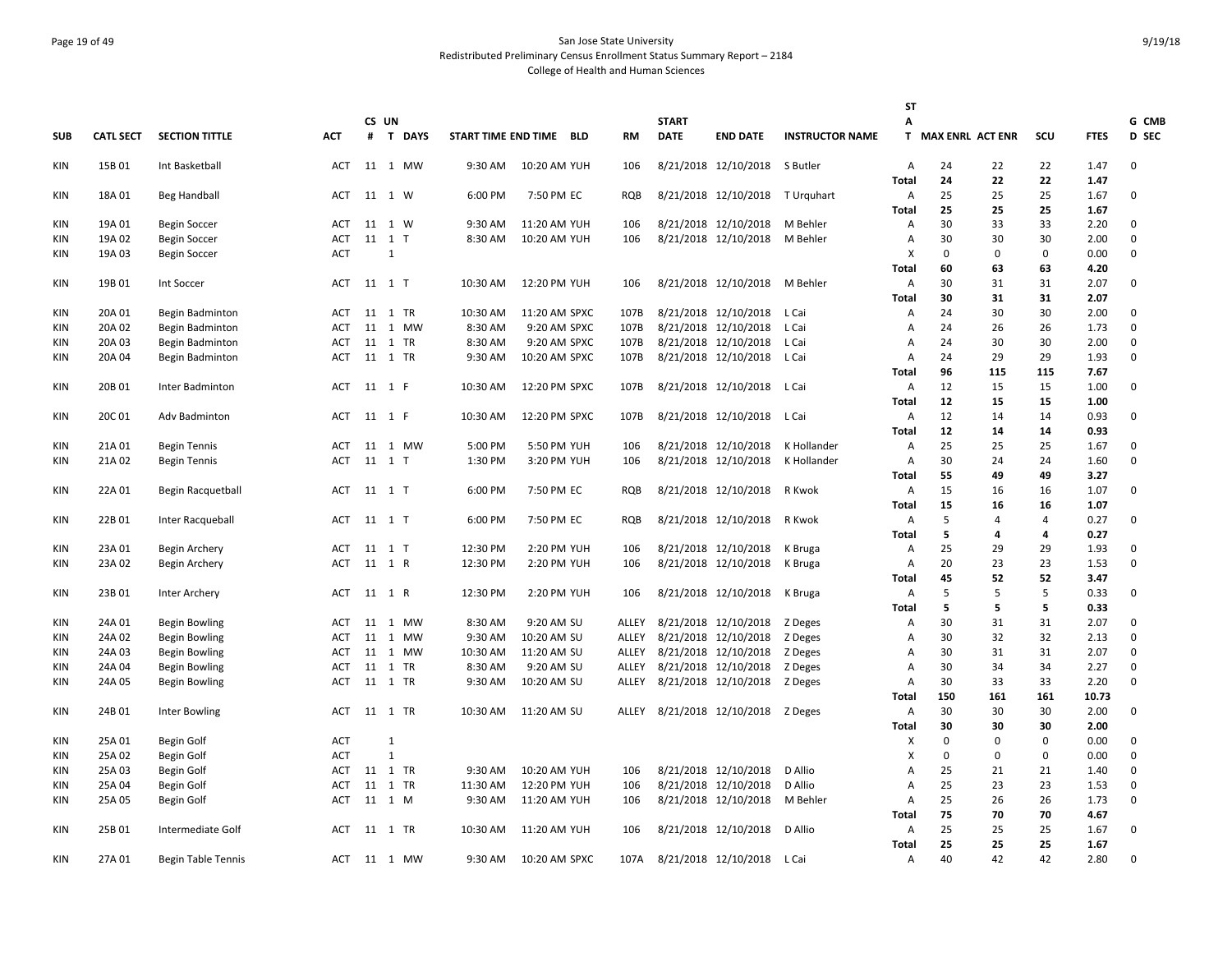# Page 20 of 49 San Jose State University Redistributed Preliminary Census Enrollment Status Summary Report – 2184 College of Health and Human Sciences

|            |                  |                           |            |    |               |                         |               |            |              |                                   |                        | ST             |                    |             |             |             |             |
|------------|------------------|---------------------------|------------|----|---------------|-------------------------|---------------|------------|--------------|-----------------------------------|------------------------|----------------|--------------------|-------------|-------------|-------------|-------------|
|            |                  |                           |            |    | CS UN         |                         |               |            | <b>START</b> |                                   |                        | Α              |                    |             |             |             | G CMB       |
| <b>SUB</b> | <b>CATL SECT</b> | <b>SECTION TITTLE</b>     | <b>ACT</b> | #  | <b>T DAYS</b> | START TIME END TIME BLD |               | <b>RM</b>  | <b>DATE</b>  | <b>END DATE</b>                   | <b>INSTRUCTOR NAME</b> |                | T MAX ENRL ACT ENR |             | SCU         | <b>FTES</b> | D SEC       |
| KIN        | 27A 02           | <b>Begin Table Tennis</b> | <b>ACT</b> |    | 11 1 F        | 8:30 AM                 | 10:20 AM SPXC | 107A       |              | 8/21/2018 12/10/2018              | L Cai                  | $\overline{A}$ | 40                 | 48          | 48          | 3.20        | 0           |
| <b>KIN</b> | 27A 03           | <b>Begin Table Tennis</b> | <b>ACT</b> |    | 11 1 TR       | 3:30 PM                 | 4:20 PM SPXC  | 107A       |              | 8/21/2018 12/10/2018              | G Chen                 | $\overline{A}$ | 40                 | 44          | 44          | 2.93        | 0           |
| KIN        | 27A 04           | <b>Begin Table Tennis</b> | ACT        |    | 11 1 TR       | 4:30 PM                 | 5:20 PM SPXC  | 107A       |              | 8/21/2018 12/10/2018              | G Chen                 | $\overline{A}$ | 40                 | 45          | 45          | 3.00        | 0           |
| <b>KIN</b> | 27A 05           | <b>Begin Table Tennis</b> | ACT        |    | 11 1 MW       | 3:30 PM                 | 4:20 PM SPXC  | 107A       |              | 8/21/2018 12/10/2018              | G Chen                 | Α              | 40                 | 41          | 41          | 2.73        | 0           |
|            |                  |                           |            |    |               |                         |               |            |              |                                   |                        | <b>Total</b>   | 200                | 220         | 220         | 14.67       |             |
| KIN        | 28A 01           | <b>Beg Gymnastics</b>     | ACT        |    | 11 1 MW       | 8:30 AM                 | 9:20 AM SPXC  | 231        |              | 8/21/2018 12/10/2018              | C Spomer               | Α              | 30                 | 27          | 27          | 1.80        | 0           |
| KIN        | 28A 02           | Beg Gymnastics            | <b>ACT</b> | 11 | 1 MW          | 9:30 AM                 | 10:20 AM SPXC | 231        |              | 8/21/2018 12/10/2018              | C Spomer               | Α              | 30                 | 30          | 30          | 2.00        | 0           |
|            |                  |                           |            |    |               |                         |               |            |              |                                   |                        | <b>Total</b>   | 60                 | 57          | 57          | 3.80        |             |
| KIN        | 29 01            | Cardio Kickboxing         | ACT        | 11 | 1 MW          | 8:30 AM                 | 9:20 AM SPXC  | 107A       |              | 8/21/2018 12/10/2018              | F Ghiasvand            | Α              | 30                 | 27          | 27          | 1.80        | 0           |
| <b>KIN</b> | 29 02            | Cardio Kickboxing         | ACT        |    | 11 1 MW       | 3:30 PM                 | 4:20 PM EC    | AER        |              | 8/21/2018 12/10/2018              | F Ghiasvand            | Α              | 30                 | 27          | 27          | 1.80        | 0           |
| KIN        | 29 03            | Cardio Kickboxing         | ACT        |    | 11 1 TR       | 3:30 PM                 | 4:20 PM EC    | AER        |              | 8/21/2018 12/10/2018              | A Batt                 | Α              | 30                 | 33          | 33          | 2.20        | 0           |
| KIN        | 29 04            | Cardio Kickboxing         | <b>ACT</b> |    | $\mathbf{1}$  |                         |               |            |              |                                   |                        | X              | 0                  | $\mathbf 0$ | $\mathbf 0$ | 0.00        | 0           |
|            |                  |                           |            |    |               |                         |               |            |              |                                   |                        | <b>Total</b>   | 90                 | 87          | 87          | 5.80        |             |
| <b>KIN</b> | 30 01            | Pilates                   | <b>ACT</b> |    | 11 1 MW       | 7:30 AM                 | 8:20 AM EC    | AER        |              | 8/21/2018 12/10/2018 J Linafelter |                        | Α              | 30                 | 27          | 27          | 1.80        | $\mathbf 0$ |
| <b>KIN</b> | 30 02            | Pilates                   | <b>ACT</b> | 11 | 1<br>F        | 9:30 AM                 | 11:20 AM EC   | <b>AER</b> |              | 8/21/2018 12/10/2018              | J Linafelter           | Α              | 30                 | 31          | 31          | 2.07        | 0           |
| <b>KIN</b> | 30 03            | Pilates                   | <b>ACT</b> | 11 | 1 MW          | 8:30 AM                 | 9:20 AM EC    | <b>AER</b> |              | 8/21/2018 12/10/2018              | J Linafelter           | $\overline{A}$ | 30                 | 30          | 30          | 2.00        | 0           |
| <b>KIN</b> | 30 04            | Pilates                   | ACT        |    | 11 1 MW       | 12:30 PM                | 1:20 PM EC    | AER        |              | 8/21/2018 12/10/2018              | J Linafelter           | Α              | 30                 | 30          | 30          | 2.00        | 0           |
| KIN        | 30 05            | Pilates                   | <b>ACT</b> |    | 11 1 F        | 7:30 AM                 | 9:20 AM EC    | AER        |              | 8/21/2018 12/10/2018              | J Linafelter           | Α              | 30                 | 22          | 22          | 1.47        | 0           |
| <b>KIN</b> | 30 06            | Pilates                   | ACT        |    | 11 1 TR       | 2:30 PM                 | 3:20 PM EC    | AER        |              | 8/21/2018 12/10/2018              | A Batt                 | Α              | 30                 | 30          | 30          | 2.00        | 0           |
|            |                  |                           |            |    |               |                         |               |            |              |                                   |                        | <b>Total</b>   | 180                | 170         | 170         | 11.33       |             |
| KIN        | 3101             | <b>Body Sculpting</b>     | ACT        |    | 11 1 TR       | 7:30 AM                 | 8:20 AM EC    | AER        |              | 8/21/2018 12/10/2018              | L Pate                 | $\overline{A}$ | 50                 | 50          | 50          | 3.33        | 0           |
| KIN        | 3102             | <b>Body Sculpting</b>     | ACT        |    | 11 1 TR       | 9:30 AM                 | 10:20 AM EC   | AER        |              | 8/21/2018 12/10/2018              | L Pate                 | Α              | 50                 | 52          | 52          | 3.47        | 0           |
| KIN        | 3103             | <b>Body Sculpting</b>     | ACT        |    | 11 1 TR       | 12:30 PM                | 1:20 PM EC    | AER        |              | 8/21/2018 12/10/2018              | L Pate                 | $\overline{A}$ | 50                 | 52          | 52          | 3.47        | 0           |
| <b>KIN</b> | 3104             | <b>Body Sculpting</b>     | ACT        |    | 11 1 TR       | 4:30 PM                 | 5:20 PM EC    | AER        |              | 8/21/2018 12/10/2018              | A Batt                 | Α              | 50                 | 49          | 49          | 3.27        | 0           |
|            |                  |                           |            |    |               |                         |               |            |              |                                   |                        | <b>Total</b>   | 200                | 203         | 203         | 13.53       |             |
| <b>KIN</b> | 3201             | Aerobics                  | <b>ACT</b> |    | 11 1 MW       | 7:30 AM                 | 8:20 AM SPXC  | 107A       |              | 8/21/2018 12/10/2018              | F Ghiasvand            | Α              | 50                 | 40          | 40          | 2.67        | $\Omega$    |
| <b>KIN</b> | 3202             | Aerobics                  | <b>ACT</b> | 11 | 1 MW          | 9:30 AM                 | 10:20 AM SPXC | 107B       |              | 8/21/2018 12/10/2018              | F Ghiasvand            | $\overline{A}$ | 50                 | 47          | 47          | 3.13        | 0           |
| <b>KIN</b> | 32 03            | Aerobics                  | <b>ACT</b> |    | 11 1 TR       | 8:30 AM                 | 9:20 AM EC    | AER        |              | 8/21/2018 12/10/2018              | L Pate                 | $\overline{A}$ | 50                 | 48          | 48          | 3.20        | 0           |
| KIN        | 32 04            | Aerobics                  | <b>ACT</b> |    | 11 1 TR       | 11:30 AM                | 12:20 PM EC   | AER        |              | 8/21/2018 12/10/2018              | L Pate                 | Α              | 50                 | 49          | 49          | 3.27        | 0           |
| KIN        | 32 05            | Aerobics                  | <b>ACT</b> |    | 11 1 TR       | 7:30 AM                 | 8:20 AM SPXC  | 107A       |              | 8/21/2018 12/10/2018              | A Batt                 | $\overline{A}$ | 50                 | 32          | 32          | 2.13        | 0           |
| <b>KIN</b> | 32 06            | Aerobics                  | ACT        |    | 11 1 TR       | 8:30 AM                 | 9:20 AM SPXC  | 107A       |              | 8/21/2018 12/10/2018              | A Batt                 | A              | 50                 | 24          | 24          | 1.60        | 0           |
|            |                  |                           |            |    |               |                         |               |            |              |                                   |                        | Total          | 300                | 240         | 240         | 16.00       |             |
| <b>KIN</b> | 34 01            | <b>Step Training</b>      | ACT        |    | 11 1 MW       | 2:30 PM                 | 3:20 PM EC    | AER        |              | 8/21/2018 12/10/2018              | F Ghiasvand            | Α              | 50                 | 38          | 38          | 2.53        | 0           |
| <b>KIN</b> | 34 02            | <b>Step Training</b>      | ACT        |    | 11 1 TR       | 9:30 AM                 | 10:20 AM SPXC | 107A       |              | 8/21/2018 12/10/2018              | A Batt                 | Α              | 50                 | 47          | 47          | 3.13        | 0           |
| <b>KIN</b> | 34 03            |                           | <b>ACT</b> |    | $\mathbf{1}$  |                         |               |            |              |                                   |                        | X              | 0                  | 0           | $\mathbf 0$ | 0.00        | 0           |
|            |                  | <b>Step Training</b>      |            |    |               |                         |               |            |              |                                   |                        | <b>Total</b>   | 100                | 85          | 85          | 5.67        |             |
|            |                  |                           |            |    |               | 8:30 AM                 | 9:20 AM YUH   |            |              | 8/21/2018 12/10/2018              |                        |                | 32                 | 35          | 35          | 2.33        | 0           |
| <b>KIN</b> | 35A 01           | <b>Begin Wt Training</b>  | ACT        |    | 11 1 MW       |                         |               | 126        |              |                                   | R Montgomery           | Α              |                    |             |             |             | 0           |
| <b>KIN</b> | 35A 02           | <b>Begin Wt Training</b>  | <b>ACT</b> |    | 11 1 TR       | 7:30 AM                 | 8:20 AM YUH   | 126        |              | 8/21/2018 12/10/2018              | S Butler               | $\overline{A}$ | 32                 | 28          | 28          | 1.87        |             |
| KIN        | 35A 03           | <b>Begin Wt Training</b>  | ACT        |    | 11 1 TR       | 8:30 AM                 | 9:20 AM YUH   | 126        |              | 8/21/2018 12/10/2018              | S Butler               | Α              | 32                 | 27          | 27          | 1.80        | 0           |
| KIN        | 35A 04           | <b>Begin Wt Training</b>  | <b>ACT</b> |    | 11 1 TR       | 10:30 AM                | 11:20 AM YUH  | 126        |              | 8/21/2018 12/10/2018              | S Butler               | $\overline{A}$ | 32                 | 33          | 33          | 2.20        | 0           |
| <b>KIN</b> | 35A 05           | <b>Begin Wt Training</b>  | <b>ACT</b> |    | 11 1 TR       | 3:30 PM                 | 4:20 PM YUH   | 126        |              | 8/21/2018 12/10/2018              | C Carrillo             | $\overline{A}$ | 32                 | 31          | 31          | 2.07        | 0           |
| KIN        | 35A 06           | Begin Wt Training         | ACT        |    | 11 1 MW       | 12:30 PM                | 1:20 PM YUH   | 126        |              | 8/21/2018 12/10/2018              | D Bobb                 | $\overline{A}$ | 32                 | 35          | 35          | 2.33        | 0           |
| KIN        | 35A 07           | <b>Begin Wt Training</b>  | <b>ACT</b> |    | 11 1 MW       | 1:30 PM                 | 2:20 PM YUH   | 126        |              | 8/21/2018 12/10/2018              | J Fonda                | Α              | 32                 | 33          | 33          | 2.20        | 0           |
| KIN        | 35A 08           | <b>Begin Wt Training</b>  | ACT        |    | 11 1 TR       | 2:30 PM                 | 3:20 PM YUH   | 126        |              | 8/21/2018 12/10/2018              | C Carrillo             | Α              | 32                 | 33          | 33          | 2.20        | 0           |
| <b>KIN</b> | 35A 09           | <b>Begin Wt Training</b>  | ACT        |    | 11 1 MW       | 2:30 PM                 | 3:20 PM YUH   | 126        |              | 8/21/2018 12/10/2018              | S Rosales              | Α              | 32                 | 34          | 34          | 2.27        | 0           |
| <b>KIN</b> | 35A 10           | <b>Begin Wt Training</b>  | ACT        | 11 | 1 TR          | 4:30 PM                 | 5:20 PM YUH   | 126        |              | 8/21/2018 12/10/2018              | C Carrillo             | $\overline{A}$ | 32                 | 31          | 31          | 2.07        | $\Omega$    |
| <b>KIN</b> | 35A 11           | <b>Begin Wt Training</b>  | ACT        |    | 11 1 TR       | 12:30 PM                | 1:20 PM YUH   | 126        |              | 8/21/2018 12/10/2018              | C Carrillo             | A              | 32                 | 33          | 33          | 2.20        | 0           |
|            |                  |                           |            |    |               |                         |               |            |              |                                   |                        | <b>Total</b>   | 352                | 353         | 353         | 23.53       |             |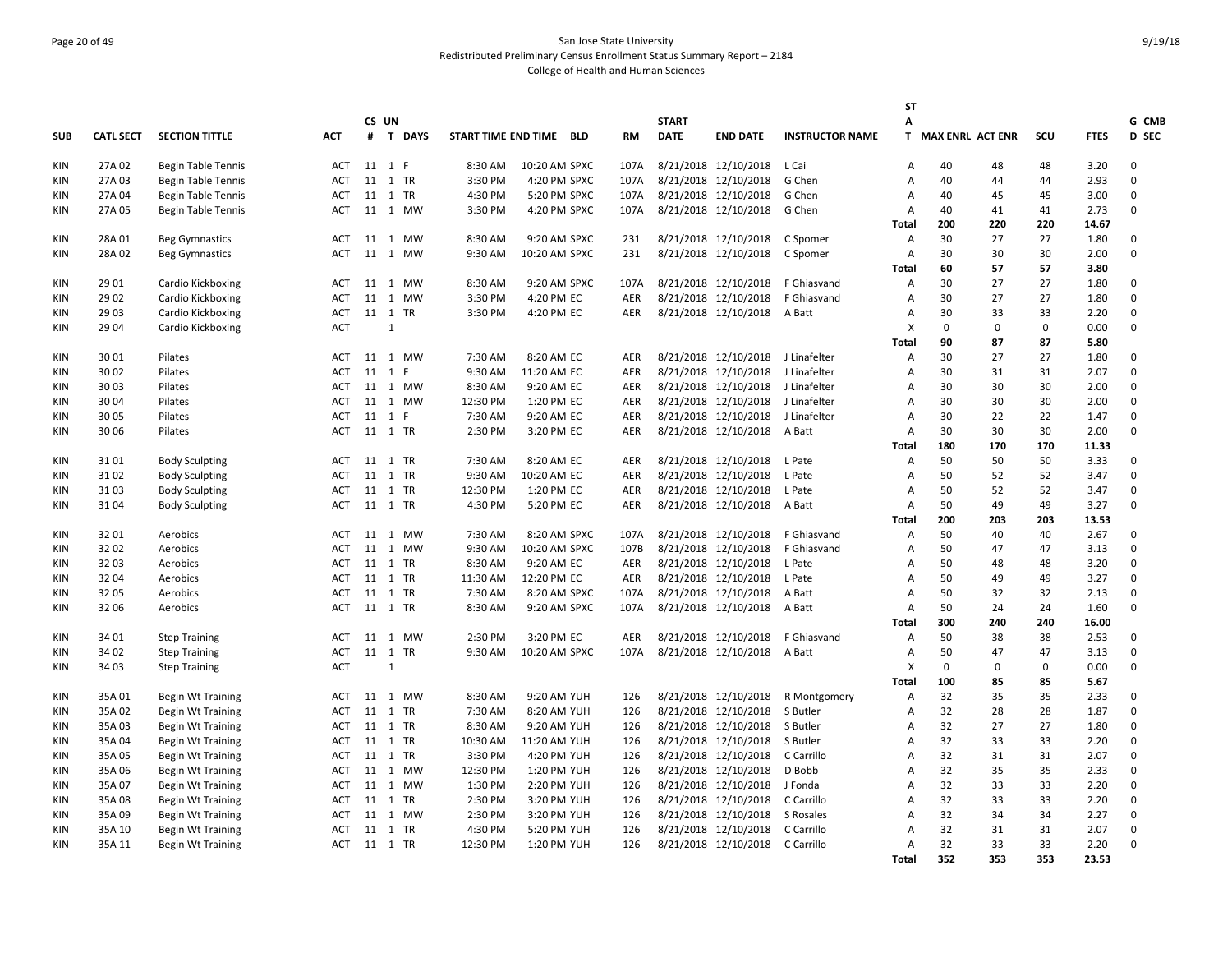# Page 21 of 49 San Jose State University Redistributed Preliminary Census Enrollment Status Summary Report – 2184 College of Health and Human Sciences

|             |                  |                         |            |         |          |          |                         |      |              |                      |                        | SΤ             |                    |              |              |             |              |                    |
|-------------|------------------|-------------------------|------------|---------|----------|----------|-------------------------|------|--------------|----------------------|------------------------|----------------|--------------------|--------------|--------------|-------------|--------------|--------------------|
|             |                  |                         |            | CS UN   |          |          |                         |      | <b>START</b> |                      |                        | А              |                    |              |              |             | G CMB        |                    |
| <b>SUB</b>  | <b>CATL SECT</b> | <b>SECTION TITTLE</b>   | <b>ACT</b> |         | # T DAYS |          | START TIME END TIME BLD | RM   | <b>DATE</b>  | <b>END DATE</b>      | <b>INSTRUCTOR NAME</b> |                | T MAX ENRL ACT ENR |              | scu          | <b>FTES</b> | D SEC        |                    |
| <b>KIN</b>  | 35B01            | Inter Wt Training       | ACT        |         | 11 1 MW  | 9:30 AM  | 10:20 AM YUH            | 126  |              | 8/21/2018 12/10/2018 | R Montgomery           | Α              | 32                 | 29           | 29           | 1.93        | $\mathbf{0}$ |                    |
| <b>KIN</b>  | 35B02            | Inter Wt Training       | <b>ACT</b> |         | 11 1 MW  | 7:30 AM  | 8:20 AM YUH             | 126  |              | 8/21/2018 12/10/2018 | R Montgomery           | A              | 32                 | 30           | 30           | 2.00        | $\mathbf{0}$ |                    |
| KIN         | 35B03            | Inter Wt Training       | <b>ACT</b> |         | 11 1 MW  | 10:30 AM | 11:20 AM YUH            | 126  |              | 8/21/2018 12/10/2018 | S Butler               | A              | 32                 | 30           | 30           | 2.00        | $\Omega$     |                    |
|             |                  |                         |            |         |          |          |                         |      |              |                      |                        | Total          | 96                 | 89           | 89           | 5.93        |              |                    |
| <b>KIN</b>  | 3701             | <b>Fitness Walking</b>  | ACT        | 11 1 TR |          | 2:30 PM  | 3:20 PM SPXE            | 178  |              | 8/21/2018 12/10/2018 | J Fonda                | Α              | 30                 | 28           | 28           | 1.87        | $\mathbf{0}$ |                    |
| <b>KIN</b>  | 3702             | <b>Fitness Walking</b>  | <b>ACT</b> | 11 1 TR |          | 1:30 PM  | 2:20 PM SPXC            | 107B |              | 8/21/2018 12/10/2018 | M Ruban                | A              | 30                 | 30           | 30           | 2.00        | $\Omega$     |                    |
|             |                  |                         |            |         |          |          |                         |      |              |                      |                        | <b>Total</b>   | 60                 | 58           | 58           | 3.87        |              |                    |
| <b>KIN</b>  | 3801             | Begin Jogging           | ACT        | 11 1 TR |          | 10:30 AM | 11:20 AM YUH            | 106  |              | 8/21/2018 12/10/2018 | J Fonda                | Α              | 30                 | 31           | 31           | 2.07        | 0            |                    |
| <b>KIN</b>  | 3802             | Begin Jogging           | ACT        | 11 1 TR |          | 1:30 PM  | 2:20 PM SPXE            | 178  |              | 8/21/2018 12/10/2018 | J Fonda                | A              | 30                 | 32           | 32           | 2.13        | $\mathbf{0}$ |                    |
| <b>KIN</b>  | 3803             | Begin Jogging           | ACT        | 11 1 TR |          | 2:30 PM  | 3:20 PM SPXC            | 107B |              | 8/21/2018 12/10/2018 | M Ruban                | A              | 30                 | 30           | 30           | 2.00        | 0            |                    |
| KIN         | 3804             | Begin Jogging           | ACT        |         | 11 1 MW  | 12:30 PM | 1:20 PM SPXC            | 107B |              | 8/21/2018 12/10/2018 | R Pacitto              | A              | 30                 | 30           | 30           | 2.02        | 1            |                    |
| KIN         | 3805             | Begin Jogging           | <b>ACT</b> |         | 11 1 MW  | 1:30 PM  | 2:20 PM SPXC            | 107B |              | 8/21/2018 12/10/2018 | R Pacitto              | A              | 30                 | 32           | 32           | 2.13        | $\mathbf 0$  |                    |
|             |                  |                         |            |         |          |          |                         |      |              |                      |                        | Total          | 150                | 155          | 155          | 10.35       |              |                    |
| KIN         | 45A 01           | Beg Lindy & Swing       | <b>ACT</b> |         | 11 1 MW  | 8:30 AM  | 9:20 AM SPXE            | 178  |              | 8/21/2018 12/10/2018 | A Ayers                | A              | 30                 | 9            | 9            | 0.60        | $\mathbf 0$  | 一味<br>$\mathsf{C}$ |
| <b>DANC</b> | 45A 01           | Beg Lindy & Swing       | <b>ACT</b> |         | 11 1 MW  | 8:30 AM  | 9:20 AM SPXE            | 178  |              | 8/21/2018 12/10/2018 | A Ayers                | A              | 0                  | $\mathbf{0}$ | $\mathbf 0$  | 0.00        | $\mathbf 0$  | $\mathsf{C}$       |
|             |                  |                         |            |         |          |          |                         |      |              |                      |                        | Total          | 30                 | 9            | 9            | 0.60        |              |                    |
| KIN         | 46A 01           | <b>Beg Social Dance</b> | <b>ACT</b> |         | 11 1 MW  | 9:30 AM  | 10:20 AM SPXE           | 178  |              | 8/21/2018 12/10/2018 | A Ayers                | Α              | 40                 | 18           | 18           | 1.20        | $\mathbf 0$  | $\mathsf{C}$       |
| DANC        | 46A 01           | <b>Beg Social Dance</b> | <b>ACT</b> |         | 11 1 MW  | 9:30 AM  | 10:20 AM SPXE           | 178  |              | 8/21/2018 12/10/2018 | A Ayers                | A              | 0                  | 0            | 0            | 0.00        | 0            | $\mathsf{C}$       |
| KIN         | 46A 02           | <b>Beg Social Dance</b> | <b>ACT</b> |         | 11 1 MW  | 10:30 AM | 11:20 AM SPXE           | 178  |              | 8/21/2018 12/10/2018 | A Ayers                | A              | 40                 | 44           | 44           | 2.93        | 0            | $\mathsf{C}$       |
| <b>DANC</b> | 46A 02           | Beg Social Dance        | <b>ACT</b> |         | 11 1 MW  | 10:30 AM | 11:20 AM SPXE           | 178  |              | 8/21/2018 12/10/2018 | A Ayers                | $\overline{A}$ | 0                  | $\mathbf{0}$ | 0            | 0.00        | $\mathbf 0$  | $\mathsf{C}$       |
| KIN         | 46A 03           | <b>Beg Social Dance</b> | <b>ACT</b> |         | 11 1 MW  | 12:30 PM | 1:20 PM SPXE            | 178  |              | 8/21/2018 12/10/2018 | A Ayers                | $\overline{A}$ | 40                 | 23           | 23           | 1.53        | $\mathbf 0$  | $\mathsf{C}$       |
| DANC        | 46A 03           | Beg Social Dance        | <b>ACT</b> |         | 11 1 MW  | 12:30 PM | 1:20 PM SPXE            | 178  |              | 8/21/2018 12/10/2018 | A Ayers                | A              | 0                  | 0            | 0            | 0.00        | $\mathbf 0$  | $\mathsf{C}$<br>×  |
|             |                  |                         |            |         |          |          |                         |      |              |                      |                        | <b>Total</b>   | 120                | 85           | 85           | 5.67        |              |                    |
| KIN         | 47A 01           | Beg W Coast Swing       | ACT        |         | 11 1 MW  | 1:30 PM  | 2:20 PM SPXE            | 178  |              | 8/21/2018 12/10/2018 | A Ayers                | $\overline{A}$ | 40                 | 17           | 17           | 1.13        | $\mathbf{0}$ |                    |
|             |                  |                         |            |         |          |          |                         |      |              |                      |                        | <b>Total</b>   | 40                 | 17           | 17           | 1.13        |              |                    |
| KIN         | 48A 01           | Beg Latin Dance         | <b>ACT</b> | 11 1 TR |          | 8:30 AM  | 9:20 AM SPXE            | 178  |              | 8/21/2018 12/10/2018 | O David                | A              | 40                 | 38           | 38           | 2.53        | $\mathbf 0$  | $\mathsf{C}$<br>×  |
| <b>DANC</b> | 48A 01           | Beg Latin Dance         | <b>ACT</b> | 11 1 TR |          | 8:30 AM  | 9:20 AM SPXE            | 178  |              | 8/21/2018 12/10/2018 | O David                | A              | $\Omega$           | $\mathbf{0}$ | 0            | 0.00        | $\mathbf 0$  | $\mathsf{C}$       |
| KIN         | 48A 02           | Beg Latin Dance         | <b>ACT</b> |         | 11 1 MW  | 2:30 PM  | 3:20 PM SPXE            | 178  |              | 8/21/2018 12/10/2018 | A Ayers                | $\overline{A}$ | 40                 | 44           | 44           | 2.93        | 0            | $\mathsf{C}$       |
| DANC        | 48A 02           | Beg Latin Dance         | <b>ACT</b> |         | 11 1 MW  | 2:30 PM  | 3:20 PM SPXE            | 178  |              | 8/21/2018 12/10/2018 | A Ayers                | $\overline{A}$ | 0                  | 0            | 0            | 0.00        | $\mathbf 0$  | $\mathsf{C}$       |
| KIN         | 48A 03           | Beg Latin Dance         | ACT        | 11 1 TR |          | 9:30 AM  | 10:20 AM SPXE           | 178  |              | 8/21/2018 12/10/2018 | O David                | A              | 40                 | 42           | 42           | 2.80        | $\mathbf 0$  | $\mathsf{C}$       |
| <b>DANC</b> | 48A03            | Beg Latin Dance         | <b>ACT</b> | 11 1 TR |          | 9:30 AM  | 10:20 AM SPXE           | 178  |              | 8/21/2018 12/10/2018 | O David                | $\overline{A}$ | $\Omega$           | $\mathbf{0}$ | $\Omega$     | 0.00        | $\mathbf 0$  | $\mathsf{C}$       |
| KIN         | 48A 04           | Beg Latin Dance         | <b>ACT</b> | 11 1 TR |          | 10:30 AM | 11:20 AM SPXE           | 178  |              | 8/21/2018 12/10/2018 | O David                | $\overline{A}$ | 40                 | 38           | 38           | 2.53        | $\mathbf 0$  | $\mathsf{C}$       |
| DANC        | 48A 04           | Beg Latin Dance         | ACT        | 11 1 TR |          | 10:30 AM | 11:20 AM SPXE           | 178  |              | 8/21/2018 12/10/2018 | O David                | $\overline{A}$ | 0                  | $\mathsf 0$  | 0            | 0.00        | $\mathbf 0$  | $\mathsf{C}$       |
|             |                  |                         |            |         |          |          |                         |      |              |                      |                        | <b>Total</b>   | 160                | 162          | 162          | 10.80       |              |                    |
| KIN         | 50 02            | Tai Chi                 | <b>ACT</b> |         | 11 1 MW  | 3:30 PM  | 4:20 PM SPXE            | 178  |              | 8/21/2018 12/10/2018 | C Weng                 | A              | 40                 | 37           | 37           | 2.47        | 0            |                    |
| KIN         | 50 03            | Tai Chi                 | <b>ACT</b> |         | 11 1 MW  | 10:30 AM | 11:20 AM SPXC           | 107B |              | 8/21/2018 12/10/2018 | G Chen                 | $\overline{A}$ | 40                 | 38           | 38           | 2.53        | $\Omega$     |                    |
|             |                  |                         |            |         |          |          |                         |      |              |                      |                        | <b>Total</b>   | 80                 | 75           | 75           | 5.00        |              |                    |
| <b>KIN</b>  | 51A 01           | Begin Aikido            | ACT        |         | 11 1 MW  | 8:30 AM  | 9:20 AM YUH             | 208  |              | 8/21/2018 12/10/2018 | J Wada                 | A              | 30                 | 27           | 27           | 1.80        | 0            |                    |
| <b>KIN</b>  | 51A 02           | Begin Aikido            | <b>ACT</b> |         | 11 1 MW  | 9:30 AM  | 10:20 AM YUH            | 208  |              | 8/21/2018 12/10/2018 | J Wada                 | A              | 20                 | 22           | 22           | 1.47        | $\mathbf 0$  |                    |
|             |                  |                         |            |         |          |          |                         |      |              |                      |                        | <b>Total</b>   | 50                 | 49           | 49           | 3.27        |              |                    |
| <b>KIN</b>  | 51B01            | Int Aikido              | ACT        |         | 11 1 MW  | 9:30 AM  | 10:20 AM YUH            | 208  |              | 8/21/2018 12/10/2018 | J Wada                 | A              | 10                 | 3            | 3            | 0.20        | $\mathsf 0$  |                    |
|             |                  |                         |            |         |          |          |                         |      |              |                      |                        | Total          | 10                 | 3            | 3            | 0.20        |              |                    |
| KIN         | 52A 01           | Begin Judo              | ACT        | 11 1 TR |          | 9:30 AM  | 10:20 AM YUH            | 208  |              | 8/21/2018 12/10/2018 | D Williams             | A              | 30                 | 33           | 33           | 2.20        | 0            |                    |
| KIN         | 52A 02           | Begin Judo              | <b>ACT</b> | 11 1 TR |          | 10:30 AM | 11:20 AM YUH            | 208  |              | 8/21/2018 12/10/2018 | D Williams             | A              | 30                 | 37           | 37           | 2.47        | $\mathbf 0$  |                    |
|             |                  |                         |            |         |          |          |                         |      |              |                      |                        | Total          | 60                 | 70           | 70           | 4.67        |              |                    |
| <b>KIN</b>  | 52B02            | Inter Judo              | ACT        | 11 1 TR |          | 11:30 AM | 12:20 PM YUH            | 208  |              | 8/21/2018 12/10/2018 | D Williams             | A              | 20                 | 11           | 11           | 0.73        | $\mathbf{0}$ |                    |
|             |                  |                         |            |         |          |          |                         |      |              |                      |                        | <b>Total</b>   | 20                 | 11           | 11           | 0.73        |              |                    |
| <b>KIN</b>  | 52C01            | Competitive Judo        | ACT        |         | 11 1 TBA |          | YUH                     | 208  |              | 8/21/2018 12/10/2018 | Y Uchida               | A              | 35                 | 9            | $\mathbf{q}$ | 0.60        | $\mathsf 0$  |                    |
|             |                  |                         |            |         |          |          |                         |      |              |                      |                        |                |                    |              |              |             |              |                    |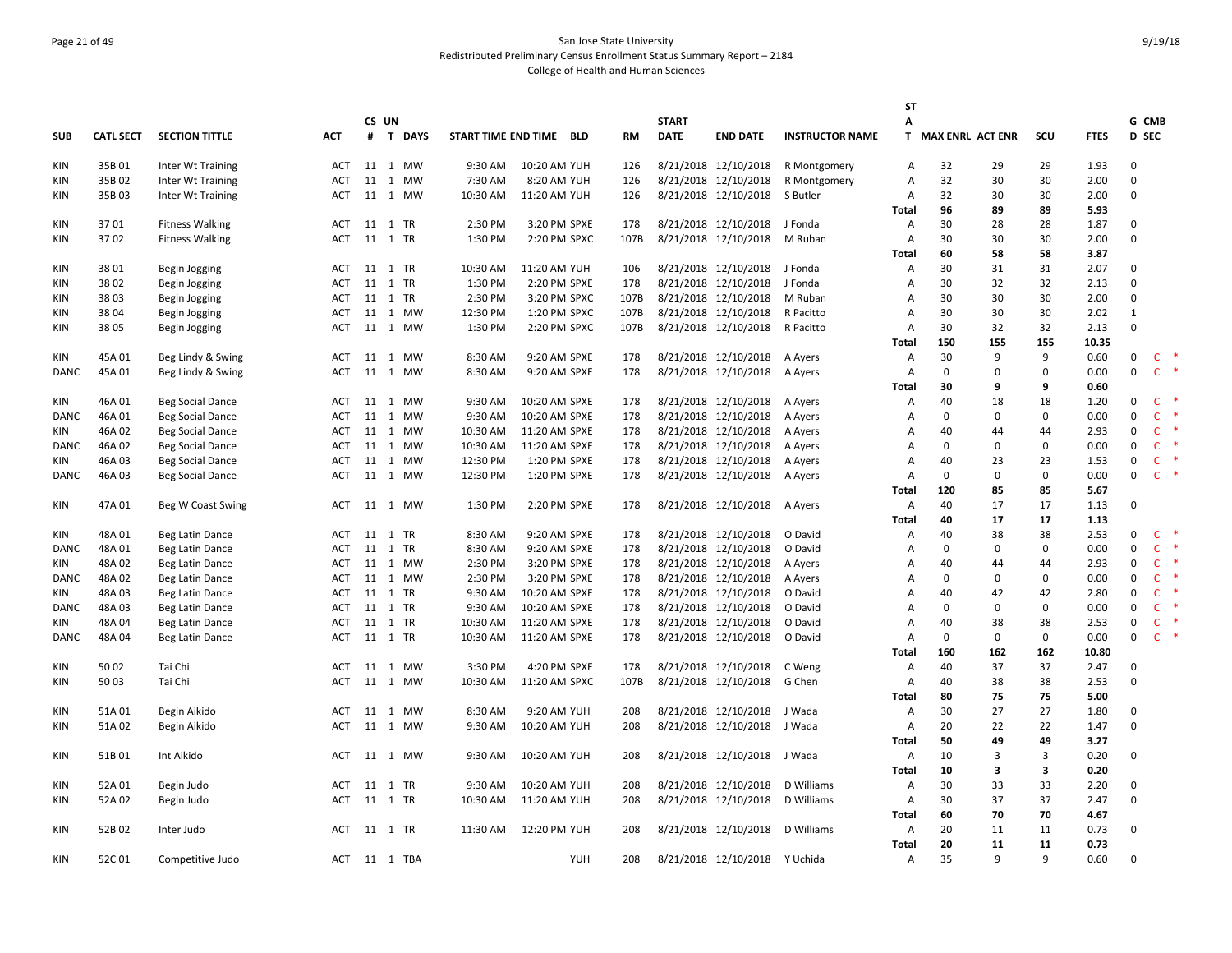# Page 22 of 49 San Jose State University Redistributed Preliminary Census Enrollment Status Summary Report – 2184 College of Health and Human Sciences

|            |                  |                          |            |                |                             |                         |               |            |              |                                   |                                  | <b>ST</b>      |                         |                |                |             |              |
|------------|------------------|--------------------------|------------|----------------|-----------------------------|-------------------------|---------------|------------|--------------|-----------------------------------|----------------------------------|----------------|-------------------------|----------------|----------------|-------------|--------------|
|            |                  |                          |            |                | CS UN                       |                         |               |            | <b>START</b> |                                   |                                  | А              |                         |                |                |             | G CMB        |
| <b>SUB</b> | <b>CATL SECT</b> | <b>SECTION TITTLE</b>    | <b>ACT</b> |                | # T DAYS                    | START TIME END TIME BLD |               | RM         | <b>DATE</b>  | <b>END DATE</b>                   | <b>INSTRUCTOR NAME</b>           | T.             | <b>MAX ENRL ACT ENR</b> |                | SCU            | <b>FTES</b> | D SEC        |
|            |                  |                          |            |                |                             |                         |               |            |              |                                   |                                  |                |                         |                |                |             |              |
|            |                  |                          |            |                |                             |                         |               |            |              |                                   |                                  | Total          | 35                      | 9              | 9              | 0.60        |              |
| KIN        | 53A 01           | Begin Karate             | ACT        |                | 11 1 F                      | 8:30 AM                 | 10:20 AM YUH  | 106        |              | 8/21/2018 12/10/2018 J Keeling    |                                  | A              | 20                      | 20             | 20             | 1.33        | 0            |
| KIN        | 53A 02           | Begin Karate             | <b>ACT</b> |                | 11 1 F                      | 10:30 AM                | 12:20 PM YUH  | 106        |              | 8/21/2018 12/10/2018 J Keeling    |                                  | A              | 20                      | 24             | 24             | 1.62        | $\mathbf{1}$ |
|            |                  |                          |            |                |                             |                         |               |            |              |                                   |                                  | Total          | 40                      | 44             | 44             | 2.95        |              |
| KIN        | 53B01            | Inter Karate             | <b>ACT</b> |                | 11 1 F                      | 10:30 AM                | 12:20 PM YUH  | 106        |              | 8/21/2018 12/10/2018 J Keeling    |                                  | A              | 10                      | 1              | 1              | 0.07        | $\mathbf 0$  |
| KIN        | 53B02            | Inter Karate             | ACT        |                | 11 1 F                      | 8:30 AM                 | 10:20 AM SPXC | 234        |              | 8/21/2018 12/10/2018 J Keeling    |                                  | A              | 10                      | $\overline{2}$ | $\overline{2}$ | 0.13        | 0            |
|            |                  |                          |            |                |                             |                         |               |            |              |                                   |                                  | Total          | 20                      | 3              | 3              | 0.20        |              |
| KIN        | 54A 01           | Begin Tae Kwon Do        | ACT        |                | 11 1 TR                     | 7:30 AM                 | 8:20 AM YUH   | 208        |              | 8/21/2018 12/10/2018              | J Schachner                      | Α              | 30                      | 30             | 30             | 2.00        | 0            |
| KIN        | 54A 02           | Begin Tae Kwon Do        | <b>ACT</b> |                | 11 1 TR                     | 8:30 AM                 | 9:20 AM YUH   | 208        |              | 8/21/2018 12/10/2018              | J Schachner                      | A              | 30                      | 30             | 30             | 2.00        | 0            |
|            |                  |                          |            |                |                             |                         |               |            |              |                                   |                                  | <b>Total</b>   | 60                      | 60             | 60             | 4.00        |              |
| KIN        | 55A 01           | Begin Self-Defense       | <b>ACT</b> | 11             | 1 MW                        | 11:30 AM                | 12:20 PM YUH  | 208        |              | 8/21/2018 12/10/2018              | G Chen                           | Α              | 30                      | 38             | 38             | 2.53        | 0            |
| KIN        | 55A 02           | Begin Self-Defense       | <b>ACT</b> |                | 11 1 MW                     | 12:30 PM                | 1:20 PM YUH   | 208        |              | 8/21/2018 12/10/2018              | G Chen                           | Α              | 30                      | 38             | 38             | 2.53        | 0            |
| KIN        | 55A 03           | Begin Self-Defense       | <b>ACT</b> |                | 11 1 MW                     | 1:30 PM                 | 2:20 PM YUH   | 208        |              | 8/21/2018 12/10/2018              | G Chen                           | $\overline{A}$ | 30                      | 34             | 34             | 2.27        | 0            |
|            |                  |                          |            |                |                             |                         |               |            |              |                                   |                                  | <b>Total</b>   | 90                      | 110            | 110            | 7.33        |              |
| KIN        | 61A 02           | Begin Hatha Yoga         | <b>ACT</b> |                | 11 1 M                      | 9:30 AM                 | 11:20 AM EC   | <b>AER</b> |              | 8/21/2018 12/10/2018 J Linafelter |                                  | Α              | 50                      | 47             | 47             | 3.13        | 0            |
| KIN        | 61A03            | Begin Hatha Yoga         | <b>ACT</b> | 11             | 1 F                         | 7:30 AM                 | 9:20 AM YUH   | 208        |              | 8/21/2018 12/10/2018              | S Caughlan                       | A              | 50                      | 48             | 48             | 3.20        | 0            |
| <b>KIN</b> | 61A 04           | Begin Hatha Yoga         | <b>ACT</b> |                | 11 1 W                      | 9:30 AM                 | 11:20 AM EC   | <b>AER</b> |              | 8/21/2018 12/10/2018              | J Linafelter                     | $\overline{A}$ | 50                      | 49             | 49             | 3.27        | 0            |
| <b>KIN</b> | 61A 05           | Begin Hatha Yoga         | ACT        |                | 11 1 F                      | 11:30 AM                | 1:20 PM YUH   | 208        |              | 8/21/2018 12/10/2018              | S Caughlan                       | A              | 50                      | 51             | 51             | 3.40        | 0            |
|            |                  |                          |            |                |                             |                         |               |            |              |                                   |                                  | <b>Total</b>   | 200                     | 195            | 195            | 13.00       |              |
| KIN        | 61B01            | Int Hatha Yoga           | <b>ACT</b> |                | 11 1 F                      | 9:30 AM                 | 11:20 AM YUH  | 208        |              | 8/21/2018 12/10/2018 S Caughlan   |                                  | $\overline{A}$ | 50                      | 25             | 25             | 1.67        | $\mathbf 0$  |
|            |                  |                          |            |                |                             |                         |               |            |              |                                   |                                  | Total          | 50                      | 25             | 25             | 1.67        |              |
| KIN        | 62A 01           | Begin Ice Skating        | ACT        |                | 11 1 F                      | 8:20 AM                 | 10:00 AM YUH  | 106        |              | 8/21/2018 12/10/2018              | G Chen                           | A              | 50                      | 44             | 44             | 2.93        | 0            |
| KIN        | 62A 02           | Begin Ice Skating        | ACT        |                | 11 1 T                      | 9:30 AM                 | 11:10 AM YUH  | 106        |              | 8/21/2018 12/10/2018              | G Chen                           | $\overline{A}$ | 50                      | 50             | 50             | 3.33        | 0            |
|            |                  |                          |            |                |                             |                         |               |            |              |                                   |                                  | <b>Total</b>   | 100                     | 94             | 94             | 6.27        |              |
| KIN        | 63A 01           | <b>Beg Hiking</b>        | <b>ACT</b> |                | 11 1 F                      | 1:00 PM                 | 3:50 PM SPXE  | 163        |              | 8/21/2018 12/10/2018              | K Kirkendall                     | $\overline{A}$ | 20                      | 20             | 20             | 1.33        | 0            |
|            |                  |                          |            |                |                             |                         |               |            |              |                                   |                                  | <b>Total</b>   | 20                      | 20             | 20             | 1.33        |              |
| KIN        | 65A 01           | Begin Ice Hockey         | <b>ACT</b> |                | 11 1 F                      | 9:50 AM                 | 11:30 AM YUH  | 106        |              | 8/21/2018 12/10/2018              | G Chen                           | Α              | 50                      | 25             | 25             | 1.68        | 1            |
|            |                  |                          |            |                |                             |                         |               |            |              |                                   |                                  | <b>Total</b>   | 50                      | 25             | 25             | 1.68        |              |
| KIN        | 68 01            | Visl Rep Sprt Cult       | <b>LEC</b> | $\overline{2}$ | 3 MW                        | 1:30 PM                 | 2:45 PM SPXC  | 151        |              | 8/21/2018 12/10/2018              | D Murphy                         | A              | 40                      | 40             | 120            | 8.00        | 0            |
|            |                  |                          |            |                |                             |                         |               |            |              |                                   |                                  | Total          | 40                      | 40             | 120            | 8.00        |              |
| KIN        | 69 01            | <b>Stress Management</b> | <b>LEC</b> | $\overline{2}$ | 3 MW                        | 7:30 AM                 | 8:45 AM YUH   | 236        |              | 8/21/2018 12/10/2018              | <b>B</b> Grosvenor               | Α              | 30                      | 29             | 87             | 5.80        | 0            |
| KIN        | 69 02            | <b>Stress Management</b> | <b>LEC</b> | $\overline{2}$ | $\overline{3}$<br><b>MW</b> | 9:00 AM                 | 10:15 AM YUH  | 236        |              | 8/21/2018 12/10/2018              | K Jeffery                        | $\overline{A}$ | 30                      | 37             | 111            | 7.40        | 0            |
| KIN        | 69 03            | <b>Stress Management</b> | LEC        | $\overline{2}$ | 3 TR                        | 10:30 AM                | 11:45 AM YUH  | 236        |              | 8/21/2018 12/10/2018              | K Russell                        | A              | 30                      | 30             | 90             | 6.00        | 0            |
| KIN        | 6904             | <b>Stress Management</b> | LEC        | $\overline{2}$ | 3 TR                        | 3:00 PM                 | 4:15 PM YUH   | 236        |              | 8/21/2018 12/10/2018              | K Russell                        | Α              | 30                      | 30             | 90             | 6.00        | 0            |
| <b>KIN</b> | 69 05            | <b>Stress Management</b> | <b>LEC</b> | $\overline{2}$ | 3 TR                        | 5:30 PM                 | 6:45 PM YUH   | 236        |              | 8/21/2018 12/10/2018              | T Beggs                          | Α              | 30                      | 29             | 87             | 5.80        | 0            |
| <b>KIN</b> | 69 06            | <b>Stress Management</b> | <b>LEC</b> | $\overline{2}$ | 3 TR                        | 7:00 PM                 | 8:15 PM YUH   | 236        |              | 8/21/2018 12/10/2018              | T Beggs                          | $\overline{A}$ | 30                      | 36             | 108            | 7.20        | 0            |
| KIN        | 69 07            | <b>Stress Management</b> | <b>LEC</b> | $\overline{2}$ | 3 MW                        | 4:30 PM                 | 5:45 PM YUH   | 236        |              | 8/21/2018 12/10/2018              | C Carrillo                       | A              | 30                      | 30             | 90             | 6.00        | 0            |
| KIN        | 6908             | <b>Stress Management</b> | LEC        | $\overline{2}$ | 3 MW                        | 6:00 PM                 | 7:15 PM YUH   | 236        |              | 8/21/2018 12/10/2018              | M Ruban                          | $\overline{A}$ | 30                      | 28             | 84             | 5.60        | 0            |
|            |                  |                          |            |                |                             |                         |               |            |              |                                   |                                  | <b>Total</b>   | 240                     | 249            | 747            | 49.80       |              |
| KIN        | 70 01            | Intro to Kinesiology     | <b>LEC</b> | $\overline{2}$ | 3 TR                        | 12:00 PM                | 12:50 PM YUH  | 124        |              | 8/21/2018 12/10/2018              | J Chin                           | $\overline{A}$ | 100                     | 100            | 200            | 20.00       | $\mathbf 0$  |
| KIN        | 70 02            | Intro to Kinesiology     | <b>ACT</b> | 11             | 0 M                         | 11:30 AM                | 1:20 PM DBH   | 202        |              | 8/21/2018 12/10/2018              | M Ruban                          | A              | 20                      | 20             | 20             | 0.00        | 0            |
| KIN        | 70 03            | Intro to Kinesiology     | ACT        | 11             | 0 M                         | 1:30 PM                 | 3:20 PM DBH   | 202        |              | 8/21/2018 12/10/2018              | C Carrillo                       | Α              | 20                      | 20             | 20             | 0.00        | 0            |
| <b>KIN</b> | 70 04            | Intro to Kinesiology     | <b>ACT</b> | 11             | 0 W                         | 11:30 AM                | 1:20 PM DBH   | 202        |              | 8/21/2018 12/10/2018              | M Ruban                          | A              | 20                      | 20             | 20             | 0.00        | 0            |
| <b>KIN</b> | 7005             | Intro to Kinesiology     | <b>ACT</b> | 11             | 0 W                         | 1:30 PM                 | 3:20 PM DBH   | 202        |              | 8/21/2018 12/10/2018              | C Carrillo                       | $\overline{A}$ | 20                      | 21             | 21             | 0.00        | 0            |
| KIN        | 70 06            | Intro to Kinesiology     | ACT        | 11             | 0 M                         | 11:30 AM                | 1:20 PM SPXC  | 153        |              |                                   | 8/21/2018 12/10/2018 A Tomimbang | Α              | 20                      | 19             | 19             | 0.00        | 0            |
|            |                  |                          |            |                |                             |                         |               |            |              |                                   |                                  | Total          | 200                     | 200            | 300            | 20.00       |              |
| KIN        | 8001             | Indivdl Movement         | <b>ACT</b> |                | 11 1 TBA                    |                         |               |            |              | 8/21/2018 12/10/2018              |                                  | Α              | 10                      | $\Omega$       | $\Omega$       | 0.00        | 0            |
| KIN        | 80 02            | <b>Indivdl Movement</b>  | ACT        |                | 11 1 TBA                    |                         |               |            |              | 8/21/2018 12/10/2018              | T Urquhart                       | A              | 10                      | $\overline{2}$ | $\overline{2}$ | 0.13        | 0            |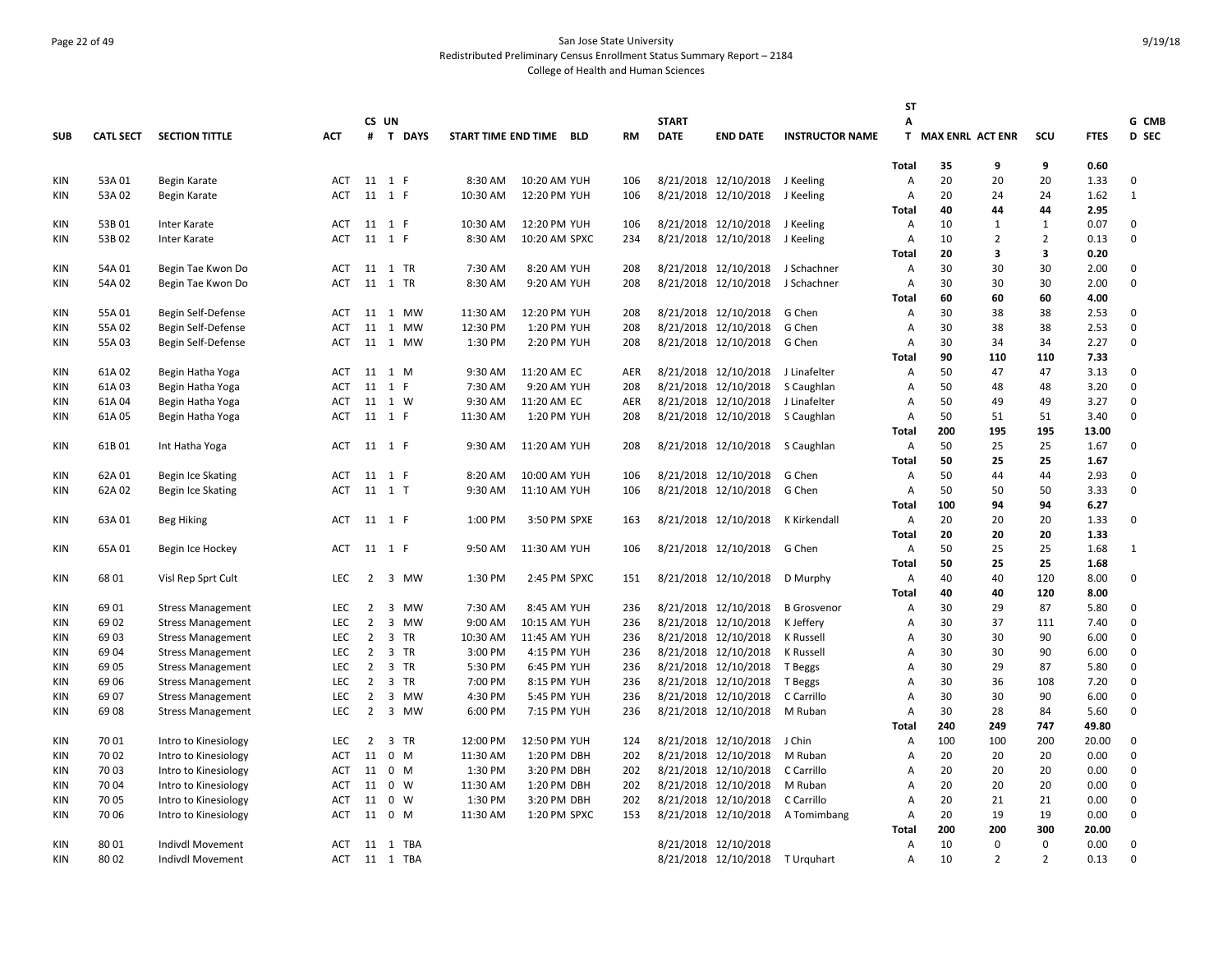# Page 23 of 49 San Jose State University Redistributed Preliminary Census Enrollment Status Summary Report – 2184 College of Health and Human Sciences

|            |                  |                                    |            |                |                |        |                         |               |           |              |                      |                        | SΤ             |                    |                |                |             |                |              |
|------------|------------------|------------------------------------|------------|----------------|----------------|--------|-------------------------|---------------|-----------|--------------|----------------------|------------------------|----------------|--------------------|----------------|----------------|-------------|----------------|--------------|
|            |                  |                                    |            |                | CS UN          |        |                         |               |           | <b>START</b> |                      |                        | А              |                    |                |                |             | G CMB          |              |
| <b>SUB</b> | <b>CATL SECT</b> | <b>SECTION TITTLE</b>              | <b>ACT</b> | #              |                | T DAYS | START TIME END TIME BLD |               | <b>RM</b> | <b>DATE</b>  | <b>END DATE</b>      | <b>INSTRUCTOR NAME</b> |                | T MAX ENRL ACT ENR |                | scu            | <b>FTES</b> | D SEC          |              |
| KIN        | 8003             | Indivdl Movement                   | <b>ACT</b> |                | 11 1 TBA       |        |                         |               |           |              | 8/21/2018 12/10/2018 | A Batt                 | A              | 10                 | $\overline{2}$ | $\overline{2}$ | 0.13        | 0              |              |
| KIN        | 80 04            | Indivdl Movement                   | <b>ACT</b> |                | 11 1 TBA       |        |                         |               |           |              | 8/21/2018 12/10/2018 | L Pate                 | A              | 10                 | $\overline{2}$ | $\overline{2}$ | 0.13        | 0              |              |
| KIN        | 80 05            | Indivdl Movement                   | ACT        |                | 11 1 TBA       |        |                         |               |           |              | 8/21/2018 12/10/2018 | D Williams             | A              | 10                 | $\overline{5}$ | 5              | 0.33        | $\mathsf 0$    |              |
| KIN        | 8006             | Indivdl Movement                   | ACT        |                | 11 1 TBA       |        |                         |               |           |              | 8/21/2018 12/10/2018 | O Crespo               | Α              | 5                  | 1              | $\mathbf{1}$   | 0.07        | $\mathbf 0$    |              |
| <b>KIN</b> | 8007             | Indivdl Movement                   | <b>ACT</b> |                | 11 1 TBA       |        |                         |               |           |              | 8/21/2018 12/10/2018 | M Ruban                | Α              | 5                  | 1              | $\mathbf{1}$   | 0.07        | $\mathbf{0}$   |              |
| <b>KIN</b> | 8008             | Indivdl Movement                   | <b>ACT</b> |                | 11 1 TBA       |        |                         |               |           |              | 8/21/2018 12/10/2018 | J Keeling              | A              | 5                  | $\mathbf 0$    | 0              | 0.00        | $\mathbf{0}$   |              |
|            |                  |                                    |            |                |                |        |                         |               |           |              |                      |                        | <b>Total</b>   | 65                 | 13             | 13             | 0.87        |                |              |
| <b>KIN</b> | 100W 01          | Writing Workshop                   | SEM        | 4              | 3 MW           |        | 10:30 AM                | 11:45 AM SH   | 242       |              | 8/21/2018 12/10/2018 | D Bohigian             | Α              | 25                 | 26             | 78             | 5.20        | $\mathbf{0}$   |              |
| <b>KIN</b> | 100W 02          | Writing Workshop                   | SEM        | 4              | 3 TR           |        | 12:00 PM                | 1:15 PM SH    | 242       |              | 8/21/2018 12/10/2018 | A Medina               | A              | 25                 | 24             | 72             | 4.80        | $\mathbf{0}$   |              |
| KIN        | 100W 03          | Writing Workshop                   | SEM        | $\overline{4}$ |                | 3 MW   | 12:00 PM                | 1:15 PM SH    | 242       |              | 8/21/2018 12/10/2018 | P Toney                | A              | 25                 | 25             | 75             | 5.00        | $\mathbf{0}$   |              |
| KIN        | 100W 04          | Writing Workshop                   | SEM        | 4              | 3 TR           |        | 9:00 AM                 | 10:15 AM SH   | 242       |              | 8/21/2018 12/10/2018 | A Medina               | A              | 25                 | 25             | 75             | 5.00        | $\Omega$       |              |
| KIN        | 100W 05          | <b>Writing Workshop</b>            | SEM        | 4              | 3 TR           |        | 1:30 PM                 | 2:45 PM SH    | 242       |              | 8/21/2018 12/10/2018 | M Crockett             | A              | 25                 | 23             | 69             | 4.60        | $\mathsf 0$    |              |
| KIN        | 100W 06          | <b>Writing Workshop</b>            | SEM        | 4              |                | 3 MW   | 9:00 AM                 | 10:15 AM BBC  | 126       |              | 8/21/2018 12/10/2018 | D Bohigian             | A              | 25                 | 28             | 84             | 5.60        | $\mathbf{0}$   |              |
| <b>KIN</b> | 100W 07          | <b>Writing Workshop</b>            | SEM        | 4              | 3 TR           |        | 10:30 AM                | 11:45 AM MH   | 520       |              | 8/21/2018 12/10/2018 | A Medina               | Α              | 25                 | 16             | 48             | 3.20        | $\mathbf 0$    |              |
|            |                  |                                    |            |                |                |        |                         |               |           |              |                      |                        | <b>Total</b>   | 175                | 167            | 501            | 33.40       |                |              |
| <b>KIN</b> | 101 01           | Sport in America                   | <b>LEC</b> | 2              | 3              | MW     | 10:30 AM                | 11:45 AM SPXE | 163       |              | 8/21/2018 12/10/2018 | M Crockett             | $\overline{A}$ | 40                 | 41             | 123            | 8.20        | $\mathbf{0}$   |              |
| KIN        | 101 02           |                                    | <b>LEC</b> |                | 2 3 TR         |        | 12:00 PM                | 1:15 PM CL    | 310       |              |                      | M Crockett             | $\overline{A}$ | 40                 | 38             | 114            | 7.65        | $\mathbf{1}$   |              |
|            |                  | Sport in America                   |            |                |                |        |                         |               |           |              | 8/21/2018 12/10/2018 |                        | <b>Total</b>   | 80                 | 79             | 237            | 15.85       |                |              |
|            |                  |                                    |            |                |                |        |                         |               |           |              |                      |                        |                |                    |                |                |             |                |              |
| KIN        | 106 01           | Adv Scuba & Aquc Tec               | <b>LEC</b> |                | 3              |        |                         |               |           |              |                      |                        | X              | 0                  | $\mathbf 0$    | 0              | 0.00        | 0              |              |
| KIN        | 106 02           | Adv Scuba & Aquc Tec               | <b>ACT</b> |                | $\mathbf 0$    |        |                         |               |           |              |                      |                        | X              | 0                  | 0              | 0              | 0.00        | $\mathsf 0$    |              |
|            |                  |                                    |            |                |                |        |                         |               |           |              |                      |                        | <b>Total</b>   | 0                  | 0              | 0              | 0.00        |                |              |
| <b>KIN</b> | 10701            | <b>Adapted Aquatics</b>            | ACT        |                | 11 1 F         |        | 10:00 AM                | 11:50 AM SPXC | 151       |              | 8/21/2018 12/10/2018 | <b>B</b> Manrubia      | Α              | 25                 | 28             | 28             | 1.87        | 0              |              |
|            |                  |                                    |            |                |                |        |                         |               |           |              |                      |                        | <b>Total</b>   | 25                 | 28             | 28             | 1.87        |                |              |
| <b>KIN</b> | 11101            | Global Sport                       | <b>LEC</b> | $\overline{2}$ | 3 MW           |        | 10:30 AM                | 11:45 AM SPXC | 151       |              | 8/21/2018 12/10/2018 | D Murphy               | Α              | 40                 | 40             | 120            | 8.05        | $\mathbf{1}$   |              |
| <b>KIN</b> | 11102            | <b>Global Sport</b>                | <b>LEC</b> | $\overline{2}$ | 3 TR           |        | 12:00 PM                | 1:15 PM SPXC  | 151       |              | 8/21/2018 12/10/2018 | D Murphy               | A              | 40                 | 40             | 120            | 8.00        | $\mathbf 0$    |              |
| KIN        | 11103            | Global Sport                       | <b>LEC</b> | $\overline{2}$ | 3 MW           |        | 12:00 PM                | 1:15 PM SPXC  | 151       |              | 8/21/2018 12/10/2018 | D Murphy               | $\overline{A}$ | 40                 | 41             | 123            | 8.20        | $\mathbf 0$    |              |
|            |                  |                                    |            |                |                |        |                         |               |           |              |                      |                        | Total          | 120                | 121            | 363            | 24.25       |                |              |
| <b>KIN</b> | 14701            | <b>Biomechanical Asmt of Mvmnt</b> | <b>LEC</b> | $\overline{2}$ | 3 M            |        | 8:30 AM                 | 9:20 AM SPXE  | 160       |              | 8/21/2018 12/10/2018 | T Brand-Perez          | A              | 60                 | 64             | 64             | 12.80       | $\mathsf 0$    |              |
| KIN        | 14702            | <b>Biomechanical Asmt of Mymnt</b> | LAB        | 15             | 0 MW           |        | 9:30 AM                 | 11:20 AM SPXC | 234       |              | 8/21/2018 12/10/2018 | T Brand-Perez          | A              | 20                 | 22             | 44             | 0.00        | 0              |              |
| KIN        | 14703            | Biomechanical Asmt of Mymnt        | LAB        | 15             | 0 MW           |        | 2:00 PM                 | 3:50 PM SPXC  | 234       |              | 8/21/2018 12/10/2018 | T Brand-Perez          | A              | 20                 | 21             | 42             | 0.00        | $\mathbf 0$    |              |
| <b>KIN</b> | 14704            | <b>Biomechanical Asmt of Mymnt</b> | LAB        | 15             | 0 MW           |        | 4:00 PM                 | 5:50 PM SPXC  | 234       |              | 8/21/2018 12/10/2018 | M Ruban                | $\overline{A}$ | 20                 | 21             | 42             | 0.00        | $\Omega$       |              |
|            |                  |                                    |            |                |                |        |                         |               |           |              |                      |                        | <b>Total</b>   | 120                | 128            | 192            | 12.80       |                |              |
| <b>KIN</b> | 149 01           | Child Health & Act                 | <b>LEC</b> | $\overline{2}$ | 3 MW           |        | 10:30 AM                | 11:45 AM SH   | 239       |              | 8/21/2018 12/10/2018 | L Pirazzi              | A              | 0                  | 19             | 57             | 3.80        | $\mathbf{0}$   | $\mathsf{C}$ |
| <b>KIN</b> | 149 02           | Child Health & Act                 | <b>LEC</b> | $\overline{2}$ | 3 MW           |        | 10:30 AM                | 11:45 AM SH   | 313       |              | 8/21/2018 12/10/2018 | L Pirazzi              | $\overline{A}$ | $\Omega$           | 18             | 54             | 3.60        | $\mathbf{0}$   | $C$ $*$      |
|            |                  |                                    |            |                |                |        |                         |               |           |              |                      |                        | <b>Total</b>   | 0                  | 37             | 111            | 7.40        |                |              |
| KIN        | 15101            | Sprts&FitnessMark                  | <b>LEC</b> | $\overline{2}$ | 3 TR           |        | 1:30 PM                 | 2:45 PM SPXC  | 151       |              | 8/21/2018 12/10/2018 | C Armstrong            | Α              | 40                 | 46             | 138            | 9.25        | $\mathbf{1}$   |              |
|            |                  |                                    |            |                |                |        |                         |               |           |              |                      |                        | Total          | 40                 | 46             | 138            | 9.25        |                |              |
| KIN        | 152 01           | Theory Spt/Fit Mgt                 | <b>LEC</b> | $\overline{2}$ | 3 TR           |        | 10:30 AM                | 11:45 AM SPXE | 163       |              | 8/21/2018 12/10/2018 | T Hayduk               | A              | 40                 | 41             | 123            | 8.25        | 1              |              |
|            |                  |                                    |            |                |                |        |                         |               |           |              |                      |                        | <b>Total</b>   | 40                 | 41             | 123            | 8.25        |                |              |
| <b>KIN</b> | 154B01           | <b>ECG Interp &amp; Test</b>       | <b>LEC</b> | 2              | 3 TR           |        | 9:30 AM                 | 10:20 AM YUH  | 233       |              | 8/21/2018 12/10/2018 | P Plato                | A              | 20                 | 20             | 40             | 4.15        | 3              |              |
| <b>KIN</b> | 154B02           | <b>ECG Interp &amp; Test</b>       | <b>ACT</b> | 13             | 0 TR           |        | 10:30 AM                | 11:20 AM YUH  | 233       |              | 8/21/2018 12/10/2018 | P Plato                | A              | 20                 | 20             | 20             | 0.00        | 3              |              |
|            |                  |                                    |            |                |                |        |                         |               |           |              |                      |                        | <b>Total</b>   | 40                 | 40             | 60             | 4.15        |                |              |
| KIN        | 155 01           | <b>Exercise Physiology</b>         | <b>LEC</b> | $\overline{2}$ |                | 3 MW   | 9:30 AM                 | 10:20 AM YUH  | 124       |              | 8/21/2018 12/10/2018 | C Cisar                | Α              | 90                 | 105            | 210            | 21.20       | $\overline{4}$ |              |
| KIN        | 155 02           | <b>Exercise Physiology</b>         | <b>ACT</b> | $\overline{7}$ | $0 \t M$       |        | 7:30 AM                 | 9:20 AM YUH   | 233       |              | 8/21/2018 12/10/2018 | C Cisar                | A              | 20                 | 26             | 26             | 0.00        | $\mathbf{1}$   |              |
| KIN        | 155 03           | <b>Exercise Physiology</b>         | <b>ACT</b> | 7              | $0 \quad W$    |        | 7:30 AM                 | 9:20 AM YUH   | 233       |              | 8/21/2018 12/10/2018 | C Cisar                | A              | 20                 | 27             | 27             | 0.00        | $\mathbf{1}$   |              |
| <b>KIN</b> | 155 04           | <b>Exercise Physiology</b>         | ACT        | $\overline{7}$ | 0 <sub>T</sub> |        | 7:30 AM                 | 9:20 AM YUH   | 233       |              | 8/21/2018 12/10/2018 | C Cisar                | A              | 20                 | 27             | 27             | 0.00        | $\mathbf{1}$   |              |
| <b>KIN</b> | 155 05           | <b>Exercise Physiology</b>         | <b>ACT</b> | $7^{\circ}$    | 0 R            |        | 7:30 AM                 | 9:20 AM YUH   | 233       |              | 8/21/2018 12/10/2018 | C Cisar                | A              | 20                 | 25             | 25             | 0.00        | $\mathbf{1}$   |              |
|            |                  |                                    |            |                |                |        |                         |               |           |              |                      |                        | <b>Total</b>   | 170                | 210            | 315            | 21.20       |                |              |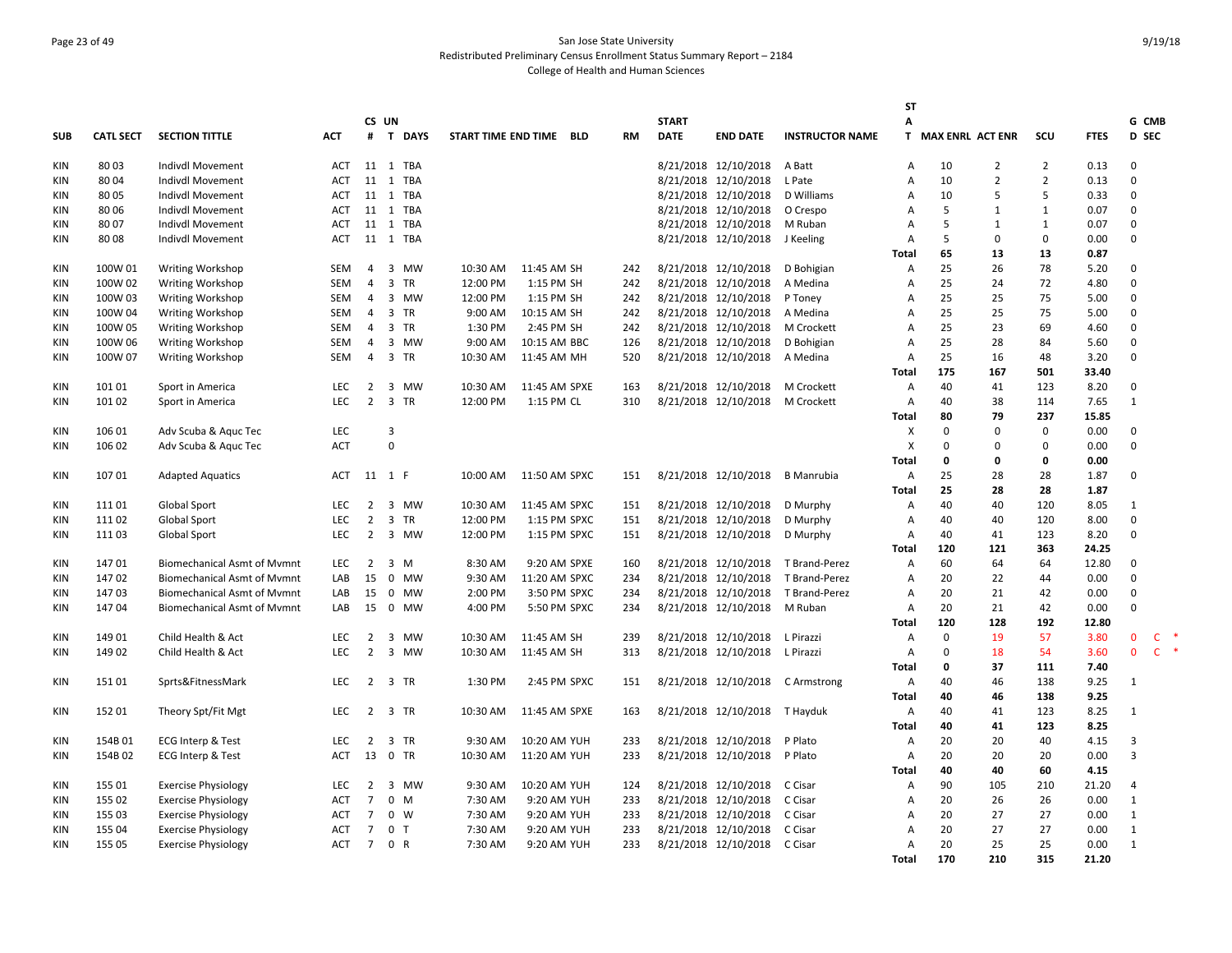# Page 24 of 49 San Jose State University Redistributed Preliminary Census Enrollment Status Summary Report – 2184 College of Health and Human Sciences

|            |                  |                          |            |                |                                      |          |                         |           |              |                      |                        | SΤ                        |                    |              |             |             |                |              |
|------------|------------------|--------------------------|------------|----------------|--------------------------------------|----------|-------------------------|-----------|--------------|----------------------|------------------------|---------------------------|--------------------|--------------|-------------|-------------|----------------|--------------|
|            |                  |                          |            |                | CS UN                                |          |                         |           | <b>START</b> |                      |                        | А                         |                    |              |             |             | G CMB          |              |
| <b>SUB</b> | <b>CATL SECT</b> | <b>SECTION TITTLE</b>    | <b>ACT</b> |                | # T DAYS                             |          | START TIME END TIME BLD | <b>RM</b> | <b>DATE</b>  | <b>END DATE</b>      | <b>INSTRUCTOR NAME</b> |                           | T MAX ENRL ACT ENR |              | SCU         | <b>FTES</b> | <b>D</b> SEC   |              |
| KIN        | 156 01           | Intro Adapted Act        | <b>LEC</b> | $\overline{2}$ | 3 W                                  | 4:00 PM  | 6:45 PM SPXC            | 151       |              | 8/21/2018 12/10/2018 | J Lee                  | A                         | 30                 | 32           | 96          | 6.40        | 0              |              |
|            |                  |                          |            |                |                                      |          |                         |           |              |                      |                        | <b>Total</b>              | 30                 | 32           | 96          | 6.40        |                |              |
| <b>KIN</b> | 15701            | Physiological Assessment | <b>LEC</b> | 2              | 3 M                                  | 9:30 AM  | 10:20 AM SPXE           | 160       |              | 8/21/2018 12/10/2018 | A Jensen               | A                         | 60                 | 67           | 67          | 13.45       | 1              |              |
| KIN        | 15702            | Physiological Assessment | LAB        | 15             | 0 MW                                 | 10:30 AM | 12:20 PM YUH            | 233       |              | 8/21/2018 12/10/2018 | A Jensen               | $\overline{A}$            | 20                 | 23           | 46          | 0.00        | $\mathbf{1}$   |              |
| <b>KIN</b> | 15703            | Physiological Assessment | LAB        | 15             | 0 MW                                 | 12:30 PM | 2:20 PM YUH             | 233       |              | 8/21/2018 12/10/2018 | S Rosales              | A                         | 20                 | 23           | 46          | 0.00        | $\mathsf 0$    |              |
| <b>KIN</b> | 15704            | Physiological Assessment | LAB        |                | 15 0 TR                              | 2:30 PM  | 4:20 PM YUH             | 233       |              | 8/21/2018 12/10/2018 | L Wilkin               | A                         | 20                 | 21           | 42          | 0.00        | $\mathbf{0}$   |              |
|            |                  |                          |            |                |                                      |          |                         |           |              |                      |                        | <b>Total</b>              | 120                | 134          | 201         | 13.45       |                |              |
| <b>KIN</b> | 158 01           | <b>Biomechanics</b>      | <b>LEC</b> | $\overline{2}$ | 3 TR                                 | 8:00 AM  | 8:50 AM YUH             | 124       |              | 8/21/2018 12/10/2018 | T Brand-Perez          | $\overline{A}$            | 100                | 121          | 242         | 24.25       | 1              |              |
| <b>KIN</b> | 158 02           | <b>Biomechanics</b>      | <b>ACT</b> | $\overline{7}$ | 0 <sub>T</sub>                       | 2:00 PM  | 3:50 PM SPXC            | 234       |              | 8/21/2018 12/10/2018 | A Tomimbang            | A                         | 20                 | 20           | 20          | 0.00        | $\mathsf 0$    |              |
| KIN        | 15803            | <b>Biomechanics</b>      | <b>ACT</b> | $\overline{7}$ | 0 R                                  | 2:00 PM  | 3:50 PM SPXC            | 234       |              | 8/21/2018 12/10/2018 | A Tomimbang            | A                         | 20                 | 20           | 20          | 0.00        | 0              |              |
| <b>KIN</b> | 158 04           | <b>Biomechanics</b>      | ACT        | $\overline{7}$ | 0 <sub>T</sub>                       | 12:00 PM | 1:50 PM SPXC            | 234       |              | 8/21/2018 12/10/2018 | A Tomimbang            | A                         | 20                 | 20           | 20          | 0.00        | $\mathbf{0}$   |              |
| <b>KIN</b> | 158 05           | <b>Biomechanics</b>      | <b>ACT</b> | $\overline{7}$ | 0 R                                  | 12:00 PM | 1:50 PM SPXC            | 234       |              | 8/21/2018 12/10/2018 | T Brand-Perez          | A                         | 20                 | 21           | 21          | 0.00        | $\mathbf{0}$   |              |
| <b>KIN</b> | 158 06           | Biomechanics             | <b>ACT</b> |                | $\Omega$                             |          |                         |           |              |                      |                        | $\boldsymbol{\mathsf{x}}$ | $\Omega$           | $\Omega$     | $\Omega$    | 0.00        | $\Omega$       |              |
| <b>KIN</b> | 158 07           | <b>Biomechanics</b>      | <b>ACT</b> |                | $\Omega$                             |          |                         |           |              |                      |                        | $\boldsymbol{\mathsf{X}}$ | 0                  | $\mathbf 0$  | $\mathbf 0$ | 0.00        | $\mathsf 0$    |              |
| <b>KIN</b> | 15808            | <b>Biomechanics</b>      | ACT        | $\overline{7}$ | 0 <sub>T</sub>                       | 10:00 AM | 11:50 AM SPXC           | 234       |              | 8/21/2018 12/10/2018 | T Brand-Perez          | A                         | 20                 | 21           | 21          | 0.00        | 0              |              |
| <b>KIN</b> | 158 09           | <b>Biomechanics</b>      | <b>ACT</b> | $\overline{7}$ | 0 R                                  | 10:00 AM | 11:50 AM SPXC           | 234       |              | 8/21/2018 12/10/2018 | T Brand-Perez          | A                         | 20                 | 19           | 19          | 0.00        | 1              |              |
|            |                  |                          |            |                |                                      |          |                         |           |              |                      |                        | <b>Total</b>              | 220                | 242          | 363         | 24.25       |                |              |
| <b>KIN</b> | 15901            | Sport Adapt Activ        | <b>LEC</b> | $\overline{2}$ | $3 \, M$                             | 4:00 PM  | 5:50 PM SPXE            | 163       |              | 8/21/2018 12/10/2018 | J Lee                  | A                         | 30                 | 31           | 62          | 6.20        | $\mathsf 0$    |              |
| KIN        | 15902            | Sport Adapt Activ        | ACT        | 11             | 0 M                                  | 6:00 PM  | 7:50 PM SPXE            | 163       |              | 8/21/2018 12/10/2018 | J Lee                  | A                         | 30                 | 31           | 31          | 0.00        | 0              |              |
|            |                  |                          |            |                |                                      |          |                         |           |              |                      |                        | Total                     | 60                 | 62           | 93          | 6.20        |                |              |
| <b>KIN</b> | 160 01           | Hist of Sport & PE       | <b>LEC</b> | 2              | $\overline{\mathbf{3}}$<br>WF        | 9:00 AM  | 10:15 AM SPXE           | 163       |              | 8/21/2018 12/10/2018 | S Reekie               | $\overline{A}$            | 40                 | 39           | 117         | 7.80        | $\mathbf{0}$   |              |
| <b>KIN</b> | 160 02           | Hist of Sport & PE       | <b>LEC</b> | $\overline{2}$ | 3 TR                                 | 3:00 PM  | 4:15 PM SPXE            | 163       |              | 8/21/2018 12/10/2018 | C Jones                | A                         | 40                 | 21           | 63          | 4.20        | $\mathsf 0$    |              |
|            |                  |                          |            |                |                                      |          |                         |           |              |                      |                        | <b>Total</b>              | 80                 | 60           | 180         | 12.00       |                |              |
| <b>KIN</b> | 16101            | Philos of Sport          | <b>LEC</b> | $\overline{2}$ | 3 MW                                 | 1:30 PM  | 2:45 PM SH              | 242       |              | 8/21/2018 12/10/2018 | D Bohigian             | A                         | 40                 | 40           | 120         | 8.00        | 0              |              |
| <b>KIN</b> | 161 02           | Philos of Sport          | <b>LEC</b> | $\overline{2}$ | 3 MW                                 | 12:00 PM | 1:15 PM SPXE            | 163       |              | 8/21/2018 12/10/2018 | D Bohigian             | A                         | 40                 | 38           | 114         | 7.75        | 3              |              |
|            |                  |                          |            |                |                                      |          |                         |           |              |                      |                        | <b>Total</b>              | 80                 | 78           | 234         | 15.75       |                |              |
| KIN        | 162 01           | Adv Fit Asse Ex RX       | <b>LEC</b> | $\overline{2}$ | 3 TR                                 | 12:30 PM | 1:20 PM YUH             | 233       |              | 8/21/2018 12/10/2018 | C Cisar                | A                         | 40                 | 39           | 78          | 7.85        | $\mathbf{1}$   |              |
| <b>KIN</b> | 162 02           | Adv Fit Asse Ex RX       | <b>ACT</b> |                | 11 0 TR                              | 1:30 PM  | 2:20 PM YUH             | 233       |              | 8/21/2018 12/10/2018 | C Cisar                | A                         | 40                 | 39           | 39          | 0.00        | $\mathbf{1}$   |              |
|            |                  |                          |            |                |                                      |          |                         |           |              |                      |                        | Total                     | 80                 | 78           | 117         | 7.85        |                |              |
| KIN        | 163 01           | Phys Fit + Nutrit        | <b>LEC</b> | 2              | 3 TR                                 | 10:30 AM | 11:45 AM CL             | 310       |              | 8/21/2018 12/10/2018 | C Carrillo             | $\overline{A}$            | 0                  | 16           | 48          | 3.20        |                | $\mathsf{C}$ |
| <b>KIN</b> | 163 02           | Phys Fit + Nutrit        | <b>LEC</b> | $\overline{2}$ | 3 TR                                 | 10:30 AM | 11:45 AM IS             | 230       |              | 8/21/2018 12/10/2018 | C Carrillo             | A                         | 0                  | 15           | 45          | 3.00        |                | $\mathsf{C}$ |
| <b>KIN</b> | 163 03           | Phys Fit + Nutrit        | <b>LEC</b> | 2              | 3 TR                                 | 12:00 PM | 1:15 PM CCB             | 101       |              | 8/21/2018 12/10/2018 | L Wilkin               | A                         | 0                  | 17           | 51          | 3.40        |                | C            |
| <b>KIN</b> | 163 04           | Phys Fit + Nutrit        | LEC        | 2              | $\overline{\mathbf{3}}$<br>TR        | 12:00 PM | 1:15 PM IS              | 230       |              | 8/21/2018 12/10/2018 | L Wilkin               | A                         | 0                  | 16           | 48          | 3.20        |                | C            |
| KIN        | 163 05           | Phys Fit + Nutrit        | <b>LEC</b> | 2              | 3 MW                                 | 9:00 AM  | 10:15 AM IS             | 215       |              | 8/21/2018 12/10/2018 | L Atkinson             | $\overline{A}$            | $\Omega$           | 15           | 45          | 3.00        |                | $\mathsf{C}$ |
| <b>KIN</b> | 163 06           | Phys Fit + Nutrit        | <b>LEC</b> | $\overline{2}$ | 3 MW                                 | 9:00 AM  | 10:15 AM HB             | 106       |              | 8/21/2018 12/10/2018 | L Atkinson             | A                         | $\Omega$           | 15           | 45          | 3.00        |                | $\mathsf{C}$ |
| <b>KIN</b> | 163 07           | Phys Fit + Nutrit        | LEC        | $\overline{2}$ | 3 MW                                 | 10:30 AM | 11:45 AM IS             | 215       |              | 8/21/2018 12/10/2018 | A Bloom                | A                         | 0                  | 15           | 45          | 3.05        | 1              | $\mathsf{C}$ |
| <b>KIN</b> | 163 08           | Phys Fit + Nutrit        | <b>LEC</b> | 2              | $\overline{\mathbf{3}}$<br><b>MW</b> | 10:30 AM | 11:45 AM DBH            | 225       |              | 8/21/2018 12/10/2018 | A Bloom                | A                         | O                  | 16           | 48          | 3.20        |                | $\mathsf{C}$ |
| <b>KIN</b> | 163 09           | Phys Fit + Nutrit        | <b>LEC</b> | 2              | 3 MW                                 | 12:00 PM | 1:15 PM IS              | 215       |              | 8/21/2018 12/10/2018 | F Ghiasvand            | $\overline{A}$            | $\Omega$           | 16           | 48          | 3.20        |                | $\mathsf{C}$ |
| KIN        | 163 10           | Phys Fit + Nutrit        | <b>LEC</b> | 2              | 3 MW                                 | 12:00 PM | 1:15 PM CL              | 302       |              | 8/21/2018 12/10/2018 | F Ghiasvand            | $\overline{A}$            | O                  | 16           | 48          | 3.20        | $\mathbf{0}$   | $\mathsf{C}$ |
| <b>KIN</b> | 163 11           | Phys Fit + Nutrit        | LEC        | $\overline{2}$ | 3 MW                                 | 1:30 PM  | 2:45 PM IS              | 215       |              | 8/21/2018 12/10/2018 | S Butler               | $\overline{A}$            | 0                  | 15           | 45          | 3.00        | $\mathbf{0}$   | $\mathsf{C}$ |
| KIN        | 163 12           | Phys Fit + Nutrit        | <b>LEC</b> | $\overline{2}$ | 3 MW                                 | 1:30 PM  | 2:45 PM DBH             | 133       |              | 8/21/2018 12/10/2018 | S Butler               | A                         | 0                  | 15           | 45          | 3.00        | $\mathbf{0}$   | $\mathsf{C}$ |
|            |                  |                          |            |                |                                      |          |                         |           |              |                      |                        | <b>Total</b>              | 0                  | 187          | 561         | 37.45       |                |              |
| KIN        | 164 01           | Soc-cult Perspectv       | <b>LEC</b> |                | $\overline{3}$                       |          |                         |           |              |                      |                        | $\boldsymbol{\mathsf{x}}$ | $\Omega$           | $\mathbf{0}$ | $\mathbf 0$ | 0.00        | $\mathbf{0}$   |              |
| KIN        | 164 02           | Soc-cult Perspectv       | LEC        | $\overline{2}$ | 3 TR                                 | 12:00 PM | 1:15 PM SPXE            | 163       |              | 8/21/2018 12/10/2018 | T Semerjian            | A                         | 40                 | 41           | 123         | 8.25        | $\mathbf{1}$   |              |
| <b>KIN</b> | 164 03           | Soc-cult Perspectv       | LEC        | $\overline{2}$ | 3 TR                                 | 10:30 AM | 11:45 AM SPXE           | 160       |              | 8/21/2018 12/10/2018 | C Armstrong            | A                         | 40                 | 54           | 162         | 10.80       | $\mathbf{0}$   |              |
|            |                  |                          |            |                |                                      |          |                         |           |              |                      |                        | <b>Total</b>              | 80                 | 95           | 285         | 19.05       |                |              |
| KIN        | 165 01           | Motor Development        | <b>LEC</b> | 2              | 3 MW                                 | 9:00 AM  | 10:15 AM SPXC           | 151       |              | 8/21/2018 12/10/2018 | S Chang                | $\overline{A}$            | 40                 | 42           | 126         | 8.40        | $\mathbf{0}$   |              |
| KIN        | 165 02           | Motor Development        | <b>LEC</b> | $\overline{2}$ | 3 TR                                 | 9:00 AM  | 10:15 AM SPXC           | 151       |              | 8/21/2018 12/10/2018 | F Ghiasvand            | $\overline{A}$            | 40                 | 47           | 141         | 9.50        | $\overline{2}$ |              |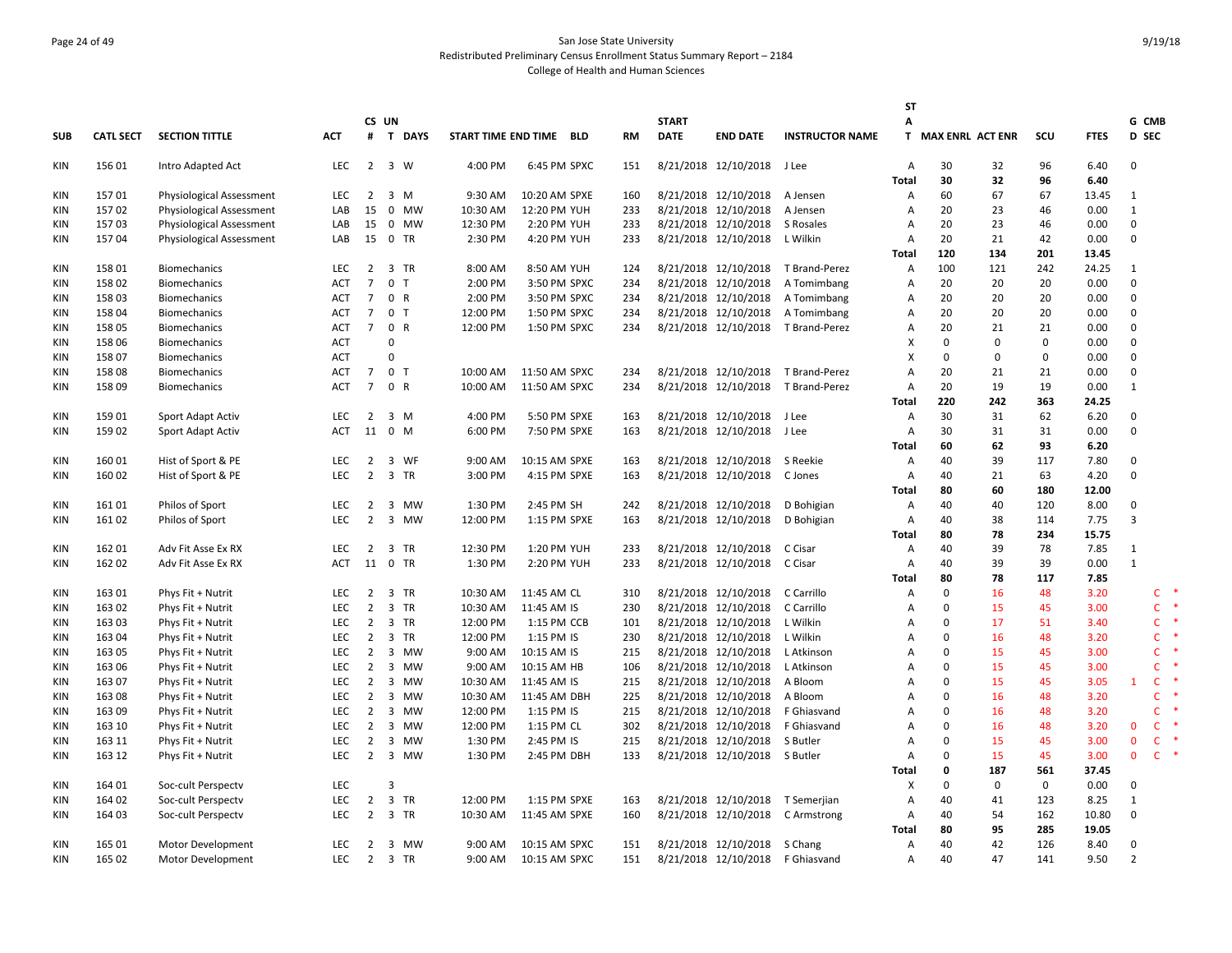# Page 25 of 49 San Jose State University Redistributed Preliminary Census Enrollment Status Summary Report – 2184 College of Health and Human Sciences

|             |                  |                            |            |                |                               |          |                         |           |              |                      |                        | ST             |                    |              |             |             |              |              |
|-------------|------------------|----------------------------|------------|----------------|-------------------------------|----------|-------------------------|-----------|--------------|----------------------|------------------------|----------------|--------------------|--------------|-------------|-------------|--------------|--------------|
|             |                  |                            |            |                | CS UN                         |          |                         |           | <b>START</b> |                      |                        | А              |                    |              |             |             | G CMB        |              |
| SUB         | <b>CATL SECT</b> | <b>SECTION TITTLE</b>      | <b>ACT</b> | #              | T DAYS                        |          | START TIME END TIME BLD | <b>RM</b> | <b>DATE</b>  | <b>END DATE</b>      | <b>INSTRUCTOR NAME</b> |                | T MAX ENRL ACT ENR |              | scu         | <b>FTES</b> | <b>D</b> SEC |              |
| <b>KIN</b>  | 165 03           | Motor Development          | <b>LEC</b> | $\overline{2}$ | 3 MW                          | 1:30 PM  | 2:45 PM SPXE            | 163       |              | 8/21/2018 12/10/2018 | S Chang                | A              | 40                 | 43           | 129         | 8.60        | $\mathbf{0}$ |              |
|             |                  |                            |            |                |                               |          |                         |           |              |                      |                        | <b>Total</b>   | 120                | 132          | 396         | 26.50       |              |              |
| KIN         | 166 01           | Motor Learning             | <b>LEC</b> | 2              | 3 TR                          | 12:00 PM | 12:50 PM SPXE           | 160       |              | 8/21/2018 12/10/2018 | E Wughalter            | A              | 60                 | 64           | 128         | 12.80       | 0            |              |
| KIN         | 16602            | Motor Learning             | <b>ACT</b> | $\overline{7}$ | 0 <sub>T</sub>                | 1:00 PM  | 2:50 PM SPXE            | 172       |              | 8/21/2018 12/10/2018 | E Wughalter            | Α              | 20                 | 21           | 21          | 0.00        | $\Omega$     |              |
| KIN         | 166 03           | Motor Learning             | <b>ACT</b> | $\overline{7}$ | 0 R                           | 1:00 PM  | 2:50 PM SPXE            | 172       |              | 8/21/2018 12/10/2018 | E Wughalter            | A              | 20                 | 21           | 21          | 0.00        | $\mathsf 0$  |              |
| <b>KIN</b>  | 166 04           | Motor Learning             | <b>ACT</b> |                | $\Omega$                      |          |                         |           |              |                      |                        | X              | 0                  | $\mathbf{0}$ | 0           | 0.00        | $\mathbf{0}$ |              |
| KIN         | 166 05           | Motor Learning             | <b>ACT</b> | $\overline{7}$ | 0 F                           | 12:00 PM | 1:50 PM SPXE            | 172       |              | 8/21/2018 12/10/2018 | K Thompson             | A              | 20                 | 22           | 22          | 0.00        | $\Omega$     |              |
|             |                  |                            |            |                |                               |          |                         |           |              |                      |                        | Total          | 120                | 128          | 192         | 12.80       |              |              |
| <b>KIN</b>  | 16701            | Sports Psychology          | <b>LEC</b> | 2              | 3 TR                          | 9:00 AM  | 10:15 AM SPXE           | 163       |              | 8/21/2018 12/10/2018 | T Semerjian            | A              | 40                 | 45           | 135         | 9.00        | 0            | C.           |
| <b>PSYC</b> | 16701            | Sports Psychology          | <b>LEC</b> | $\overline{2}$ | 3 TR                          | 9:00 AM  | 10:15 AM SPXE           | 163       |              | 8/21/2018 12/10/2018 | T Semerjian            | A              | 0                  | $\mathbf{0}$ | 0           | 0.00        | $\Omega$     | $\mathsf{C}$ |
|             |                  |                            |            |                |                               |          |                         |           |              |                      |                        | <b>Total</b>   | 40                 | 45           | 135         | 9.00        |              |              |
| KIN         | 169 01           | Divrsty/Stress/Hlth        | SEM        | 5              | $\overline{\mathbf{3}}$<br>MW | 10:30 AM | 11:45 AM YUH            | 236       |              | 8/21/2018 12/10/2018 | K Jeffery              | A              | 30                 | 38           | 114         | 7.65        | 1            | $\mathsf{C}$ |
| HS          | 169 01           | Divrsty/Stress/Hlth        | <b>SEM</b> | 5              | 3 MW                          | 10:30 AM | 11:45 AM YUH            | 236       |              | 8/21/2018 12/10/2018 | K Jeffery              | $\overline{A}$ | 0                  | $\mathbf{0}$ | 0           | 0.00        | $\mathbf 0$  | $\mathsf{C}$ |
| KIN         | 169 02           | Divrsty/Stress/Hlth        | SEM        | 5              | 3 MW                          | 12:00 PM | 1:15 PM YUH             | 236       |              | 8/21/2018 12/10/2018 | M Crockett             | A              | 30                 | 30           | 90          | 6.00        | $\mathbf 0$  | $\mathsf{C}$ |
| НS          | 16902            | Divrsty/Stress/Hlth        | SEM        | 5              | 3 MW                          | 12:00 PM | 1:15 PM YUH             | 236       |              | 8/21/2018 12/10/2018 | M Crockett             | $\overline{A}$ | 0                  | $\mathbf{0}$ | 0           | 0.00        | $\mathbf 0$  | $\mathsf{C}$ |
| <b>KIN</b>  | 169 03           | Divrsty/Stress/Hlth        | <b>SEM</b> | 5              | $\overline{\mathbf{3}}$<br>MW | 1:30 PM  | 2:45 PM YUH             | 236       |              | 8/21/2018 12/10/2018 | K Jeffery              | A              | 30                 | 39           | 117         | 7.80        | $\mathbf 0$  | $\mathsf{C}$ |
| НS          | 169 03           | Divrsty/Stress/Hlth        | <b>SEM</b> | 5              | 3 MW                          | 1:30 PM  | 2:45 PM YUH             | 236       |              | 8/21/2018 12/10/2018 | K Jeffery              | A              | 0                  | $\mathsf 0$  | 0           | 0.00        | $\mathbf 0$  | $\mathsf{C}$ |
| KIN         | 16904            | Divrsty/Stress/Hlth        | SEM        | 5              | 3 TR                          | 9:00 AM  | 10:15 AM YUH            | 236       |              | 8/21/2018 12/10/2018 | M Crockett             | Α              | 30                 | 32           | 96          | 6.45        | 1            | $\mathsf{C}$ |
| HS          | 16904            | Divrsty/Stress/Hlth        | <b>SEM</b> | 5              | 3 TR                          | 9:00 AM  | 10:15 AM YUH            | 236       |              | 8/21/2018 12/10/2018 | M Crockett             | $\overline{A}$ | 0                  | $\mathbf{0}$ | $\Omega$    | 0.00        | $\mathbf 0$  | $\mathsf{C}$ |
| <b>KIN</b>  | 169 05           | Divrsty/Stress/Hlth        | SEM        | 5              | 3 TR                          | 12:00 PM | 1:15 PM YUH             | 236       |              | 8/21/2018 12/10/2018 | K Russell              | A              | 30                 | 32           | 96          | 6.40        | $\mathsf 0$  | $\mathsf{C}$ |
| HS          | 169 05           | Divrsty/Stress/Hlth        | SEM        | 5              | 3 TR                          | 12:00 PM | 1:15 PM YUH             | 236       |              | 8/21/2018 12/10/2018 | K Russell              | Α              | 0                  | $\mathbf 0$  | 0           | 0.00        | $\mathbf 0$  | $\mathsf{C}$ |
| <b>KIN</b>  | 169 06           | Divrsty/Stress/Hlth        | <b>SEM</b> | 5              | 3 TR                          | 1:30 PM  | 2:45 PM YUH             | 236       |              | 8/21/2018 12/10/2018 | D Murphy               | $\overline{A}$ | 30                 | 32           | 96          | 6.40        | $\mathbf 0$  | $\mathsf{C}$ |
| НS          | 169 06           | Divrsty/Stress/Hlth        | <b>SEM</b> | 5              | 3 TR                          | 1:30 PM  | 2:45 PM YUH             | 236       |              | 8/21/2018 12/10/2018 | D Murphy               | $\overline{A}$ | 0                  | $\mathbf 0$  | $\Omega$    | 0.00        | $\mathbf 0$  | $\mathsf{C}$ |
| KIN         | 169 07           | Divrsty/Stress/Hlth        | SEM        | 5              | 3 MW                          | 3:00 PM  | 4:15 PM YUH             | 236       |              | 8/21/2018 12/10/2018 | A Shaw                 | Α              | 30                 | 29           | 87          | 5.80        | $\mathbf 0$  | $\mathsf{C}$ |
| HS          | 169 07           | Divrsty/Stress/Hlth        | SEM        | 5              | 3 MW                          | 3:00 PM  | 4:15 PM YUH             | 236       |              | 8/21/2018 12/10/2018 | A Shaw                 | A              | 0                  | $\mathbf{0}$ | 0           | 0.00        | $\mathbf 0$  | $\mathsf{C}$ |
|             |                  |                            |            |                |                               |          |                         |           |              |                      |                        | <b>Total</b>   | 210                | 232          | 696         | 46.50       |              |              |
| KIN         | 170B01           | Fld Exp Teach              | SUP        | 36             | 1 TBA                         |          |                         |           |              | 8/21/2018 12/10/2018 | D Daum                 | A              | 15                 | $\mathbf{0}$ | $\mathbf 0$ | 0.00        | 0            |              |
| <b>KIN</b>  | 170B02           | Fld Exp Teach              | SUP        | 36             | 1 TBA                         |          |                         |           |              | 8/21/2018 12/10/2018 | D Daum                 | A              | 15                 | $\mathbf{0}$ | $\mathbf 0$ | 0.00        | $\mathbf 0$  |              |
|             |                  |                            |            |                |                               |          |                         |           |              |                      |                        | Total          | 30                 | $\mathbf{0}$ | 0           | 0.00        |              |              |
| <b>KIN</b>  | 170C01           | Fieldwork-Adapted          | SUP        | 36             | 1<br>TBA                      |          |                         |           |              | 8/21/2018 12/10/2018 |                        | Α              | 5                  | $\Omega$     | $\mathbf 0$ | 0.00        | 0            |              |
| <b>KIN</b>  | 170C02           | Fieldwork-Adapted          | SUP        | 36             | $\overline{2}$<br>TBA         |          |                         |           |              | 8/21/2018 12/10/2018 |                        | $\overline{A}$ | 5                  | $\Omega$     | $\Omega$    | 0.00        | $\mathbf{0}$ |              |
| <b>KIN</b>  | 170C03           | Fieldwork-Adapted          | <b>SUP</b> | 36             | 3 TBA                         |          |                         |           |              | 8/21/2018 12/10/2018 | J Lee                  | A              | 5                  | 4            | 12          | 0.80        | $\mathbf{0}$ |              |
|             |                  |                            |            |                |                               |          |                         |           |              |                      |                        | <b>Total</b>   | 15                 | 4            | 12          | 0.80        |              |              |
| KIN         | 170D 01          | <b>Fldwrk Sport Mngmt</b>  | SUP        | 36             | 1 TBA                         |          |                         |           |              | 8/21/2018 12/10/2018 | <b>B</b> Shifflett     | Α              | 5                  | $\Omega$     | $\mathbf 0$ | 0.00        | 0            |              |
| <b>KIN</b>  | 170D 02          | <b>Fldwrk Sport Mngmt</b>  | <b>SUP</b> | 36             | 2 TBA                         |          |                         |           |              | 8/21/2018 12/10/2018 | <b>B</b> Shifflett     | $\overline{A}$ | 5                  | $\Omega$     | $\mathbf 0$ | 0.00        | 0            |              |
| KIN         | 170D03           | <b>Fldwrk Sport Mngmt</b>  | <b>SUP</b> |                | 36 3 TBA                      |          |                         |           |              | 8/21/2018 12/10/2018 | <b>B</b> Shifflett     | A              | 5                  | $\Omega$     | $\Omega$    | 0.00        | $\mathsf 0$  |              |
|             |                  |                            |            |                |                               |          |                         |           |              |                      |                        | <b>Total</b>   | 15                 | 0            | 0           | 0.00        |              |              |
| <b>KIN</b>  | 17301            | Intro Teach PE             | LEC.       | $\overline{2}$ | 3 R                           | 4:00 PM  | 5:50 PM SPXC            | 151       |              | 8/21/2018 12/10/2018 | N Fraire               | Α              | 22                 | 21           | 42          | 4.20        | $\mathbf{0}$ |              |
| <b>KIN</b>  | 173 02           | Intro Teach PE             | ACT        | 11             | 0 R                           | 6:00 PM  | 7:50 PM SPXC            | 151       |              | 8/21/2018 12/10/2018 | N Fraire               | A              | 22                 | 21           | 21          | 0.00        | $\mathsf 0$  |              |
|             |                  |                            |            |                |                               |          |                         |           |              |                      |                        | Total          | 44                 | 42           | 63          | 4.20        |              |              |
| KIN         | 174 01           | Assess Psychomotor         | LEC        | $\overline{2}$ | 3 <sub>1</sub>                | 4:00 PM  | 6:45 PM SPXC            | 151       |              | 8/21/2018 12/10/2018 | J Lee                  | Α              | 30                 | 30           | 90          | 6.00        | 0            |              |
|             |                  |                            |            |                |                               |          |                         |           |              |                      |                        | <b>Total</b>   | 30                 | 30           | 90          | 6.00        |              |              |
| KIN         | 175 01           | Meas & Eval in Kinesiology | <b>LEC</b> | $\overline{2}$ | 3 <sub>1</sub>                | 4:00 PM  | 5:50 PM MH              | 324       |              | 8/21/2018 12/10/2018 | <b>B</b> Shifflett     | A              | 60                 | 61           | 122         | 12.20       | 0            |              |
| <b>KIN</b>  | 175 02           | Meas & Eval in Kinesiology | ACT        | 13             | 0 F                           | 10:00 AM | 11:50 AM CL             | 111       |              | 8/21/2018 12/10/2018 | <b>B</b> Shifflett     | A              | 20                 | 20           | 20          | 0.00        | $\mathbf{0}$ |              |
| KIN         | 175 03           | Meas & Eval in Kinesiology | <b>ACT</b> |                | 13 0 F                        | 12:00 PM | 1:50 PM CL              | 111       |              | 8/21/2018 12/10/2018 | <b>B</b> Shifflett     | $\overline{A}$ | 20                 | 22           | 22          | 0.00        | $\mathbf{0}$ |              |
| KIN         | 175 04           | Meas & Eval in Kinesiology | ACT        | 13             | 0 F                           | 2:00 PM  | 3:50 PM CL              | 111       |              | 8/21/2018 12/10/2018 | <b>B</b> Shifflett     | A              | 20                 | 19           | 19          | 0.00        | $\Omega$     |              |
|             |                  |                            |            |                |                               |          |                         |           |              |                      |                        | Total          | 120                | 122          | 183         | 12.20       |              |              |
| <b>KIN</b>  | 17801            | Mgt Practice TE            | <b>LEC</b> | $\overline{2}$ | 3 TR                          | 8:30 AM  | 9:20 AM SPXE            | 160       |              | 8/21/2018 12/10/2018 | E Siebert              | $\overline{A}$ | 22                 | 18           | 36          | 3.60        | $\mathbf{0}$ |              |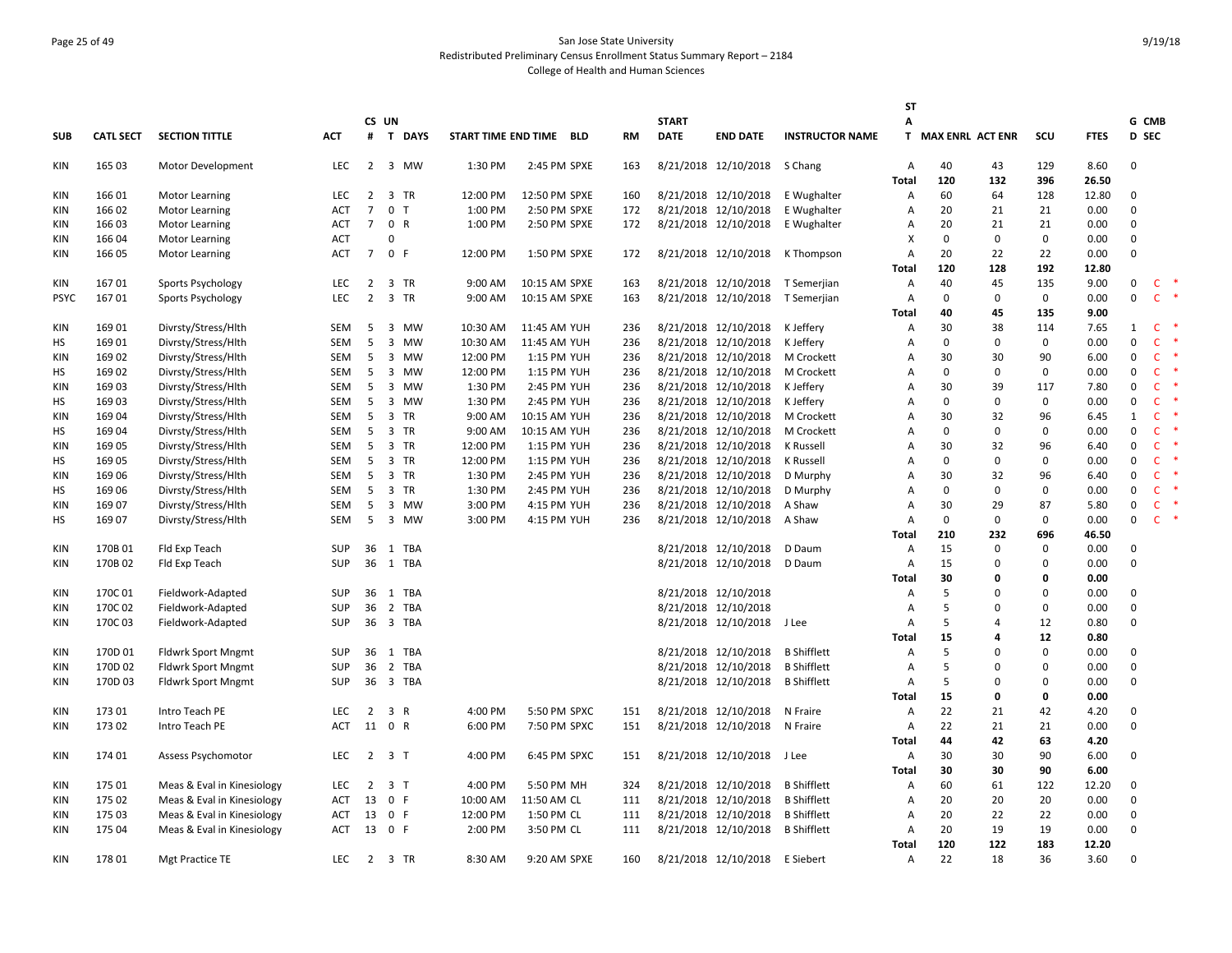# Page 26 of 49 San Jose State University Redistributed Preliminary Census Enrollment Status Summary Report – 2184 College of Health and Human Sciences

| CS UN<br><b>DATE</b><br>SCU<br><b>D</b> SEC<br><b>SUB</b><br><b>CATL SECT</b><br><b>SECTION TITTLE</b><br>ACT<br>#<br><b>T DAYS</b><br>START TIME END TIME<br>BLD<br><b>RM</b><br><b>END DATE</b><br><b>INSTRUCTOR NAME</b><br>T.<br><b>MAX ENRL ACT ENR</b><br><b>FTES</b><br>178 02<br>13<br>0 TR<br>8/21/2018 12/10/2018<br>0.00<br>0<br>KIN<br>Mgt Practice TE<br><b>ACT</b><br>7:30 AM<br>8:20 AM SPXE<br>160<br>E Siebert<br>$\overline{A}$<br>22<br>18<br>18<br>44<br>54<br>3.60<br>Total<br>36<br>18001<br>Independent Study<br>36<br>1 TBA<br>8/21/2018 12/10/2018<br>10<br>$\Omega$<br>0.00<br>KIN<br><b>SUP</b><br>A<br>$\Omega$<br>$\Omega$<br>0<br>18002<br>Independent Study<br><b>SUP</b><br>36<br>2 TBA<br>8/21/2018 12/10/2018<br>10<br>$\Omega$<br>0.00<br>KIN<br>A<br>$\Omega$<br>18003<br><b>SUP</b><br>36<br>3 TBA<br>8/21/2018 12/10/2018<br>10<br>$\Omega$<br>0.00<br>0<br>KIN<br>Independent Study<br>$\overline{A}$<br>$\Omega$<br>18004<br>Independent Study<br>SUP<br>36<br>4 TBA<br>8/21/2018 12/10/2018<br>10<br>$\Omega$<br>$\mathbf 0$<br>0.00<br>0<br>KIN<br>$\overline{A}$<br>$\overline{2}$<br>0<br>KIN<br>180 05<br>Independent Study<br><b>SUP</b><br>36<br>1 TBA<br>8/21/2018 12/10/2018<br>K Jeffery<br>$\overline{A}$<br>$\mathbf{1}$<br>0.07<br>1<br>$\overline{2}$<br>$\overline{2}$<br>180 06<br>36<br>1 TBA<br>8/21/2018 12/10/2018<br>$\overline{2}$<br>0.13<br>0<br>KIN<br>Independent Study<br><b>SUP</b><br>T Semerjian<br>$\overline{A}$<br>$\overline{2}$<br>3<br>18007<br>Independent Study<br><b>SUP</b><br>36<br>1 TBA<br>8/21/2018 12/10/2018<br>T Brand-Perez<br>Α<br>$\mathbf{3}$<br>0.20<br>0<br>KIN<br>$\overline{2}$<br>18008<br>8/21/2018 12/10/2018<br>$\Omega$<br>0.00<br>0<br>KIN<br>Independent Study<br><b>SUP</b><br>36<br>1 TBA<br>$\overline{A}$<br>ŋ<br>$\overline{2}$<br><b>SUP</b><br>36<br>1 TBA<br>8/21/2018 12/10/2018<br>$\Omega$<br>0<br><b>KIN</b><br>18009<br>Independent Study<br>$\overline{A}$<br>$\Omega$<br>0.00<br>8/21/2018 12/10/2018<br>$\overline{2}$<br>$\Omega$<br>0.00<br>180 10<br>Independent Study<br><b>SUP</b><br>36<br>1 TBA<br>$\overline{A}$<br>0<br>KIN<br>$\Omega$<br>180 11<br><b>SUP</b><br>36 1 TBA<br>8/21/2018 12/10/2018<br>$\overline{2}$<br>$\Omega$<br>0.00<br>0<br>KIN<br>Independent Study<br>$\overline{A}$<br>$\Omega$<br>$\overline{2}$<br>$\overline{2}$<br>180 12<br>Independent Study<br>SUP<br>36<br>2 TBA<br>8/21/2018 12/10/2018<br>0.13<br>$\Omega$<br>KIN<br>T Brand-Perez<br>Α<br>$\mathbf{1}$<br>$\overline{2}$<br>180 13<br>2 TBA<br>8/21/2018 12/10/2018<br>$\Omega$<br>0.00<br>0<br>KIN<br>Independent Study<br><b>SUP</b><br>36<br>$\overline{A}$<br>$\Omega$<br>180 14<br>36<br>2 TBA<br>8/21/2018 12/10/2018<br>$\overline{2}$<br>$\Omega$<br>0.00<br>0<br>KIN<br>Independent Study<br><b>SUP</b><br>$\overline{A}$<br>$\Omega$<br>$\overline{2}$<br>KIN<br>180 15<br>Independent Study<br><b>SUP</b><br>36<br>2 TBA<br>8/21/2018 12/10/2018<br>$\overline{A}$<br>$\Omega$<br>0.00<br>0<br>$\Omega$<br>$\overline{2}$<br>$\Omega$<br>0<br>180 16<br>Independent Study<br><b>SUP</b><br>36<br>2 TBA<br>8/21/2018 12/10/2018<br>$\overline{A}$<br>0<br>0.00<br>KIN<br>$\overline{2}$<br>3<br>180 17<br><b>SUP</b><br>36<br>3 TBA<br>8/21/2018 12/10/2018<br>$\overline{A}$<br>0.20<br>0<br>KIN<br>Independent Study<br>C Cisar<br>1<br>36<br>3 TBA<br>8/21/2018 12/10/2018<br>$\overline{2}$<br>9<br>0<br>180 18<br>Independent Study<br><b>SUP</b><br>K Han<br>$\overline{A}$<br>3<br>0.60<br>KIN<br>180 19<br>SUP<br>36<br>3 TBA<br>8/21/2018 12/10/2018<br>$\overline{2}$<br>3<br>0.20<br>0<br>KIN<br>Independent Study<br>E Wughalter<br>A<br>1<br>$\overline{2}$<br>$\Omega$<br>180 20<br><b>SUP</b><br>36<br>3 TBA<br>8/21/2018 12/10/2018<br>$\Omega$<br>0.00<br>0<br><b>KIN</b><br>Independent Study<br>C Armstrong<br>$\overline{A}$<br>180 21<br>8/21/2018 12/10/2018<br>$\overline{2}$<br>15<br>1.00<br>0<br>KIN<br>Independent Study<br><b>SUP</b><br>36<br>3 TBA<br>$\overline{A}$<br>5<br>A Jensen<br>$\overline{2}$<br>180 22<br>36<br>3 TBA<br>8/21/2018 12/10/2018<br>P Plato<br>3<br>0.20<br>0<br>KIN<br>Independent Study<br><b>SUP</b><br>$\overline{A}$<br>$\mathbf{1}$<br>$\overline{2}$<br>$\Omega$<br>180 23<br>Independent Study<br>SUP<br>36<br>3 TBA<br>8/21/2018 12/10/2018<br>0.00<br>0<br>KIN<br>$\overline{A}$<br>$\Omega$<br>$\overline{2}$<br>$\Omega$<br>0.00<br>0<br>180 24<br>Independent Study<br><b>SUP</b><br>36<br>3 TBA<br>8/21/2018 12/10/2018<br>KIN<br>A<br>0<br>$\overline{2}$<br>180 25<br><b>SUP</b><br>36<br>3 TBA<br>8/21/2018 12/10/2018<br>$\Omega$<br>0.00<br>0<br>KIN<br>Independent Study<br>$\overline{A}$<br>$\Omega$<br>$\overline{2}$<br>180 26<br>Independent Study<br>SUP<br>36<br>3 TBA<br>8/21/2018 12/10/2018<br>$\overline{A}$<br>$\Omega$<br>0.00<br>0<br>KIN<br>n<br>$\overline{2}$<br>3 TBA<br>8/21/2018 12/10/2018<br>$\Omega$<br>KIN<br>180 27<br>Independent Study<br><b>SUP</b><br>36<br>$\overline{A}$<br>$\Omega$<br>0.00<br>0<br>$\overline{2}$<br>$\Omega$<br>0.00<br>0<br>KIN<br>180 28<br><b>SUP</b><br>36<br>3 TBA<br>8/21/2018 12/10/2018<br>$\Omega$<br>Independent Study<br>$\overline{A}$<br>88<br>41<br>2.73<br>Total<br>18<br><b>SEM</b><br>5<br>10:30 AM<br>11:20 AM SPXC<br>8/21/2018 12/10/2018<br>20<br>6<br>0.40<br>KIN<br>185 01<br>Senior Seminar<br>1 R<br>153<br>T Semerjian<br>Α<br>6<br>0<br>5<br>185 02<br>SEM<br>1 W<br>12:30 PM<br>1:20 PM SPXC<br>153<br>8/21/2018 12/10/2018<br>20<br>24<br>1.60<br>$\Omega$<br>KIN<br>Senior Seminar<br>T Hayduk<br>$\overline{A}$<br>24<br>5<br>1 <sub>T</sub><br>10:30 AM<br>20<br>14<br>0.93<br>0<br>18503<br>SEM<br>11:20 AM SPXC<br>153<br>8/21/2018 12/10/2018<br>$\overline{A}$<br>KIN<br>Senior Seminar<br>T Semerjian<br>14<br>185 04<br><b>SEM</b><br>5<br>1 R<br>12:00 PM<br>12:50 PM SPXC<br>8/21/2018 12/10/2018<br>20<br>21<br>21<br>1.40<br>0<br>KIN<br>Senior Seminar<br>153<br>T Hayduk<br>$\overline{A}$<br>185 05<br>SEM<br>5<br>1 R<br>9:30 AM<br>10:20 AM SPXC<br>8/21/2018 12/10/2018<br>L Wilkin<br>Α<br>20<br>21<br>21<br>1.40<br>$\Omega$<br>KIN<br>Senior Seminar<br>153<br>100<br>86<br>5.73<br>86<br>Total<br>123<br>KIN<br>18701<br>Clin Ex Physiol<br><b>LEC</b><br>2<br>3 TR<br>10:30 AM<br>11:45 AM SPXC<br>8/21/2018 12/10/2018<br>L Wilkin<br>40<br>8.20<br>0<br>151<br>Α<br>41<br>18702<br>$\overline{2}$<br>3 TR<br>KIN<br>Clin Ex Physiol<br><b>LEC</b><br>1:30 PM<br>2:45 PM SPXE<br>163<br>8/21/2018 12/10/2018<br>Α<br>40<br>33<br>99<br>6.75<br>3<br>A Jensen<br><b>Total</b><br>80<br>74<br>222<br>14.95<br>18801<br>Prev Care Ath Inj<br><b>LEC</b><br>2 2 TR<br>9:30 AM<br>10:20 AM SPXE<br>8/21/2018 12/10/2018<br>H Pai<br>40<br>29<br>58<br>3.87<br>0<br>KIN<br>160<br>Α<br>40<br>58<br>3.87<br><b>Total</b><br>29<br>18901<br>Care & Prev Lab<br>15 1 M<br>12:30 PM<br>2:20 PM YUH<br>8/21/2018 12/10/2018<br>20<br>14<br>0.93<br>KIN<br>LAB<br>128<br>H Pai<br>Α<br>14<br>0<br>6<br>0<br>18902<br>15<br>1 W<br>12:30 PM<br>2:20 PM YUH<br>128<br>8/21/2018 12/10/2018<br>H Pai<br>20<br>0.40<br>KIN<br>Care & Prev Lab<br>LAB<br>Α<br>6<br>20<br>40<br>20<br>1.33<br>Total<br>191A01<br>3 TR<br>10:30 AM<br>11:20 AM YUH<br>8/21/2018 12/10/2018<br>40<br>12<br>24<br>2.40<br>0<br>KIN<br><b>Adv Assess Lower Ext</b><br><b>LEC</b><br>2<br>128<br>K Han<br>Α<br>191A02<br>Adv Assess Lower Ext<br>15<br>0 <sub>T</sub><br>11:30 AM<br>1:20 PM YUH<br>128<br>8/21/2018 12/10/2018<br>20<br>12<br>12<br>0.00<br>0<br>KIN<br>LAB<br>K Han<br>A<br>15 0 T<br>1:30 PM<br>8/21/2018 12/10/2018<br>20<br>$\Omega$<br>$\Omega$<br>0.00<br>0<br>KIN<br>191A03<br>3:20 PM YUH<br>128<br>Adv Assess Lower Ext<br>LAB<br>Α |  |  |  |  |  |              |  | <b>ST</b> |  |  |       |
|---------------------------------------------------------------------------------------------------------------------------------------------------------------------------------------------------------------------------------------------------------------------------------------------------------------------------------------------------------------------------------------------------------------------------------------------------------------------------------------------------------------------------------------------------------------------------------------------------------------------------------------------------------------------------------------------------------------------------------------------------------------------------------------------------------------------------------------------------------------------------------------------------------------------------------------------------------------------------------------------------------------------------------------------------------------------------------------------------------------------------------------------------------------------------------------------------------------------------------------------------------------------------------------------------------------------------------------------------------------------------------------------------------------------------------------------------------------------------------------------------------------------------------------------------------------------------------------------------------------------------------------------------------------------------------------------------------------------------------------------------------------------------------------------------------------------------------------------------------------------------------------------------------------------------------------------------------------------------------------------------------------------------------------------------------------------------------------------------------------------------------------------------------------------------------------------------------------------------------------------------------------------------------------------------------------------------------------------------------------------------------------------------------------------------------------------------------------------------------------------------------------------------------------------------------------------------------------------------------------------------------------------------------------------------------------------------------------------------------------------------------------------------------------------------------------------------------------------------------------------------------------------------------------------------------------------------------------------------------------------------------------------------------------------------------------------------------------------------------------------------------------------------------------------------------------------------------------------------------------------------------------------------------------------------------------------------------------------------------------------------------------------------------------------------------------------------------------------------------------------------------------------------------------------------------------------------------------------------------------------------------------------------------------------------------------------------------------------------------------------------------------------------------------------------------------------------------------------------------------------------------------------------------------------------------------------------------------------------------------------------------------------------------------------------------------------------------------------------------------------------------------------------------------------------------------------------------------------------------------------------------------------------------------------------------------------------------------------------------------------------------------------------------------------------------------------------------------------------------------------------------------------------------------------------------------------------------------------------------------------------------------------------------------------------------------------------------------------------------------------------------------------------------------------------------------------------------------------------------------------------------------------------------------------------------------------------------------------------------------------------------------------------------------------------------------------------------------------------------------------------------------------------------------------------------------------------------------------------------------------------------------------------------------------------------------------------------------------------------------------------------------------------------------------------------------------------------------------------------------------------------------------------------------------------------------------------------------------------------------------------------------------------------------------------------------------------------------------------------------------------------------------------------------------------------------------------------------------------------------------------------------------------------------------------------------------------------------------------------------------------------------------------------------------------------------------------------------------------------------------------------------------------------------------------------------------------------------------------------------------------------------------------------------------------------------------------------------------------------------------------------------------------------------------------------------------------------------------------------------------------------------------------------------------------------------------------------------------------------------------------------------------------------------------------------------------------------------------------------------------------------------------------------------------------------------------------------------------------------------------------------------------------------------------------------------------------------------------------------------------------------------------------------------------------------------------------------------------------------------------------------------------------------------------------------------------------------------------------------------------------------------------------------------------------------------------------------------------------------------------------------------------------------------------------------------------------------------------------------------------------------------------------------------------------------------------------------------------------------------------------------------------------------------------------------------------------------------------------------------|--|--|--|--|--|--------------|--|-----------|--|--|-------|
|                                                                                                                                                                                                                                                                                                                                                                                                                                                                                                                                                                                                                                                                                                                                                                                                                                                                                                                                                                                                                                                                                                                                                                                                                                                                                                                                                                                                                                                                                                                                                                                                                                                                                                                                                                                                                                                                                                                                                                                                                                                                                                                                                                                                                                                                                                                                                                                                                                                                                                                                                                                                                                                                                                                                                                                                                                                                                                                                                                                                                                                                                                                                                                                                                                                                                                                                                                                                                                                                                                                                                                                                                                                                                                                                                                                                                                                                                                                                                                                                                                                                                                                                                                                                                                                                                                                                                                                                                                                                                                                                                                                                                                                                                                                                                                                                                                                                                                                                                                                                                                                                                                                                                                                                                                                                                                                                                                                                                                                                                                                                                                                                                                                                                                                                                                                                                                                                                                                                                                                                                                                                                                                                                                                                                                                                                                                                                                                                                                                                                                                                                                                                                                                                                                                                                                                                                                                                                                                                                                                                                                                                                                                                                                                                                                                                                                                                                                                                                                                                                                                                                                                                                                                                                                                                       |  |  |  |  |  | <b>START</b> |  | А         |  |  | G CMB |
|                                                                                                                                                                                                                                                                                                                                                                                                                                                                                                                                                                                                                                                                                                                                                                                                                                                                                                                                                                                                                                                                                                                                                                                                                                                                                                                                                                                                                                                                                                                                                                                                                                                                                                                                                                                                                                                                                                                                                                                                                                                                                                                                                                                                                                                                                                                                                                                                                                                                                                                                                                                                                                                                                                                                                                                                                                                                                                                                                                                                                                                                                                                                                                                                                                                                                                                                                                                                                                                                                                                                                                                                                                                                                                                                                                                                                                                                                                                                                                                                                                                                                                                                                                                                                                                                                                                                                                                                                                                                                                                                                                                                                                                                                                                                                                                                                                                                                                                                                                                                                                                                                                                                                                                                                                                                                                                                                                                                                                                                                                                                                                                                                                                                                                                                                                                                                                                                                                                                                                                                                                                                                                                                                                                                                                                                                                                                                                                                                                                                                                                                                                                                                                                                                                                                                                                                                                                                                                                                                                                                                                                                                                                                                                                                                                                                                                                                                                                                                                                                                                                                                                                                                                                                                                                                       |  |  |  |  |  |              |  |           |  |  |       |
|                                                                                                                                                                                                                                                                                                                                                                                                                                                                                                                                                                                                                                                                                                                                                                                                                                                                                                                                                                                                                                                                                                                                                                                                                                                                                                                                                                                                                                                                                                                                                                                                                                                                                                                                                                                                                                                                                                                                                                                                                                                                                                                                                                                                                                                                                                                                                                                                                                                                                                                                                                                                                                                                                                                                                                                                                                                                                                                                                                                                                                                                                                                                                                                                                                                                                                                                                                                                                                                                                                                                                                                                                                                                                                                                                                                                                                                                                                                                                                                                                                                                                                                                                                                                                                                                                                                                                                                                                                                                                                                                                                                                                                                                                                                                                                                                                                                                                                                                                                                                                                                                                                                                                                                                                                                                                                                                                                                                                                                                                                                                                                                                                                                                                                                                                                                                                                                                                                                                                                                                                                                                                                                                                                                                                                                                                                                                                                                                                                                                                                                                                                                                                                                                                                                                                                                                                                                                                                                                                                                                                                                                                                                                                                                                                                                                                                                                                                                                                                                                                                                                                                                                                                                                                                                                       |  |  |  |  |  |              |  |           |  |  |       |
|                                                                                                                                                                                                                                                                                                                                                                                                                                                                                                                                                                                                                                                                                                                                                                                                                                                                                                                                                                                                                                                                                                                                                                                                                                                                                                                                                                                                                                                                                                                                                                                                                                                                                                                                                                                                                                                                                                                                                                                                                                                                                                                                                                                                                                                                                                                                                                                                                                                                                                                                                                                                                                                                                                                                                                                                                                                                                                                                                                                                                                                                                                                                                                                                                                                                                                                                                                                                                                                                                                                                                                                                                                                                                                                                                                                                                                                                                                                                                                                                                                                                                                                                                                                                                                                                                                                                                                                                                                                                                                                                                                                                                                                                                                                                                                                                                                                                                                                                                                                                                                                                                                                                                                                                                                                                                                                                                                                                                                                                                                                                                                                                                                                                                                                                                                                                                                                                                                                                                                                                                                                                                                                                                                                                                                                                                                                                                                                                                                                                                                                                                                                                                                                                                                                                                                                                                                                                                                                                                                                                                                                                                                                                                                                                                                                                                                                                                                                                                                                                                                                                                                                                                                                                                                                                       |  |  |  |  |  |              |  |           |  |  |       |
|                                                                                                                                                                                                                                                                                                                                                                                                                                                                                                                                                                                                                                                                                                                                                                                                                                                                                                                                                                                                                                                                                                                                                                                                                                                                                                                                                                                                                                                                                                                                                                                                                                                                                                                                                                                                                                                                                                                                                                                                                                                                                                                                                                                                                                                                                                                                                                                                                                                                                                                                                                                                                                                                                                                                                                                                                                                                                                                                                                                                                                                                                                                                                                                                                                                                                                                                                                                                                                                                                                                                                                                                                                                                                                                                                                                                                                                                                                                                                                                                                                                                                                                                                                                                                                                                                                                                                                                                                                                                                                                                                                                                                                                                                                                                                                                                                                                                                                                                                                                                                                                                                                                                                                                                                                                                                                                                                                                                                                                                                                                                                                                                                                                                                                                                                                                                                                                                                                                                                                                                                                                                                                                                                                                                                                                                                                                                                                                                                                                                                                                                                                                                                                                                                                                                                                                                                                                                                                                                                                                                                                                                                                                                                                                                                                                                                                                                                                                                                                                                                                                                                                                                                                                                                                                                       |  |  |  |  |  |              |  |           |  |  |       |
|                                                                                                                                                                                                                                                                                                                                                                                                                                                                                                                                                                                                                                                                                                                                                                                                                                                                                                                                                                                                                                                                                                                                                                                                                                                                                                                                                                                                                                                                                                                                                                                                                                                                                                                                                                                                                                                                                                                                                                                                                                                                                                                                                                                                                                                                                                                                                                                                                                                                                                                                                                                                                                                                                                                                                                                                                                                                                                                                                                                                                                                                                                                                                                                                                                                                                                                                                                                                                                                                                                                                                                                                                                                                                                                                                                                                                                                                                                                                                                                                                                                                                                                                                                                                                                                                                                                                                                                                                                                                                                                                                                                                                                                                                                                                                                                                                                                                                                                                                                                                                                                                                                                                                                                                                                                                                                                                                                                                                                                                                                                                                                                                                                                                                                                                                                                                                                                                                                                                                                                                                                                                                                                                                                                                                                                                                                                                                                                                                                                                                                                                                                                                                                                                                                                                                                                                                                                                                                                                                                                                                                                                                                                                                                                                                                                                                                                                                                                                                                                                                                                                                                                                                                                                                                                                       |  |  |  |  |  |              |  |           |  |  |       |
|                                                                                                                                                                                                                                                                                                                                                                                                                                                                                                                                                                                                                                                                                                                                                                                                                                                                                                                                                                                                                                                                                                                                                                                                                                                                                                                                                                                                                                                                                                                                                                                                                                                                                                                                                                                                                                                                                                                                                                                                                                                                                                                                                                                                                                                                                                                                                                                                                                                                                                                                                                                                                                                                                                                                                                                                                                                                                                                                                                                                                                                                                                                                                                                                                                                                                                                                                                                                                                                                                                                                                                                                                                                                                                                                                                                                                                                                                                                                                                                                                                                                                                                                                                                                                                                                                                                                                                                                                                                                                                                                                                                                                                                                                                                                                                                                                                                                                                                                                                                                                                                                                                                                                                                                                                                                                                                                                                                                                                                                                                                                                                                                                                                                                                                                                                                                                                                                                                                                                                                                                                                                                                                                                                                                                                                                                                                                                                                                                                                                                                                                                                                                                                                                                                                                                                                                                                                                                                                                                                                                                                                                                                                                                                                                                                                                                                                                                                                                                                                                                                                                                                                                                                                                                                                                       |  |  |  |  |  |              |  |           |  |  |       |
|                                                                                                                                                                                                                                                                                                                                                                                                                                                                                                                                                                                                                                                                                                                                                                                                                                                                                                                                                                                                                                                                                                                                                                                                                                                                                                                                                                                                                                                                                                                                                                                                                                                                                                                                                                                                                                                                                                                                                                                                                                                                                                                                                                                                                                                                                                                                                                                                                                                                                                                                                                                                                                                                                                                                                                                                                                                                                                                                                                                                                                                                                                                                                                                                                                                                                                                                                                                                                                                                                                                                                                                                                                                                                                                                                                                                                                                                                                                                                                                                                                                                                                                                                                                                                                                                                                                                                                                                                                                                                                                                                                                                                                                                                                                                                                                                                                                                                                                                                                                                                                                                                                                                                                                                                                                                                                                                                                                                                                                                                                                                                                                                                                                                                                                                                                                                                                                                                                                                                                                                                                                                                                                                                                                                                                                                                                                                                                                                                                                                                                                                                                                                                                                                                                                                                                                                                                                                                                                                                                                                                                                                                                                                                                                                                                                                                                                                                                                                                                                                                                                                                                                                                                                                                                                                       |  |  |  |  |  |              |  |           |  |  |       |
|                                                                                                                                                                                                                                                                                                                                                                                                                                                                                                                                                                                                                                                                                                                                                                                                                                                                                                                                                                                                                                                                                                                                                                                                                                                                                                                                                                                                                                                                                                                                                                                                                                                                                                                                                                                                                                                                                                                                                                                                                                                                                                                                                                                                                                                                                                                                                                                                                                                                                                                                                                                                                                                                                                                                                                                                                                                                                                                                                                                                                                                                                                                                                                                                                                                                                                                                                                                                                                                                                                                                                                                                                                                                                                                                                                                                                                                                                                                                                                                                                                                                                                                                                                                                                                                                                                                                                                                                                                                                                                                                                                                                                                                                                                                                                                                                                                                                                                                                                                                                                                                                                                                                                                                                                                                                                                                                                                                                                                                                                                                                                                                                                                                                                                                                                                                                                                                                                                                                                                                                                                                                                                                                                                                                                                                                                                                                                                                                                                                                                                                                                                                                                                                                                                                                                                                                                                                                                                                                                                                                                                                                                                                                                                                                                                                                                                                                                                                                                                                                                                                                                                                                                                                                                                                                       |  |  |  |  |  |              |  |           |  |  |       |
|                                                                                                                                                                                                                                                                                                                                                                                                                                                                                                                                                                                                                                                                                                                                                                                                                                                                                                                                                                                                                                                                                                                                                                                                                                                                                                                                                                                                                                                                                                                                                                                                                                                                                                                                                                                                                                                                                                                                                                                                                                                                                                                                                                                                                                                                                                                                                                                                                                                                                                                                                                                                                                                                                                                                                                                                                                                                                                                                                                                                                                                                                                                                                                                                                                                                                                                                                                                                                                                                                                                                                                                                                                                                                                                                                                                                                                                                                                                                                                                                                                                                                                                                                                                                                                                                                                                                                                                                                                                                                                                                                                                                                                                                                                                                                                                                                                                                                                                                                                                                                                                                                                                                                                                                                                                                                                                                                                                                                                                                                                                                                                                                                                                                                                                                                                                                                                                                                                                                                                                                                                                                                                                                                                                                                                                                                                                                                                                                                                                                                                                                                                                                                                                                                                                                                                                                                                                                                                                                                                                                                                                                                                                                                                                                                                                                                                                                                                                                                                                                                                                                                                                                                                                                                                                                       |  |  |  |  |  |              |  |           |  |  |       |
|                                                                                                                                                                                                                                                                                                                                                                                                                                                                                                                                                                                                                                                                                                                                                                                                                                                                                                                                                                                                                                                                                                                                                                                                                                                                                                                                                                                                                                                                                                                                                                                                                                                                                                                                                                                                                                                                                                                                                                                                                                                                                                                                                                                                                                                                                                                                                                                                                                                                                                                                                                                                                                                                                                                                                                                                                                                                                                                                                                                                                                                                                                                                                                                                                                                                                                                                                                                                                                                                                                                                                                                                                                                                                                                                                                                                                                                                                                                                                                                                                                                                                                                                                                                                                                                                                                                                                                                                                                                                                                                                                                                                                                                                                                                                                                                                                                                                                                                                                                                                                                                                                                                                                                                                                                                                                                                                                                                                                                                                                                                                                                                                                                                                                                                                                                                                                                                                                                                                                                                                                                                                                                                                                                                                                                                                                                                                                                                                                                                                                                                                                                                                                                                                                                                                                                                                                                                                                                                                                                                                                                                                                                                                                                                                                                                                                                                                                                                                                                                                                                                                                                                                                                                                                                                                       |  |  |  |  |  |              |  |           |  |  |       |
|                                                                                                                                                                                                                                                                                                                                                                                                                                                                                                                                                                                                                                                                                                                                                                                                                                                                                                                                                                                                                                                                                                                                                                                                                                                                                                                                                                                                                                                                                                                                                                                                                                                                                                                                                                                                                                                                                                                                                                                                                                                                                                                                                                                                                                                                                                                                                                                                                                                                                                                                                                                                                                                                                                                                                                                                                                                                                                                                                                                                                                                                                                                                                                                                                                                                                                                                                                                                                                                                                                                                                                                                                                                                                                                                                                                                                                                                                                                                                                                                                                                                                                                                                                                                                                                                                                                                                                                                                                                                                                                                                                                                                                                                                                                                                                                                                                                                                                                                                                                                                                                                                                                                                                                                                                                                                                                                                                                                                                                                                                                                                                                                                                                                                                                                                                                                                                                                                                                                                                                                                                                                                                                                                                                                                                                                                                                                                                                                                                                                                                                                                                                                                                                                                                                                                                                                                                                                                                                                                                                                                                                                                                                                                                                                                                                                                                                                                                                                                                                                                                                                                                                                                                                                                                                                       |  |  |  |  |  |              |  |           |  |  |       |
|                                                                                                                                                                                                                                                                                                                                                                                                                                                                                                                                                                                                                                                                                                                                                                                                                                                                                                                                                                                                                                                                                                                                                                                                                                                                                                                                                                                                                                                                                                                                                                                                                                                                                                                                                                                                                                                                                                                                                                                                                                                                                                                                                                                                                                                                                                                                                                                                                                                                                                                                                                                                                                                                                                                                                                                                                                                                                                                                                                                                                                                                                                                                                                                                                                                                                                                                                                                                                                                                                                                                                                                                                                                                                                                                                                                                                                                                                                                                                                                                                                                                                                                                                                                                                                                                                                                                                                                                                                                                                                                                                                                                                                                                                                                                                                                                                                                                                                                                                                                                                                                                                                                                                                                                                                                                                                                                                                                                                                                                                                                                                                                                                                                                                                                                                                                                                                                                                                                                                                                                                                                                                                                                                                                                                                                                                                                                                                                                                                                                                                                                                                                                                                                                                                                                                                                                                                                                                                                                                                                                                                                                                                                                                                                                                                                                                                                                                                                                                                                                                                                                                                                                                                                                                                                                       |  |  |  |  |  |              |  |           |  |  |       |
|                                                                                                                                                                                                                                                                                                                                                                                                                                                                                                                                                                                                                                                                                                                                                                                                                                                                                                                                                                                                                                                                                                                                                                                                                                                                                                                                                                                                                                                                                                                                                                                                                                                                                                                                                                                                                                                                                                                                                                                                                                                                                                                                                                                                                                                                                                                                                                                                                                                                                                                                                                                                                                                                                                                                                                                                                                                                                                                                                                                                                                                                                                                                                                                                                                                                                                                                                                                                                                                                                                                                                                                                                                                                                                                                                                                                                                                                                                                                                                                                                                                                                                                                                                                                                                                                                                                                                                                                                                                                                                                                                                                                                                                                                                                                                                                                                                                                                                                                                                                                                                                                                                                                                                                                                                                                                                                                                                                                                                                                                                                                                                                                                                                                                                                                                                                                                                                                                                                                                                                                                                                                                                                                                                                                                                                                                                                                                                                                                                                                                                                                                                                                                                                                                                                                                                                                                                                                                                                                                                                                                                                                                                                                                                                                                                                                                                                                                                                                                                                                                                                                                                                                                                                                                                                                       |  |  |  |  |  |              |  |           |  |  |       |
|                                                                                                                                                                                                                                                                                                                                                                                                                                                                                                                                                                                                                                                                                                                                                                                                                                                                                                                                                                                                                                                                                                                                                                                                                                                                                                                                                                                                                                                                                                                                                                                                                                                                                                                                                                                                                                                                                                                                                                                                                                                                                                                                                                                                                                                                                                                                                                                                                                                                                                                                                                                                                                                                                                                                                                                                                                                                                                                                                                                                                                                                                                                                                                                                                                                                                                                                                                                                                                                                                                                                                                                                                                                                                                                                                                                                                                                                                                                                                                                                                                                                                                                                                                                                                                                                                                                                                                                                                                                                                                                                                                                                                                                                                                                                                                                                                                                                                                                                                                                                                                                                                                                                                                                                                                                                                                                                                                                                                                                                                                                                                                                                                                                                                                                                                                                                                                                                                                                                                                                                                                                                                                                                                                                                                                                                                                                                                                                                                                                                                                                                                                                                                                                                                                                                                                                                                                                                                                                                                                                                                                                                                                                                                                                                                                                                                                                                                                                                                                                                                                                                                                                                                                                                                                                                       |  |  |  |  |  |              |  |           |  |  |       |
|                                                                                                                                                                                                                                                                                                                                                                                                                                                                                                                                                                                                                                                                                                                                                                                                                                                                                                                                                                                                                                                                                                                                                                                                                                                                                                                                                                                                                                                                                                                                                                                                                                                                                                                                                                                                                                                                                                                                                                                                                                                                                                                                                                                                                                                                                                                                                                                                                                                                                                                                                                                                                                                                                                                                                                                                                                                                                                                                                                                                                                                                                                                                                                                                                                                                                                                                                                                                                                                                                                                                                                                                                                                                                                                                                                                                                                                                                                                                                                                                                                                                                                                                                                                                                                                                                                                                                                                                                                                                                                                                                                                                                                                                                                                                                                                                                                                                                                                                                                                                                                                                                                                                                                                                                                                                                                                                                                                                                                                                                                                                                                                                                                                                                                                                                                                                                                                                                                                                                                                                                                                                                                                                                                                                                                                                                                                                                                                                                                                                                                                                                                                                                                                                                                                                                                                                                                                                                                                                                                                                                                                                                                                                                                                                                                                                                                                                                                                                                                                                                                                                                                                                                                                                                                                                       |  |  |  |  |  |              |  |           |  |  |       |
|                                                                                                                                                                                                                                                                                                                                                                                                                                                                                                                                                                                                                                                                                                                                                                                                                                                                                                                                                                                                                                                                                                                                                                                                                                                                                                                                                                                                                                                                                                                                                                                                                                                                                                                                                                                                                                                                                                                                                                                                                                                                                                                                                                                                                                                                                                                                                                                                                                                                                                                                                                                                                                                                                                                                                                                                                                                                                                                                                                                                                                                                                                                                                                                                                                                                                                                                                                                                                                                                                                                                                                                                                                                                                                                                                                                                                                                                                                                                                                                                                                                                                                                                                                                                                                                                                                                                                                                                                                                                                                                                                                                                                                                                                                                                                                                                                                                                                                                                                                                                                                                                                                                                                                                                                                                                                                                                                                                                                                                                                                                                                                                                                                                                                                                                                                                                                                                                                                                                                                                                                                                                                                                                                                                                                                                                                                                                                                                                                                                                                                                                                                                                                                                                                                                                                                                                                                                                                                                                                                                                                                                                                                                                                                                                                                                                                                                                                                                                                                                                                                                                                                                                                                                                                                                                       |  |  |  |  |  |              |  |           |  |  |       |
|                                                                                                                                                                                                                                                                                                                                                                                                                                                                                                                                                                                                                                                                                                                                                                                                                                                                                                                                                                                                                                                                                                                                                                                                                                                                                                                                                                                                                                                                                                                                                                                                                                                                                                                                                                                                                                                                                                                                                                                                                                                                                                                                                                                                                                                                                                                                                                                                                                                                                                                                                                                                                                                                                                                                                                                                                                                                                                                                                                                                                                                                                                                                                                                                                                                                                                                                                                                                                                                                                                                                                                                                                                                                                                                                                                                                                                                                                                                                                                                                                                                                                                                                                                                                                                                                                                                                                                                                                                                                                                                                                                                                                                                                                                                                                                                                                                                                                                                                                                                                                                                                                                                                                                                                                                                                                                                                                                                                                                                                                                                                                                                                                                                                                                                                                                                                                                                                                                                                                                                                                                                                                                                                                                                                                                                                                                                                                                                                                                                                                                                                                                                                                                                                                                                                                                                                                                                                                                                                                                                                                                                                                                                                                                                                                                                                                                                                                                                                                                                                                                                                                                                                                                                                                                                                       |  |  |  |  |  |              |  |           |  |  |       |
|                                                                                                                                                                                                                                                                                                                                                                                                                                                                                                                                                                                                                                                                                                                                                                                                                                                                                                                                                                                                                                                                                                                                                                                                                                                                                                                                                                                                                                                                                                                                                                                                                                                                                                                                                                                                                                                                                                                                                                                                                                                                                                                                                                                                                                                                                                                                                                                                                                                                                                                                                                                                                                                                                                                                                                                                                                                                                                                                                                                                                                                                                                                                                                                                                                                                                                                                                                                                                                                                                                                                                                                                                                                                                                                                                                                                                                                                                                                                                                                                                                                                                                                                                                                                                                                                                                                                                                                                                                                                                                                                                                                                                                                                                                                                                                                                                                                                                                                                                                                                                                                                                                                                                                                                                                                                                                                                                                                                                                                                                                                                                                                                                                                                                                                                                                                                                                                                                                                                                                                                                                                                                                                                                                                                                                                                                                                                                                                                                                                                                                                                                                                                                                                                                                                                                                                                                                                                                                                                                                                                                                                                                                                                                                                                                                                                                                                                                                                                                                                                                                                                                                                                                                                                                                                                       |  |  |  |  |  |              |  |           |  |  |       |
|                                                                                                                                                                                                                                                                                                                                                                                                                                                                                                                                                                                                                                                                                                                                                                                                                                                                                                                                                                                                                                                                                                                                                                                                                                                                                                                                                                                                                                                                                                                                                                                                                                                                                                                                                                                                                                                                                                                                                                                                                                                                                                                                                                                                                                                                                                                                                                                                                                                                                                                                                                                                                                                                                                                                                                                                                                                                                                                                                                                                                                                                                                                                                                                                                                                                                                                                                                                                                                                                                                                                                                                                                                                                                                                                                                                                                                                                                                                                                                                                                                                                                                                                                                                                                                                                                                                                                                                                                                                                                                                                                                                                                                                                                                                                                                                                                                                                                                                                                                                                                                                                                                                                                                                                                                                                                                                                                                                                                                                                                                                                                                                                                                                                                                                                                                                                                                                                                                                                                                                                                                                                                                                                                                                                                                                                                                                                                                                                                                                                                                                                                                                                                                                                                                                                                                                                                                                                                                                                                                                                                                                                                                                                                                                                                                                                                                                                                                                                                                                                                                                                                                                                                                                                                                                                       |  |  |  |  |  |              |  |           |  |  |       |
|                                                                                                                                                                                                                                                                                                                                                                                                                                                                                                                                                                                                                                                                                                                                                                                                                                                                                                                                                                                                                                                                                                                                                                                                                                                                                                                                                                                                                                                                                                                                                                                                                                                                                                                                                                                                                                                                                                                                                                                                                                                                                                                                                                                                                                                                                                                                                                                                                                                                                                                                                                                                                                                                                                                                                                                                                                                                                                                                                                                                                                                                                                                                                                                                                                                                                                                                                                                                                                                                                                                                                                                                                                                                                                                                                                                                                                                                                                                                                                                                                                                                                                                                                                                                                                                                                                                                                                                                                                                                                                                                                                                                                                                                                                                                                                                                                                                                                                                                                                                                                                                                                                                                                                                                                                                                                                                                                                                                                                                                                                                                                                                                                                                                                                                                                                                                                                                                                                                                                                                                                                                                                                                                                                                                                                                                                                                                                                                                                                                                                                                                                                                                                                                                                                                                                                                                                                                                                                                                                                                                                                                                                                                                                                                                                                                                                                                                                                                                                                                                                                                                                                                                                                                                                                                                       |  |  |  |  |  |              |  |           |  |  |       |
|                                                                                                                                                                                                                                                                                                                                                                                                                                                                                                                                                                                                                                                                                                                                                                                                                                                                                                                                                                                                                                                                                                                                                                                                                                                                                                                                                                                                                                                                                                                                                                                                                                                                                                                                                                                                                                                                                                                                                                                                                                                                                                                                                                                                                                                                                                                                                                                                                                                                                                                                                                                                                                                                                                                                                                                                                                                                                                                                                                                                                                                                                                                                                                                                                                                                                                                                                                                                                                                                                                                                                                                                                                                                                                                                                                                                                                                                                                                                                                                                                                                                                                                                                                                                                                                                                                                                                                                                                                                                                                                                                                                                                                                                                                                                                                                                                                                                                                                                                                                                                                                                                                                                                                                                                                                                                                                                                                                                                                                                                                                                                                                                                                                                                                                                                                                                                                                                                                                                                                                                                                                                                                                                                                                                                                                                                                                                                                                                                                                                                                                                                                                                                                                                                                                                                                                                                                                                                                                                                                                                                                                                                                                                                                                                                                                                                                                                                                                                                                                                                                                                                                                                                                                                                                                                       |  |  |  |  |  |              |  |           |  |  |       |
|                                                                                                                                                                                                                                                                                                                                                                                                                                                                                                                                                                                                                                                                                                                                                                                                                                                                                                                                                                                                                                                                                                                                                                                                                                                                                                                                                                                                                                                                                                                                                                                                                                                                                                                                                                                                                                                                                                                                                                                                                                                                                                                                                                                                                                                                                                                                                                                                                                                                                                                                                                                                                                                                                                                                                                                                                                                                                                                                                                                                                                                                                                                                                                                                                                                                                                                                                                                                                                                                                                                                                                                                                                                                                                                                                                                                                                                                                                                                                                                                                                                                                                                                                                                                                                                                                                                                                                                                                                                                                                                                                                                                                                                                                                                                                                                                                                                                                                                                                                                                                                                                                                                                                                                                                                                                                                                                                                                                                                                                                                                                                                                                                                                                                                                                                                                                                                                                                                                                                                                                                                                                                                                                                                                                                                                                                                                                                                                                                                                                                                                                                                                                                                                                                                                                                                                                                                                                                                                                                                                                                                                                                                                                                                                                                                                                                                                                                                                                                                                                                                                                                                                                                                                                                                                                       |  |  |  |  |  |              |  |           |  |  |       |
|                                                                                                                                                                                                                                                                                                                                                                                                                                                                                                                                                                                                                                                                                                                                                                                                                                                                                                                                                                                                                                                                                                                                                                                                                                                                                                                                                                                                                                                                                                                                                                                                                                                                                                                                                                                                                                                                                                                                                                                                                                                                                                                                                                                                                                                                                                                                                                                                                                                                                                                                                                                                                                                                                                                                                                                                                                                                                                                                                                                                                                                                                                                                                                                                                                                                                                                                                                                                                                                                                                                                                                                                                                                                                                                                                                                                                                                                                                                                                                                                                                                                                                                                                                                                                                                                                                                                                                                                                                                                                                                                                                                                                                                                                                                                                                                                                                                                                                                                                                                                                                                                                                                                                                                                                                                                                                                                                                                                                                                                                                                                                                                                                                                                                                                                                                                                                                                                                                                                                                                                                                                                                                                                                                                                                                                                                                                                                                                                                                                                                                                                                                                                                                                                                                                                                                                                                                                                                                                                                                                                                                                                                                                                                                                                                                                                                                                                                                                                                                                                                                                                                                                                                                                                                                                                       |  |  |  |  |  |              |  |           |  |  |       |
|                                                                                                                                                                                                                                                                                                                                                                                                                                                                                                                                                                                                                                                                                                                                                                                                                                                                                                                                                                                                                                                                                                                                                                                                                                                                                                                                                                                                                                                                                                                                                                                                                                                                                                                                                                                                                                                                                                                                                                                                                                                                                                                                                                                                                                                                                                                                                                                                                                                                                                                                                                                                                                                                                                                                                                                                                                                                                                                                                                                                                                                                                                                                                                                                                                                                                                                                                                                                                                                                                                                                                                                                                                                                                                                                                                                                                                                                                                                                                                                                                                                                                                                                                                                                                                                                                                                                                                                                                                                                                                                                                                                                                                                                                                                                                                                                                                                                                                                                                                                                                                                                                                                                                                                                                                                                                                                                                                                                                                                                                                                                                                                                                                                                                                                                                                                                                                                                                                                                                                                                                                                                                                                                                                                                                                                                                                                                                                                                                                                                                                                                                                                                                                                                                                                                                                                                                                                                                                                                                                                                                                                                                                                                                                                                                                                                                                                                                                                                                                                                                                                                                                                                                                                                                                                                       |  |  |  |  |  |              |  |           |  |  |       |
|                                                                                                                                                                                                                                                                                                                                                                                                                                                                                                                                                                                                                                                                                                                                                                                                                                                                                                                                                                                                                                                                                                                                                                                                                                                                                                                                                                                                                                                                                                                                                                                                                                                                                                                                                                                                                                                                                                                                                                                                                                                                                                                                                                                                                                                                                                                                                                                                                                                                                                                                                                                                                                                                                                                                                                                                                                                                                                                                                                                                                                                                                                                                                                                                                                                                                                                                                                                                                                                                                                                                                                                                                                                                                                                                                                                                                                                                                                                                                                                                                                                                                                                                                                                                                                                                                                                                                                                                                                                                                                                                                                                                                                                                                                                                                                                                                                                                                                                                                                                                                                                                                                                                                                                                                                                                                                                                                                                                                                                                                                                                                                                                                                                                                                                                                                                                                                                                                                                                                                                                                                                                                                                                                                                                                                                                                                                                                                                                                                                                                                                                                                                                                                                                                                                                                                                                                                                                                                                                                                                                                                                                                                                                                                                                                                                                                                                                                                                                                                                                                                                                                                                                                                                                                                                                       |  |  |  |  |  |              |  |           |  |  |       |
|                                                                                                                                                                                                                                                                                                                                                                                                                                                                                                                                                                                                                                                                                                                                                                                                                                                                                                                                                                                                                                                                                                                                                                                                                                                                                                                                                                                                                                                                                                                                                                                                                                                                                                                                                                                                                                                                                                                                                                                                                                                                                                                                                                                                                                                                                                                                                                                                                                                                                                                                                                                                                                                                                                                                                                                                                                                                                                                                                                                                                                                                                                                                                                                                                                                                                                                                                                                                                                                                                                                                                                                                                                                                                                                                                                                                                                                                                                                                                                                                                                                                                                                                                                                                                                                                                                                                                                                                                                                                                                                                                                                                                                                                                                                                                                                                                                                                                                                                                                                                                                                                                                                                                                                                                                                                                                                                                                                                                                                                                                                                                                                                                                                                                                                                                                                                                                                                                                                                                                                                                                                                                                                                                                                                                                                                                                                                                                                                                                                                                                                                                                                                                                                                                                                                                                                                                                                                                                                                                                                                                                                                                                                                                                                                                                                                                                                                                                                                                                                                                                                                                                                                                                                                                                                                       |  |  |  |  |  |              |  |           |  |  |       |
|                                                                                                                                                                                                                                                                                                                                                                                                                                                                                                                                                                                                                                                                                                                                                                                                                                                                                                                                                                                                                                                                                                                                                                                                                                                                                                                                                                                                                                                                                                                                                                                                                                                                                                                                                                                                                                                                                                                                                                                                                                                                                                                                                                                                                                                                                                                                                                                                                                                                                                                                                                                                                                                                                                                                                                                                                                                                                                                                                                                                                                                                                                                                                                                                                                                                                                                                                                                                                                                                                                                                                                                                                                                                                                                                                                                                                                                                                                                                                                                                                                                                                                                                                                                                                                                                                                                                                                                                                                                                                                                                                                                                                                                                                                                                                                                                                                                                                                                                                                                                                                                                                                                                                                                                                                                                                                                                                                                                                                                                                                                                                                                                                                                                                                                                                                                                                                                                                                                                                                                                                                                                                                                                                                                                                                                                                                                                                                                                                                                                                                                                                                                                                                                                                                                                                                                                                                                                                                                                                                                                                                                                                                                                                                                                                                                                                                                                                                                                                                                                                                                                                                                                                                                                                                                                       |  |  |  |  |  |              |  |           |  |  |       |
|                                                                                                                                                                                                                                                                                                                                                                                                                                                                                                                                                                                                                                                                                                                                                                                                                                                                                                                                                                                                                                                                                                                                                                                                                                                                                                                                                                                                                                                                                                                                                                                                                                                                                                                                                                                                                                                                                                                                                                                                                                                                                                                                                                                                                                                                                                                                                                                                                                                                                                                                                                                                                                                                                                                                                                                                                                                                                                                                                                                                                                                                                                                                                                                                                                                                                                                                                                                                                                                                                                                                                                                                                                                                                                                                                                                                                                                                                                                                                                                                                                                                                                                                                                                                                                                                                                                                                                                                                                                                                                                                                                                                                                                                                                                                                                                                                                                                                                                                                                                                                                                                                                                                                                                                                                                                                                                                                                                                                                                                                                                                                                                                                                                                                                                                                                                                                                                                                                                                                                                                                                                                                                                                                                                                                                                                                                                                                                                                                                                                                                                                                                                                                                                                                                                                                                                                                                                                                                                                                                                                                                                                                                                                                                                                                                                                                                                                                                                                                                                                                                                                                                                                                                                                                                                                       |  |  |  |  |  |              |  |           |  |  |       |
|                                                                                                                                                                                                                                                                                                                                                                                                                                                                                                                                                                                                                                                                                                                                                                                                                                                                                                                                                                                                                                                                                                                                                                                                                                                                                                                                                                                                                                                                                                                                                                                                                                                                                                                                                                                                                                                                                                                                                                                                                                                                                                                                                                                                                                                                                                                                                                                                                                                                                                                                                                                                                                                                                                                                                                                                                                                                                                                                                                                                                                                                                                                                                                                                                                                                                                                                                                                                                                                                                                                                                                                                                                                                                                                                                                                                                                                                                                                                                                                                                                                                                                                                                                                                                                                                                                                                                                                                                                                                                                                                                                                                                                                                                                                                                                                                                                                                                                                                                                                                                                                                                                                                                                                                                                                                                                                                                                                                                                                                                                                                                                                                                                                                                                                                                                                                                                                                                                                                                                                                                                                                                                                                                                                                                                                                                                                                                                                                                                                                                                                                                                                                                                                                                                                                                                                                                                                                                                                                                                                                                                                                                                                                                                                                                                                                                                                                                                                                                                                                                                                                                                                                                                                                                                                                       |  |  |  |  |  |              |  |           |  |  |       |
|                                                                                                                                                                                                                                                                                                                                                                                                                                                                                                                                                                                                                                                                                                                                                                                                                                                                                                                                                                                                                                                                                                                                                                                                                                                                                                                                                                                                                                                                                                                                                                                                                                                                                                                                                                                                                                                                                                                                                                                                                                                                                                                                                                                                                                                                                                                                                                                                                                                                                                                                                                                                                                                                                                                                                                                                                                                                                                                                                                                                                                                                                                                                                                                                                                                                                                                                                                                                                                                                                                                                                                                                                                                                                                                                                                                                                                                                                                                                                                                                                                                                                                                                                                                                                                                                                                                                                                                                                                                                                                                                                                                                                                                                                                                                                                                                                                                                                                                                                                                                                                                                                                                                                                                                                                                                                                                                                                                                                                                                                                                                                                                                                                                                                                                                                                                                                                                                                                                                                                                                                                                                                                                                                                                                                                                                                                                                                                                                                                                                                                                                                                                                                                                                                                                                                                                                                                                                                                                                                                                                                                                                                                                                                                                                                                                                                                                                                                                                                                                                                                                                                                                                                                                                                                                                       |  |  |  |  |  |              |  |           |  |  |       |
|                                                                                                                                                                                                                                                                                                                                                                                                                                                                                                                                                                                                                                                                                                                                                                                                                                                                                                                                                                                                                                                                                                                                                                                                                                                                                                                                                                                                                                                                                                                                                                                                                                                                                                                                                                                                                                                                                                                                                                                                                                                                                                                                                                                                                                                                                                                                                                                                                                                                                                                                                                                                                                                                                                                                                                                                                                                                                                                                                                                                                                                                                                                                                                                                                                                                                                                                                                                                                                                                                                                                                                                                                                                                                                                                                                                                                                                                                                                                                                                                                                                                                                                                                                                                                                                                                                                                                                                                                                                                                                                                                                                                                                                                                                                                                                                                                                                                                                                                                                                                                                                                                                                                                                                                                                                                                                                                                                                                                                                                                                                                                                                                                                                                                                                                                                                                                                                                                                                                                                                                                                                                                                                                                                                                                                                                                                                                                                                                                                                                                                                                                                                                                                                                                                                                                                                                                                                                                                                                                                                                                                                                                                                                                                                                                                                                                                                                                                                                                                                                                                                                                                                                                                                                                                                                       |  |  |  |  |  |              |  |           |  |  |       |
|                                                                                                                                                                                                                                                                                                                                                                                                                                                                                                                                                                                                                                                                                                                                                                                                                                                                                                                                                                                                                                                                                                                                                                                                                                                                                                                                                                                                                                                                                                                                                                                                                                                                                                                                                                                                                                                                                                                                                                                                                                                                                                                                                                                                                                                                                                                                                                                                                                                                                                                                                                                                                                                                                                                                                                                                                                                                                                                                                                                                                                                                                                                                                                                                                                                                                                                                                                                                                                                                                                                                                                                                                                                                                                                                                                                                                                                                                                                                                                                                                                                                                                                                                                                                                                                                                                                                                                                                                                                                                                                                                                                                                                                                                                                                                                                                                                                                                                                                                                                                                                                                                                                                                                                                                                                                                                                                                                                                                                                                                                                                                                                                                                                                                                                                                                                                                                                                                                                                                                                                                                                                                                                                                                                                                                                                                                                                                                                                                                                                                                                                                                                                                                                                                                                                                                                                                                                                                                                                                                                                                                                                                                                                                                                                                                                                                                                                                                                                                                                                                                                                                                                                                                                                                                                                       |  |  |  |  |  |              |  |           |  |  |       |
|                                                                                                                                                                                                                                                                                                                                                                                                                                                                                                                                                                                                                                                                                                                                                                                                                                                                                                                                                                                                                                                                                                                                                                                                                                                                                                                                                                                                                                                                                                                                                                                                                                                                                                                                                                                                                                                                                                                                                                                                                                                                                                                                                                                                                                                                                                                                                                                                                                                                                                                                                                                                                                                                                                                                                                                                                                                                                                                                                                                                                                                                                                                                                                                                                                                                                                                                                                                                                                                                                                                                                                                                                                                                                                                                                                                                                                                                                                                                                                                                                                                                                                                                                                                                                                                                                                                                                                                                                                                                                                                                                                                                                                                                                                                                                                                                                                                                                                                                                                                                                                                                                                                                                                                                                                                                                                                                                                                                                                                                                                                                                                                                                                                                                                                                                                                                                                                                                                                                                                                                                                                                                                                                                                                                                                                                                                                                                                                                                                                                                                                                                                                                                                                                                                                                                                                                                                                                                                                                                                                                                                                                                                                                                                                                                                                                                                                                                                                                                                                                                                                                                                                                                                                                                                                                       |  |  |  |  |  |              |  |           |  |  |       |
|                                                                                                                                                                                                                                                                                                                                                                                                                                                                                                                                                                                                                                                                                                                                                                                                                                                                                                                                                                                                                                                                                                                                                                                                                                                                                                                                                                                                                                                                                                                                                                                                                                                                                                                                                                                                                                                                                                                                                                                                                                                                                                                                                                                                                                                                                                                                                                                                                                                                                                                                                                                                                                                                                                                                                                                                                                                                                                                                                                                                                                                                                                                                                                                                                                                                                                                                                                                                                                                                                                                                                                                                                                                                                                                                                                                                                                                                                                                                                                                                                                                                                                                                                                                                                                                                                                                                                                                                                                                                                                                                                                                                                                                                                                                                                                                                                                                                                                                                                                                                                                                                                                                                                                                                                                                                                                                                                                                                                                                                                                                                                                                                                                                                                                                                                                                                                                                                                                                                                                                                                                                                                                                                                                                                                                                                                                                                                                                                                                                                                                                                                                                                                                                                                                                                                                                                                                                                                                                                                                                                                                                                                                                                                                                                                                                                                                                                                                                                                                                                                                                                                                                                                                                                                                                                       |  |  |  |  |  |              |  |           |  |  |       |
|                                                                                                                                                                                                                                                                                                                                                                                                                                                                                                                                                                                                                                                                                                                                                                                                                                                                                                                                                                                                                                                                                                                                                                                                                                                                                                                                                                                                                                                                                                                                                                                                                                                                                                                                                                                                                                                                                                                                                                                                                                                                                                                                                                                                                                                                                                                                                                                                                                                                                                                                                                                                                                                                                                                                                                                                                                                                                                                                                                                                                                                                                                                                                                                                                                                                                                                                                                                                                                                                                                                                                                                                                                                                                                                                                                                                                                                                                                                                                                                                                                                                                                                                                                                                                                                                                                                                                                                                                                                                                                                                                                                                                                                                                                                                                                                                                                                                                                                                                                                                                                                                                                                                                                                                                                                                                                                                                                                                                                                                                                                                                                                                                                                                                                                                                                                                                                                                                                                                                                                                                                                                                                                                                                                                                                                                                                                                                                                                                                                                                                                                                                                                                                                                                                                                                                                                                                                                                                                                                                                                                                                                                                                                                                                                                                                                                                                                                                                                                                                                                                                                                                                                                                                                                                                                       |  |  |  |  |  |              |  |           |  |  |       |
|                                                                                                                                                                                                                                                                                                                                                                                                                                                                                                                                                                                                                                                                                                                                                                                                                                                                                                                                                                                                                                                                                                                                                                                                                                                                                                                                                                                                                                                                                                                                                                                                                                                                                                                                                                                                                                                                                                                                                                                                                                                                                                                                                                                                                                                                                                                                                                                                                                                                                                                                                                                                                                                                                                                                                                                                                                                                                                                                                                                                                                                                                                                                                                                                                                                                                                                                                                                                                                                                                                                                                                                                                                                                                                                                                                                                                                                                                                                                                                                                                                                                                                                                                                                                                                                                                                                                                                                                                                                                                                                                                                                                                                                                                                                                                                                                                                                                                                                                                                                                                                                                                                                                                                                                                                                                                                                                                                                                                                                                                                                                                                                                                                                                                                                                                                                                                                                                                                                                                                                                                                                                                                                                                                                                                                                                                                                                                                                                                                                                                                                                                                                                                                                                                                                                                                                                                                                                                                                                                                                                                                                                                                                                                                                                                                                                                                                                                                                                                                                                                                                                                                                                                                                                                                                                       |  |  |  |  |  |              |  |           |  |  |       |
|                                                                                                                                                                                                                                                                                                                                                                                                                                                                                                                                                                                                                                                                                                                                                                                                                                                                                                                                                                                                                                                                                                                                                                                                                                                                                                                                                                                                                                                                                                                                                                                                                                                                                                                                                                                                                                                                                                                                                                                                                                                                                                                                                                                                                                                                                                                                                                                                                                                                                                                                                                                                                                                                                                                                                                                                                                                                                                                                                                                                                                                                                                                                                                                                                                                                                                                                                                                                                                                                                                                                                                                                                                                                                                                                                                                                                                                                                                                                                                                                                                                                                                                                                                                                                                                                                                                                                                                                                                                                                                                                                                                                                                                                                                                                                                                                                                                                                                                                                                                                                                                                                                                                                                                                                                                                                                                                                                                                                                                                                                                                                                                                                                                                                                                                                                                                                                                                                                                                                                                                                                                                                                                                                                                                                                                                                                                                                                                                                                                                                                                                                                                                                                                                                                                                                                                                                                                                                                                                                                                                                                                                                                                                                                                                                                                                                                                                                                                                                                                                                                                                                                                                                                                                                                                                       |  |  |  |  |  |              |  |           |  |  |       |
|                                                                                                                                                                                                                                                                                                                                                                                                                                                                                                                                                                                                                                                                                                                                                                                                                                                                                                                                                                                                                                                                                                                                                                                                                                                                                                                                                                                                                                                                                                                                                                                                                                                                                                                                                                                                                                                                                                                                                                                                                                                                                                                                                                                                                                                                                                                                                                                                                                                                                                                                                                                                                                                                                                                                                                                                                                                                                                                                                                                                                                                                                                                                                                                                                                                                                                                                                                                                                                                                                                                                                                                                                                                                                                                                                                                                                                                                                                                                                                                                                                                                                                                                                                                                                                                                                                                                                                                                                                                                                                                                                                                                                                                                                                                                                                                                                                                                                                                                                                                                                                                                                                                                                                                                                                                                                                                                                                                                                                                                                                                                                                                                                                                                                                                                                                                                                                                                                                                                                                                                                                                                                                                                                                                                                                                                                                                                                                                                                                                                                                                                                                                                                                                                                                                                                                                                                                                                                                                                                                                                                                                                                                                                                                                                                                                                                                                                                                                                                                                                                                                                                                                                                                                                                                                                       |  |  |  |  |  |              |  |           |  |  |       |
|                                                                                                                                                                                                                                                                                                                                                                                                                                                                                                                                                                                                                                                                                                                                                                                                                                                                                                                                                                                                                                                                                                                                                                                                                                                                                                                                                                                                                                                                                                                                                                                                                                                                                                                                                                                                                                                                                                                                                                                                                                                                                                                                                                                                                                                                                                                                                                                                                                                                                                                                                                                                                                                                                                                                                                                                                                                                                                                                                                                                                                                                                                                                                                                                                                                                                                                                                                                                                                                                                                                                                                                                                                                                                                                                                                                                                                                                                                                                                                                                                                                                                                                                                                                                                                                                                                                                                                                                                                                                                                                                                                                                                                                                                                                                                                                                                                                                                                                                                                                                                                                                                                                                                                                                                                                                                                                                                                                                                                                                                                                                                                                                                                                                                                                                                                                                                                                                                                                                                                                                                                                                                                                                                                                                                                                                                                                                                                                                                                                                                                                                                                                                                                                                                                                                                                                                                                                                                                                                                                                                                                                                                                                                                                                                                                                                                                                                                                                                                                                                                                                                                                                                                                                                                                                                       |  |  |  |  |  |              |  |           |  |  |       |
|                                                                                                                                                                                                                                                                                                                                                                                                                                                                                                                                                                                                                                                                                                                                                                                                                                                                                                                                                                                                                                                                                                                                                                                                                                                                                                                                                                                                                                                                                                                                                                                                                                                                                                                                                                                                                                                                                                                                                                                                                                                                                                                                                                                                                                                                                                                                                                                                                                                                                                                                                                                                                                                                                                                                                                                                                                                                                                                                                                                                                                                                                                                                                                                                                                                                                                                                                                                                                                                                                                                                                                                                                                                                                                                                                                                                                                                                                                                                                                                                                                                                                                                                                                                                                                                                                                                                                                                                                                                                                                                                                                                                                                                                                                                                                                                                                                                                                                                                                                                                                                                                                                                                                                                                                                                                                                                                                                                                                                                                                                                                                                                                                                                                                                                                                                                                                                                                                                                                                                                                                                                                                                                                                                                                                                                                                                                                                                                                                                                                                                                                                                                                                                                                                                                                                                                                                                                                                                                                                                                                                                                                                                                                                                                                                                                                                                                                                                                                                                                                                                                                                                                                                                                                                                                                       |  |  |  |  |  |              |  |           |  |  |       |
|                                                                                                                                                                                                                                                                                                                                                                                                                                                                                                                                                                                                                                                                                                                                                                                                                                                                                                                                                                                                                                                                                                                                                                                                                                                                                                                                                                                                                                                                                                                                                                                                                                                                                                                                                                                                                                                                                                                                                                                                                                                                                                                                                                                                                                                                                                                                                                                                                                                                                                                                                                                                                                                                                                                                                                                                                                                                                                                                                                                                                                                                                                                                                                                                                                                                                                                                                                                                                                                                                                                                                                                                                                                                                                                                                                                                                                                                                                                                                                                                                                                                                                                                                                                                                                                                                                                                                                                                                                                                                                                                                                                                                                                                                                                                                                                                                                                                                                                                                                                                                                                                                                                                                                                                                                                                                                                                                                                                                                                                                                                                                                                                                                                                                                                                                                                                                                                                                                                                                                                                                                                                                                                                                                                                                                                                                                                                                                                                                                                                                                                                                                                                                                                                                                                                                                                                                                                                                                                                                                                                                                                                                                                                                                                                                                                                                                                                                                                                                                                                                                                                                                                                                                                                                                                                       |  |  |  |  |  |              |  |           |  |  |       |
|                                                                                                                                                                                                                                                                                                                                                                                                                                                                                                                                                                                                                                                                                                                                                                                                                                                                                                                                                                                                                                                                                                                                                                                                                                                                                                                                                                                                                                                                                                                                                                                                                                                                                                                                                                                                                                                                                                                                                                                                                                                                                                                                                                                                                                                                                                                                                                                                                                                                                                                                                                                                                                                                                                                                                                                                                                                                                                                                                                                                                                                                                                                                                                                                                                                                                                                                                                                                                                                                                                                                                                                                                                                                                                                                                                                                                                                                                                                                                                                                                                                                                                                                                                                                                                                                                                                                                                                                                                                                                                                                                                                                                                                                                                                                                                                                                                                                                                                                                                                                                                                                                                                                                                                                                                                                                                                                                                                                                                                                                                                                                                                                                                                                                                                                                                                                                                                                                                                                                                                                                                                                                                                                                                                                                                                                                                                                                                                                                                                                                                                                                                                                                                                                                                                                                                                                                                                                                                                                                                                                                                                                                                                                                                                                                                                                                                                                                                                                                                                                                                                                                                                                                                                                                                                                       |  |  |  |  |  |              |  |           |  |  |       |
|                                                                                                                                                                                                                                                                                                                                                                                                                                                                                                                                                                                                                                                                                                                                                                                                                                                                                                                                                                                                                                                                                                                                                                                                                                                                                                                                                                                                                                                                                                                                                                                                                                                                                                                                                                                                                                                                                                                                                                                                                                                                                                                                                                                                                                                                                                                                                                                                                                                                                                                                                                                                                                                                                                                                                                                                                                                                                                                                                                                                                                                                                                                                                                                                                                                                                                                                                                                                                                                                                                                                                                                                                                                                                                                                                                                                                                                                                                                                                                                                                                                                                                                                                                                                                                                                                                                                                                                                                                                                                                                                                                                                                                                                                                                                                                                                                                                                                                                                                                                                                                                                                                                                                                                                                                                                                                                                                                                                                                                                                                                                                                                                                                                                                                                                                                                                                                                                                                                                                                                                                                                                                                                                                                                                                                                                                                                                                                                                                                                                                                                                                                                                                                                                                                                                                                                                                                                                                                                                                                                                                                                                                                                                                                                                                                                                                                                                                                                                                                                                                                                                                                                                                                                                                                                                       |  |  |  |  |  |              |  |           |  |  |       |
|                                                                                                                                                                                                                                                                                                                                                                                                                                                                                                                                                                                                                                                                                                                                                                                                                                                                                                                                                                                                                                                                                                                                                                                                                                                                                                                                                                                                                                                                                                                                                                                                                                                                                                                                                                                                                                                                                                                                                                                                                                                                                                                                                                                                                                                                                                                                                                                                                                                                                                                                                                                                                                                                                                                                                                                                                                                                                                                                                                                                                                                                                                                                                                                                                                                                                                                                                                                                                                                                                                                                                                                                                                                                                                                                                                                                                                                                                                                                                                                                                                                                                                                                                                                                                                                                                                                                                                                                                                                                                                                                                                                                                                                                                                                                                                                                                                                                                                                                                                                                                                                                                                                                                                                                                                                                                                                                                                                                                                                                                                                                                                                                                                                                                                                                                                                                                                                                                                                                                                                                                                                                                                                                                                                                                                                                                                                                                                                                                                                                                                                                                                                                                                                                                                                                                                                                                                                                                                                                                                                                                                                                                                                                                                                                                                                                                                                                                                                                                                                                                                                                                                                                                                                                                                                                       |  |  |  |  |  |              |  |           |  |  |       |
|                                                                                                                                                                                                                                                                                                                                                                                                                                                                                                                                                                                                                                                                                                                                                                                                                                                                                                                                                                                                                                                                                                                                                                                                                                                                                                                                                                                                                                                                                                                                                                                                                                                                                                                                                                                                                                                                                                                                                                                                                                                                                                                                                                                                                                                                                                                                                                                                                                                                                                                                                                                                                                                                                                                                                                                                                                                                                                                                                                                                                                                                                                                                                                                                                                                                                                                                                                                                                                                                                                                                                                                                                                                                                                                                                                                                                                                                                                                                                                                                                                                                                                                                                                                                                                                                                                                                                                                                                                                                                                                                                                                                                                                                                                                                                                                                                                                                                                                                                                                                                                                                                                                                                                                                                                                                                                                                                                                                                                                                                                                                                                                                                                                                                                                                                                                                                                                                                                                                                                                                                                                                                                                                                                                                                                                                                                                                                                                                                                                                                                                                                                                                                                                                                                                                                                                                                                                                                                                                                                                                                                                                                                                                                                                                                                                                                                                                                                                                                                                                                                                                                                                                                                                                                                                                       |  |  |  |  |  |              |  |           |  |  |       |
|                                                                                                                                                                                                                                                                                                                                                                                                                                                                                                                                                                                                                                                                                                                                                                                                                                                                                                                                                                                                                                                                                                                                                                                                                                                                                                                                                                                                                                                                                                                                                                                                                                                                                                                                                                                                                                                                                                                                                                                                                                                                                                                                                                                                                                                                                                                                                                                                                                                                                                                                                                                                                                                                                                                                                                                                                                                                                                                                                                                                                                                                                                                                                                                                                                                                                                                                                                                                                                                                                                                                                                                                                                                                                                                                                                                                                                                                                                                                                                                                                                                                                                                                                                                                                                                                                                                                                                                                                                                                                                                                                                                                                                                                                                                                                                                                                                                                                                                                                                                                                                                                                                                                                                                                                                                                                                                                                                                                                                                                                                                                                                                                                                                                                                                                                                                                                                                                                                                                                                                                                                                                                                                                                                                                                                                                                                                                                                                                                                                                                                                                                                                                                                                                                                                                                                                                                                                                                                                                                                                                                                                                                                                                                                                                                                                                                                                                                                                                                                                                                                                                                                                                                                                                                                                                       |  |  |  |  |  |              |  |           |  |  |       |
|                                                                                                                                                                                                                                                                                                                                                                                                                                                                                                                                                                                                                                                                                                                                                                                                                                                                                                                                                                                                                                                                                                                                                                                                                                                                                                                                                                                                                                                                                                                                                                                                                                                                                                                                                                                                                                                                                                                                                                                                                                                                                                                                                                                                                                                                                                                                                                                                                                                                                                                                                                                                                                                                                                                                                                                                                                                                                                                                                                                                                                                                                                                                                                                                                                                                                                                                                                                                                                                                                                                                                                                                                                                                                                                                                                                                                                                                                                                                                                                                                                                                                                                                                                                                                                                                                                                                                                                                                                                                                                                                                                                                                                                                                                                                                                                                                                                                                                                                                                                                                                                                                                                                                                                                                                                                                                                                                                                                                                                                                                                                                                                                                                                                                                                                                                                                                                                                                                                                                                                                                                                                                                                                                                                                                                                                                                                                                                                                                                                                                                                                                                                                                                                                                                                                                                                                                                                                                                                                                                                                                                                                                                                                                                                                                                                                                                                                                                                                                                                                                                                                                                                                                                                                                                                                       |  |  |  |  |  |              |  |           |  |  |       |
|                                                                                                                                                                                                                                                                                                                                                                                                                                                                                                                                                                                                                                                                                                                                                                                                                                                                                                                                                                                                                                                                                                                                                                                                                                                                                                                                                                                                                                                                                                                                                                                                                                                                                                                                                                                                                                                                                                                                                                                                                                                                                                                                                                                                                                                                                                                                                                                                                                                                                                                                                                                                                                                                                                                                                                                                                                                                                                                                                                                                                                                                                                                                                                                                                                                                                                                                                                                                                                                                                                                                                                                                                                                                                                                                                                                                                                                                                                                                                                                                                                                                                                                                                                                                                                                                                                                                                                                                                                                                                                                                                                                                                                                                                                                                                                                                                                                                                                                                                                                                                                                                                                                                                                                                                                                                                                                                                                                                                                                                                                                                                                                                                                                                                                                                                                                                                                                                                                                                                                                                                                                                                                                                                                                                                                                                                                                                                                                                                                                                                                                                                                                                                                                                                                                                                                                                                                                                                                                                                                                                                                                                                                                                                                                                                                                                                                                                                                                                                                                                                                                                                                                                                                                                                                                                       |  |  |  |  |  |              |  |           |  |  |       |
|                                                                                                                                                                                                                                                                                                                                                                                                                                                                                                                                                                                                                                                                                                                                                                                                                                                                                                                                                                                                                                                                                                                                                                                                                                                                                                                                                                                                                                                                                                                                                                                                                                                                                                                                                                                                                                                                                                                                                                                                                                                                                                                                                                                                                                                                                                                                                                                                                                                                                                                                                                                                                                                                                                                                                                                                                                                                                                                                                                                                                                                                                                                                                                                                                                                                                                                                                                                                                                                                                                                                                                                                                                                                                                                                                                                                                                                                                                                                                                                                                                                                                                                                                                                                                                                                                                                                                                                                                                                                                                                                                                                                                                                                                                                                                                                                                                                                                                                                                                                                                                                                                                                                                                                                                                                                                                                                                                                                                                                                                                                                                                                                                                                                                                                                                                                                                                                                                                                                                                                                                                                                                                                                                                                                                                                                                                                                                                                                                                                                                                                                                                                                                                                                                                                                                                                                                                                                                                                                                                                                                                                                                                                                                                                                                                                                                                                                                                                                                                                                                                                                                                                                                                                                                                                                       |  |  |  |  |  |              |  |           |  |  |       |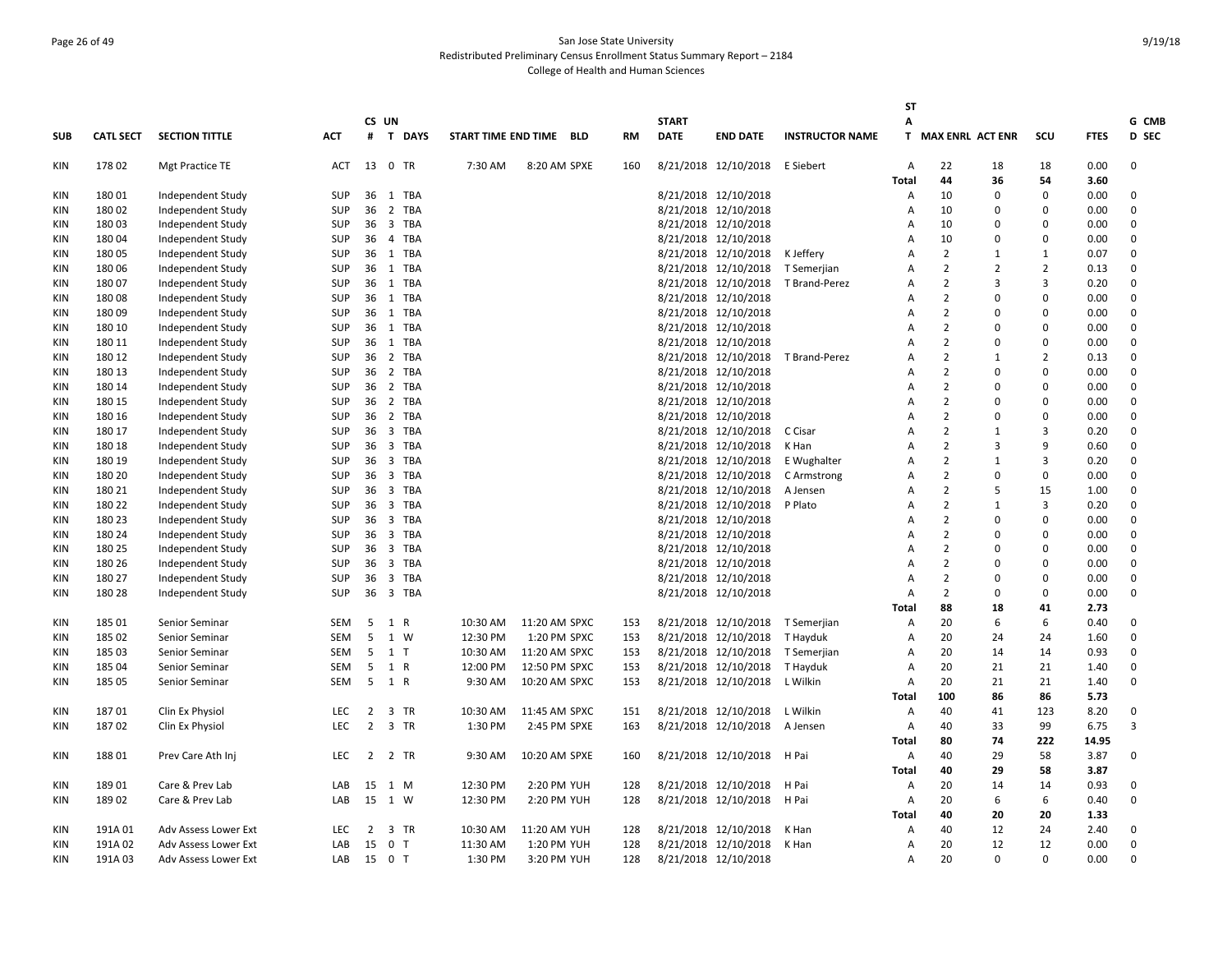# Page 27 of 49 San Jose State University Redistributed Preliminary Census Enrollment Status Summary Report – 2184 College of Health and Human Sciences

|            |                  |                             |            |       |                                       |                         |              |              |           |              |                                  |                        | <b>ST</b>                      |                         |                    |                |              |                |
|------------|------------------|-----------------------------|------------|-------|---------------------------------------|-------------------------|--------------|--------------|-----------|--------------|----------------------------------|------------------------|--------------------------------|-------------------------|--------------------|----------------|--------------|----------------|
|            |                  |                             |            | CS UN |                                       |                         |              |              |           | <b>START</b> |                                  |                        | A                              |                         |                    |                |              | G CMB          |
| <b>SUB</b> | <b>CATL SECT</b> | <b>SECTION TITTLE</b>       | <b>ACT</b> | #     | <b>T DAYS</b>                         | START TIME END TIME BLD |              |              | <b>RM</b> | <b>DATE</b>  | <b>END DATE</b>                  | <b>INSTRUCTOR NAME</b> | T.                             | <b>MAX ENRL ACT ENR</b> |                    | SCU            | <b>FTES</b>  | D SEC          |
|            |                  |                             |            |       |                                       |                         |              |              |           |              |                                  |                        | <b>Total</b>                   | 80                      | 24                 | 36             | 2.40         |                |
| KIN        | 193 01           | Org/Adm Ath Traing          | <b>LEC</b> |       | 2 2 F                                 | 8:30 AM                 | 10:20 AM YUH |              | 128       |              | 8/21/2018 12/10/2018 H Pai       |                        | A                              | 30                      | 12                 | 24             | 1.60         | 0              |
|            |                  |                             |            |       |                                       |                         |              |              |           |              |                                  |                        | <b>Total</b>                   | 30                      | 12                 | 24             | 1.60         |                |
| KIN        | 194 01           | <b>Therapeutic Exercise</b> | <b>LEC</b> | 2     | 3 MW                                  | 8:30 AM                 |              | 9:20 AM YUH  | 128       |              | 8/21/2018 12/10/2018             | H Pai                  | A                              | 40                      | 9                  | 18             | 1.80         | 0              |
| <b>KIN</b> | 194 02           | <b>Therapeutic Exercise</b> | <b>ACT</b> | 13    | $0 \t M$                              | 9:30 AM                 | 11:20 AM YUH |              | 128       |              | 8/21/2018 12/10/2018             | H Pai                  | $\overline{A}$                 | 20                      | 9                  | 9              | 0.00         | 0              |
| <b>KIN</b> | 194 03           | <b>Therapeutic Exercise</b> | ACT        | 13    | 0 W                                   | 9:30 AM                 | 11:20 AM YUH |              | 128       |              | 8/21/2018 12/10/2018             |                        | Α                              | 20                      | $\Omega$           | $\mathbf 0$    | 0.00         | 0              |
|            |                  |                             |            |       |                                       |                         |              |              |           |              |                                  |                        | <b>Total</b>                   | 80                      | 18                 | 27             | 1.80         |                |
| KIN        | 197A 01          | Practicum Ath Trn I         | <b>SUP</b> | 36    | 1 R                                   | 7:30 AM                 |              | 8:20 AM YUH  | 128       |              | 8/21/2018 12/10/2018             | K Han                  | A                              | 12                      | 12                 | 12             | 0.80         | 0              |
|            |                  |                             |            |       |                                       |                         |              |              |           |              |                                  |                        | Total                          | 12                      | 12                 | 12             | 0.80         |                |
| KIN        | 197C01           | Practicum Ath Trn III       | <b>SUP</b> | 36    | 1 W                                   | 7:30 AM                 |              | 8:20 AM YUH  | 128       |              | 8/21/2018 12/10/2018 H Pai       |                        | A                              | 12                      | $\overline{7}$     | $\overline{7}$ | 0.47         | 0              |
|            |                  |                             |            |       |                                       |                         |              |              |           |              |                                  |                        | <b>Total</b>                   | 12                      | $\overline{7}$     | $\overline{7}$ | 0.47         |                |
| <b>KIN</b> | 198 01           | Internship                  | <b>SUP</b> | 36    | 1 TBA                                 |                         |              |              |           |              | 8/21/2018 12/10/2018             | <b>B</b> Shifflett     | $\overline{A}$                 | 10                      | 9                  | 9              | 0.60         | 0              |
| KIN        | 198 02           | Internship                  | SUP        | 36    | 2 TBA                                 |                         |              |              |           |              | 8/21/2018 12/10/2018             | <b>B</b> Shifflett     | A                              | 10                      | 43                 | 86             | 5.73         | 0              |
| KIN        | 198 03           | Internship                  | SUP        | 36    | 3 TBA                                 |                         |              |              |           |              | 8/21/2018 12/10/2018             | <b>B</b> Shifflett     | A                              | 10                      | 33                 | 99             | 6.60         | 0              |
| <b>KIN</b> | 198 04           | Internship                  | SUP        | 36    | 4 TBA                                 |                         |              |              |           |              | 8/21/2018 12/10/2018             | <b>B</b> Shifflett     | A                              | 10                      | 1                  | $\overline{4}$ | 0.27         | 0              |
|            |                  |                             |            |       |                                       |                         |              |              |           |              |                                  |                        | Total                          | 40                      | 86                 | 198            | 13.20        |                |
| KIN        | 25001            | <b>Fund Quant Resrch</b>    | SEM        | 5     | 3 M                                   | 4:00 PM                 |              | 6:45 PM SPXC | 151       |              | 8/21/2018 12/10/2018 E Wughalter |                        | A                              | 22                      | 28                 | 84             | 7.00         | 28             |
|            |                  |                             |            |       |                                       |                         |              |              |           |              |                                  |                        | Total                          | 22                      | 28                 | 84             | 7.00         |                |
| KIN        | 25101            | Fund Qual Resrch            | <b>SEM</b> | 5     | 3 <sub>1</sub>                        | 7:00 PM                 |              | 9:45 PM SPXC | 151       |              | 8/21/2018 12/10/2018 T Butryn    |                        | A                              | 22                      | 22                 | 66             | 5.50         | 22             |
|            |                  |                             |            |       |                                       |                         |              |              |           |              |                                  |                        | <b>Total</b>                   | 22                      | 22                 | 66             | 5.50         |                |
| KIN        | 255 01           | Adv Exercise Physiology     | SEM        | 5     | 3 W                                   | 4:00 PM                 |              | 6:45 PM YUH  | 233       |              | 8/21/2018 12/10/2018 P Plato     |                        | A                              | 15                      | 11                 | 33             | 2.75         | 11             |
|            |                  |                             |            |       |                                       |                         |              |              |           |              |                                  |                        | Total                          | 15                      | 11                 | 33             | 2.75         |                |
| KIN        | 259 01           | Adv APA Internship          | <b>SUP</b> | 25    | $\overline{\mathbf{3}}$<br><b>TBA</b> |                         |              |              |           |              | 8/21/2018 12/10/2018             |                        | $\overline{A}$                 | 10                      | $\Omega$           | $\Omega$       | 0.00         | $\Omega$       |
|            |                  |                             |            |       |                                       |                         |              |              |           |              |                                  |                        | Total                          | 10                      | 0                  | 0              | 0.00         |                |
| KIN        | 265 01           | Adv Motor Develop           | SEM        | 5     | 3 R                                   | 4:00 PM                 |              | 6:45 PM SPXC | 153       |              | 8/21/2018 12/10/2018             | S Chang                | A                              | 15                      | 13                 | 39             | 3.25         | 13             |
|            |                  |                             |            |       |                                       |                         |              |              |           |              |                                  |                        | <b>Total</b>                   | 15                      | 13                 | 39             | 3.25         |                |
| KIN        | 268 01           | Res/Prac/Mgmt/Inj-LE        | SEM        | 5     | 2 W                                   | 7:00 PM                 |              | 8:50 PM YUH  | 128       |              | 8/21/2018 12/10/2018 M Tsuruike  |                        | A                              | 15                      | 10                 | 20             | 1.67         | 10             |
|            |                  |                             |            |       |                                       |                         |              |              |           |              |                                  |                        | <b>Total</b>                   | 15                      | 10                 | 20             | 1.67         |                |
| KIN        | 27101            | <b>ADV TOPICS AT</b>        | LEC        |       | 3                                     |                         |              |              |           |              |                                  |                        | X                              | 0                       | $\Omega$           | $\mathbf 0$    | 0.00         | $\mathbf 0$    |
|            |                  |                             |            |       |                                       |                         |              |              |           |              |                                  |                        | <b>Total</b>                   | 0                       | $\Omega$           | $\mathbf 0$    | 0.00         |                |
| KIN        | 272 01           | Res/Prac Ther Exercise      | SEM        |       | 5 3 M                                 | 7:00 PM                 |              | 9:45 PM YUH  | 128       |              | 8/21/2018 12/10/2018 M Tsuruike  |                        | A                              | 15                      | 17                 | 51             | 4.25         | 17             |
|            |                  |                             |            |       |                                       |                         |              |              |           |              |                                  |                        | <b>Total</b>                   | 15                      | 17                 | 51             | 4.25         |                |
| <b>KIN</b> | 28001            | Adv Fldwk Sprt Mgt          | <b>SUP</b> | 25    | 1 TBA                                 |                         |              |              |           |              | 8/21/2018 12/10/2018             | <b>B</b> Shifflett     | A                              | 5                       | $\Omega$           | $\mathbf 0$    | 0.00         | 0              |
| <b>KIN</b> | 280 02           | Adv Fldwk Sprt Mgt          | <b>SUP</b> | 25    | 2 TBA                                 |                         |              |              |           |              | 8/21/2018 12/10/2018             | <b>B</b> Shifflett     | A                              | 5                       | $\Omega$           | 0              | 0.00         | 0              |
| KIN        | 28003            | Adv Fldwk Sprt Mgt          | SUP        |       | 25 3 TBA                              |                         |              |              |           |              | 8/21/2018 12/10/2018             | <b>B</b> Shifflett     | A                              | 5                       | 2                  | 6              | 0.50         | $\overline{2}$ |
|            |                  |                             |            |       |                                       |                         |              |              | 153       |              |                                  |                        | <b>Total</b><br>$\overline{A}$ | 15<br>15                | $\mathbf{2}$<br>22 | 6              | 0.50         | 22             |
| <b>KIN</b> | 282 01           | Marketing/Sport             | SEM        | 5     | 3 <sub>1</sub>                        | 4:00 PM                 |              | 6:45 PM SPXC |           |              | 8/21/2018 12/10/2018             | C Armstrong            |                                | 15                      | 22                 | 66<br>66       | 5.50<br>5.50 |                |
| KIN        | 28301            | Mgt Lead Comm/Spt           | SEM        | 5     | 3 M                                   | 7:00 PM                 |              | 9:45 PM SPXC | 153       |              | 8/21/2018 12/10/2018 T Hayduk    |                        | <b>Total</b><br>A              | 15                      | 15                 | 45             | 3.75         | 15             |
|            |                  |                             |            |       |                                       |                         |              |              |           |              |                                  |                        | <b>Total</b>                   | 15                      | 15                 | 45             | 3.75         |                |
| <b>KIN</b> | 285 01           | Internship Kinesiology      | <b>SUP</b> | 25    | TBA<br>1                              |                         |              |              |           |              | 8/21/2018 12/10/2018             | <b>B</b> Shifflett     | A                              | 5                       | $\overline{2}$     | $\overline{2}$ | 0.17         | $\overline{2}$ |
| <b>KIN</b> | 285 02           | Internship Kinesiology      | SUP        | 25    | 2 TBA                                 |                         |              |              |           |              | 8/21/2018 12/10/2018             | <b>B</b> Shifflett     | A                              | 5                       | $\Omega$           | 0              | 0.00         | 0              |
| <b>KIN</b> | 285 03           | Internship Kinesiology      | SUP        | 25    | 3 TBA                                 |                         |              |              |           |              | 8/21/2018 12/10/2018             | <b>B</b> Shifflett     | A                              | 5                       | 8                  | 24             | 2.00         | 8              |
|            |                  |                             |            |       |                                       |                         |              |              |           |              |                                  |                        | <b>Total</b>                   | 15                      | 10                 | 26             | 2.17         |                |
| KIN        | 28601            | Independent Study           | SUP        | 25    | 1 TBA                                 |                         |              |              |           |              | 8/21/2018 12/10/2018             |                        | Α                              | 10                      | $\Omega$           | $\mathbf 0$    | 0.00         | 0              |
| <b>KIN</b> | 286 02           | Independent Study           | SUP        | 25    | 2 TBA                                 |                         |              |              |           |              | 8/21/2018 12/10/2018             |                        | A                              | 10                      | $\Omega$           | $\mathbf 0$    | 0.00         | 0              |
| <b>KIN</b> | 28603            | Independent Study           | <b>SUP</b> | 25    | 3 TBA                                 |                         |              |              |           |              | 8/21/2018 12/10/2018             |                        | $\overline{A}$                 | 10                      | $\Omega$           | $\mathbf 0$    | 0.00         | 0              |
| <b>KIN</b> | 286 04           | Independent Study           | SUP        |       | 25 1 TBA                              |                         |              |              |           |              | 8/21/2018 12/10/2018             | J Lee                  | A                              | 10                      | $\mathbf{1}$       | $\mathbf{1}$   | 0.08         | $\mathbf{1}$   |
|            |                  |                             |            |       |                                       |                         |              |              |           |              |                                  |                        |                                |                         |                    |                |              |                |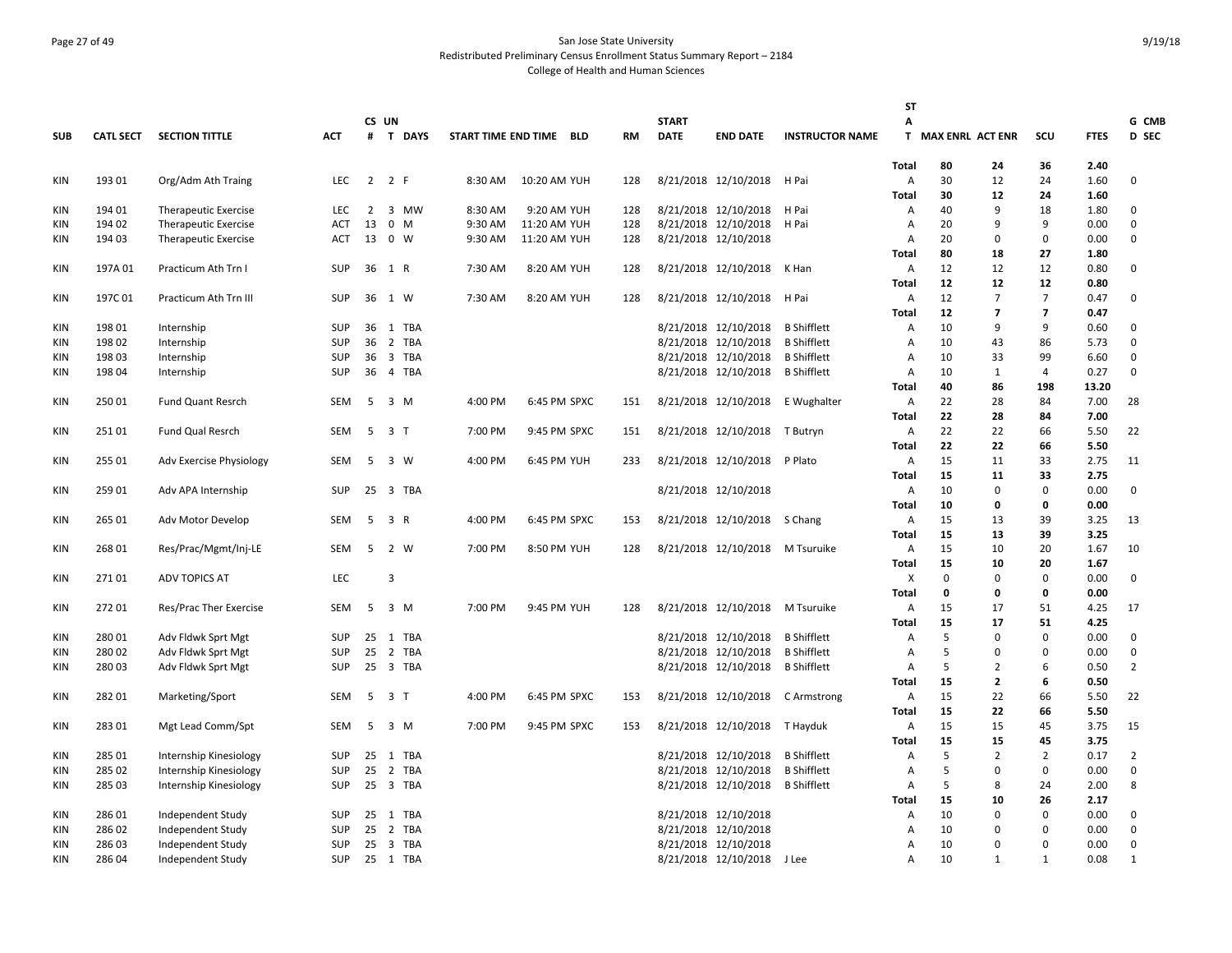# Page 28 of 49 San Jose State University Redistributed Preliminary Census Enrollment Status Summary Report – 2184 College of Health and Human Sciences

|             |                  |                        |            |     |                     |          |                     |              |            |           |              |                                |                        | <b>ST</b>      |                    |                |             |             |                |
|-------------|------------------|------------------------|------------|-----|---------------------|----------|---------------------|--------------|------------|-----------|--------------|--------------------------------|------------------------|----------------|--------------------|----------------|-------------|-------------|----------------|
|             |                  |                        |            |     | CS UN               |          |                     |              |            |           | <b>START</b> |                                |                        | A              |                    |                |             |             | G CMB          |
| <b>SUB</b>  | <b>CATL SECT</b> | <b>SECTION TITTLE</b>  | <b>ACT</b> |     |                     | # T DAYS | START TIME END TIME |              | <b>BLD</b> | <b>RM</b> | <b>DATE</b>  | <b>END DATE</b>                | <b>INSTRUCTOR NAME</b> |                | T MAX ENRL ACT ENR |                | SCU         | <b>FTES</b> | D SEC          |
| KIN         | 286 05           | Independent Study      | SUP        |     |                     | 25 1 TBA |                     |              |            |           |              | 8/21/2018 12/10/2018           |                        | A              | 10                 | 0              | 0           | 0.00        | 0              |
| KIN         | 286 06           | Independent Study      | SUP        |     |                     | 25 2 TBA |                     |              |            |           |              | 8/21/2018 12/10/2018           |                        | Α              | 10                 | $\Omega$       | $\mathbf 0$ | 0.00        | 0              |
| KIN         | 286 07           | Independent Study      | <b>SUP</b> |     |                     | 25 2 TBA |                     |              |            |           |              | 8/21/2018 12/10/2018           |                        | $\overline{A}$ | 10                 | $\Omega$       | $\Omega$    | 0.00        | 0              |
| KIN         | 28608            | Independent Study      | <b>SUP</b> |     |                     | 25 3 TBA |                     |              |            |           |              | 8/21/2018 12/10/2018           | C Armstrong            | $\overline{A}$ | 10                 | $\overline{2}$ | 6           | 0.50        | $\overline{2}$ |
| KIN         | 286 09           | Independent Study      | <b>SUP</b> |     |                     | 25 3 TBA |                     |              |            |           |              | 8/21/2018 12/10/2018           | T Semerjian            | Α              | 10                 | 1              | 3           | 0.25        | $\mathbf{1}$   |
| KIN         | 286 10           | Independent Study      | SUP        |     |                     | 25 3 TBA |                     |              |            |           |              | 8/21/2018 12/10/2018           | M Tsuruike             | Α              | 10                 | n              | $\Omega$    | 0.00        | 0              |
| KIN         | 286 11           | Independent Study      | SUP        |     |                     | 25 3 TBA |                     |              |            |           |              | 8/21/2018 12/10/2018           |                        | A              | 5                  | 0              | $\Omega$    | 0.00        | 0              |
| KIN         | 286 12           | Independent Study      | SUP        |     |                     | 25 3 TBA |                     |              |            |           |              | 8/21/2018 12/10/2018           |                        | $\overline{A}$ | 5                  | 0              | $\Omega$    | 0.00        | 0              |
| KIN         | 286 13           | Independent Study      | <b>SUP</b> | 25  |                     | 3 TBA    |                     |              |            |           |              | 8/21/2018 12/10/2018           |                        | $\overline{A}$ | 5                  | $\Omega$       | $\Omega$    | 0.00        | 0              |
| KIN         | 286 14           | Independent Study      | <b>SUP</b> |     |                     | 25 3 TBA |                     |              |            |           |              | 8/21/2018 12/10/2018           |                        | $\overline{A}$ | 5                  | $\mathbf{0}$   | $\Omega$    | 0.00        | $\Omega$       |
|             |                  |                        |            |     |                     |          |                     |              |            |           |              |                                |                        | Total          | 120                | 4              | 10          | 0.83        |                |
| KIN         | 292A01           | Lead & Admin Ath Train | SEM        | 5   | 1 W                 |          | 5:00 PM             | 6:50 PM YUH  |            | 128       |              | 8/21/2018 12/10/2018           | M Tsuruike             | A              | 15                 | 9              | 9           | 0.75        | 9              |
|             |                  |                        |            |     |                     |          |                     |              |            |           |              |                                |                        | Total          | 15                 | 9              | 9           | 0.75        |                |
| KIN         | 293A01           | Fieldwork AT I         | <b>SEM</b> | 5   |                     | 2 TBA    |                     |              |            |           |              | 8/21/2018 12/10/2018           | M Tsuruike             | Α              | 15                 | 10             | 10          | 1.67        | 10             |
| KIN         | 293A02           | Fieldwork AT I         | <b>SUP</b> |     |                     | 25 0 TBA |                     |              |            |           |              | 8/21/2018 12/10/2018           | M Tsuruike             | Α              | 15                 | 10             | 20          | 0.00        | 10             |
|             |                  |                        |            |     |                     |          |                     |              |            |           |              |                                |                        | Total          | 30                 | 20             | 30          | 1.67        |                |
| KIN         | 293C01           | Fieldwork AT III       | SEM        | - 5 |                     | 2 TBA    |                     |              |            |           |              | 8/21/2018 12/10/2018           | M Tsuruike             | Α              | 15                 | 17             | 17          | 2.83        | 17             |
| KIN         | 293C02           | Fieldwork AT III       | <b>SUP</b> | 25  |                     | 0 TBA    |                     |              |            |           |              | 8/21/2018 12/10/2018           | M Tsuruike             | Α              | 15                 | 17             | 34          | 0.00        | 17             |
|             |                  |                        |            |     |                     |          |                     |              |            |           |              |                                |                        | Total          | 30                 | 34             | 51          | 2.83        |                |
| KIN         | 298 01           | Spec Studies P E       | <b>SUP</b> |     |                     | 25 3 TBA |                     |              |            |           |              | 8/21/2018 12/10/2018           |                        | Α              | 5                  | $\Omega$       | $\mathbf 0$ | 0.00        | $\mathbf 0$    |
| KIN         | 298 02           | Spec Studies P E       | <b>SUP</b> |     |                     | 25 3 TBA |                     |              |            |           |              | 8/21/2018 12/10/2018           | P Plato                | A              | 5                  | 1              | 3           | 0.25        | $\mathbf{1}$   |
| KIN         | 298 03           | Spec Studies P E       | <b>SUP</b> |     |                     | 25 3 TBA |                     |              |            |           |              | 8/21/2018 12/10/2018           | E Wughalter            | $\overline{A}$ | 5                  | 1              | 3           | 0.25        | 1              |
| KIN         | 298 04           | Spec Studies P E       | <b>SUP</b> |     |                     | 25 3 TBA |                     |              |            |           |              | 8/21/2018 12/10/2018           |                        | Α              | 5                  | $\Omega$       | $\mathbf 0$ | 0.00        | 0              |
| KIN         | 298 05           | Spec Studies P E       | <b>SUP</b> |     |                     | 25 3 TBA |                     |              |            |           |              | 8/21/2018 12/10/2018           |                        | A              | 5                  | $\Omega$       | $\Omega$    | 0.00        | 0              |
| KIN         | 298 06           | Spec Studies P E       | <b>SUP</b> |     |                     | 25 3 TBA |                     |              |            |           |              | 8/21/2018 12/10/2018           |                        | A              | 5                  | $\Omega$       | $\Omega$    | 0.00        | 0              |
| KIN         | 298 07           | Spec Studies P E       | <b>SUP</b> |     |                     | 25 3 TBA |                     |              |            |           |              | 8/21/2018 12/10/2018           |                        | $\overline{A}$ | 5                  | $\Omega$       | $\Omega$    | 0.00        | 0              |
| <b>KIN</b>  | 298 08           | Spec Studies P E       | <b>SUP</b> | 25  |                     | 3 TBA    |                     |              |            |           |              | 8/21/2018 12/10/2018           |                        | A              | 5                  | 0              | $\Omega$    | 0.00        | 0              |
| KIN         | 298 09           | Spec Studies P E       | <b>SUP</b> |     |                     | 25 3 TBA |                     |              |            |           |              | 8/21/2018 12/10/2018           |                        | $\overline{A}$ | 5                  | $\Omega$       | $\Omega$    | 0.00        | 0              |
| KIN         | 298 10           | Spec Studies P E       | <b>SUP</b> |     |                     | 25 3 TBA |                     |              |            |           |              | 8/21/2018 12/10/2018           |                        | $\overline{A}$ | 5                  | $\Omega$       | $\Omega$    | 0.00        | $\mathbf 0$    |
|             |                  |                        |            |     |                     |          |                     |              |            |           |              |                                |                        | <b>Total</b>   | 50                 | $\overline{2}$ | 6           | 0.50        |                |
| KIN         | 299 01           | <b>Masters Thesis</b>  | <b>SUP</b> |     |                     | 25 1 TBA |                     |              |            |           |              | 8/21/2018 12/10/2018           |                        | Α              | 5                  | $\Omega$       | 0           | 0.00        | 0              |
| KIN         | 299 02           | <b>Masters Thesis</b>  | <b>SUP</b> |     |                     | 25 2 TBA |                     |              |            |           |              | 8/21/2018 12/10/2018           |                        | Α              | 5                  | $\Omega$       | $\Omega$    | 0.00        | 0              |
| KIN         | 299 03           | <b>Masters Thesis</b>  | <b>SUP</b> |     |                     | 25 3 TBA |                     |              |            |           |              | 8/21/2018 12/10/2018           |                        | A              | 5                  | 0              | $\Omega$    | 0.00        | 0              |
| KIN         | 299 04           | <b>Masters Thesis</b>  | <b>SUP</b> | 25  |                     | 6 TBA    |                     |              |            |           |              | 8/21/2018 12/10/2018           |                        | Α              | 5                  | $\Omega$       | $\Omega$    | 0.00        | 0              |
| KIN         | 299 05           | <b>Masters Thesis</b>  | <b>SUP</b> |     |                     | 25 2 TBA |                     |              |            |           |              | 8/21/2018 12/10/2018           |                        | A              | 5                  | $\Omega$       | $\Omega$    | 0.00        | 0              |
| <b>KIN</b>  | 299 06           | <b>Masters Thesis</b>  | <b>SUP</b> |     |                     | 25 3 TBA |                     |              |            |           |              | 8/21/2018 12/10/2018           | A Jensen               | Α              | 5                  | $\overline{2}$ | 6           | 0.50        | $\overline{2}$ |
| KIN         | 299 07           | <b>Masters Thesis</b>  | <b>SUP</b> |     |                     | 25 3 TBA |                     |              |            |           |              | 8/21/2018 12/10/2018           |                        | Α              | 5                  | $\Omega$       | $\Omega$    | 0.00        | 0              |
| KIN         | 299 08           | <b>Masters Thesis</b>  | <b>SUP</b> |     |                     | 25 3 TBA |                     |              |            |           |              | 8/21/2018 12/10/2018           |                        | A              | 5                  | $\Omega$       | $\Omega$    | 0.00        | 0              |
| KIN         | 299 09           | <b>Masters Thesis</b>  | <b>SUP</b> |     |                     | 25 3 TBA |                     |              |            |           |              | 8/21/2018 12/10/2018           |                        | $\overline{A}$ | 5                  | $\Omega$       | $\Omega$    | 0.00        | 0              |
| KIN         | 299 10           | <b>Masters Thesis</b>  | <b>SUP</b> |     |                     | 25 6 TBA |                     |              |            |           |              | 8/21/2018 12/10/2018           |                        | $\overline{A}$ | 5                  | $\Omega$       | $\Omega$    | 0.00        | 0              |
|             |                  |                        |            |     |                     |          |                     |              |            |           |              |                                |                        | <b>Total</b>   | 50                 | $\overline{2}$ | 6           | 0.50        |                |
| <b>KNED</b> | 184Y 01          | Stdt Tchg II           | <b>SUP</b> |     |                     | 25 4 TBA |                     |              |            |           |              | 8/21/2018 12/10/2018           | E Siebert              | Α              | 10                 | 11             | 44          | 2.93        | 0              |
| KNED        | 184Y 02          | Stdt Tchg II           | <b>SUP</b> |     |                     | 25 5 TBA |                     |              |            |           |              | 8/21/2018 12/10/2018           | E Siebert              | Α              | 10                 | $\overline{2}$ | 10          | 0.67        | 0              |
|             |                  |                        |            |     |                     |          |                     |              |            |           |              |                                |                        | Total          | 20                 | 13             | 54          | 3.60        |                |
| KNED        | 184Z01           | Stdt Tchg III          | <b>SUP</b> | 25  | $\overline{4}$      | TBA      |                     |              |            |           |              | 8/21/2018 12/10/2018           | E Siebert              | Α              | 10                 | 11             | 44          | 2.93        | 0              |
| <b>KNED</b> | 184Z02           | Stdt Tchg III          | <b>SUP</b> |     |                     | 25 5 TBA |                     |              |            |           |              | 8/21/2018 12/10/2018           | E Siebert              | Α              | 10                 | 1              | 5           | 0.33        | $\Omega$       |
|             |                  |                        |            |     |                     |          |                     |              |            |           |              |                                |                        | Total          | 20                 | 12             | 49          | 3.27        |                |
| KNED        | 33901            | Instr Matl & Proc PE   | <b>LEC</b> |     | $2 \quad 3 \quad T$ |          | 4:00 PM             | 5:50 PM SPXE |            | 160       |              | 8/21/2018 12/10/2018 E Siebert |                        | Α              | 15                 | 10             | 20          | 2.00        | $\Omega$       |
|             |                  |                        |            |     |                     |          |                     |              |            |           |              |                                |                        |                |                    |                |             |             |                |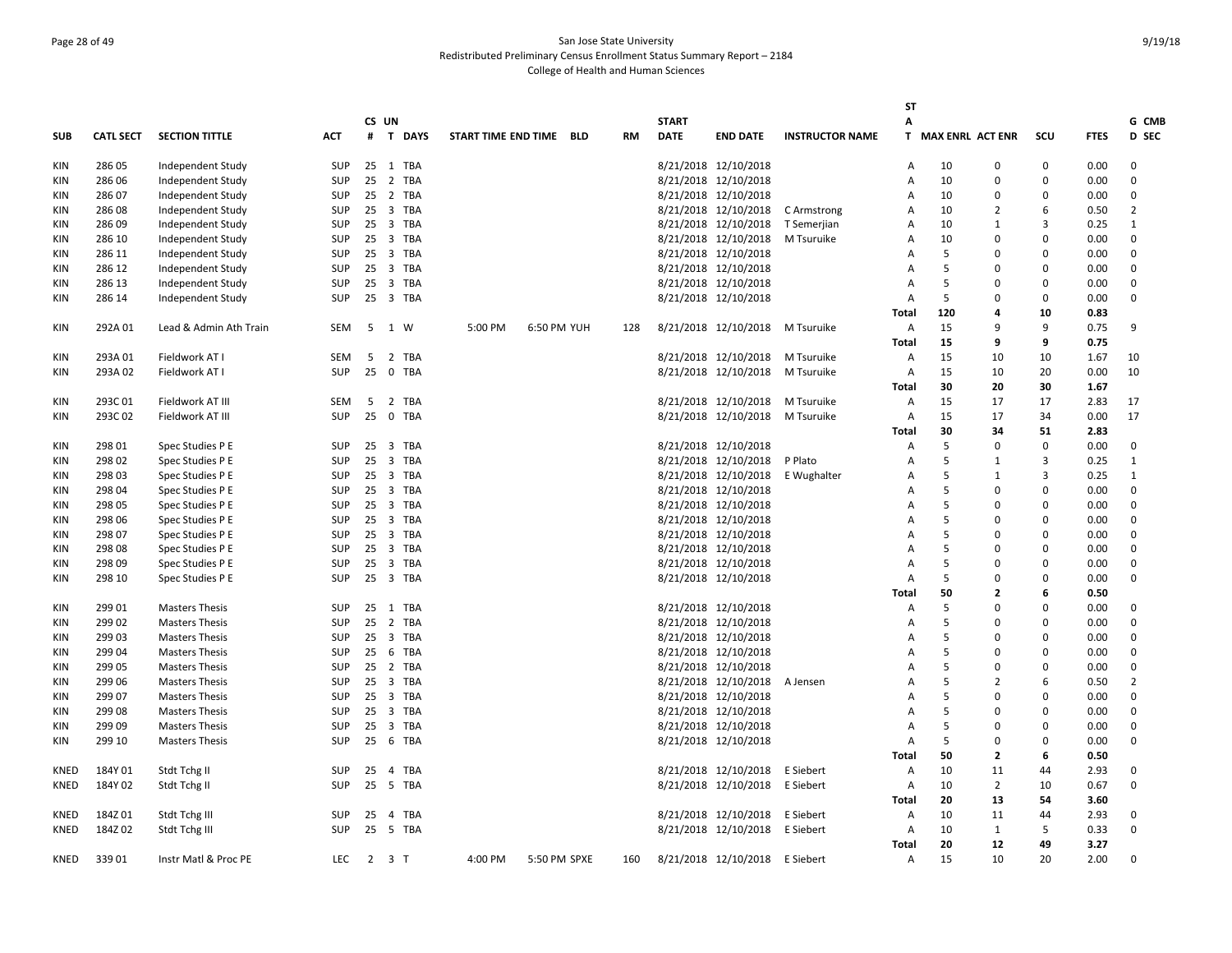# Page 29 of 49 San Jose State University Redistributed Preliminary Census Enrollment Status Summary Report – 2184 College of Health and Human Sciences

| <b>SUB</b> | <b>CATL SECT</b> | <b>SECTION TITTLE</b> | ACT | CS UN<br><b>DAYS</b> | START TIME END TIME |              | BLD | RM  | <b>START</b><br><b>DATE</b> | <b>END DATE</b>                | <b>INSTRUCTOR NAME</b> | <b>ST</b>                                         |                  | <b>MAX ENRL ACT ENR</b> | scu               | <b>FTES</b>            | G CMB<br><b>D</b> SEC |
|------------|------------------|-----------------------|-----|----------------------|---------------------|--------------|-----|-----|-----------------------------|--------------------------------|------------------------|---------------------------------------------------|------------------|-------------------------|-------------------|------------------------|-----------------------|
| KNED       | 33902            | Instr Matl & Proc PE  |     | ACT 8 0 T            | 6:00 PM             | 7:50 PM SPXE |     | 160 |                             | 8/21/2018 12/10/2018 E Siebert |                        | $\mathsf{A}$<br>Total<br><b>Kinesiology Total</b> | 15<br>30<br>8626 | 10<br>20<br>8115        | 10<br>30<br>12936 | 0.00<br>2.00<br>870.63 |                       |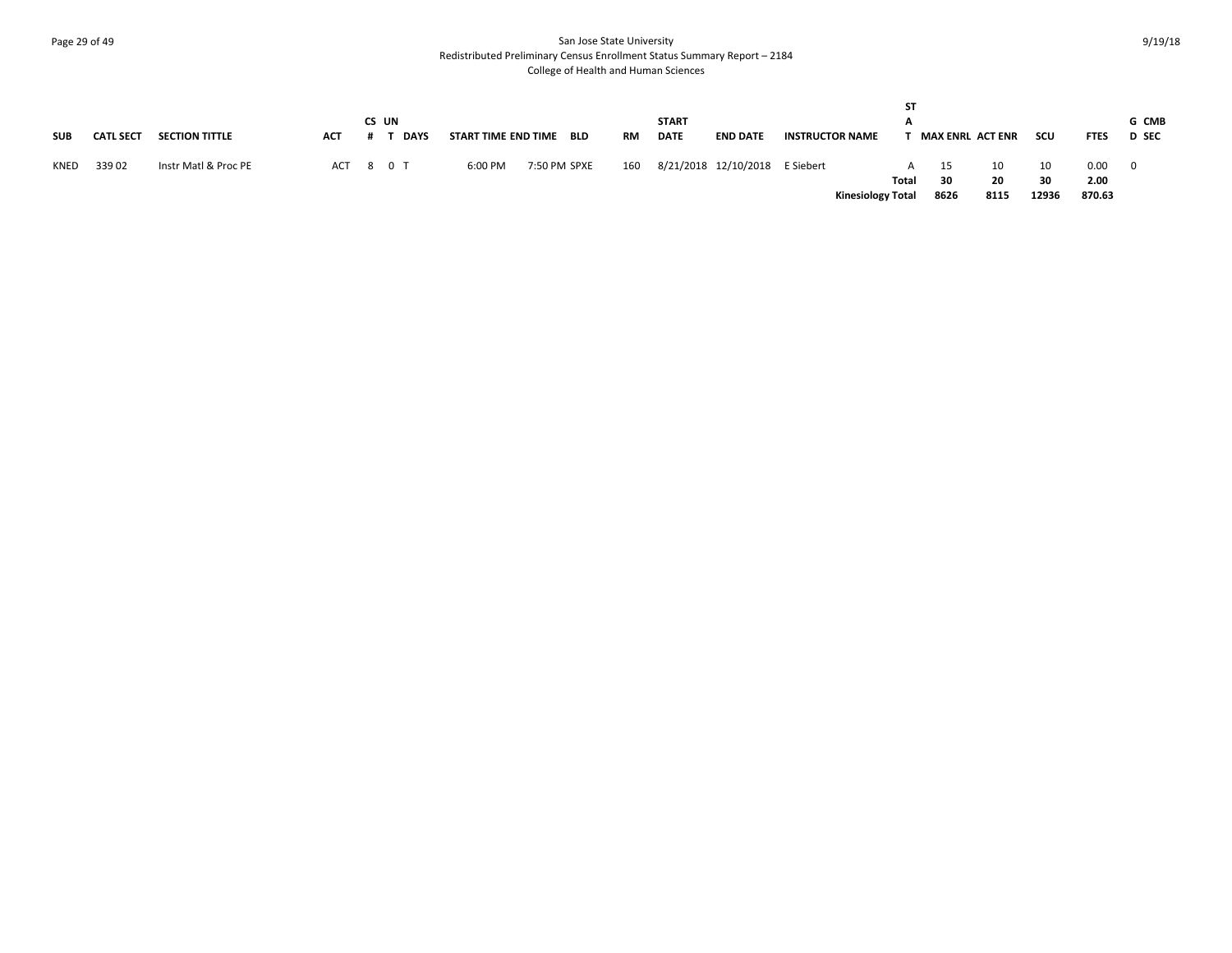# Page 30 of 49 San Jose State University Redistributed Preliminary Census Enrollment Status Summary Report – 2184 College of Health and Human Sciences

|             |                         |                           |            |       |             |                     |              |            |           |              |                             |                               | <b>ST</b>    |                         |    |             |             |              |
|-------------|-------------------------|---------------------------|------------|-------|-------------|---------------------|--------------|------------|-----------|--------------|-----------------------------|-------------------------------|--------------|-------------------------|----|-------------|-------------|--------------|
|             |                         |                           |            | CS UN |             |                     |              |            |           | <b>START</b> |                             |                               | А            |                         |    |             |             | G CMB        |
| <b>SUB</b>  | <b>CATL SECT</b>        | <b>SECTION TITTLE</b>     | <b>ACT</b> | #     | <b>DAYS</b> | START TIME END TIME |              | <b>BLD</b> | <b>RM</b> | <b>DATE</b>  | <b>END DATE</b>             | <b>INSTRUCTOR NAME</b>        |              | <b>MAX ENRL ACT ENR</b> |    | scu         | <b>FTES</b> | <b>D</b> SEC |
|             | <b>Military Science</b> |                           |            |       |             |                     |              |            |           |              |                             |                               |              |                         |    |             |             |              |
| <b>MILS</b> | 1A 01                   | Ldrshp & Pers Dev         | <b>SUP</b> | 77    | 2 MW        | 8:00 AM             | 9:05 AM OFF  |            |           |              | CAMPUS 8/21/2018 12/10/2018 | <b>M</b> Morales              | A            | 30                      | 8  | 16          | 1.07        | 0            |
| <b>MILS</b> | 1A 02                   | Ldrshp & Pers Dev         | LAB        | 78    | 0 W         | 2:15 PM             | 5:00 PM OFF  |            |           |              | CAMPUS 8/21/2018 12/10/2018 | <b>M</b> Morales              | A            | 30                      | 8  | 8           | 0.00        | 0            |
|             |                         |                           |            |       |             |                     |              |            |           |              |                             |                               | <b>Total</b> | 60                      | 16 | 24          | 1.07        |              |
| <b>MILS</b> | 2A 01                   | Inn Team Ldrshp           | <b>SUP</b> | 77    | 2 MW        | 8:00 AM             | 9:05 AM OFF  |            |           |              | CAMPUS 8/21/2018 12/10/2018 | V Jackson                     | A            | 30                      | 11 | 22          | 1.47        | 0            |
| <b>MILS</b> | 2A 02                   | Inn Team Ldrshp           | LAB        | 78    | 0 W         | 2:15 PM             | 5:00 PM OFF  |            |           |              | CAMPUS 8/21/2018 12/10/2018 | V Jackson                     |              | 30                      | 11 | 11          | 0.00        | 0            |
|             |                         |                           |            |       |             |                     |              |            |           |              |                             |                               | <b>Total</b> | 60                      | 22 | 33          | 1.47        |              |
| <b>MILS</b> | 130A01                  | Adap Tm Ldrshp            | SUP        | 77    | 4 TR        | 8:30 AM             | 10:10 AM OFF |            |           |              | CAMPUS 8/21/2018 12/10/2018 | M Morales                     | A            | 30                      | 12 | 48          | 3.27        |              |
| <b>MILS</b> | 130A02                  | Adap Tm Ldrshp            | LAB        | 78    | 0 W         | 2:15 PM             | 5:00 PM OFF  |            |           |              | CAMPUS 8/21/2018 12/10/2018 | M Morales                     | A            | 30                      | 12 | 12          | 0.00        |              |
|             |                         |                           |            |       |             |                     |              |            |           |              |                             |                               | <b>Total</b> | 60                      | 24 | 60          | 3.27        |              |
| <b>MILS</b> | 140A 04                 | Adap Ldrshp               | LAB        | 78    | 0 W         | 2:15 PM             | 5:00 PM OFF  |            |           |              | CAMPUS 8/21/2018 12/10/2018 | M Morales                     | A            | 30                      | 11 | 11          | 0.00        | -1           |
| <b>MILS</b> | 140A 05                 | Adap Ldrshp               | SUP        | 77    | 4 TR        | 10:20 AM            | 12:00 PM OFF |            |           |              | CAMPUS 8/21/2018 12/10/2018 | M Morales                     |              | 30                      | 11 | 44          | 3.00        |              |
|             |                         |                           |            |       |             |                     |              |            |           |              |                             |                               | <b>Total</b> | 60                      | 22 | 55          | 3.00        |              |
| <b>MILS</b> | 18001                   | <b>Individual Studies</b> | <b>SUP</b> |       | 77 3 TBA    |                     |              | OFF        |           |              | CAMPUS 8/21/2018 12/10/2018 | M Morales                     | A            | 15                      | 0  | $\mathbf 0$ | 0.00        | 0            |
|             |                         |                           |            |       |             |                     |              |            |           |              |                             |                               | <b>Total</b> | 15                      | 0  | 0           | 0.00        |              |
| <b>MILS</b> | 199 01                  | American Military Hist    | LEC        | 2     | 3 TR        | 10:20 AM            | 12:00 PM OFF |            |           |              | CAMPUS 8/21/2018 12/10/2018 | M Morales                     |              | 15                      |    | 0           | 0.00        | 0            |
|             |                         |                           |            |       |             |                     |              |            |           |              |                             |                               | <b>Total</b> | 15                      | 0  | 0           | 0.00        |              |
|             |                         |                           |            |       |             |                     |              |            |           |              |                             | <b>Military Science Total</b> |              | 270                     | 84 | 172         | 8.80        |              |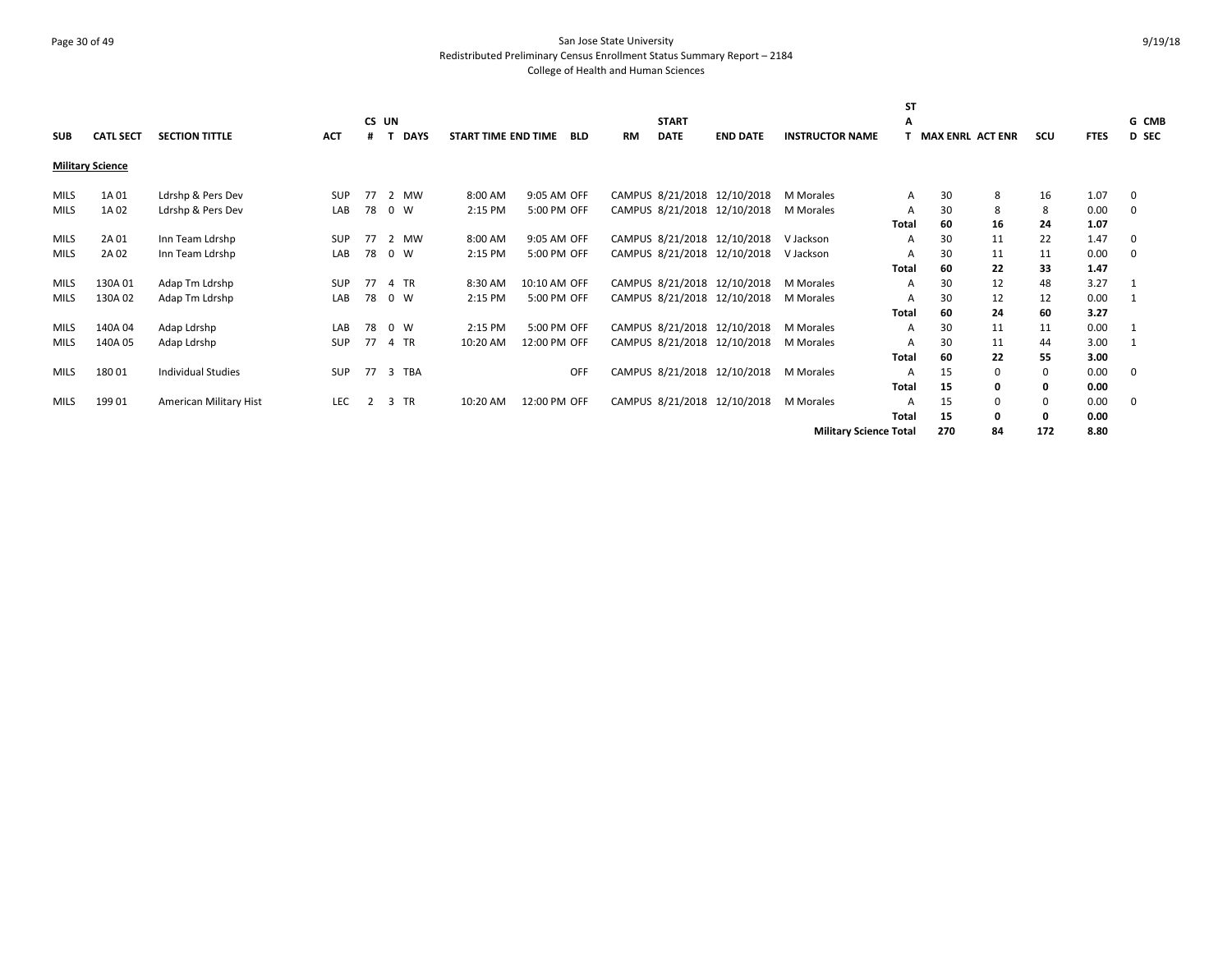# Page 31 of 49 San Jose State University Redistributed Preliminary Census Enrollment Status Summary Report – 2184 College of Health and Human Sciences

|                            |                  |                                                      |                   |                                  |                |            |                     |                            |            |           |                             |                                              |                                      | <b>ST</b>           |                    |          |           |              |             |
|----------------------------|------------------|------------------------------------------------------|-------------------|----------------------------------|----------------|------------|---------------------|----------------------------|------------|-----------|-----------------------------|----------------------------------------------|--------------------------------------|---------------------|--------------------|----------|-----------|--------------|-------------|
|                            |                  |                                                      |                   |                                  | CS UN          |            |                     |                            |            |           | <b>START</b><br><b>DATE</b> |                                              |                                      | Α                   |                    |          |           |              | G CMB       |
| <b>SUB</b>                 | <b>CATL SECT</b> | <b>SECTION TITTLE</b>                                | <b>ACT</b>        |                                  |                | # T DAYS   | START TIME END TIME |                            | <b>BLD</b> | <b>RM</b> |                             | <b>END DATE</b>                              | <b>INSTRUCTOR NAME</b>               |                     | T MAX ENRL ACT ENR |          | SCU       | <b>FTES</b>  | D SEC       |
| <b>Nursing</b>             |                  |                                                      |                   |                                  |                |            |                     |                            |            |           |                             |                                              |                                      |                     |                    |          |           |              |             |
| <b>NURS</b>                | 23 01            | Pathophysiology-I                                    | <b>LEC</b>        | 1                                | 3 R            |            | 3:00 PM             | 5:45 PM HB                 |            | 106       |                             | 8/21/2018 12/10/2018                         | A Wood                               | $\overline{A}$      | 60                 | 60       | 180       | 12.00        | 0           |
|                            |                  |                                                      |                   |                                  |                |            |                     |                            |            |           |                             |                                              |                                      | Total               | 60                 | 60       | 180       | 12.00        |             |
| <b>NURS</b>                | 24 01            | Adult Care Mgmt                                      | <b>LEC</b>        | 1                                |                | 4 TF       | 10:30 AM            | 12:10 PM HB                |            | 106       |                             | 8/21/2018 12/10/2018                         | K Bawel-Brinkley                     | Α                   | 66                 | 65       | 260       | 17.33        | $\mathbf 0$ |
|                            |                  |                                                      |                   |                                  |                |            |                     |                            |            |           |                             |                                              |                                      | <b>Total</b>        | 66                 | 65       | 260       | 17.33        |             |
| NURS                       | 3301             | Prof Role Dev I                                      | <b>LEC</b>        | 2                                |                | 2 W        | 12:00 PM            | 1:50 PM HB                 |            | 408       |                             | 8/21/2018 12/10/2018                         | S Malloy                             | Α                   | 30                 | 30       | 60        | 4.00         | 0           |
| <b>NURS</b>                | 3302             | Prof Role Dev I                                      | <b>LEC</b>        | $\overline{2}$                   |                | 2 W        | 5:00 PM             | 6:40 PM HB                 |            | 408       |                             | 8/21/2018 12/10/2018                         | M Haririfar                          | $\overline{A}$      | 30                 | 30       | 60<br>120 | 4.00         | 0           |
|                            |                  |                                                      | <b>LEC</b>        |                                  | 1 F            |            |                     |                            |            | 408       |                             |                                              |                                      | Total               | 60<br>33           | 60       |           | 8.00         | 0           |
| <b>NURS</b><br>NURS        | 34A 01<br>34A 02 | Prof Role Dev II<br>Prof Role Dev II                 | <b>LEC</b>        | $\overline{2}$<br>$\overline{2}$ | 1 F            |            | 8:00 AM<br>1:30 PM  | 10:15 AM HB<br>3:50 PM BBC |            | 225       |                             | 8/21/2018 12/10/2018<br>8/21/2018 12/10/2018 | C Finkbeiner<br>L Rauch              | A<br>Α              | 33                 | 33<br>32 | 33<br>32  | 2.20<br>2.13 | 0           |
|                            |                  |                                                      |                   |                                  |                |            |                     |                            |            |           |                             |                                              |                                      | Total               | 66                 | 65       | 65        | 4.33         |             |
| <b>NURS</b>                | 43 01            | Pharmacology                                         | LEC               | 1 3 T                            |                |            | 1:30 PM             | 4:15 PM HB                 |            | 106       |                             | 8/21/2018 12/10/2018 S Malloy                |                                      | Α                   | 60                 | 60       | 180       | 12.00        | $\mathbf 0$ |
|                            |                  |                                                      |                   |                                  |                |            |                     |                            |            |           |                             |                                              |                                      | Total               | 60                 | 60       | 180       | 12.00        |             |
| <b>NURS</b>                | 44 01            | <b>Adult Care Clin Pract I</b>                       | LAB               | 17 3 M                           |                |            | 2:00 PM             | 11:00 PM OFF               |            |           |                             | CAMPUS 8/21/2018 12/10/2018                  | D Law                                | Α                   | 10                 | 8        | 24        | 1.60         | 0           |
| <b>NURS</b>                | 44 02            | Adult Care Clin Pract I                              | LAB               | 17                               |                | 3 M        | 2:00 PM             | 11:00 PM OFF               |            |           |                             | CAMPUS 8/21/2018 12/10/2018                  | C Keane                              | $\overline{A}$      | 10                 | 10       | 30        | 2.00         | 0           |
| <b>NURS</b>                | 44 03            | <b>Adult Care Clin Pract I</b>                       | LAB               | 17                               | 3 T            |            | 2:00 PM             | 11:00 PM OFF               |            |           |                             | CAMPUS 8/21/2018 12/10/2018                  | T Tchantchanian                      | A                   | 10                 | 10       | 30        | 2.00         | 0           |
| <b>NURS</b>                | 44 04            | <b>Adult Care Clin Pract I</b>                       | LAB               | 17                               | 3 <sub>1</sub> |            | 2:00 PM             | 11:00 PM OFF               |            |           |                             | CAMPUS 8/21/2018 12/10/2018                  | P Mayer                              | $\overline{A}$      | 10                 | 9        | 27        | 1.80         | 0           |
| <b>NURS</b>                | 44 05            | Adult Care Clin Pract I                              | LAB               | 17 3 W                           |                |            | 2:00 PM             | 11:00 PM OFF               |            |           |                             | CAMPUS 8/21/2018 12/10/2018                  | A Wood                               | $\overline{A}$      | 10                 | 9        | 27        | 1.80         | 0           |
| <b>NURS</b>                | 44 06            | Adult Care Clin Pract I                              | LAB               | 17                               | 3 W            |            | 2:00 PM             | 11:00 PM OFF               |            |           |                             | CAMPUS 8/21/2018 12/10/2018                  | M Diaz                               | $\overline{A}$      | 10                 | 10       | 30        | 2.00         | 0           |
| <b>NURS</b>                | 44 07            | Adult Care Clin Pract I                              | LAB               | 17 3 S                           |                |            | 6:30 AM             | 3:30 PM OFF                |            |           |                             | CAMPUS 8/21/2018 12/10/2018                  | M Diaz                               | A                   | 10                 | 9        | 27        | 1.80         | 0           |
|                            |                  |                                                      |                   |                                  |                |            |                     |                            |            |           |                             |                                              |                                      | Total               | 70                 | 65       | 195       | 13.00        |             |
| <b>NURS</b>                | 53 01            | Skills in Nursing I                                  | <b>LEC</b>        | 2                                | 0              | <b>TBA</b> |                     |                            |            |           |                             | 8/21/2018 12/10/2018                         | K Bawel-Brinkley                     | Α                   | 60                 | 60       | 60        | 0.00         | 0           |
| <b>NURS</b>                | 53 02            | Skills in Nursing I                                  | LAB               | 16                               |                | 3 WF       | 8:00 AM             | 11:00 AM HB                |            | 311       |                             | 8/21/2018 12/10/2018                         | K Bawel-Brinkley                     | Α                   | 20                 | 20       | 40        | 4.00         | 0           |
| <b>NURS</b>                | 53 03            | Skills in Nursing                                    | LAB               | 16                               |                | 3 WF       | 11:00 AM            | 2:00 PM HB                 |            | 311       |                             | 8/21/2018 12/10/2018                         | M Agroia                             | $\overline{A}$      | 20                 | 20       | 40        | 4.00         | 0           |
| <b>NURS</b>                | 53 04            | Skills in Nursing I                                  | LAB               | 16                               |                | 3 WF       | 2:00 PM             | 5:00 PM HB                 |            | 311       |                             | 8/21/2018 12/10/2018                         | S Lim-Kyo                            | A                   | 20                 | 20       | 40        | 4.00         | 0           |
|                            |                  |                                                      |                   |                                  |                |            |                     |                            |            |           |                             |                                              |                                      | Total               | 120                | 120      | 180       | 12.00        |             |
| <b>NURS</b><br><b>NURS</b> | 54 01<br>54 02   | <b>Nursing Skills II</b><br><b>Nursing Skills II</b> | <b>LEC</b><br>LAB | 2<br>16                          | 2 R            | 0 TBA      | 8:00 AM             | 11:00 AM HB                |            | 311       |                             | 8/21/2018 12/10/2018<br>8/21/2018 12/10/2018 | K Bawel-Brinkley<br>K Bawel-Brinkley | Α<br>$\overline{A}$ | 66<br>22           | 65<br>22 | 65<br>22  | 0.00<br>2.93 | 0<br>0      |
| <b>NURS</b>                | 54 03            | <b>Nursing Skills II</b>                             | LAB               | 16                               | 2 R            |            | 11:00 AM            | 2:00 PM HB                 |            | 311       |                             | 8/21/2018 12/10/2018                         | C Bertelsen                          | $\overline{A}$      | 22                 | 22       | 22        | 2.93         | 0           |
| <b>NURS</b>                | 54 04            | <b>Nursing Skills II</b>                             | LAB               | 16                               | 2 R            |            | 2:00 PM             | 5:00 PM HB                 |            | 311       |                             | 8/21/2018 12/10/2018                         | R Billner-Garcia                     | $\overline{A}$      | 22                 | 21       | 21        | 2.80         | 0           |
|                            |                  |                                                      |                   |                                  |                |            |                     |                            |            |           |                             |                                              |                                      | Total               | 132                | 130      | 130       | 8.67         |             |
| <b>NURS</b>                | 124 02           | <b>Nursing Theory II</b>                             | LEC               |                                  | 1 3 W          |            | 12:00 PM            | 2:45 PM SH                 |            | 435       |                             | 8/21/2018 12/10/2018 A Spilker               |                                      | Α                   | 40                 | 22       | 66        | 4.40         | $\Omega$    |
|                            |                  |                                                      |                   |                                  |                |            |                     |                            |            |           |                             |                                              |                                      | Total               | 40                 | 22       | 66        | 4.40         |             |
| <b>NURS</b>                | 125 01           | Adult Care Mgmt II                                   | <b>LEC</b>        |                                  | 1 4 W          |            | 10:30 AM            | 12:10 PM HB                |            | 106       |                             | 8/21/2018 12/10/2018                         |                                      | Α                   | 61                 | 61       | 244       | 16.27        | $\mathbf 0$ |
|                            |                  |                                                      |                   |                                  |                |            |                     |                            |            |           |                             |                                              |                                      | <b>Total</b>        | 61                 | 61       | 244       | 16.27        |             |
| NURS                       | 126A01           | Pediatric Theory                                     | LEC               | 1                                | 2 R            |            | 10:00 AM            | 11:40 AM HB                |            | 106       |                             | 8/21/2018 12/10/2018                         | R Rosenblum                          | A                   | 62                 | 61       | 244       | 8.13         | 0           |
|                            |                  |                                                      |                   |                                  |                |            |                     |                            |            |           |                             |                                              |                                      | <b>Total</b>        | 62                 | 61       | 244       | 8.13         |             |
| NURS                       | 126B01           | Mat/Newborn Theory                                   | LEC               |                                  | 1 2 R          |            | 1:00 PM             | 2:40 PM HB                 |            | 106       |                             | 8/21/2018 12/10/2018                         | D Nelson                             | Α                   | 62                 | 60       | 120       | 8.00         | 0           |
|                            |                  |                                                      |                   |                                  |                |            |                     |                            |            |           |                             |                                              |                                      | <b>Total</b>        | 62                 | 60       | 120       | 8.00         |             |
| <b>NURS</b>                | 127A01           | Psych / MH Theory                                    | <b>LEC</b>        | 1                                | 2 F            |            | 8:00 AM             | 9:40 AM BBC                |            | 4         |                             | 8/21/2018 12/10/2018                         | D Gaylle                             | A                   | 61                 | 61       | 122       | 8.13         | $\Omega$    |
|                            |                  |                                                      |                   |                                  |                |            |                     |                            |            |           |                             |                                              |                                      | <b>Total</b>        | 61                 | 61       | 122       | 8.13         |             |
| NURS                       | 127B01           | Community Theory                                     | LEC               | 1                                | 2 F            |            | 10:00 AM            | 11:40 AM BBC               |            | 4         |                             | 8/21/2018 12/10/2018                         | L Rauch                              | Α                   | 93                 | 90       | 180       | 12.03        | 1           |
|                            |                  |                                                      |                   |                                  |                |            |                     |                            |            |           |                             |                                              |                                      | Total               | 93                 | 90       | 180       | 12.03        |             |
| <b>NURS</b>                | 128 01           | <b>EBP</b> in Nursing                                | <b>LEC</b>        | 2                                | 2 R            |            | 12:00 PM            | 1:40 PM HB                 |            | 408       |                             | 8/21/2018 12/10/2018                         | L Rauch                              | Α                   | 33                 | 32       | 64        | 4.27         | 0           |
| <b>NURS</b>                | 128 02           | <b>EBP</b> in Nursing                                | <b>LEC</b>        | $\overline{2}$                   | 2 R            |            | 2:00 PM             | 3:40 PM HB                 |            | 408       |                             | 8/21/2018 12/10/2018                         | D Gaylle                             | $\overline{A}$      | 33                 | 33       | 66        | 4.40         | $\Omega$    |
| <b>NURS</b>                | 128 06<br>128 07 | <b>EBP</b> in Nursing                                | LEC<br><b>LEC</b> | $\overline{2}$                   | 2 2 S          | 2 W        | 3:00 PM<br>9:00 AM  | 4:40 PM HB                 |            | 408       |                             | 8/21/2018 12/10/2018                         | M Hampton                            | A                   | 40<br>25           | 20<br>11 | 40<br>22  | 2.67<br>1.47 | 0<br>0      |
| <b>NURS</b>                |                  | <b>EBP</b> in Nursing                                |                   |                                  |                |            |                     | 10:40 AM OFF               |            |           |                             | CAMPUS 8/21/2018 12/10/2018                  | R Ballin                             | Α                   |                    |          |           |              |             |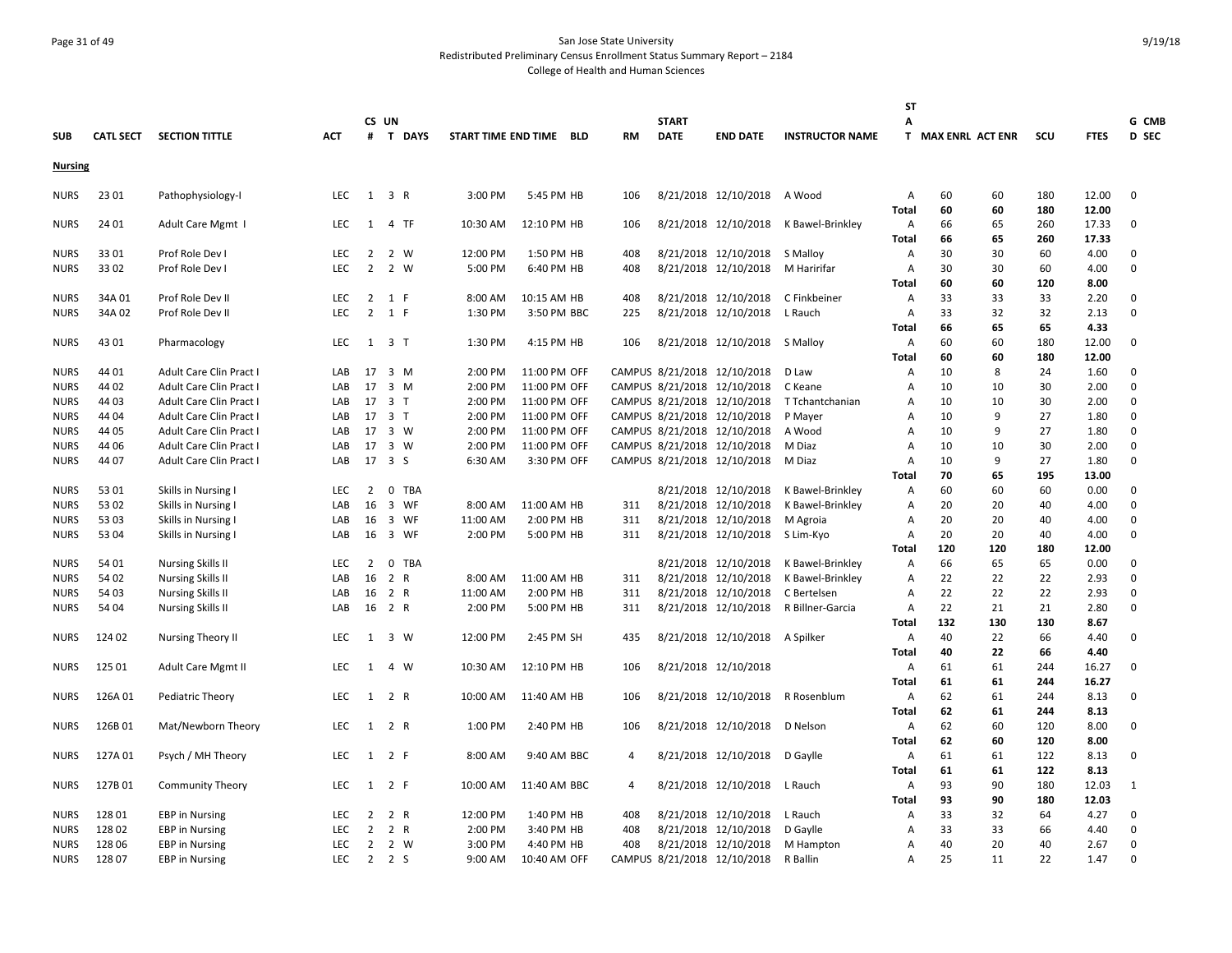# Page 32 of 49 San Jose State University Redistributed Preliminary Census Enrollment Status Summary Report – 2184 College of Health and Human Sciences

|             |                  |                          |            |                |                     |                         |              |           |              |                             |                                        | SΤ             |                    |              |             |             |             |
|-------------|------------------|--------------------------|------------|----------------|---------------------|-------------------------|--------------|-----------|--------------|-----------------------------|----------------------------------------|----------------|--------------------|--------------|-------------|-------------|-------------|
|             |                  |                          |            | CS UN          |                     |                         |              |           | <b>START</b> |                             |                                        | А              |                    |              |             |             | G CMB       |
| <b>SUB</b>  | <b>CATL SECT</b> | <b>SECTION TITTLE</b>    | <b>ACT</b> |                | # T DAYS            | START TIME END TIME BLD |              | <b>RM</b> | <b>DATE</b>  | <b>END DATE</b>             | <b>INSTRUCTOR NAME</b>                 |                | T MAX ENRL ACT ENR |              | SCU         | <b>FTES</b> | D SEC       |
|             |                  |                          |            |                |                     |                         |              |           |              |                             |                                        | Total          | 131                | 96           | 192         | 12.80       |             |
| <b>NURS</b> |                  |                          |            |                |                     | 10:30 AM                | 12:10 PM HB  |           |              |                             |                                        |                | 31                 |              |             |             | 0           |
|             | 13301            | Prof Role Dev IV         | <b>LEC</b> |                | $2 \quad 2 \quad T$ |                         |              | 408       |              | 8/21/2018 12/10/2018        | K Abriam-Yago                          | Α              |                    | 32           | 64          | 4.27        | $\Omega$    |
| <b>NURS</b> | 13302            | Prof Role Dev IV         | <b>LEC</b> |                | $2 \quad 2 \quad T$ | 1:00 PM                 | 2:40 PM HB   | 408       |              |                             | 8/21/2018 12/10/2018 S Rickman Patrick | A              | 30                 | 28           | 56          | 3.73        |             |
|             |                  |                          |            |                |                     |                         |              |           |              |                             |                                        | Total          | 61                 | 60           | 120         | 8.00        |             |
| NURS        | 136 01           | Prof Role Dev III        | LEC        | $\overline{2}$ | 2 R                 | 8:00 AM                 | 9:40 AM HB   | 408       |              | 8/21/2018 12/10/2018        | S McKenna                              | Α              | 31                 | 31           | 62          | 4.13        | 0           |
| <b>NURS</b> | 136 02           | Prof Role Dev III        | <b>LEC</b> |                | 2 2 R               | 4:00 PM                 | 5:40 PM HB   | 408       |              | 8/21/2018 12/10/2018        | D Nelson                               | A              | 31                 | 29           | 58          | 3.87        | 0           |
|             |                  |                          |            |                |                     |                         |              |           |              |                             |                                        | Total          | 62                 | 60           | 120         | 8.00        |             |
| <b>NURS</b> | 13701            | Prof Role Dev V          | LEC        | $\overline{2}$ | 2 F                 | 12:30 PM                | 2:10 PM BBC  | 4         |              | 8/21/2018 12/10/2018        | T Adelman                              | Α              | 50                 | 46           | 92          | 6.17        | 1           |
| <b>NURS</b> | 13702            | Prof Role Dev V          | LEC        | $\overline{2}$ | 2 F                 | 12:30 PM                | 2:10 PM HB   | 408       |              | 8/21/2018 12/10/2018        | D Canham                               | A              | 30                 | 29           | 58          | 3.87        | 0           |
| <b>NURS</b> | 13780            | Prof Role Dev V          | <b>LEC</b> |                | $2 \t2 \tF$         | 12:30 PM                | 2:20 PM      |           |              | 8/21/2018 12/10/2018        | D Canham                               | $\overline{A}$ | 13                 | 15           | 30          | 2.00        | 0           |
|             |                  |                          |            |                |                     |                         |              |           |              |                             |                                        | Total          | 93                 | 90           | 180         | 12.03       |             |
| <b>NURS</b> | 13801            | Prof Role Dev VI         | <b>LEC</b> | $\overline{2}$ | 3 F                 | 9:00 AM                 | 11:45 AM BBC | 225       |              | 8/21/2018 12/10/2018        | K Abriam-Yago                          | A              | 36                 | 34           | 102         | 6.80        | 0           |
| <b>NURS</b> | 13802            | Prof Role Dev VI         | <b>LEC</b> | $\overline{2}$ | 3 F                 | 9:00 AM                 | 11:45 AM CCB | 101       |              | 8/21/2018 12/10/2018        | M Hampton                              | A              | 37                 | 39           | 117         | 7.80        | $\mathbf 0$ |
|             |                  |                          |            |                |                     |                         |              |           |              |                             |                                        | Total          | 73                 | 73           | 219         | 14.60       |             |
| <b>NURS</b> | 144 01           | Clin Nurs Appl           | LEC        |                | 2 2 W               | 9:00 AM                 | 10:40 AM HB  | 408       |              | 8/21/2018 12/10/2018        | D Nelson                               | Α              | 40                 | 22           | 44          | 2.93        | 0           |
|             |                  |                          |            |                |                     |                         |              |           |              |                             |                                        | Total          | 40                 | 22           | 44          | 2.93        |             |
| <b>NURS</b> | 145 01           | Adult Care Clin II       | LAB        | 17             | 4 RF                | 7:00 AM                 | 3:00 PM OFF  |           |              | CAMPUS 8/21/2018 12/10/2018 | J Noel                                 | Α              | 10                 | 9            | 36          | 2.40        | 0           |
| <b>NURS</b> | 145 02           | Adult Care Clin II       | LAB        | 17             | 4 R                 | 7:00 AM                 | 7:00 PM OFF  |           |              | CAMPUS 8/21/2018 12/10/2018 | C Pham                                 | Α              | 10                 | 10           | 40          | 2.67        | 0           |
| <b>NURS</b> | 145 03           | Adult Care Clin II       | LAB        | 17             | 4 RF                | 7:00 AM                 | 3:00 PM OFF  |           |              | CAMPUS 8/21/2018 12/10/2018 | A English                              | Α              | 10                 | 9            | 36          | 2.40        | 0           |
| <b>NURS</b> | 145 04           | Adult Care Clin II       | LAB        | 17             | 4 RF                | 2:00 PM                 | 8:00 PM OFF  |           |              | CAMPUS 8/21/2018 12/10/2018 | M Diaz                                 | $\overline{A}$ | 11                 | 11           | 44          | 2.93        | 0           |
| <b>NURS</b> | 145 05           | Adult Care Clin II       | LAB        | 17             | 4 WR                | 2:00 PM                 | 8:00 PM OFF  |           |              | CAMPUS 8/21/2018 12/10/2018 |                                        | $\overline{A}$ | 10                 | $\mathbf{0}$ | $\mathbf 0$ | 0.00        | 0           |
| <b>NURS</b> | 145 06           | Adult Care Clin II       | LAB        | 17             | 4 WR                | 2:00 PM                 | 8:00 PM OFF  |           |              | CAMPUS 8/21/2018 12/10/2018 | A Paulson                              | A              | 11                 | 11           | 44          | 2.93        | 0           |
| NURS        | 145 07           | Adult Care Clin II       | LAB        | 17             | 4 WR                | 2:00 PM                 | 8:00 PM OFF  |           |              | CAMPUS 8/21/2018 12/10/2018 | P Mayer                                | A              | 10                 | 10           | 40          | 2.67        | 0           |
|             |                  |                          |            |                |                     |                         |              |           |              |                             |                                        | Total          | 72                 | 60           | 240         | 16.00       |             |
| NURS        | 146A 01          | Peds Clinical            | LAB        | 17             | 2 T                 | 7:00 AM                 | 1:00 PM OFF  |           |              | CAMPUS 8/21/2018 12/10/2018 | J Neyman                               | Α              | 10                 | 8            | 16          | 1.07        | 0           |
| <b>NURS</b> | 146A 02          | Peds Clinical            | LAB        |                | 17 2 T              | 3:00 PM                 | 9:00 PM OFF  |           |              | CAMPUS 8/21/2018 12/10/2018 | C Denworth                             | Α              | 10                 | 8            | 16          | 1.07        | 0           |
| <b>NURS</b> | 146A03           | Peds Clinical            | LAB        |                | 17 2 W              | 7:00 AM                 | 1:00 PM OFF  |           |              | CAMPUS 8/21/2018 12/10/2018 | J Barreto                              | $\overline{A}$ | 9                  | 9            | 18          | 1.20        | 0           |
| <b>NURS</b> | 146A 04          | Peds Clinical            | LAB        |                | 17 2 W              | 7:00 AM                 | 1:00 PM OFF  |           |              | CAMPUS 8/21/2018 12/10/2018 | M Schmidt                              | $\overline{A}$ | 10                 | 10           | 20          | 1.33        | 0           |
| <b>NURS</b> | 146A05           | Peds Clinical            | LAB        | 17             | 2 W                 | 3:00 PM                 | 9:00 PM OFF  |           |              | CAMPUS 8/21/2018 12/10/2018 | C Weng                                 | $\overline{A}$ | 10                 | 8            | 16          | 1.07        | 0           |
| <b>NURS</b> | 146A06           | Peds Clinical            | LAB        | 17             | 2 F                 | 7:00 AM                 | 1:00 PM OFF  |           |              | CAMPUS 8/21/2018 12/10/2018 | V Brewer                               | $\overline{A}$ | 10                 | 9            | 18          | 1.20        | 0           |
| <b>NURS</b> | 146A07           | Peds Clinical            | LAB        |                | 17 2 F              | 3:00 PM                 | 9:00 PM OFF  |           |              | CAMPUS 8/21/2018 12/10/2018 | S McKenna                              | Α              | 10                 | 8            | 16          | 1.07        | 0           |
|             |                  |                          |            |                |                     |                         |              |           |              |                             |                                        | Total          | 69                 | 60           | 120         | 8.00        |             |
| <b>NURS</b> | 146B 01          | Mat Hith Clinical        | LAB        | 17             | 2 T                 | 7:00 AM                 | 1:00 PM OFF  |           |              | CAMPUS 8/21/2018 12/10/2018 | A Puck                                 | Α              | 10                 | 9            | 18          | 1.20        | 0           |
| <b>NURS</b> | 146B02           | <b>Mat Hith Clinical</b> | LAB        |                | 17 2 T              | 7:00 AM                 | 1:00 PM OFF  |           |              | CAMPUS 8/21/2018 12/10/2018 | D Nelson                               | Α              | 10                 | 9            | 18          | 1.20        | 0           |
| <b>NURS</b> | 146B03           | Mat Hith Clinical        | LAB        |                | 17 2 T              | 3:00 PM                 | 9:00 PM OFF  |           |              | CAMPUS 8/21/2018 12/10/2018 | J Barnby                               | Α              | 10                 | 8            | 16          | 1.07        | 0           |
| <b>NURS</b> | 146B04           | <b>Mat Hith Clinical</b> | LAB        |                | 17 2 W              | 7:00 AM                 | 1:00 PM OFF  |           |              | CAMPUS 8/21/2018 12/10/2018 | M Agroia                               | A              | 10                 | 8            | 16          | 1.07        | 0           |
| <b>NURS</b> | 146B05           | Mat Hith Clinical        | LAB        |                | 17 2 W              | 3:00 PM                 | 9:00 PM OFF  |           |              | CAMPUS 8/21/2018 12/10/2018 | S Lim-Kyo                              | $\overline{A}$ | 10                 | 8            | 16          | 1.07        | $\Omega$    |
| <b>NURS</b> | 146B06           | <b>Mat Hith Clinical</b> | LAB        | 17             | 2 F                 | 7:00 AM                 | 1:00 PM OFF  |           |              | CAMPUS 8/21/2018 12/10/2018 | M Germain                              | $\overline{A}$ | 10                 | 10           | 20          | 1.33        | $\Omega$    |
| <b>NURS</b> | 146B07           | Mat Hith Clinical        | LAB        |                | 17 2 F              | 7:00 AM                 | 1:00 PM OFF  |           |              | CAMPUS 8/21/2018 12/10/2018 | J Neyman                               | $\overline{A}$ | 10                 | 8            | 16          | 1.07        | 0           |
|             |                  |                          |            |                |                     |                         |              |           |              |                             |                                        | Total          | 70                 | 60           | 120         | 8.00        |             |
| <b>NURS</b> | 147A 01          | Mental Health Clin       | LAB        | 17             | 2 M                 | 8:00 AM                 | 2:00 PM OFF  |           |              | CAMPUS 8/21/2018 12/10/2018 | P Prasad                               | Α              | 10                 | 8            | 16          | 1.07        | 0           |
| <b>NURS</b> | 147A 02          | Mental Health Clin       | LAB        | 17             | 2 M                 | 3:00 PM                 | 9:00 PM OFF  |           |              | CAMPUS 8/21/2018 12/10/2018 | N Ugokwe                               | A              | 10                 | 10           | 20          | 1.33        | 0           |
| NURS        | 147A 03          | Mental Health Clin       | LAB        | 17             | 2 M                 | 3:00 PM                 | 9:00 PM OFF  |           |              | CAMPUS 8/21/2018 12/10/2018 | D Gaylle                               | Α              | 9                  | 7            | 14          | 0.93        | 0           |
| NURS        | 147A 04          | Mental Health Clin       | LAB        |                | 17 2 T              | 8:00 AM                 | 2:00 PM OFF  |           |              | CAMPUS 8/21/2018 12/10/2018 | C Mao                                  | A              | 10                 | 10           | 20          | 1.33        | 0           |
| <b>NURS</b> | 147A 05          | Mental Health Clin       | LAB        | 17             | 2 T                 | 3:00 PM                 | 9:00 PM OFF  |           |              | CAMPUS 8/21/2018 12/10/2018 | D Van Veen                             | A              | 10                 | 9            | 18          | 1.20        | 0           |
| <b>NURS</b> | 147A 06          | Mental Health Clin       | LAB        | 17             | 2 W                 | 8:00 AM                 | 2:00 PM OFF  |           |              | CAMPUS 8/21/2018 12/10/2018 | C Mao                                  | $\overline{A}$ | 9                  | q            | 18          | 1.20        | 0           |
| <b>NURS</b> | 147A 07          | Mental Health Clin       | LAB        |                | 17 2 W              | 8:00 AM                 | 2:00 PM OFF  |           |              | CAMPUS 8/21/2018 12/10/2018 | D Francisco                            | $\overline{A}$ | 9                  | 8            | 16          | 1.07        | 0           |
|             |                  |                          |            |                |                     |                         |              |           |              |                             |                                        | Total          | 67                 | 61           | 122         | 8.13        |             |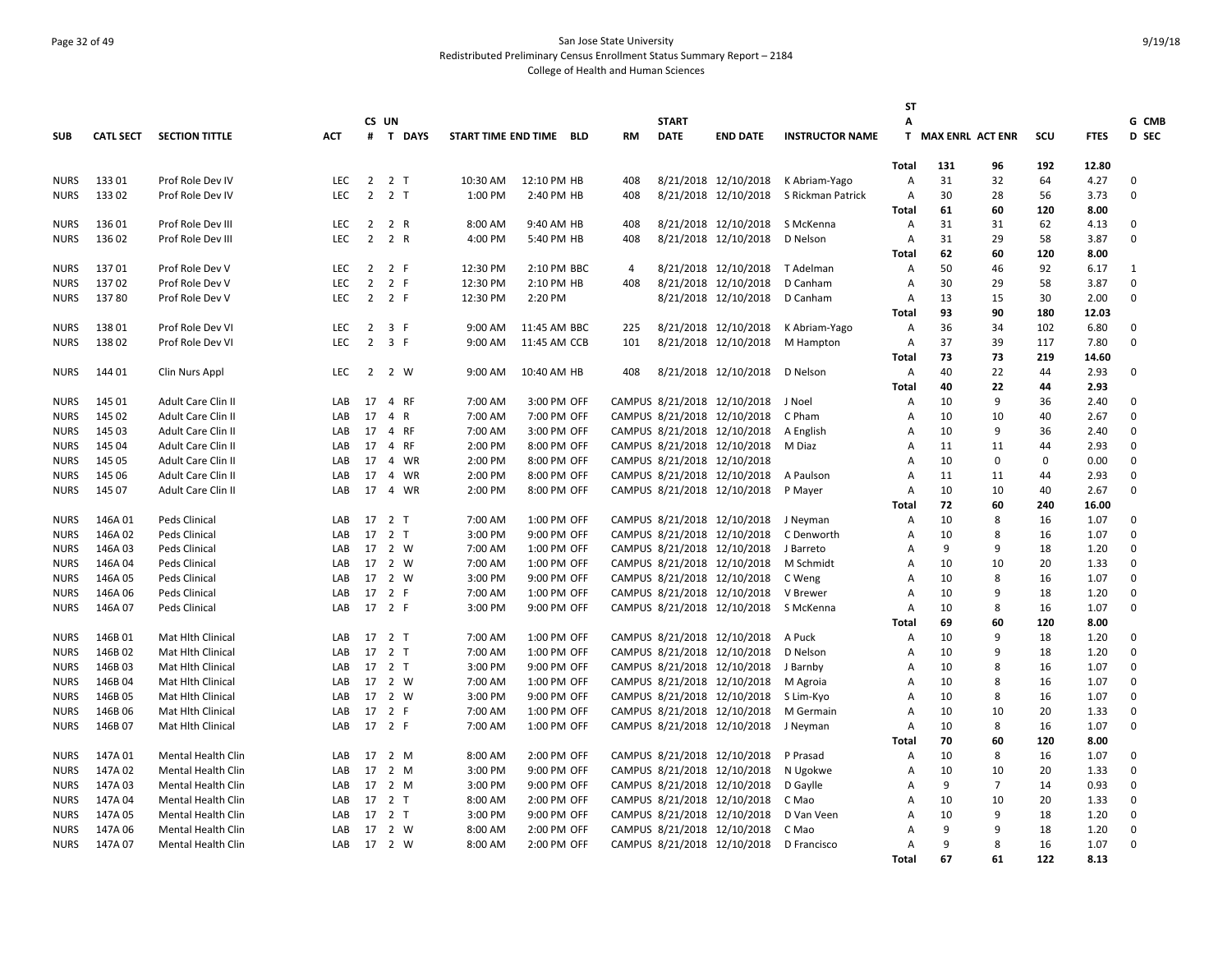# Page 33 of 49 San Jose State University Redistributed Preliminary Census Enrollment Status Summary Report – 2184 College of Health and Human Sciences

|             |                  |                          |            |       |                |                     |             |            |           |              |                             |                        | <b>ST</b>            |                    |                |              |             |              |
|-------------|------------------|--------------------------|------------|-------|----------------|---------------------|-------------|------------|-----------|--------------|-----------------------------|------------------------|----------------------|--------------------|----------------|--------------|-------------|--------------|
|             |                  |                          |            | CS UN |                |                     |             |            |           | <b>START</b> |                             |                        | А                    |                    |                |              |             | G CMB        |
| <b>SUB</b>  | <b>CATL SECT</b> | <b>SECTION TITTLE</b>    | <b>ACT</b> | #     | T DAYS         | START TIME END TIME |             | <b>BLD</b> | <b>RM</b> | <b>DATE</b>  | <b>END DATE</b>             | <b>INSTRUCTOR NAME</b> |                      | T MAX ENRL ACT ENR |                | scu          | <b>FTES</b> | <b>D SEC</b> |
| <b>NURS</b> | 147B01           | Com Hith Clin            | LAB        |       | 17 3 T         | 8:00 AM             | 5:00 PM OFF |            |           |              | CAMPUS 8/21/2018 12/10/2018 | D Teaford              | A                    | 10                 | 10             | 30           | 2.00        | 0            |
| <b>NURS</b> | 147B 02          | Com Hith Clin            | LAB        | 17    | 3 W            | 8:00 AM             | 5:00 PM OFF |            |           |              | CAMPUS 8/21/2018 12/10/2018 | D Canham               | $\overline{A}$       | 11                 | 10             | 30           | 2.00        | 0            |
| <b>NURS</b> | 147B03           | Com Hith Clin            | LAB        |       | 17 3 T         | 8:00 AM             | 5:00 PM OFF |            |           |              | CAMPUS 8/21/2018 12/10/2018 | P Edwards              | A                    | 10                 | 9              | 27           | 1.80        | 0            |
| <b>NURS</b> | 147B 05          | Com Hith Clin            | LAB        |       | 17 3 W         | 8:00 AM             | 5:00 PM OFF |            |           |              | CAMPUS 8/21/2018 12/10/2018 | C Finkbeiner           | A                    | 11                 | 9              | 27           | 1.80        | 0            |
| <b>NURS</b> | 147B 06          | Com Hith Clin            | LAB        | 17    | 3 T            | 8:00 AM             | 5:00 PM OFF |            |           |              | CAMPUS 8/21/2018 12/10/2018 | T Adelman              | Α                    | 12                 | 12             | 36           | 2.40        | 0            |
| <b>NURS</b> | 147B 07          | Com Hith Clin            | LAB        |       | 17 3 T         | 8:00 AM             | 5:00 PM OFF |            |           |              | CAMPUS 8/21/2018 12/10/2018 | C Finkbeiner           | $\overline{A}$       | 10                 | 10             | 30           | 2.00        | 0            |
| <b>NURS</b> | 147B08           | Com Hith Clin            | LAB        | 17    | 3 TBA          |                     |             |            |           |              | 8/21/2018 12/10/2018        |                        | $\overline{A}$       | 12                 | 10             | 30           | 2.00        | 0            |
| <b>NURS</b> | 147B 10          | Com Hith Clin            | LAB        | 17    | 3 R            | 8:00 AM             | 5:00 PM OFF |            |           |              | CAMPUS 8/21/2018 12/10/2018 | T Adelman              | $\overline{A}$       | 10                 | 9              | 27           | 1.80        | $\Omega$     |
| <b>NURS</b> | 147B 12          | Com Hith Clin            | LAB        |       | 17 3 W         | 8:00 AM             | 5:00 PM OFF |            |           |              | CAMPUS 8/21/2018 12/10/2018 | C Williams             | A                    | 11                 | 10             | 30           | 2.00        | 0            |
|             |                  |                          |            |       |                |                     |             |            |           |              |                             |                        | <b>Total</b>         | 97                 | 89             | 267          | 17.80       |              |
| NURS        | 148A01           | Sen Precept              | <b>PRA</b> | 17    | 4 TBA          |                     |             |            |           |              | 8/21/2018 12/10/2018        | N Becker               | Α                    | 73                 | 11             | 44           | 2.93        | 0            |
| <b>NURS</b> | 148A02           | Sen Precept              | <b>PRA</b> | 17    | 4 TBA          |                     |             |            |           |              | 8/21/2018 12/10/2018        |                        | A                    | 13                 | 12             | 48           | 3.20        | 0            |
| <b>NURS</b> | 148A03           | Sen Precept              | <b>PRA</b> | 17    | 4 TBA          |                     |             |            |           |              | 8/21/2018 12/10/2018        |                        | A                    | 12                 | 5              | 20           | 1.33        | $\Omega$     |
| <b>NURS</b> | 148A04           | Sen Precept              | PRA        | 17    | 4 TBA          |                     |             |            |           |              | 8/21/2018 12/10/2018        |                        | A                    | 16                 | 6              | 24           | 1.60        | 0            |
| NURS        | 148A05           | Sen Precept              | <b>PRA</b> | 17    | 4 TBA          |                     |             |            |           |              | 8/21/2018 12/10/2018        |                        | $\overline{A}$       | 12                 | 6              | 24           | 1.60        | 0            |
| NURS        | 148A06           | Sen Precept              | PRA        | 17    | 4 TBA          |                     |             |            |           |              | 8/21/2018 12/10/2018        |                        | A                    | 16                 | 11             | 44           | 2.93        | 0            |
| <b>NURS</b> | 148A07           | Sen Precept              | <b>PRA</b> | 17    | 4 TBA          |                     |             |            |           |              | 8/21/2018 12/10/2018        |                        | $\Delta$             | 9                  | 5              | 20           | 1.33        | 0            |
| <b>NURS</b> | 148A08           | Sen Precept              | PRA        | 17    | 4 F            | 1:00 PM             | 3:20 PM     |            |           |              | 8/21/2018 12/10/2018        | J Barnby               | A                    | 12                 | 12             | 48           | 3.20        | $\Omega$     |
| <b>NURS</b> | 148A09           | Sen Precept              | PRA        | 17    | 4 F            | 1:00 PM             | 3:20 PM     |            |           |              | 8/21/2018 12/10/2018        | I Becerra-Ortiz        | $\overline{A}$       | 12                 | $\overline{7}$ | 28           | 1.87        | 0            |
|             |                  |                          |            |       |                |                     |             |            |           |              |                             |                        | Total                | 175                | 75             | 300          | 20.00       |              |
| <b>NURS</b> | 18001            | <b>Indivi Stdies</b>     | <b>SUP</b> | 36    | 1 TBA          |                     |             |            |           |              | 8/21/2018 12/10/2018        | C O'Leary-Kelley       | Α                    | 40                 | 19             | 19           | 1.27        | 0            |
| <b>NURS</b> | 180 02           | <b>Indivi Stdies</b>     | <b>SUP</b> | 36    | 2 TBA          |                     |             |            |           |              | 8/21/2018 12/10/2018        | C O'Leary-Kelley       | Α                    | 40                 | 6              | 12           | 0.80        | 0            |
| <b>NURS</b> | 18003            | <b>Indivi Stdies</b>     | <b>SUP</b> | 36    | 3 TBA          |                     |             |            |           |              | 8/21/2018 12/10/2018        | C O'Leary-Kelley       | A                    | 40                 | $\mathbf 0$    | 0            | 0.00        | 0            |
| NURS        | 18004            | <b>Indivi Stdies</b>     | <b>SUP</b> | 36    | 4 TBA          |                     |             |            |           |              | 8/21/2018 12/10/2018        | C O'Leary-Kelley       | A                    | 40                 | $\overline{2}$ | 8            | 0.53        | $\Omega$     |
|             |                  |                          |            |       |                |                     |             |            |           |              |                             |                        | <b>Total</b>         | 160                | 27             | 39           | 2.60        |              |
| <b>NURS</b> | 200 01           | <b>Health Systems</b>    | <b>SEM</b> |       | $\overline{3}$ |                     |             |            |           |              |                             |                        | X                    | 0                  | $\mathbf 0$    | $\mathbf 0$  | 0.00        | $\mathbf 0$  |
| <b>NURS</b> | 200 50           | <b>Health Systems</b>    | SEM        | 5     | 3 W            | 3:30 PM             | 6:15 PM HB  |            | 401       |              | 8/21/2018 12/10/2018        | D Moore                | $\overline{A}$       | 20                 | 12             | 36           | 3.00        | 12           |
|             |                  |                          |            |       |                |                     |             |            |           |              |                             |                        | <b>Total</b>         | 20                 | 12             | 36           | 3.00        |              |
| <b>NURS</b> | 202 01           | <b>Theoretical Found</b> | <b>SEM</b> |       | 2              |                     |             |            |           |              |                             |                        | Х                    | 0                  | 0              | $\mathbf 0$  | 0.00        | $\mathbf 0$  |
| <b>NURS</b> | 202 51           | <b>Theoretical Found</b> | <b>SEM</b> | -5    | 2 W            | 6:30 PM             | 8:10 PM HB  |            | 401       |              | 8/21/2018 12/10/2018        | C Mao                  | $\overline{A}$       | 20                 | 13             | 26           | 2.17        | 13           |
|             |                  |                          |            |       |                |                     |             |            |           |              |                             |                        | Total                | 20                 | 13             | 26           | 2.17        |              |
| <b>NURS</b> | 248 01           | <b>Adv Hlth Assess</b>   | SEM        |       | 3              |                     |             |            |           |              |                             |                        | X                    | 0                  | $\mathbf 0$    | $\mathbf 0$  | 0.00        | 0            |
| NURS        | 248 52           | <b>Adv Hlth Assess</b>   | <b>SEM</b> | 6     | 3 W            | 8:30 PM             | 11:00 PM HB |            | 401       |              | 8/21/2018 12/10/2018        | D Goyal                | A                    | 20                 | 13             | 39           | 3.25        | 13           |
|             |                  |                          |            |       |                |                     |             |            |           |              |                             |                        | <b>Total</b>         | 20                 | 13             | 39           | 3.25        |              |
| <b>NURS</b> | 29701            | Master's Project         | <b>SUP</b> |       | 1              |                     |             |            |           |              |                             |                        | X                    | $\Omega$           | $\Omega$       | $\mathbf 0$  | 0.00        | 0            |
| <b>NURS</b> | 297 02           | Master's Project         | <b>SUP</b> |       | $\overline{2}$ |                     |             |            |           |              |                             |                        | х                    | $\Omega$           | $\Omega$       | $\mathbf 0$  | 0.00        | 0            |
|             |                  |                          |            |       |                |                     |             |            |           |              |                             |                        | <b>Total</b>         | 0                  | $\mathbf{0}$   | $\mathbf{0}$ | 0.00        |              |
|             |                  |                          |            |       |                |                     |             |            |           |              |                             |                        | <b>Nursing Total</b> | 2243               | 1851           | 4470         | 291.62      |              |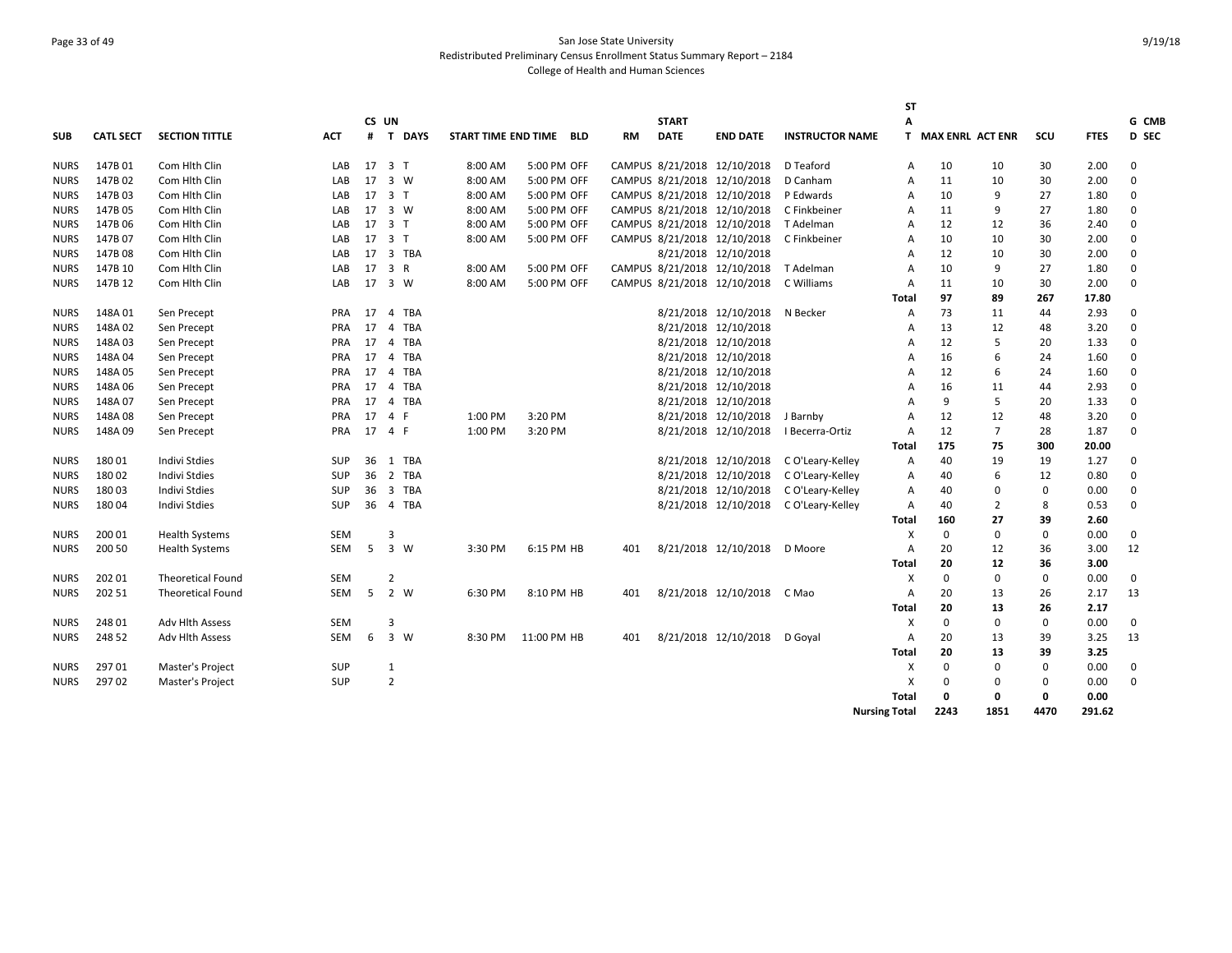# Page 34 of 49 San Jose State University Redistributed Preliminary Census Enrollment Status Summary Report – 2184 College of Health and Human Sciences

|             |                  |                                                |            |                |                |          |                         |           |              |                             |                        | SΤ             |                    |              |                |              |                |              |
|-------------|------------------|------------------------------------------------|------------|----------------|----------------|----------|-------------------------|-----------|--------------|-----------------------------|------------------------|----------------|--------------------|--------------|----------------|--------------|----------------|--------------|
|             |                  |                                                |            |                | CS UN          |          |                         |           | <b>START</b> |                             |                        | А              |                    |              |                |              | G CMB          |              |
| <b>SUB</b>  | <b>CATL SECT</b> | <b>SECTION TITTLE</b>                          | <b>ACT</b> | #              | <b>T DAYS</b>  |          | START TIME END TIME BLD | <b>RM</b> | <b>DATE</b>  | <b>END DATE</b>             | <b>INSTRUCTOR NAME</b> |                | T MAX ENRL ACT ENR |              | scu            | <b>FTES</b>  | <b>D</b> SEC   |              |
|             |                  | <b>Nutrition, Food Science &amp; Packaging</b> |            |                |                |          |                         |           |              |                             |                        |                |                    |              |                |              |                |              |
| <b>NUFS</b> | 1A 01            | Physical Science of Food                       | SEM        |                | $\overline{3}$ |          |                         |           |              |                             |                        | X              | 0                  | $\mathbf{0}$ | $\mathbf 0$    | 0.00         | $\mathbf{0}$   |              |
| <b>NUFS</b> | 1A 02            | Physical Science of Food                       | <b>SEM</b> | $\overline{4}$ | 3 MW           | 1:30 PM  | 2:45 PM MH              | 324       |              | 8/21/2018 12/10/2018 X Feng |                        | A              | 45                 | 14           | 42             | 2.80         | $\mathbf{0}$   |              |
|             |                  |                                                |            |                |                |          |                         |           |              |                             |                        | <b>Total</b>   | 45                 | 14           | 42             | 2.80         |                |              |
| <b>NUFS</b> | 801              | Nutr Health Prof                               | <b>LEC</b> | 1              | 3 MW           | 12:00 PM | 1:15 PM CL              | 310       |              | 8/21/2018 12/10/2018        | A Rubin                | Α              | 45                 | 44           | 132            | 8.80         | 0              |              |
| <b>NUFS</b> | 880              | Nutr Health Prof                               | <b>LEC</b> | 1              | 3<br>TBA       |          |                         |           |              | 8/21/2018 12/10/2018        | E MacKusick            | A              | 45                 | 24           | 72             | 4.80         | $\mathbf 0$    |              |
|             |                  |                                                |            |                |                |          |                         |           |              |                             |                        | Total          | 90                 | 68           | 204            | 13.60        |                |              |
| <b>NUFS</b> | 901              | Intro Human Nutr                               | <b>LEC</b> | 1              | 3 MW           | 9:00 AM  | 10:15 AM BBC            | 201       |              | 8/21/2018 12/10/2018        | K Knoblaugh            | A              | 45                 | 44           | 132            | 8.80         | 0              |              |
| <b>NUFS</b> | 902              | Intro Human Nutr                               | <b>LEC</b> | 1              | 3 MW           | 10:30 AM | 11:45 AM BBC            | 201       |              | 8/21/2018 12/10/2018        | K Knoblaugh            | A              | 45                 | 46           | 138            | 9.20         | $\mathbf{0}$   |              |
| <b>NUFS</b> | 903              | Intro Human Nutr                               | <b>LEC</b> | 1              | 3 TR           | 9:00 AM  | 10:15 AM BBC            | 201       |              | 8/21/2018 12/10/2018        | A Whitson              | $\overline{A}$ | 45                 | 45           | 135            | 9.00         | $\mathbf{0}$   |              |
| <b>NUFS</b> | 904              | Intro Human Nutr                               | <b>LEC</b> | 1              | 3 TR           | 9:00 AM  | 10:15 AM CL             | 302       |              | 8/21/2018 12/10/2018        | L Sweeney              | A              | 45                 | 44           | 132            | 8.80         | $\mathbf{0}$   |              |
| <b>NUFS</b> | 905              | Intro Human Nutr                               | <b>LEC</b> | 1              | 3 F            | 9:00 AM  | 11:45 AM CL             | 204       |              | 8/21/2018 12/10/2018        | K Harvey               | $\overline{A}$ | 45                 | 18           | 54             | 3.60         | $\Omega$       |              |
|             |                  |                                                |            |                |                |          |                         |           |              |                             |                        | <b>Total</b>   | 225                | 197          | 591            | 39.40        |                |              |
| <b>NUFS</b> | 16 01            | Sci, Physio, Nutr                              | <b>LEC</b> | $\overline{2}$ | 3 TR           | 12:00 PM | 1:15 PM BBC             | 201       |              | 8/21/2018 12/10/2018        | Y Sun                  | A              | 45                 | 43           | 129            | 8.60         | 0              |              |
| <b>NUFS</b> | 16 02            | Sci, Physio, Nutr                              | <b>LEC</b> | $\overline{2}$ | 3 TR           | 1:30 PM  | 2:45 PM BBC             | 201       |              | 8/21/2018 12/10/2018        | Y Sun                  | A              | 45                 | 44           | 132            | 8.80         | $\mathsf 0$    |              |
| <b>NUFS</b> | 1603             | Sci, Physio, Nutr                              | <b>LEC</b> | $\overline{2}$ | 3 TR           | 3:00 PM  | 4:15 PM BBC             | 201       |              | 8/21/2018 12/10/2018        | Y Sun                  | A              | 45                 | 42           | 126            | 8.40         | 0              |              |
| <b>NUFS</b> | 16 04            | Sci, Physio, Nutr                              | <b>LEC</b> | $\overline{2}$ | 3 TR           | 4:30 PM  | 5:45 PM BBC             | 104       |              | 8/21/2018 12/10/2018        | Y Sun                  | A              | 45<br>180          | 19           | 57             | 3.80         | $\Omega$       |              |
|             |                  |                                                |            |                |                |          |                         |           |              |                             |                        | <b>Total</b>   | 30                 | 148<br>33    | 444<br>66      | 29.60        | $\mathbf{0}$   | $C$ $*$      |
| <b>NUFS</b> | 20 01            | Sanitatn & Env Iss                             | <b>SEM</b> | 4              | 2 M            | 12:00 PM | 1:40 PM CCB             | 122       |              | 8/21/2018 12/10/2018        | A Widaman              | $\overline{A}$ | 30                 | 33           | 66             | 4.40<br>4.40 |                |              |
| <b>NUFS</b> | 21 01            | <b>Culinary Prin &amp; Practice</b>            | <b>LEC</b> | 2              | 3 W            | 8:30 AM  | 10:10 AM CCB            | 122       |              | 8/21/2018 12/10/2018        | R Larson               | Total<br>A     | 40                 | 33           | 66             | 6.60         | $\mathbf{0}$   |              |
| <b>NUFS</b> | 21 02            | <b>Culinary Prin &amp; Practice</b>            | LAB        | 16             | $0 \quad W$    | 10:15 AM | 1:15 PM CCB             | 125       |              | 8/21/2018 12/10/2018        | R Larson               | A              | 20                 | 20           | 20             | 0.00         | $\mathbf{0}$   |              |
| <b>NUFS</b> | 2103             | <b>Culinary Prin &amp; Practice</b>            | LAB        |                | 16 0 F         | 9:00 AM  | 11:45 AM CCB            | 125       |              | 8/21/2018 12/10/2018        | R Larson               | A              | 20                 | 13           | 13             | 0.00         | $\Omega$       |              |
|             |                  |                                                |            |                |                |          |                         |           |              |                             |                        | Total          | 80                 | 66           | 99             | 6.60         |                |              |
| <b>NUFS</b> | 22 01            | Caterng & Bev Mgmt                             | <b>LEC</b> | $\overline{2}$ | 2 W            | 1:30 PM  | 2:20 PM CCB             | 125       |              | 8/21/2018 12/10/2018        | J Kubota               | Α              | 20                 | 9            | 9              | 1.20         | $\mathsf 0$    | $\mathsf{C}$ |
| HSPM        | 22 01            | Caterng & Bev Mgmt                             | <b>LEC</b> | $\overline{2}$ | 2 W            | 1:30 PM  | 2:20 PM CCB             | 125       |              | 8/21/2018 12/10/2018        | J Kubota               | A              | 0                  | $\mathbf{0}$ | $\mathbf 0$    | 0.00         | 0              | $\mathsf{C}$ |
| <b>NUFS</b> | 22 02            | Caterng & Bev Mgmt                             | LAB        | 16             | 0 W            | 2:30 PM  | 5:15 PM CCB             | 125       |              | 8/21/2018 12/10/2018        | J Kubota               | A              | 20                 | 9            | 9              | 0.00         | $\mathbf 0$    | $\mathsf{C}$ |
| <b>HSPM</b> | 2202             | Caterng & Bev Mgmt                             | LAB        | 16             | 0 W            | 2:30 PM  | 5:15 PM CCB             | 125       |              | 8/21/2018 12/10/2018        | J Kubota               | $\overline{A}$ | 0                  | 0            | $\mathbf 0$    | 0.00         | 0              | $\mathsf{C}$ |
|             |                  |                                                |            |                |                |          |                         |           |              |                             |                        | Total          | 40                 | 18           | 18             | 1.20         |                |              |
| <b>NUFS</b> | 25 01            | Intern Fdserv Mgmt                             | SUP        | 36             | 1 TBA          |          |                         |           |              | 8/21/2018 12/10/2018        | J Kubota               | A              | 20                 | $\mathbf{0}$ | $\Omega$       | 0.00         | $\mathbf{0}$   |              |
| <b>NUFS</b> | 25 02            | Intern Fdserv Mgmt                             | SUP        |                | 36 2 TBA       |          |                         |           |              | 8/21/2018 12/10/2018        | J Kubota               | A              | 20                 | 1            | $\overline{2}$ | 0.13         | $\mathbf{0}$   |              |
|             |                  |                                                |            |                |                |          |                         |           |              |                             |                        | <b>Total</b>   | 40                 | 1            | $\overline{2}$ | 0.13         |                |              |
| <b>NUFS</b> | 3101             | Prof in Nufs and Pkg                           | <b>LEC</b> | 2              | 1 M            | 3:00 PM  | 3:50 PM CCB             | 102       |              | 8/21/2018 12/10/2018        | S Gieng                | A              | 35                 | 45           | 45             | 3.00         | 0              |              |
| <b>NUFS</b> | 31 02            | Prof in Nufs and Pkg                           | <b>LEC</b> | $\overline{2}$ | 1 T            | 1:30 PM  | 2:20 PM CCB             | 122       |              | 8/21/2018 12/10/2018        | S Gieng                | A              | 35                 | 40           | 40             | 2.67         | $\mathbf 0$    |              |
|             |                  |                                                |            |                |                |          |                         |           |              |                             |                        | Total          | 70                 | 85           | 85             | 5.67         |                |              |
| <b>NUFS</b> | 101A01           | Food Science                                   | <b>LEC</b> | 4              | 4 TR           | 10:30 AM | 11:45 AM BBC            | 201       |              | 8/21/2018 12/10/2018        | X Feng                 | Α              | 60                 | 56           | 168            | 15.33        | 6              |              |
| <b>NUFS</b> | 101A02           | Food Science                                   | LAB        | 16             | 0 <sub>T</sub> | 12:00 PM | 2:45 PM CCB             | 125       |              | 8/21/2018 12/10/2018        | X Feng                 | A              | 20                 | 18           | 18             | 0.00         | $\overline{2}$ |              |
| <b>NUFS</b> | 101A03           | <b>Food Science</b>                            | LAB        | 16             | 0 R            | 12:00 PM | 2:45 PM CCB             | 125       |              | 8/21/2018 12/10/2018        | S Spencer              | $\overline{A}$ | 20                 | 20           | 20             | 0.00         | 1              |              |
| <b>NUFS</b> | 101A04           | Food Science                                   | LAB        | 16             | 0 M            | 12:00 PM | 2:45 PM CCB             | 125       |              | 8/21/2018 12/10/2018        | A Telias Rabinovich    | $\overline{A}$ | 20                 | 18           | 18             | 0.00         | 3              |              |
|             |                  |                                                |            |                |                |          |                         |           |              |                             |                        | <b>Total</b>   | 120                | 112          | 224            | 15.33        |                |              |
| <b>NUFS</b> | 103 01           | Food Proc & Pkg I                              | <b>SEM</b> | $\overline{2}$ | 2 W            | 1:30 PM  | 3:10 PM CCB             | 122       |              | 8/21/2018 12/10/2018        | S Spencer              | $\overline{A}$ | 35                 | 26           | 52             | 3.53         | $\overline{2}$ |              |
| <b>NUFS</b> | 103 02           | Food Proc & Pkg I                              | SEM        | $\overline{2}$ | 2 R            | 8:30 AM  | 10:10 AM CCB            | 122       |              | 8/21/2018 12/10/2018        | S Spencer              | Α              | 35                 | 33           | 66             | 4.47         | $\overline{2}$ |              |
|             |                  |                                                |            |                |                |          |                         |           |              |                             |                        | Total          | 70                 | 59           | 118            | 8.00         |                |              |
| <b>NUFS</b> | 103L01           | Food Process Lab                               | LAB        | 16             | 1 W            | 10:30 AM | 1:15 PM CCB             | 216       |              | 8/21/2018 12/10/2018        | S Spencer              | A              | 16                 | 17           | 17             | 1.13         | 0              |              |
| <b>NUFS</b> | 103L02           | Food Process Lab                               | LAB        |                | 16 1 R         | 3:00 PM  | 5:45 PM CCB             | 216       |              | 8/21/2018 12/10/2018        | S Spencer              | A              | 16                 | 15           | 15             | 1.00         | 0              |              |
|             |                  |                                                |            |                |                |          |                         |           |              |                             |                        | <b>Total</b>   | 32                 | 32           | 32             | 2.13         |                |              |
| <b>NUFS</b> | 105 01           | Curr Issues in Nutr                            | LEC.       | 1              | 3 T            | 3:00 PM  | 5:45 PM CCB             | 102       |              | 8/21/2018 12/10/2018        | L Sweeney              | $\overline{A}$ | 35                 | 34           | 102            | 6.80         | 0              | C.           |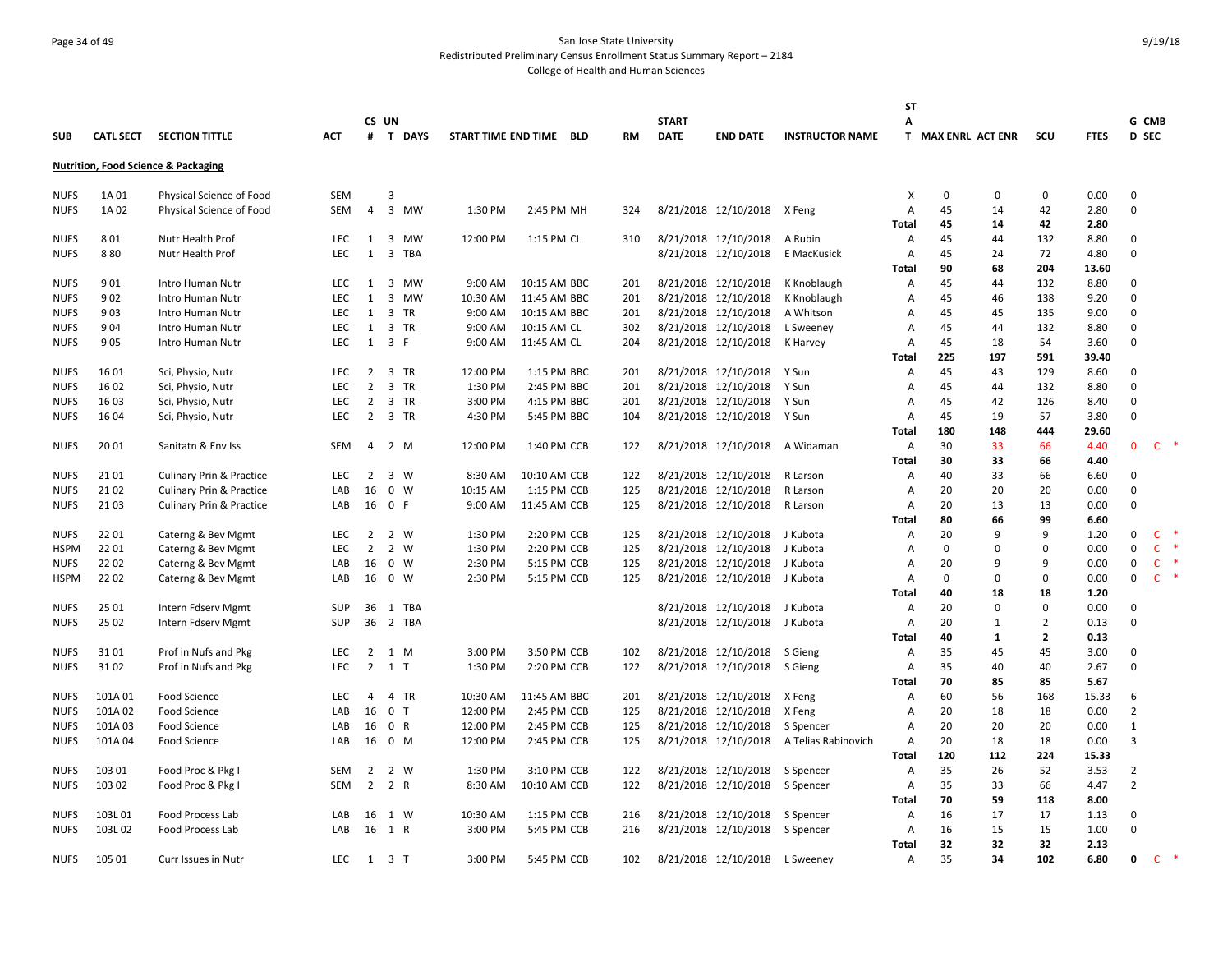# Page 35 of 49 San Jose State University Redistributed Preliminary Census Enrollment Status Summary Report – 2184 College of Health and Human Sciences

|             |                  |                           |            |                         |                     |          |                         |           |              |                              |                        | SΤ           |                    |             |              |             |                |              |    |
|-------------|------------------|---------------------------|------------|-------------------------|---------------------|----------|-------------------------|-----------|--------------|------------------------------|------------------------|--------------|--------------------|-------------|--------------|-------------|----------------|--------------|----|
|             |                  |                           |            | CS UN                   |                     |          |                         |           | <b>START</b> |                              |                        | Α            |                    |             |              |             | G CMB          |              |    |
| <b>SUB</b>  | <b>CATL SECT</b> | <b>SECTION TITTLE</b>     | <b>ACT</b> |                         | # T DAYS            |          | START TIME END TIME BLD | <b>RM</b> | <b>DATE</b>  | <b>END DATE</b>              | <b>INSTRUCTOR NAME</b> |              | T MAX ENRL ACT ENR |             | scu          | <b>FTES</b> | <b>D</b> SEC   |              |    |
| НS          | 105 01           | Curr Issues in Nutr       | <b>LEC</b> | 1                       | 3 T                 | 3:00 PM  | 5:45 PM CCB             | 102       |              | 8/21/2018 12/10/2018         | L Sweeney              | Α            | 0                  | $\mathbf 0$ | 0            | 0.00        | 0              | $C$ *        |    |
|             |                  |                           |            |                         |                     |          |                         |           |              |                              |                        | Total        | 35                 | 34          | 102          | 6.80        |                |              |    |
| <b>NUFS</b> | 106A01           | Nutr in Life Span         | <b>LEC</b> | $\overline{2}$          | 3 MW                | 1:30 PM  | 2:45 PM CCB             | 102       |              | 8/21/2018 12/10/2018         | E Brown                | Α            | 35                 | 27          | 81           | 5.45        | 1              |              |    |
| <b>NUFS</b> | 106A02           | Nutr in Life Span         | <b>LEC</b> | $\overline{2}$          | 3 TR                | 1:30 PM  | 2:45 PM CCB             | 102       |              | 8/21/2018 12/10/2018         | L Steinberg            | A            | 35                 | 30          | 90           | 6.20        | $\overline{4}$ |              |    |
|             |                  |                           |            |                         |                     |          |                         |           |              |                              |                        | Total        | 70                 | 57          | 171          | 11.65       |                |              |    |
| <b>NUFS</b> | 106B01           | Resrch Method NufS        | <b>LEC</b> |                         | $\overline{3}$      |          |                         |           |              |                              |                        | Х            | $\mathbf 0$        | $\mathbf 0$ | $\mathbf 0$  | 0.00        | $\mathbf{0}$   |              |    |
| <b>NUFS</b> | 106B02           | Resrch Method NufS        | <b>LEC</b> | 1                       | 3 TR                | 7:30 AM  | 8:45 AM HB              | 407       |              | 8/21/2018 12/10/2018         | S Gieng                | Α            | 30                 | 33          | 99           | 6.60        | $\mathsf 0$    |              |    |
|             |                  |                           |            |                         |                     |          |                         |           |              |                              |                        | Total        | 30                 | 33          | 99           | 6.60        |                |              |    |
| <b>NUFS</b> | 10701            | Prin of Packaging         | <b>LEC</b> |                         | $2 \quad 3 \quad M$ | 5:00 PM  | 7:45 PM BBC             | 201       |              | 8/21/2018 12/10/2018         | F Yambrach             | A            | $\Omega$           | $\mathbf 0$ | $\mathbf 0$  | 0.00        | $\mathbf 0$    | $\mathsf{C}$ |    |
|             |                  |                           |            |                         |                     |          |                         |           |              |                              |                        | <b>Total</b> | $\mathbf{0}$       | 0           | 0            | 0.00        |                |              |    |
| <b>NUFS</b> | 108A01           | Nutr & Metab              | <b>LEC</b> |                         | 2 3 TR              | 12:00 PM | 1:15 PM CCB             | 102       |              | 8/21/2018 12/10/2018         | C Hollenbeck           | Α            | 30                 | 8           | 24           | 1.60        | 0              |              |    |
|             |                  |                           |            |                         |                     |          |                         |           |              |                              |                        | Total        | 30                 | 8           | 24           | 1.60        |                |              |    |
| <b>NUFS</b> | 108L01           | <b>Nutrition Lab</b>      | LAB        |                         | 16 1 R              | 1:30 PM  | 4:15 PM CCB             | 221       |              | 8/21/2018 12/10/2018 S Gieng |                        | Α            | 16                 | 15          | 15           | 1.02        | 1              |              |    |
|             |                  |                           |            |                         |                     |          |                         |           |              |                              |                        | <b>Total</b> | 16                 | 15          | 15           | 1.02        |                |              |    |
| <b>NUFS</b> | 109 01           | Adv Nutr                  | <b>LEC</b> | 2                       | 3 TR                | 10:30 AM | 11:45 AM CCB            | 102       |              | 8/21/2018 12/10/2018         | C Hollenbeck           | Α            | 30                 | 37          | 111          | 7.85        | 9              |              |    |
|             |                  |                           |            |                         |                     |          |                         |           |              |                              |                        | Total        | 30                 | 37          | 111          | 7.85        |                |              |    |
| <b>NUFS</b> | 110A01           | <b>Med Nutrition Ther</b> | SEM        | 4                       | $3 \, M$            | 12:00 PM | 1:40 PM IRC             | 306       |              | 8/21/2018 12/10/2018         | C LaSalle              | Α            | 45                 | 44          | 88           | 9.20        | 8              |              |    |
| <b>NUFS</b> | 110A02           | Med Nutrition Ther        | <b>ACT</b> | 13                      | 0 W                 | 12:00 PM | 1:45 PM IRC             | 306       |              | 8/21/2018 12/10/2018         | C LaSalle              | A            | 45                 | 44          | 44           | 0.00        | 8              |              |    |
|             |                  |                           |            |                         |                     |          |                         |           |              |                              |                        | Total        | 90                 | 88          | 132          | 9.20        |                |              |    |
| <b>NUFS</b> | 11101            | <b>Fdserv Prod Mgmt</b>   | <b>LEC</b> |                         | 3                   |          |                         |           |              |                              |                        | х            | $\Omega$           | 0           | $\mathbf 0$  | 0.00        | $\Omega$       |              |    |
| <b>NUFS</b> | 11102            | <b>Fdserv Prod Mgmt</b>   | LAB        |                         | $\mathbf 0$         |          |                         |           |              |                              |                        | X            | $\Omega$           | 0           | $\mathbf 0$  | 0.00        | $\mathsf 0$    |              |    |
| <b>NUFS</b> | 11103            | <b>Fdserv Prod Mgmt</b>   | LAB        |                         | $\mathbf 0$         |          |                         |           |              |                              |                        | х            | $\Omega$           | 0           | $\mathbf 0$  | 0.00        | 0              |              |    |
| <b>NUFS</b> | 11104            | <b>Fdserv Prod Mgmt</b>   | <b>LEC</b> | 2                       | 3 <sub>1</sub>      | 9:00 AM  | 10:40 AM CCB            | 122       |              | 8/21/2018 12/10/2018         | J Kubota               | Α            | 40                 | 28          | 56           | 6.00        | 8              |              |    |
| <b>NUFS</b> | 11105            | <b>Fdserv Prod Mgmt</b>   | LAB        | 16                      | 0 <sub>T</sub>      | 10:40 AM | 1:25 PM CCB             | 122       |              | 8/21/2018 12/10/2018         | J Kubota               | A            | 20                 | 19          | 19           | 0.00        | 5              |              |    |
| <b>NUFS</b> | 111 06           | <b>Fdserv Prod Mgmt</b>   | LAB        | 16                      | 0 F                 | 9:00 AM  | 11:45 AM CCB            | 122       |              | 8/21/2018 12/10/2018         | J Kubota               | Α            | 20                 | 9           | 9            | 0.00        | $\overline{3}$ |              |    |
|             |                  |                           |            |                         |                     |          |                         |           |              |                              |                        | Total        | 80                 | 56          | 84           | 6.00        |                |              |    |
| <b>NUFS</b> | 11301            | FdsrSys:Mgmt&Pro          | <b>SEM</b> | $\overline{4}$          | 3 M                 | 10:00 AM | 11:40 AM IS             | 230       |              | 8/21/2018 12/10/2018         | A Widaman              | Α            | 30                 | 27          | 54           | 5.70        | 6              |              |    |
| <b>NUFS</b> | 11302            | FdsrSys:Mgmt&Pro          | LAB        | 16                      | 0 W                 | 9:00 AM  | 11:45 AM IS             | 230       |              | 8/21/2018 12/10/2018         | A Widaman              | Α            | 30                 | 27          | 27           | 0.00        | 6              |              |    |
|             |                  |                           |            |                         |                     |          |                         |           |              |                              |                        | Total        | 60                 | 54          | 81           | 5.70        |                |              |    |
| <b>NUFS</b> | 114A 01          | Comm Nutrition, Majors    | LEC        |                         | 3                   |          |                         |           |              |                              |                        | X            | $\Omega$           | $\mathbf 0$ | $\mathbf{0}$ | 0.00        | $\mathbf 0$    |              |    |
| <b>NUFS</b> | 114A02           | Comm Nutrition, Majors    | <b>LEC</b> | $\overline{\mathbf{3}}$ | 3 MW                | 7:30 AM  | 8:45 AM CCB             | 102       |              | 8/21/2018 12/10/2018         | K Harvey               | Α            | 45                 | 29          | 87           | 6.05        | 5              |              |    |
|             |                  |                           |            |                         |                     |          |                         |           |              |                              |                        | Total        | 45                 | 29          | 87           | 6.05        |                |              |    |
| <b>NUFS</b> | 115 01           | <b>Issues in Food Tox</b> | <b>SEM</b> | 4                       | 3 TR                | 9:00 AM  | 10:15 AM IS             | 215       |              | 8/21/2018 12/10/2018         | I Chou                 | A            | 30                 | 29          | 87           | 5.80        | 0              |              |    |
| <b>NUFS</b> | 115 02           | <b>Issues in Food Tox</b> | <b>SEM</b> | $\overline{4}$          | 3 TR                | 10:30 AM | 11:45 AM IS             | 215       |              | 8/21/2018 12/10/2018         | I Chou                 | Α            | 30                 | 30          | 90           | 6.00        | $\mathbf{0}$   |              |    |
|             |                  |                           |            |                         |                     |          |                         |           |              |                              |                        | <b>Total</b> | 60                 | 59          | 177          | 11.80       |                |              |    |
| <b>NUFS</b> | 11601            | Aging and Nutr            | <b>LEC</b> | $\overline{2}$          | 3 R                 | 3:00 PM  | 5:45 PM CCB             | 102       |              | 8/21/2018 12/10/2018         | C Haas                 | Α            | 40                 | 39          | 117          | 7.80        | 0              | $\mathsf{C}$ |    |
| GERO        | 11601            | Aging and Nutr            | <b>LEC</b> | $\overline{2}$          | 3 R                 | 3:00 PM  | 5:45 PM CCB             | 102       |              | 8/21/2018 12/10/2018         | C Haas                 | Α            | $\Omega$           | $\mathbf 0$ | $\mathsf 0$  | 0.00        | 0              | $\mathsf{C}$ | 一味 |
|             |                  |                           |            |                         |                     |          |                         |           |              |                              |                        | Total        | 40                 | 39          | 117          | 7.80        |                |              |    |
| <b>NUFS</b> | 11801            | Food Chemistry            | LEC        |                         | 3                   |          |                         |           |              |                              |                        | X            | $\Omega$           | 0           | 0            | 0.00        | $\mathbf 0$    |              |    |
| <b>NUFS</b> | 11802            | Food Chemistry            | LAB        |                         | $\mathbf 0$         |          |                         |           |              |                              |                        | Х            | $\Omega$           | $\Omega$    | $\mathbf 0$  | 0.00        | $\mathbf 0$    |              |    |
|             |                  |                           |            |                         |                     |          |                         |           |              |                              |                        | Total        | 0                  | 0           | $\mathbf 0$  | 0.00        |                |              |    |
| <b>NUFS</b> | 123 01           | <b>Nutrit for Sport</b>   | <b>SEM</b> | 4                       | 3 MW                | 12:00 PM | 1:15 PM CCB             | 102       |              | 8/21/2018 12/10/2018         | E Brown                | Α            | 40                 | 41          | 123          | 8.35        | 3              |              |    |
|             |                  |                           |            |                         |                     |          |                         |           |              |                              |                        | Total        | 40                 | 41          | 123          | 8.35        |                |              |    |
| <b>NUFS</b> | 139 01           | Hunger & Environ Nutr     | <b>SEM</b> | $\overline{4}$          | 3<br><b>TR</b>      | 1:30 PM  | 2:45 PM CL              | 302       |              | 8/21/2018 12/10/2018         | G Acker                | Α            | 30                 | 30          | 90           | 6.00        | 0              |              |    |
| <b>NUFS</b> | 13902            | Hunger & Environ Nutr     | <b>SEM</b> | $\overline{4}$          | 3 TR                | 3:00 PM  | 4:15 PM CL              | 302       |              | 8/21/2018 12/10/2018         | G Acker                | A            | 30                 | 30          | 90           | 6.00        | $\mathbf 0$    |              |    |
| <b>NUFS</b> | 13903            | Hunger & Environ Nutr     | <b>SEM</b> | 4                       | 3 TR                | 12:00 PM | 1:15 PM MH              | 322       |              | 8/21/2018 12/10/2018         | D Billings             | A            | 30                 | 29          | 87           | 5.80        | $\mathsf 0$    |              |    |
| <b>NUFS</b> | 13904            | Hunger & Environ Nutr     | SEM        | $\overline{4}$          | 3 MW                | 9:00 AM  | 10:15 AM CL             | 302       |              | 8/21/2018 12/10/2018         | K Cahill               | A            | 30                 | 26          | 78           | 5.20        | $\mathbf 0$    |              |    |
| <b>NUFS</b> | 13905            | Hunger & Environ Nutr     | SEM        | 4                       | 3 MW                | 1:30 PM  | 2:45 PM CL              | 302       |              | 8/21/2018 12/10/2018         | K Cahill               | A            | 30                 | 29          | 87           | 5.80        | $\Omega$       |              |    |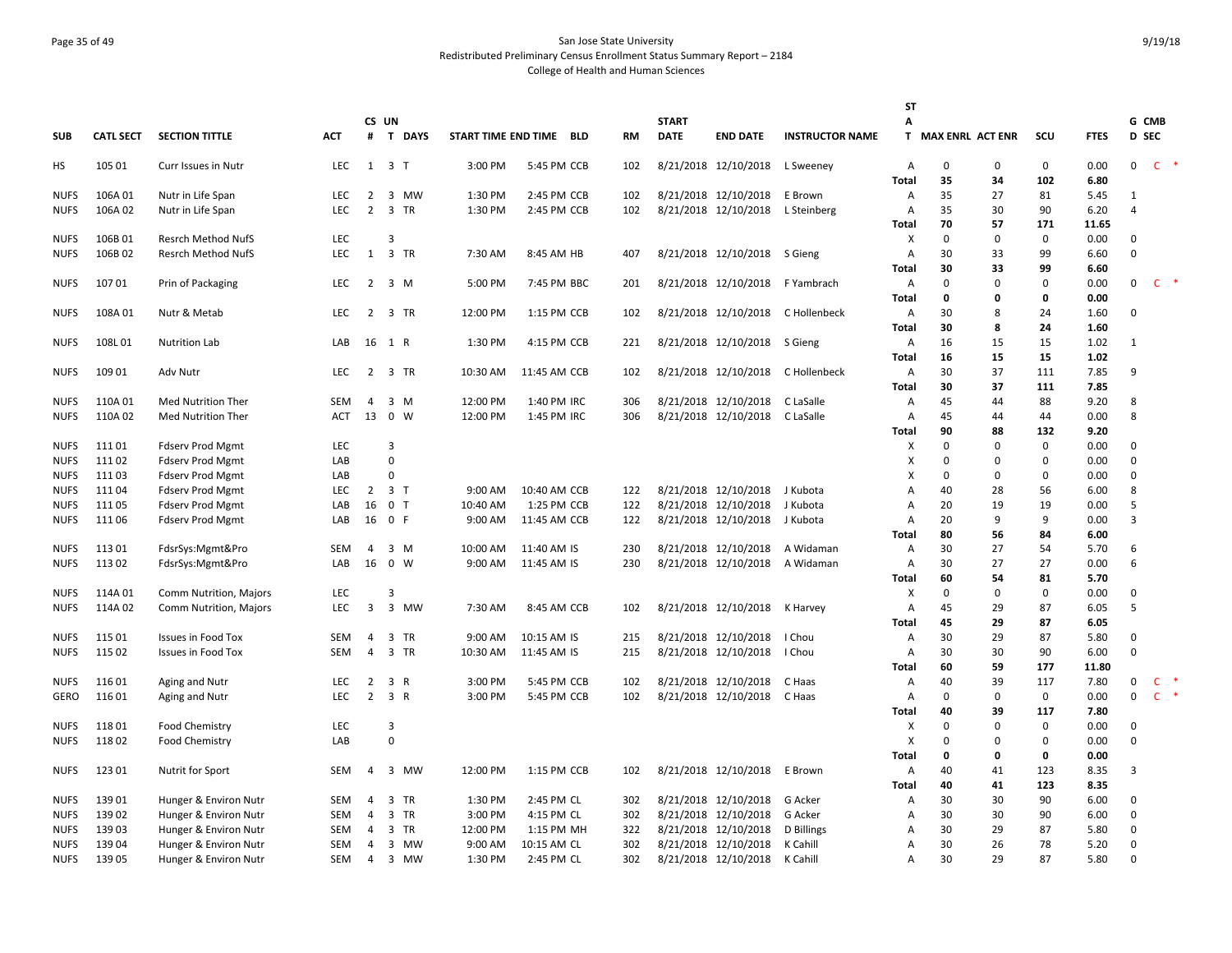# Page 36 of 49 San Jose State University Redistributed Preliminary Census Enrollment Status Summary Report – 2184 College of Health and Human Sciences

|             |                  |                       |            |                 |                |             |                         |              |           |              |                      |                        | SΤ           |                    |             |              |             |              |              |  |
|-------------|------------------|-----------------------|------------|-----------------|----------------|-------------|-------------------------|--------------|-----------|--------------|----------------------|------------------------|--------------|--------------------|-------------|--------------|-------------|--------------|--------------|--|
|             |                  |                       |            |                 | CS UN          |             |                         |              |           | <b>START</b> |                      |                        | Α            |                    |             |              |             | G CMB        |              |  |
| <b>SUB</b>  | <b>CATL SECT</b> | <b>SECTION TITTLE</b> | <b>ACT</b> |                 |                | # T DAYS    | START TIME END TIME BLD |              | <b>RM</b> | <b>DATE</b>  | <b>END DATE</b>      | <b>INSTRUCTOR NAME</b> |              | T MAX ENRL ACT ENR |             | scu          | <b>FTES</b> | D SEC        |              |  |
| <b>NUFS</b> | 139 06           | Hunger & Environ Nutr | SEM        | 4               |                | 3 MW        | 12:00 PM                | 1:15 PM IS   | 230       |              | 8/21/2018 12/10/2018 | K Harvey               | A            | 30                 | 28          | 84           | 5.60        | $\mathbf 0$  |              |  |
| <b>NUFS</b> | 139 07           | Hunger & Environ Nutr | <b>SEM</b> | $\overline{4}$  |                | 3 W         | 3:00 PM                 | 5:45 PM CL   | 310       |              | 8/21/2018 12/10/2018 | A Gossard              | Α            | 30                 | 31          | 93           | 6.20        | 0            |              |  |
| <b>NUFS</b> | 13908            | Hunger & Environ Nutr | <b>SEM</b> | $\overline{4}$  |                | 3 W         | 6:00 PM                 | 8:45 PM CCB  | 102       |              | 8/21/2018 12/10/2018 | A Gossard              | A            | 30                 | 30          | 90           | 6.00        | $\Omega$     |              |  |
| <b>NUFS</b> | 139 09           | Hunger & Environ Nutr | <b>SEM</b> | 4               |                | 3 MW        | 12:00 PM                | 1:15 PM BBC  | 201       |              | 8/21/2018 12/10/2018 | K Knoblaugh            | Α            | 30                 | 31          | 93           | 6.20        | $\mathbf 0$  |              |  |
| <b>NUFS</b> | 139 10           | Hunger & Environ Nutr | SEM        | 4               | 3 T            |             | 1:30 PM                 | 4:15 PM IS   | 230       |              | 8/21/2018 12/10/2018 | E MacKusick            | Α            | 30                 | 18          | 54           | 3.60        | $\mathbf 0$  |              |  |
| <b>NUFS</b> | 139 11           | Hunger & Environ Nutr | SEM        | $\overline{4}$  | 3 <sub>1</sub> |             | 5:30 PM                 | 8:15 PM CCB  | 122       |              | 8/21/2018 12/10/2018 | E MacKusick            | Α            | 30                 | 17          | 51           | 3.40        | $\Omega$     |              |  |
| <b>NUFS</b> | 139 12           | Hunger & Environ Nutr | <b>SEM</b> |                 | $\overline{3}$ |             |                         |              |           |              |                      |                        | X            | $\Omega$           | $\mathbf 0$ | $\Omega$     | 0.00        | $\Omega$     |              |  |
| <b>NUFS</b> | 139 13           | Hunger & Environ Nutr | SEM        | 4               |                | 3 MW        | 1:30 PM                 | 2:45 PM BBC  | 201       |              | 8/21/2018 12/10/2018 | A Reisenauer           | A            | 30                 | 31          | 93           | 6.20        | $\Omega$     |              |  |
| <b>NUFS</b> | 139 14           | Hunger & Environ Nutr | SEM        | $\overline{4}$  |                | 3 MW        | 3:00 PM                 | 4:15 PM BBC  | 201       |              | 8/21/2018 12/10/2018 | A Reisenauer           | Α            | 30                 | 32          | 96           | 6.40        | $\mathsf 0$  |              |  |
| <b>NUFS</b> | 139 15           | Hunger & Environ Nutr | SEM        | 4               |                | 3 TR        | 3:00 PM                 | 4:15 PM CCB  | 122       |              | 8/21/2018 12/10/2018 | L Steinberg            | Α            | 30                 | 27          | 81           | 5.40        | $\mathbf 0$  |              |  |
| <b>NUFS</b> | 139 16           | Hunger & Environ Nutr | SEM        | $\overline{4}$  |                | 3 TR        | 7:30 AM                 | 8:45 AM CCB  | 102       |              | 8/21/2018 12/10/2018 | A Whitson              | A            | 30                 | 29          | 87           | 5.80        | $\Omega$     |              |  |
|             |                  |                       |            |                 |                |             |                         |              |           |              |                      |                        | Total        | 450                | 418         | 1254         | 83.60       |              |              |  |
| <b>NUFS</b> | 141A01           | Pkg Materials I       | <b>LEC</b> | $\overline{2}$  |                | $3 \, M$    | 1:30 PM                 | 3:10 PM IS   | 115       |              | 8/21/2018 12/10/2018 | X Liu                  | A            | 0                  | $\mathbf 0$ | 0            | 0.00        | $\mathsf 0$  | $\mathsf{C}$ |  |
| <b>NUFS</b> | 141A02           | Pkg Materials I       | <b>ACT</b> | $\overline{7}$  |                | $0 \quad W$ | 1:30 PM                 | 3:15 PM IS   | 114       |              | 8/21/2018 12/10/2018 | X Liu                  | A            | $\Omega$           | 0           | $\Omega$     | 0.00        | $\mathbf{0}$ | $\mathsf{C}$ |  |
|             |                  |                       |            |                 |                |             |                         |              |           |              |                      |                        | Total        | 0                  | 0           | 0            | 0.00        |              |              |  |
| <b>NUFS</b> | 144 01           | Food Culture          | <b>LEC</b> | 2               |                | 3 TR        | 1:30 PM                 | 2:45 PM MH   | 322       |              | 8/21/2018 12/10/2018 | D Billings             | Α            | 30                 | 30          | 90           | 6.00        | $\Omega$     |              |  |
| <b>NUFS</b> | 144 02           | Food Culture          | <b>LEC</b> | $\overline{2}$  |                | 3 MW        | 10:30 AM                | 11:45 AM CL  | 302       |              | 8/21/2018 12/10/2018 | K Cahill               | Α            | 30                 | 29          | 87           | 5.80        | $\mathbf 0$  |              |  |
| <b>NUFS</b> | 144 03           | Food Culture          | <b>LEC</b> | $\overline{2}$  |                | $3 \, M$    | 5:30 PM                 | 8:15 PM CL   | 302       |              | 8/21/2018 12/10/2018 | K Cahill               | Α            | 30                 | 30          | 90           | 6.00        | $\mathbf 0$  |              |  |
| <b>NUFS</b> | 144 04           | Food Culture          | <b>LEC</b> | 2               |                | $3 \, M$    | 5:30 PM                 | 8:15 PM IS   | 215       |              | 8/21/2018 12/10/2018 | F Cooper               | Α            | 30                 | 16          | 48           | 3.20        | $\mathbf 0$  |              |  |
| <b>NUFS</b> | 144 05           | Food Culture          | <b>LEC</b> |                 | $\overline{3}$ |             |                         |              |           |              |                      |                        | X            | 0                  | $\mathbf 0$ | $\Omega$     | 0.00        | $\Omega$     |              |  |
| <b>NUFS</b> | 144 06           | Food Culture          | <b>LEC</b> | $\overline{2}$  | 3 <sub>1</sub> |             | 5:30 PM                 | 8:15 PM IS   | 215       |              | 8/21/2018 12/10/2018 | C Nealis               | A            | 30                 | 13          | 39           | 2.60        | $\Omega$     |              |  |
| <b>NUFS</b> | 144 07           | Food Culture          | <b>LEC</b> | $\overline{2}$  |                | 3 MW        | 1:30 PM                 | 2:45 PM IS   | 230       |              | 8/21/2018 12/10/2018 | K Harvey               | Α            | 30                 | 28          | 84           | 5.60        | 0            |              |  |
| <b>NUFS</b> | 144 08           | Food Culture          | <b>LEC</b> |                 | $\overline{3}$ |             |                         |              |           |              |                      |                        | x            | 0                  | $\mathbf 0$ | $\Omega$     | 0.00        | $\mathbf 0$  |              |  |
| <b>NUFS</b> | 144 09           | Food Culture          | <b>LEC</b> | $\overline{2}$  | 3 R            |             | 5:30 PM                 | 8:15 PM CL   | 302       |              | 8/21/2018 12/10/2018 | R Ritter Spier         | A            | 30                 | 16          | 48           | 3.20        | $\Omega$     |              |  |
| <b>NUFS</b> | 144 10           | Food Culture          | <b>LEC</b> | $\overline{2}$  |                | 3 MW        | 10:30 AM                | 11:45 AM CL  | 310       |              | 8/21/2018 12/10/2018 | A Rubin                | A            | 30                 | 29          | 87           | 5.80        | $\Omega$     |              |  |
| <b>NUFS</b> | 144 11           | Food Culture          | <b>LEC</b> | $\overline{2}$  |                | 3 TR        | 10:30 AM                | 11:45 AM CL  | 302       |              | 8/21/2018 12/10/2018 | D Singamsetti          | Α            | 30                 | 30          | 90           | 6.00        | $\mathbf 0$  |              |  |
| <b>NUFS</b> | 144 12           | Food Culture          | <b>LEC</b> | $\overline{2}$  |                | 3 TR        | 12:00 PM                | 1:15 PM CL   | 302       |              | 8/21/2018 12/10/2018 | D Singamsetti          | Α            | 30                 | 31          | 93           | 6.20        | $\mathbf 0$  |              |  |
| <b>NUFS</b> | 144 13           | Food Culture          | <b>LEC</b> | 2               |                | 3 TR        | 1:30 PM                 | 2:45 PM CL   | 310       |              | 8/21/2018 12/10/2018 | D Singamsetti          | Α            | 30                 | 30          | 90           | 6.00        | $\mathbf 0$  |              |  |
| <b>NUFS</b> | 144 14           | Food Culture          | <b>LEC</b> | $\overline{2}$  |                | 3 W         | 4:00 PM                 | 6:45 PM CL   | 302       |              | 8/21/2018 12/10/2018 | S Spencer              | Α            | 30                 | 28          | 84           | 5.60        | $\Omega$     |              |  |
| <b>NUFS</b> | 144 15           | Food Culture          | <b>LEC</b> | $\overline{2}$  |                | 3 TR        | 10:30 AM                | 11:45 AM SH  | 242       |              | 8/21/2018 12/10/2018 | L Steinberg            | Α            | 30                 | 30          | 90           | 6.00        | 0            |              |  |
| <b>NUFS</b> | 144 16           | Food Culture          | <b>LEC</b> | $\overline{2}$  | 3 <sub>1</sub> |             | 5:00 PM                 | 7:45 PM CL   | 302       |              | 8/21/2018 12/10/2018 | L Steinberg            | Α            | 30                 | 30          | 90           | 6.00        | $\mathbf 0$  |              |  |
| <b>NUFS</b> | 144 17           | Food Culture          | <b>LEC</b> | $\overline{2}$  |                | 3 TR        | 1:30 PM                 | 2:45 PM HB   | 407       |              | 8/21/2018 12/10/2018 | L Sweeney              | A            | 30                 | 31          | 93           | 6.20        | $\mathbf 0$  |              |  |
| <b>NUFS</b> | 144 18           | Food Culture          | <b>LEC</b> | 2               |                | 3 W         | 5:00 PM                 | 7:45 PM BBC  | 201       |              | 8/21/2018 12/10/2018 | N Tsuji                | A            | 30                 | 29          | 87           | 5.80        | $\mathbf 0$  |              |  |
| <b>NUFS</b> | 144 19           | Food Culture          | <b>LEC</b> | $\overline{2}$  | 3 <sub>T</sub> |             | 3:00 PM                 | 5:45 PM CL   | 324       |              | 8/21/2018 12/10/2018 | A Whitson              | Α            | 30                 | 29          | 87           | 5.80        | 0            |              |  |
| <b>NUFS</b> | 144 20           | Food Culture          | <b>LEC</b> | 2               | 3 <sub>T</sub> |             | 6:00 PM                 | 8:45 PM CCB  | 101       |              | 8/21/2018 12/10/2018 | A Whitson              | Α            | 30                 | 31          | 93           | 6.20        | $\mathbf 0$  |              |  |
| <b>NUFS</b> | 144 21           | Food Culture          | <b>LEC</b> | $\overline{2}$  |                | 3 TR        | 12:00 PM                | 1:15 PM IS   | 215       |              | 8/21/2018 12/10/2018 | L Wiley                | Α            | 30                 | 29          | 87           | 5.80        | $\mathbf 0$  |              |  |
| <b>NUFS</b> | 144 22           | Food Culture          | <b>LEC</b> | 2               |                | 3 TR        | 1:30 PM                 | 2:45 PM IS   | 215       |              | 8/21/2018 12/10/2018 | L Wiley                | Α            | 30                 | 30          | 90           | 6.00        | $\mathbf 0$  |              |  |
| <b>NUFS</b> | 144 23           | Food Culture          | <b>LEC</b> | 2               |                | 3 TR        | 3:00 PM                 | 4:15 PM IS   | 215       |              | 8/21/2018 12/10/2018 | L Wiley                | Α            | 30                 | 30          | 90           | 6.00        | $\Omega$     |              |  |
| <b>NUFS</b> | 144 24           | Food Culture          | <b>LEC</b> | 2               | 3 R            |             | 3:00 PM                 | 5:45 PM SH   | 345       |              | 8/21/2018 12/10/2018 | D Singamsetti          | Α            | 30                 | 30          | 90           | 6.00        | 0            |              |  |
| <b>NUFS</b> | 144 25           | Food Culture          | <b>LEC</b> | $\overline{2}$  |                | 3 MW        | 9:00 AM                 | 10:15 AM CCB | 102       |              | 8/21/2018 12/10/2018 | K Harvey               | Α            | 30                 | 30          | 90           | 6.00        | $\mathbf 0$  |              |  |
| <b>NUFS</b> | 144 26           | Food Culture          | <b>LEC</b> |                 | $\overline{3}$ |             |                         |              |           |              |                      |                        | X            | 0                  | $\mathbf 0$ | $\mathbf{0}$ | 0.00        | $\Omega$     |              |  |
|             |                  |                       |            |                 |                |             |                         |              |           |              |                      |                        | <b>Total</b> | 690                | 639         | 1917         | 127.80      |              |              |  |
| <b>NUFS</b> | 156 01           | Pkg Mchnry Systems    | <b>LEC</b> | $\overline{2}$  | 3 <sub>T</sub> |             | 10:30 AM                | 12:10 PM IS  | 115       |              | 8/21/2018 12/10/2018 | X Liu                  | Α            | 0                  | $\mathbf 0$ | 0            | 0.00        | 0            | $\mathsf{C}$ |  |
| <b>NUFS</b> | 156 02           | Pkg Mchnry Systems    | ACT        | $7\overline{ }$ | 0 R            |             | 10:30 AM                | 12:15 PM IS  | 114       |              | 8/21/2018 12/10/2018 | X Liu                  | $\mathsf{A}$ | 0                  | $\mathbf 0$ | $\Omega$     | 0.00        | $\mathsf 0$  | $\mathsf{C}$ |  |
|             |                  |                       |            |                 |                |             |                         |              |           |              |                      |                        | Total        | 0                  | 0           | 0            | 0.00        |              |              |  |
| <b>NUFS</b> | 163 01           | Phys Fit + Nutrit     | <b>LEC</b> | 2               |                | 3 TR        | 10:30 AM                | 11:45 AM CL  | 310       |              | 8/21/2018 12/10/2018 | C Carrillo             | Α            | 32                 | 16          | 48           | 3.20        | $\mathbf{0}$ | $\mathsf{C}$ |  |
| <b>NUFS</b> | 163 02           | Phys Fit + Nutrit     | <b>LEC</b> | $\overline{2}$  |                | 3 TR        | 10:30 AM                | 11:45 AM IS  | 230       |              | 8/21/2018 12/10/2018 | C Carrillo             | Α            | 32                 | 16          | 48           | 3.20        | $\Omega$     | $\mathsf{C}$ |  |
| <b>NUFS</b> | 163 03           | Phys Fit + Nutrit     | LEC        | $\overline{2}$  |                | 3 TR        | 12:00 PM                | 1:15 PM CCB  | 101       |              | 8/21/2018 12/10/2018 | L Wilkin               | Α            | 32                 | 17          | 51           | 3.40        | $\mathbf{0}$ | $\mathsf{C}$ |  |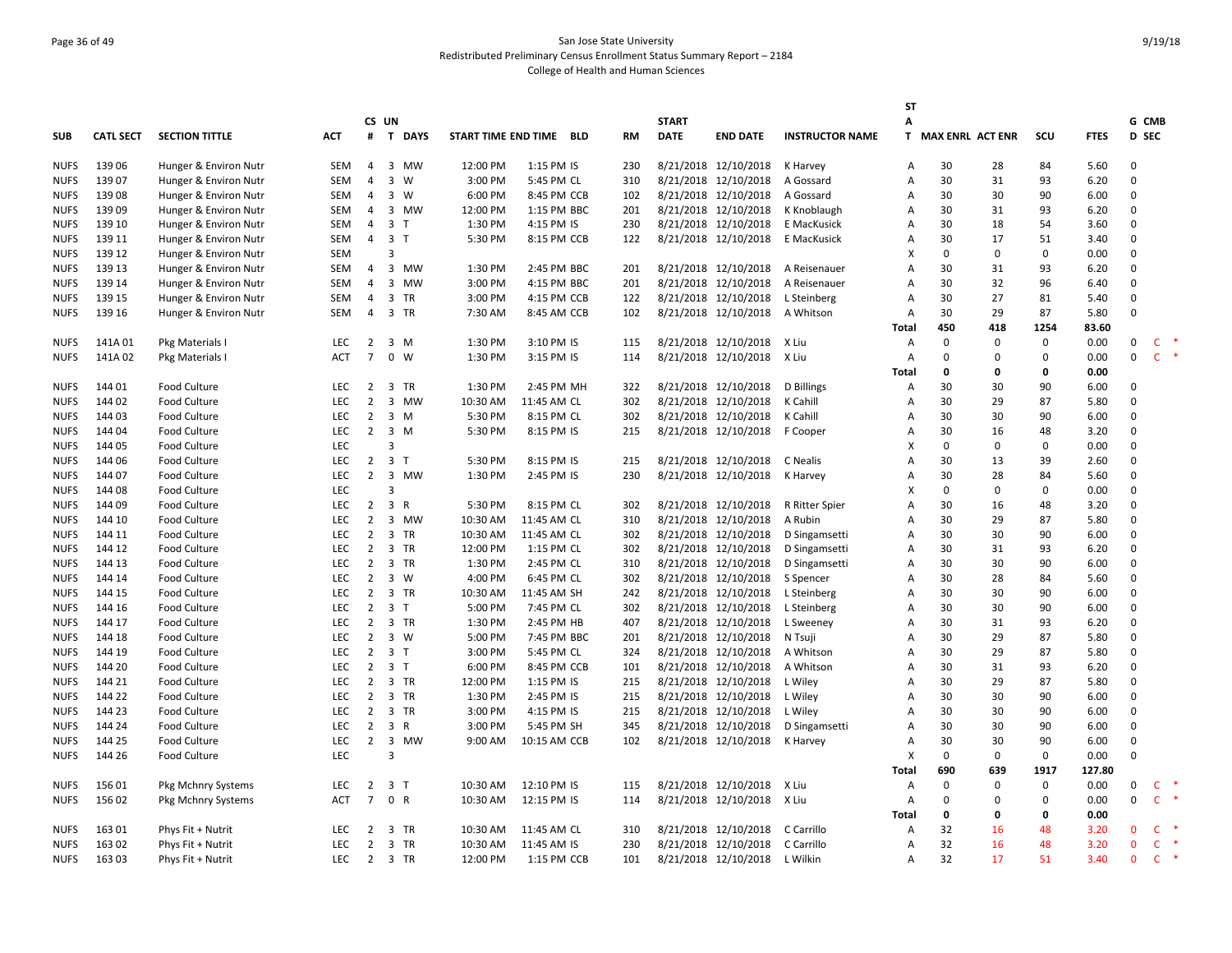# Page 37 of 49 San Jose State University Redistributed Preliminary Census Enrollment Status Summary Report – 2184 College of Health and Human Sciences

|             |                  |                           |            |                |                |            |                         |              |     |              |                      |                        | SΤ           |                    |                |                |             |                |              |  |
|-------------|------------------|---------------------------|------------|----------------|----------------|------------|-------------------------|--------------|-----|--------------|----------------------|------------------------|--------------|--------------------|----------------|----------------|-------------|----------------|--------------|--|
|             |                  |                           |            |                | CS UN          |            |                         |              |     | <b>START</b> |                      |                        | Α            |                    |                |                |             | G CMB          |              |  |
| <b>SUB</b>  | <b>CATL SECT</b> | <b>SECTION TITTLE</b>     | АСТ        |                |                | # T DAYS   | START TIME END TIME BLD |              | RM  | <b>DATE</b>  | <b>END DATE</b>      | <b>INSTRUCTOR NAME</b> |              | T MAX ENRL ACT ENR |                | scu            | <b>FTES</b> | <b>D</b> SEC   |              |  |
| <b>NUFS</b> | 163 04           | Phys Fit + Nutrit         | <b>LEC</b> | 2              |                | 3 TR       | 12:00 PM                | 1:15 PM IS   | 230 |              | 8/21/2018 12/10/2018 | L Wilkin               | A            | 32                 | 15             | 45             | 3.00        | $\mathbf{0}$   | <b>C</b>     |  |
| <b>NUFS</b> | 163 05           | Phys Fit + Nutrit         | LEC        | $\overline{2}$ |                | 3 MW       | 9:00 AM                 | 10:15 AM IS  | 215 |              | 8/21/2018 12/10/2018 | L Atkinson             | A            | 32                 | 15             | 45             | 3.00        | $\mathbf{0}$   | C            |  |
| <b>NUFS</b> | 163 06           | Phys Fit + Nutrit         | LEC        | 2              |                | 3 MW       | 9:00 AM                 | 10:15 AM HB  | 106 |              | 8/21/2018 12/10/2018 | L Atkinson             | Α            | 32                 | 15             | 45             | 3.00        | $\mathbf{0}$   | $\mathsf{C}$ |  |
| <b>NUFS</b> | 163 07           | Phys Fit + Nutrit         | <b>LEC</b> | 2              |                | 3 MW       | 10:30 AM                | 11:45 AM IS  | 215 |              | 8/21/2018 12/10/2018 | A Bloom                | A            | 32                 | 16             | 48             | 3.20        | $\mathbf{0}$   | C            |  |
| <b>NUFS</b> | 16308            | Phys Fit + Nutrit         | <b>LEC</b> | 2              |                | 3 MW       | 10:30 AM                | 11:45 AM DBH | 225 |              | 8/21/2018 12/10/2018 | A Bloom                | A            | 32                 | 16             | 48             | 3.20        | $\mathbf{0}$   | $\mathsf{C}$ |  |
| <b>NUFS</b> | 163 09           | Phys Fit + Nutrit         | <b>LEC</b> | 2              |                | 3 MW       | 12:00 PM                | 1:15 PM IS   | 215 |              | 8/21/2018 12/10/2018 | F Ghiasvand            | A            | 32                 | 16             | 48             | 3.20        | $\Omega$       | $\mathsf{C}$ |  |
| <b>NUFS</b> | 163 10           | Phys Fit + Nutrit         | LEC        | $\overline{2}$ |                | 3 MW       | 12:00 PM                | 1:15 PM CL   | 302 |              | 8/21/2018 12/10/2018 | F Ghiasvand            | Α            | 32                 | 16             | 48             | 3.20        | $\mathbf{0}$   | C            |  |
| <b>NUFS</b> | 163 11           | Phys Fit + Nutrit         | LEC        | $\overline{2}$ |                | 3 MW       | 1:30 PM                 | 2:45 PM IS   | 215 |              | 8/21/2018 12/10/2018 | S Butler               | Α            | 32                 | 16             | 48             | 3.20        | $\mathbf 0$    | $\mathsf{C}$ |  |
| <b>NUFS</b> | 163 12           | Phys Fit + Nutrit         | <b>LEC</b> | 2              |                | 3 MW       | 1:30 PM                 | 2:45 PM DBH  | 133 |              | 8/21/2018 12/10/2018 | S Butler               | Α            | 32                 | 14             | 42             | 2.80        | $\mathbf{0}$   | <b>C</b>     |  |
|             |                  |                           |            |                |                |            |                         |              |     |              |                      |                        | Total        | 384                | 188            | 564            | 37.60       |                |              |  |
| <b>NUFS</b> | 169 01           | Food Pkg                  | <b>LEC</b> | 2              |                | 3 MW       | 10:30 AM                | 11:45 AM CCB | 102 |              | 8/21/2018 12/10/2018 | F Yambrach             | Α            | $\mathbf{0}$       | 0              | 0              | 0.00        | 0              | C            |  |
|             |                  |                           |            |                |                |            |                         |              |     |              |                      |                        | Total        | 0                  | 0              | 0              | 0.00        |                |              |  |
| <b>NUFS</b> | 18001            | <b>Individual Studies</b> | <b>SUP</b> |                |                | 36 1 TBA   |                         |              |     |              | 8/21/2018 12/10/2018 | J Kubota               | Α            | 10                 | $\mathbf{1}$   | 1              | 0.07        | $\mathbf 0$    |              |  |
| <b>NUFS</b> | 18002            | <b>Individual Studies</b> | <b>SUP</b> | 36             |                | 2 TBA      |                         |              |     |              | 8/21/2018 12/10/2018 | J Kubota               | Α            | 10                 | $\mathbf 0$    | $\Omega$       | 0.00        | $\mathbf 0$    |              |  |
| <b>NUFS</b> | 18003            | <b>Individual Studies</b> | <b>SUP</b> | 36             |                | 3 TBA      |                         |              |     |              | 8/21/2018 12/10/2018 | J Kubota               | A            | 10                 | $\Omega$       | $\Omega$       | 0.00        | $\Omega$       |              |  |
| <b>NUFS</b> | 18004            | <b>Individual Studies</b> | <b>SUP</b> | 36             | $\overline{4}$ | <b>TBA</b> |                         |              |     |              | 8/21/2018 12/10/2018 | J Kubota               | A            | 10                 | $\Omega$       | $\Omega$       | 0.00        | $\Omega$       |              |  |
| <b>NUFS</b> | 180 05           | <b>Individual Studies</b> | <b>SUP</b> | 36             |                | 5 TBA      |                         |              |     |              | 8/21/2018 12/10/2018 | J Kubota               | A            | 10                 | $\Omega$       | $\Omega$       | 0.00        | $\Omega$       |              |  |
| <b>NUFS</b> | 18006            | Individual Studies        | SUP        | 36             |                | 6 TBA      |                         |              |     |              | 8/21/2018 12/10/2018 | J Kubota               | Α            | 10                 | $\mathbf 0$    | 0              | 0.00        | $\mathbf 0$    |              |  |
| <b>NUFS</b> | 180 07           | Individual Studies        | SUP        | 36             |                | 1 TBA      |                         |              |     |              | 8/21/2018 12/10/2018 | S Gieng                | А            | 10                 | 5              | 5              | 0.33        | $\mathbf 0$    |              |  |
| <b>NUFS</b> | 18008            | <b>Individual Studies</b> | <b>SUP</b> | 36             |                | 2 TBA      |                         |              |     |              | 8/21/2018 12/10/2018 | S Gieng                | А            | 10                 | $\Omega$       | 0              | 0.00        | $\mathbf 0$    |              |  |
| <b>NUFS</b> | 18009            | <b>Individual Studies</b> | <b>SUP</b> |                |                | 36 1 TBA   |                         |              |     |              | 8/21/2018 12/10/2018 | X Feng                 | Α            | 10                 | $\Omega$       | $\Omega$       | 0.00        | $\Omega$       |              |  |
| <b>NUFS</b> | 180 10           | <b>Individual Studies</b> | <b>SUP</b> | 36             |                | 2 TBA      |                         |              |     |              | 8/21/2018 12/10/2018 | X Feng                 | A            | 10                 | $\Omega$       | 0              | 0.00        | $\Omega$       |              |  |
| <b>NUFS</b> | 180 11           | <b>Individual Studies</b> | <b>SUP</b> | 36             |                | 1 TBA      |                         |              |     |              | 8/21/2018 12/10/2018 | G Pereira Pignotti     | A            | 10                 | $\Omega$       | $\Omega$       | 0.00        | $\mathbf 0$    |              |  |
| <b>NUFS</b> | 180 12           | <b>Individual Studies</b> | <b>SUP</b> |                |                | 36 2 TBA   |                         |              |     |              | 8/21/2018 12/10/2018 | G Pereira Pignotti     | A            | 10                 | $\Omega$       | $\Omega$       | 0.00        | $\Omega$       |              |  |
| <b>NUFS</b> | 180 13           | <b>Individual Studies</b> | <b>SUP</b> | 36             |                | 1 TBA      |                         |              |     |              | 8/21/2018 12/10/2018 | A Widaman              | A            | 10                 | 2              | $\overline{2}$ | 0.13        | $\mathbf 0$    |              |  |
| <b>NUFS</b> | 180 14           | <b>Individual Studies</b> | <b>SUP</b> |                |                | 36 2 TBA   |                         |              |     |              | 8/21/2018 12/10/2018 | A Widaman              | A            | 10                 | 1              | $\overline{2}$ | 0.17        | $\mathbf{1}$   |              |  |
| <b>NUFS</b> | 180 15           | <b>Individual Studies</b> | <b>SUP</b> |                | $\mathbf{1}$   |            |                         |              |     |              |                      |                        | X            | $\Omega$           | $\Omega$       | $\Omega$       | 0.00        | $\mathbf 0$    |              |  |
|             |                  |                           |            |                |                |            |                         |              |     |              |                      |                        | <b>Total</b> | 140                | 9              | 10             | 0.70        |                |              |  |
| <b>NUFS</b> | 19001            | Nutr Ed & Couns           | <b>LEC</b> | 1              |                | 3 MW       | 10:30 AM                | 11:45 AM CCB | 122 |              | 8/21/2018 12/10/2018 | G Pereira Pignotti     | Α            | 35                 | 35             | 105            | 7.20        | $\overline{4}$ |              |  |
|             |                  |                           |            |                |                |            |                         |              |     |              |                      |                        | <b>Total</b> | 35                 | 35             | 105            | 7.20        |                |              |  |
| <b>NUFS</b> | 192 01           | Fld Exp NufS/Pkg          | <b>SUP</b> | 36             |                | 1 TBA      |                         |              |     |              | 8/21/2018 12/10/2018 | J Kubota               | Α            | 36                 | 0              | 0              | 0.00        | $\Omega$       |              |  |
| <b>NUFS</b> | 192 02           | Fld Exp NufS/Pkg          | <b>SUP</b> | 36             |                | 2 TBA      |                         |              |     |              | 8/21/2018 12/10/2018 | J Kubota               | Α            | 36                 | 22             | 44             | 2.93        | $\mathbf 0$    |              |  |
| <b>NUFS</b> | 192 03           | Fld Exp NufS/Pkg          | <b>SUP</b> | 36             |                | 3 TBA      |                         |              |     |              | 8/21/2018 12/10/2018 | J Kubota               | A            | 36                 | 0              | $\Omega$       | 0.00        | 0              |              |  |
| <b>NUFS</b> | 192 04           | Fld Exp NufS/Pkg          | <b>SUP</b> | 36             |                | 4 TBA      |                         |              |     |              | 8/21/2018 12/10/2018 | J Kubota               | A            | 36                 | $\mathbf{1}$   | 4              | 0.27        | $\Omega$       |              |  |
| <b>NUFS</b> | 192 05           | Fld Exp NufS/Pkg          | <b>SUP</b> | 36             |                | 5 TBA      |                         |              |     |              | 8/21/2018 12/10/2018 | J Kubota               | Α            | 36                 | $\Omega$       | $\Omega$       | 0.00        | $\Omega$       |              |  |
| <b>NUFS</b> | 192 06           | Fld Exp NufS/Pkg          | <b>SUP</b> | 36             |                | 6 TBA      |                         |              |     |              | 8/21/2018 12/10/2018 | J Kubota               | A            | 36                 | $\Omega$       | $\Omega$       | 0.00        | $\Omega$       |              |  |
| <b>NUFS</b> | 192 07           | Fld Exp NufS/Pkg          | <b>SUP</b> | 36             |                | 2 TBA      |                         |              |     |              | 8/21/2018 12/10/2018 | E Brown                | A            | 36                 | 6              | 12             | 0.80        | $\Omega$       |              |  |
| <b>NUFS</b> | 192 08           | Fld Exp NufS/Pkg          | <b>SUP</b> | 36             |                | 2 TBA      |                         |              |     |              | 8/21/2018 12/10/2018 | C Haas                 | A            | 36                 | $\Omega$       | 0              | 0.00        | $\mathbf 0$    |              |  |
| <b>NUFS</b> | 192 09           | Fld Exp NufS/Pkg          | SUP        | 36             |                | 4 TBA      |                         |              |     |              | 8/21/2018 12/10/2018 | F Yambrach             | A            | 36                 | $\overline{4}$ | 16             | 1.07        | $\mathbf 0$    |              |  |
| <b>NUFS</b> | 192 10           | Fld Exp NufS/Pkg          | <b>SUP</b> | 36             |                | 5 TBA      |                         |              |     |              | 8/21/2018 12/10/2018 | F Yambrach             | A            | 36                 | 1              | 5              | 0.33        | $\Omega$       |              |  |
| <b>NUFS</b> | 192 11           | Fld Exp NufS/Pkg          | <b>SUP</b> | 36             |                | 6 TBA      |                         |              |     |              | 8/21/2018 12/10/2018 | F Yambrach             | Α            | 36                 | 3              | 18             | 1.20        | 0              |              |  |
|             |                  |                           |            |                |                |            |                         |              |     |              |                      |                        | Total        | 396                | 37             | 99             | 6.60        |                |              |  |
| <b>NUFS</b> | 201 01           | Collog Nutr/Fd/Pkg        | SEM        | 5              |                | 3 R        | 3:00 PM                 | 5:45 PM CCB  | 121 |              | 8/21/2018 12/10/2018 | C LaSalle              | Α            | 18                 | 14             | 42             | 3.50        | 14             |              |  |
|             |                  |                           |            |                |                |            |                         |              |     |              |                      |                        | Total        | 18                 | 14             | 42             | 3.50        |                |              |  |
| <b>NUFS</b> | 21701            | Issues Nutr/Fd/Pkg        | SEM        | 5              |                | 3 M        | 3:00 PM                 | 5:45 PM CCB  | 121 |              | 8/21/2018 12/10/2018 | G Pereira Pignotti     | Α            | 18                 | 18             | 54             | 4.50        | 18             |              |  |
|             |                  |                           |            |                |                |            |                         |              |     |              |                      |                        | <b>Total</b> | 18                 | 18             | 54             | 4.50        |                |              |  |
| <b>NUFS</b> | 220A 01          | Adv Mnt                   | <b>SEM</b> | 5              | 3 R            |            | 6:00 PM                 | 8:45 PM CCB  | 122 |              | 8/21/2018 12/10/2018 | S Wood                 | Α            | 18                 | 10             | 30             | 2.20        | 4              |              |  |
|             |                  |                           |            |                |                |            |                         |              |     |              |                      |                        | <b>Total</b> | 18                 | 10             | 30             | 2.20        |                |              |  |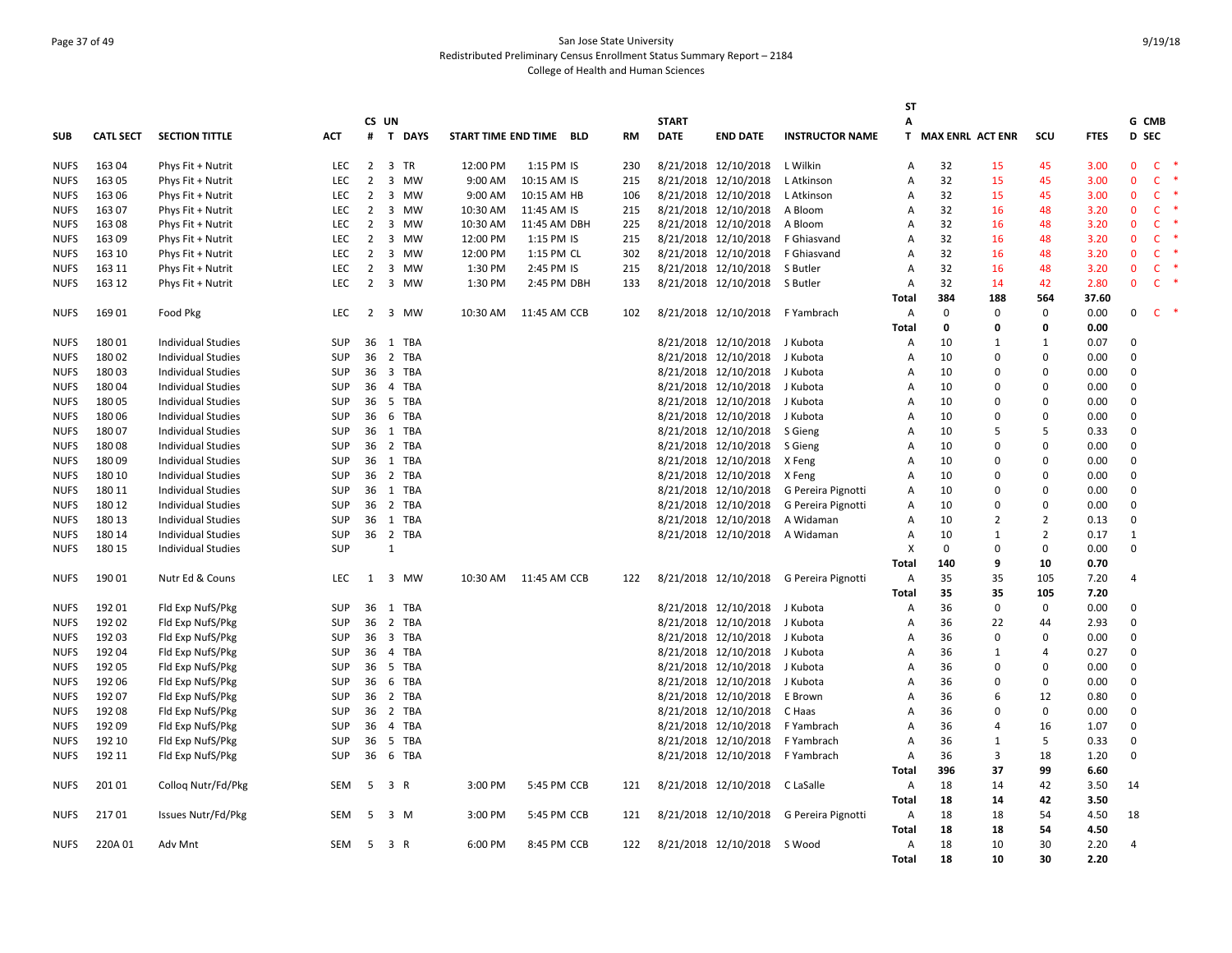# Page 38 of 49 San Jose State University Redistributed Preliminary Census Enrollment Status Summary Report – 2184 College of Health and Human Sciences

|             |                  |                        |            |    |                         |           |                         |             |     |              |                      |                        | <b>ST</b>      |                    |                |                |             |                |              |        |
|-------------|------------------|------------------------|------------|----|-------------------------|-----------|-------------------------|-------------|-----|--------------|----------------------|------------------------|----------------|--------------------|----------------|----------------|-------------|----------------|--------------|--------|
|             |                  |                        |            |    | CS UN                   |           |                         |             |     | <b>START</b> |                      |                        | A              |                    |                |                |             | G CMB          |              |        |
| <b>SUB</b>  | <b>CATL SECT</b> | <b>SECTION TITTLE</b>  | ACT        | #  |                         | T DAYS    | START TIME END TIME BLD |             | RM  | <b>DATE</b>  | <b>END DATE</b>      | <b>INSTRUCTOR NAME</b> |                | T MAX ENRL ACT ENR |                | scu            | <b>FTES</b> | D SEC          |              |        |
| <b>NUFS</b> | 242 01           | Adv Fdsrv/Rstr Mgt     | SEM        | 5  | 3 W                     |           | 3:00 PM                 | 5:45 PM CCB | 102 |              | 8/21/2018 12/10/2018 | A Widaman              | Α              | 18                 | 8              | 24             | 1.95        | $\overline{7}$ |              |        |
|             |                  |                        |            |    |                         |           |                         |             |     |              |                      |                        | <b>Total</b>   | 18                 | 8              | 24             | 1.95        |                |              |        |
| <b>NUFS</b> | 260 01           | Mitidis Hith Promo     | SEM        | 5  | 3 T                     |           | 6:00 PM                 | 8:45 PM CCB | 102 |              | 8/21/2018 12/10/2018 | C Haas                 | A              | 18                 | 10             | 30             | 2.30        | 6              | C.           |        |
| <b>HPRF</b> | 260 01           | Mitidis Hith Promo     | <b>SEM</b> | 5  | 3 <sub>1</sub>          |           | 6:00 PM                 | 8:45 PM CCB | 102 |              | 8/21/2018 12/10/2018 | C Haas                 | A              | $\mathbf 0$        | $\Omega$       | 0              | 0.00        | 0              | $\mathsf{C}$ |        |
| <b>GERO</b> | 260 01           | Mitidis Hith Promo     | SEM        | 5  | 3 <sub>1</sub>          |           | 6:00 PM                 | 8:45 PM CCB | 102 |              | 8/21/2018 12/10/2018 | C Haas                 | A              | $\Omega$           | $\Omega$       | 0              | 0.00        | 0              | $\mathsf{C}$ | $\ast$ |
|             |                  |                        |            |    |                         |           |                         |             |     |              |                      |                        | <b>Total</b>   | 18                 | 10             | 30             | 2.30        |                |              |        |
| <b>NUFS</b> | 27001            | Pkg Dsgn End Use       | SEM        |    | $\overline{\mathbf{3}}$ |           |                         |             |     |              |                      |                        | X              | $\Omega$           | $\Omega$       | 0              | 0.00        | $\Omega$       |              |        |
| PKG         | 27001            | Pkg Dsgn End Use       | SEM        |    | $\overline{3}$          |           |                         |             |     |              |                      |                        | X              | $\Omega$           | $\Omega$       | 0              | 0.00        | $\Omega$       |              |        |
|             |                  |                        |            |    |                         |           |                         |             |     |              |                      |                        | <b>Total</b>   | 0                  | 0              | 0              | 0.00        |                |              |        |
| <b>NUFS</b> | 280A01           | Dietetic Internship    | SUP        |    | 25 1 R                  |           | 4:30 PM                 | 5:20 PM CCB | 122 |              | 8/21/2018 12/10/2018 | C LaSalle              | Α              | 10                 | 8              | 8              | 0.57        | $\overline{2}$ |              |        |
| <b>NUFS</b> | 280A02           | Dietetic Internship    | <b>SUP</b> | 25 |                         | 3 TBA     |                         |             |     |              | 8/21/2018 12/10/2018 | C LaSalle              | A              | 10                 | $\Omega$       | $\Omega$       | 0.00        | $\Omega$       |              |        |
| <b>NUFS</b> | 280A03           | Dietetic Internship    | SUP        | 25 |                         | 6 TBA     |                         |             |     |              | 8/21/2018 12/10/2018 | C LaSalle              | A              | 10                 | 0              | 0              | 0.00        | $\mathbf 0$    |              |        |
| <b>NUFS</b> | 280A04           | Dietetic Internship    | SUP        |    |                         | 25 9 TBA  |                         |             |     |              | 8/21/2018 12/10/2018 | C LaSalle              | A              | 10                 | $\Omega$       | 0              | 0.00        | $\Omega$       |              |        |
| <b>NUFS</b> | 280A05           | Dietetic Internship    | SUP        |    |                         | 25 12 TBA |                         |             |     |              | 8/21/2018 12/10/2018 | C LaSalle              | Α              | 10                 | $\mathbf{1}$   | 12             | 1.00        | $\mathbf{1}$   |              |        |
| <b>NUFS</b> | 280A06           | Dietetic Internship    | SUP        |    |                         | 25 6 TBA  |                         |             |     |              | 8/21/2018 12/10/2018 | G Pereira Pignotti     | $\overline{A}$ | 10                 | $\Omega$       | 0              | 0.00        | $\Omega$       |              |        |
| <b>NUFS</b> | 280A 07          | Dietetic Internship    | SUP        |    |                         | 25 12 TBA |                         |             |     |              | 8/21/2018 12/10/2018 | G Pereira Pignotti     | Α              | 10                 | 0              | 0              | 0.00        | $\mathbf 0$    |              |        |
| <b>NUFS</b> | 280A08           | Dietetic Internship    | <b>SUP</b> | 25 |                         | 6 TBA     |                         |             |     |              | 8/21/2018 12/10/2018 | A Widaman              | A              | 10                 | $\Omega$       | 0              | 0.00        | $\mathbf 0$    |              |        |
| <b>NUFS</b> | 280A09           | Dietetic Internship    | <b>SUP</b> |    |                         | 25 12 TBA |                         |             |     |              | 8/21/2018 12/10/2018 | A Widaman              | A              | 10                 | $\Omega$       | 0              | 0.00        | $\Omega$       |              |        |
|             |                  |                        |            |    |                         |           |                         |             |     |              |                      |                        | Total          | 90                 | 9              | 20             | 1.57        |                |              |        |
| <b>NUFS</b> | 298 01           | <b>Special Studies</b> | SUP        |    |                         | 25 1 TBA  |                         |             |     |              | 8/21/2018 12/10/2018 | E Brown                | A              | 10                 | $\Omega$       | 0              | 0.00        | $\Omega$       |              |        |
| <b>NUFS</b> | 298 02           | <b>Special Studies</b> | SUP        |    |                         | 25 2 TBA  |                         |             |     |              | 8/21/2018 12/10/2018 | E Brown                | A              | 10                 | $\Omega$       | 0              | 0.00        | $\Omega$       |              |        |
| <b>NUFS</b> | 298 03           | <b>Special Studies</b> | SUP        |    |                         | 25 3 TBA  |                         |             |     |              | 8/21/2018 12/10/2018 | E Brown                | A              | 10                 | $\Omega$       | O              | 0.00        | $\Omega$       |              |        |
| <b>NUFS</b> | 298 04           | <b>Special Studies</b> | SUP        | 25 |                         | 1 TBA     |                         |             |     |              | 8/21/2018 12/10/2018 | S Gieng                | Α              | 10                 | 3              | 3              | 0.25        | 3              |              |        |
| <b>NUFS</b> | 298 05           | <b>Special Studies</b> | SUP        | 25 |                         | 2 TBA     |                         |             |     |              | 8/21/2018 12/10/2018 | S Gieng                | A              | 10                 | $\Omega$       | 0              | 0.00        | $\Omega$       |              |        |
| <b>NUFS</b> | 298 06           | <b>Special Studies</b> | SUP        | 25 |                         | 3 TBA     |                         |             |     |              | 8/21/2018 12/10/2018 | S Gieng                | A              | 10                 | $\Omega$       | 0              | 0.00        | $\Omega$       |              |        |
| <b>NUFS</b> | 298 07           | <b>Special Studies</b> | SUP        |    |                         | 25 1 TBA  |                         |             |     |              | 8/21/2018 12/10/2018 | J Kubota               | Α              | 10                 | $\Omega$       | 0              | 0.00        | $\mathbf 0$    |              |        |
| <b>NUFS</b> | 298 08           | <b>Special Studies</b> | <b>SUP</b> |    |                         | 25 2 TBA  |                         |             |     |              | 8/21/2018 12/10/2018 | J Kubota               | A              | 10                 | $\Omega$       | $\Omega$       | 0.00        | $\Omega$       |              |        |
| <b>NUFS</b> | 298 09           | <b>Special Studies</b> | SUP        |    |                         | 25 3 TBA  |                         |             |     |              | 8/21/2018 12/10/2018 | J Kubota               | A              | 10                 | $\Omega$       | 0              | 0.00        | $\Omega$       |              |        |
| <b>NUFS</b> | 298 10           | <b>Special Studies</b> | SUP        |    |                         | 25 1 TBA  |                         |             |     |              | 8/21/2018 12/10/2018 | C LaSalle              | A              | 10                 | 1              | $\mathbf{1}$   | 0.08        | 1              |              |        |
| <b>NUFS</b> | 298 11           | <b>Special Studies</b> | <b>SUP</b> | 25 |                         | 2 TBA     |                         |             |     |              | 8/21/2018 12/10/2018 | C LaSalle              | A              | 10                 | $\Omega$       | 0              | 0.00        | $\Omega$       |              |        |
| <b>NUFS</b> | 298 12           | <b>Special Studies</b> | <b>SUP</b> |    |                         | 25 3 TBA  |                         |             |     |              | 8/21/2018 12/10/2018 | C LaSalle              | A              | 10                 | $\Omega$       | 0              | 0.00        | $\Omega$       |              |        |
| <b>NUFS</b> | 298 13           | <b>Special Studies</b> | SUP        | 25 |                         | 1 TBA     |                         |             |     |              | 8/21/2018 12/10/2018 | X Liu                  | A              | 10                 | 0              | $\mathbf 0$    | 0.00        | $\mathbf 0$    |              |        |
| <b>NUFS</b> | 298 14           | <b>Special Studies</b> | SUP        |    |                         | 25 2 TBA  |                         |             |     |              | 8/21/2018 12/10/2018 | X Liu                  | Α              | 10                 | $\Omega$       | 0              | 0.00        | $\Omega$       |              |        |
| <b>NUFS</b> | 298 15           | <b>Special Studies</b> | <b>SUP</b> | 25 |                         | 3 TBA     |                         |             |     |              | 8/21/2018 12/10/2018 | X Liu                  | A              | 10                 | $\Omega$       | $\Omega$       | 0.00        | $\Omega$       |              |        |
| <b>NUFS</b> | 298 16           | <b>Special Studies</b> | SUP        |    |                         | 25 1 TBA  |                         |             |     |              | 8/21/2018 12/10/2018 | G Pereira Pignotti     | Α              | 10                 | $\mathbf{1}$   | $\mathbf{1}$   | 0.08        | $\mathbf{1}$   |              |        |
| <b>NUFS</b> | 298 17           | <b>Special Studies</b> | SUP        |    |                         | 25 2 TBA  |                         |             |     |              | 8/21/2018 12/10/2018 | G Pereira Pignotti     | A              | 10                 | 1              | $\overline{2}$ | 0.17        | 1              |              |        |
| <b>NUFS</b> | 298 18           | <b>Special Studies</b> | SUP        |    |                         | 25 3 TBA  |                         |             |     |              | 8/21/2018 12/10/2018 | G Pereira Pignotti     | Α              | 10                 | $\Omega$       | 0              | 0.00        | $\Omega$       |              |        |
| <b>NUFS</b> | 298 19           | <b>Special Studies</b> | SUP        |    |                         | 25 1 TBA  |                         |             |     |              | 8/21/2018 12/10/2018 | A Widaman              | A              | 10                 | $\overline{2}$ | $\overline{2}$ | 0.17        | $\overline{2}$ |              |        |
| <b>NUFS</b> | 298 20           | <b>Special Studies</b> | <b>SUP</b> | 25 |                         | 2 TBA     |                         |             |     |              | 8/21/2018 12/10/2018 | A Widaman              | Α              | 10                 | $\mathbf{1}$   | $\overline{2}$ | 0.17        | $\mathbf{1}$   |              |        |
| <b>NUFS</b> | 298 21           | <b>Special Studies</b> | SUP        | 25 |                         | 3 TBA     |                         |             |     |              | 8/21/2018 12/10/2018 | A Widaman              | A              | 10                 | 0              | 0              | 0.00        | $\mathbf 0$    |              |        |
| <b>NUFS</b> | 298 22           | <b>Special Studies</b> | <b>SUP</b> | 25 |                         | 1 TBA     |                         |             |     |              | 8/21/2018 12/10/2018 | F Yambrach             | A              | 10                 | $\mathbf{1}$   | $\mathbf{1}$   | 0.08        | 1              |              |        |
| <b>NUFS</b> | 298 23           | <b>Special Studies</b> | SUP        |    |                         | 25 2 TBA  |                         |             |     |              | 8/21/2018 12/10/2018 | F Yambrach             | A              | 10                 | 0              | 0              | 0.00        | $\mathbf 0$    |              |        |
| <b>NUFS</b> | 298 24           | <b>Special Studies</b> | <b>SUP</b> |    |                         | 25 3 TBA  |                         |             |     |              | 8/21/2018 12/10/2018 | F Yambrach             | A              | 10                 | $\Omega$       | 0              | 0.00        | $\Omega$       |              |        |
|             |                  |                        |            |    |                         |           |                         |             |     |              |                      |                        | <b>Total</b>   | 240                | 10             | 12             | 1.00        |                |              |        |
| <b>NUFS</b> | 299 01           | Mas Thesis or Proj     | SUP        |    |                         | 25 1 TBA  |                         |             |     |              | 8/21/2018 12/10/2018 | S Gieng                | A              | 10                 | 1              | $\mathbf 1$    | 0.08        | 1              |              |        |
| <b>NUFS</b> | 299 02           | Mas Thesis or Proj     | SUP        | 25 |                         | 2 TBA     |                         |             |     |              | 8/21/2018 12/10/2018 | S Gieng                | A              | 10                 | $\overline{2}$ | 4              | 0.33        | $\overline{2}$ |              |        |
| <b>NUFS</b> | 299 03           | Mas Thesis or Proj     | SUP        | 25 |                         | 3 TBA     |                         |             |     |              | 8/21/2018 12/10/2018 | S Gieng                | A              | 10                 | $\Omega$       | 0              | 0.00        | $\Omega$       |              |        |
| <b>NUFS</b> | 299 04           | Mas Thesis or Proj     | SUP        |    |                         | 25 1 TBA  |                         |             |     |              | 8/21/2018 12/10/2018 | J Kubota               | A              | 10                 | $\Omega$       | 0              | 0.00        | $\Omega$       |              |        |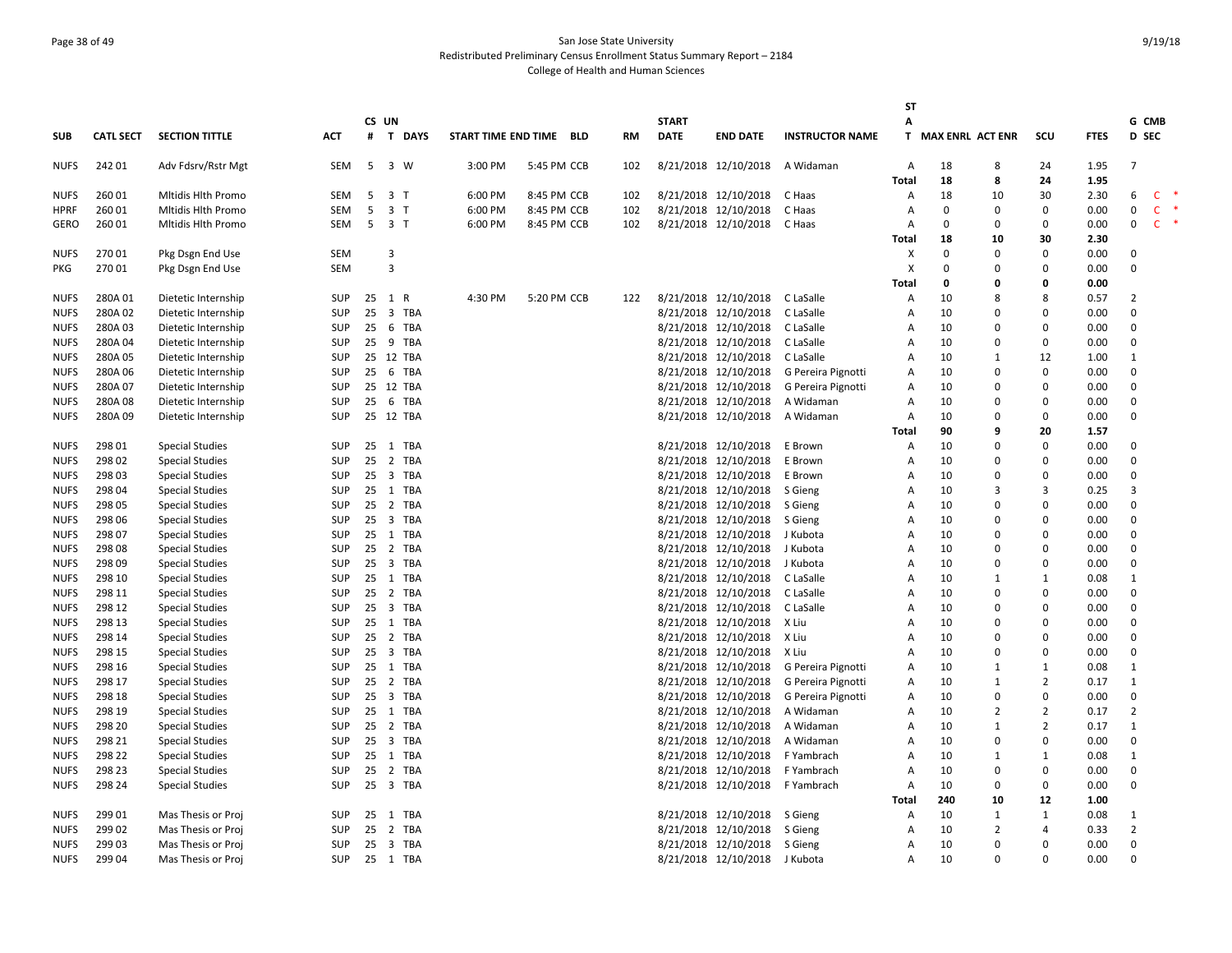# Page 39 of 49 San Jose State University Redistributed Preliminary Census Enrollment Status Summary Report – 2184 College of Health and Human Sciences

|             |                  |                           |            |                |                |                         |              |     |              |                            |                                                      | <b>ST</b>      |      |                    |             |             |                |                        |   |
|-------------|------------------|---------------------------|------------|----------------|----------------|-------------------------|--------------|-----|--------------|----------------------------|------------------------------------------------------|----------------|------|--------------------|-------------|-------------|----------------|------------------------|---|
|             |                  |                           |            | CS UN          |                |                         |              |     | <b>START</b> |                            |                                                      | A              |      |                    |             |             | G CMB          |                        |   |
| <b>SUB</b>  | <b>CATL SECT</b> | <b>SECTION TITTLE</b>     | ACT        | #              | T DAYS         | START TIME END TIME BLD |              | RM  | <b>DATE</b>  | <b>END DATE</b>            | <b>INSTRUCTOR NAME</b>                               |                |      | T MAX ENRL ACT ENR | scu         | <b>FTES</b> | <b>D</b> SEC   |                        |   |
| NUFS        | 299 05           | Mas Thesis or Proj        | <b>SUP</b> |                | 25 2 TBA       |                         |              |     |              | 8/21/2018 12/10/2018       | J Kubota                                             | Α              | 10   | 0                  | 0           | 0.00        | $\Omega$       |                        |   |
| <b>NUFS</b> | 299 06           | Mas Thesis or Proj        | <b>SUP</b> |                | 25 3 TBA       |                         |              |     |              | 8/21/2018 12/10/2018       | J Kubota                                             | A              | 10   | $\Omega$           | $\Omega$    | 0.00        | $\Omega$       |                        |   |
| <b>NUFS</b> | 299 07           | Mas Thesis or Proj        | SUP        |                | 25 1 TBA       |                         |              |     |              | 8/21/2018 12/10/2018       | C LaSalle                                            | A              | 10   | $\Omega$           | $\Omega$    | 0.00        | $\Omega$       |                        |   |
| <b>NUFS</b> | 299 08           | Mas Thesis or Proj        | SUP        |                | 25 2 TBA       |                         |              |     |              | 8/21/2018 12/10/2018       | C LaSalle                                            | A              | 10   | $\Omega$           | $\Omega$    | 0.00        | $\Omega$       |                        |   |
| <b>NUFS</b> | 299 09           | Mas Thesis or Proj        | SUP        |                | 25 3 TBA       |                         |              |     |              | 8/21/2018 12/10/2018       | C LaSalle                                            | $\overline{A}$ | 10   | $\Omega$           | $\mathbf 0$ | 0.00        | $\Omega$       |                        |   |
| <b>NUFS</b> | 299 10           | Mas Thesis or Proj        | SUP        |                | 25 1 TBA       |                         |              |     |              | 8/21/2018 12/10/2018       | X Liu                                                | $\overline{A}$ | 10   | $\Omega$           | $\Omega$    | 0.00        | $\Omega$       |                        |   |
| <b>NUFS</b> | 299 11           | Mas Thesis or Proj        | <b>SUP</b> |                | 25 2 TBA       |                         |              |     |              | 8/21/2018 12/10/2018       | X Liu                                                | $\overline{A}$ | 10   | $\Omega$           | $\Omega$    | 0.00        | $\Omega$       |                        |   |
| <b>NUFS</b> | 299 12           | Mas Thesis or Proj        | <b>SUP</b> |                | 25 3 TBA       |                         |              |     |              | 8/21/2018 12/10/2018       | X Liu                                                | $\overline{A}$ | 10   | $\Omega$           | $\mathbf 0$ | 0.00        | $\mathbf 0$    |                        |   |
| <b>NUFS</b> | 299 13           | Mas Thesis or Proj        | SUP        |                | 25 1 TBA       |                         |              |     |              | 8/21/2018 12/10/2018       | G Pereira Pignotti                                   | A              | 10   | 1                  | 1           | 0.08        | 1              |                        |   |
| <b>NUFS</b> | 299 14           | Mas Thesis or Proj        | SUP        |                | 25 2 TBA       |                         |              |     |              | 8/21/2018 12/10/2018       | G Pereira Pignotti                                   | Α              | 10   | $\Omega$           | $\Omega$    | 0.00        | $\Omega$       |                        |   |
| <b>NUFS</b> | 299 15           | Mas Thesis or Proj        | <b>SUP</b> |                | 25 3 TBA       |                         |              |     |              | 8/21/2018 12/10/2018       | G Pereira Pignotti                                   | A              | 10   | 0                  | $\Omega$    | 0.00        | $\Omega$       |                        |   |
| NUFS        | 299 16           | Mas Thesis or Proj        | SUP        |                | 25 1 TBA       |                         |              |     |              | 8/21/2018 12/10/2018       | A Widaman                                            | Α              | 10   | $\Omega$           | $\Omega$    | 0.00        | $\Omega$       |                        |   |
| <b>NUFS</b> | 299 17           | Mas Thesis or Proj        | SUP        |                | 25 2 TBA       |                         |              |     |              | 8/21/2018 12/10/2018       | A Widaman                                            | Α              | 10   | $\Omega$           | $\mathbf 0$ | 0.00        | $\Omega$       |                        |   |
| <b>NUFS</b> | 299 18           | Mas Thesis or Proj        | SUP        |                | 25 3 TBA       |                         |              |     |              | 8/21/2018 12/10/2018       | A Widaman                                            | $\overline{A}$ | 10   | $\Omega$           | $\Omega$    | 0.00        | $\Omega$       |                        |   |
| <b>NUFS</b> | 299 19           | Mas Thesis or Proj        | SUP        |                | 25 1 TBA       |                         |              |     |              | 8/21/2018 12/10/2018       | F Yambrach                                           | $\overline{A}$ | 10   | $\Omega$           | 0           | 0.00        | $\Omega$       |                        |   |
| <b>NUFS</b> | 299 20           | Mas Thesis or Proj        | <b>SUP</b> | 25             | 2 TBA          |                         |              |     |              | 8/21/2018 12/10/2018       | F Yambrach                                           | A              | 10   | $\Omega$           | 0           | 0.00        | $\mathbf 0$    |                        |   |
| <b>NUFS</b> | 299 27           | Mas Thesis or Proj        | <b>SUP</b> |                | 25 3 TBA       |                         |              |     |              | 8/21/2018 12/10/2018       | F Yambrach                                           | Α              | 10   | $\Omega$           | $\Omega$    | 0.00        | $\Omega$       |                        |   |
|             |                  |                           |            |                |                |                         |              |     |              |                            |                                                      | <b>Total</b>   | 210  | 4                  | 6           | 0.50        |                |                        |   |
| PKG         | 10701            | Prin of Packaging         | LEC.       | 2              | 3 M            | 5:00 PM                 | 7:45 PM BBC  | 201 |              | 8/21/2018 12/10/2018       | F Yambrach                                           | Α              | 40   | 58                 | 174         | 11.65       | 1              | C.                     |   |
|             |                  |                           |            |                |                |                         |              |     |              |                            |                                                      | Total          | 40   | 58                 | 174         | 11.65       |                |                        |   |
| PKG         | 120 01           | Artios CAD for PKG        | <b>SEM</b> | 2              | 3 F            | 9:30 AM                 | 11:10 AM HB  | 102 |              | 8/21/2018 12/10/2018       | X Liu                                                | Α              | 15   | 16                 | 32          | 3.20        | $\Omega$       |                        |   |
| <b>PKG</b>  | 120 02           | Artios CAD for PKG        | <b>ACT</b> |                | 13 0 F         | 11:15 AM                | 2:00 PM HB   | 102 |              | 8/21/2018 12/10/2018       | X Liu                                                | A              | 15   | 16                 | 16          | 0.00        | $\mathbf 0$    |                        |   |
|             |                  |                           |            |                |                |                         |              |     |              |                            |                                                      | Total          | 30   | 32                 | 48          | 3.20        |                |                        |   |
| PKG         | 141A01           | Pkg Materials I           | <b>LEC</b> | $\overline{2}$ | 3 M            | 1:30 PM                 | 3:10 PM IS   | 115 |              | 8/21/2018 12/10/2018       | X Liu                                                | Α              | 20   | 23                 | 46          | 4.70        | $\overline{2}$ | $\ast$<br>$\mathsf{C}$ |   |
| PKG         | 141A02           | Pkg Materials I           | <b>ACT</b> | $7^{\circ}$    | $0 \quad W$    | 1:30 PM                 | 3:15 PM IS   | 114 |              | 8/21/2018 12/10/2018       | X Liu                                                | Α              | 20   | 23                 | 23          | 0.00        | $\overline{2}$ | $\mathsf{C}$<br>$\ast$ |   |
|             |                  |                           |            |                |                |                         |              |     |              |                            |                                                      | Total          | 40   | 46                 | 69          | 4.70        |                |                        |   |
| PKG         | 156 01           | Pkg Mchnry Systems        | <b>LEC</b> | $\overline{2}$ | 3 <sub>1</sub> | 10:30 AM                | 12:10 PM IS  | 115 |              | 8/21/2018 12/10/2018       | X Liu                                                | Α              | 20   | 18                 | 36          | 3.65        | $\mathbf{1}$   | $\mathsf{C}$           | ∗ |
| PKG         | 156 02           | Pkg Mchnry Systems        | <b>ACT</b> | $7^{\circ}$    | 0 R            | 10:30 AM                | 12:15 PM IS  | 114 |              | 8/21/2018 12/10/2018 X Liu |                                                      | Α              | 24   | 18                 | 18          | 0.00        | $1 \quad C$    |                        |   |
|             |                  |                           |            |                |                |                         |              |     |              |                            |                                                      | <b>Total</b>   | 44   | 36                 | 54          | 3.65        |                |                        |   |
| <b>PKG</b>  | 169 01           | Food Pkg                  | <b>LEC</b> | 2              | 3 MW           | 10:30 AM                | 11:45 AM CCB | 102 |              | 8/21/2018 12/10/2018       | F Yambrach                                           | Α              | 30   | 25                 | 75          | 5.10        | $\overline{2}$ | C.                     |   |
|             |                  |                           |            |                |                |                         |              |     |              |                            |                                                      | Total          | 30   | 25                 | 75          | 5.10        |                |                        |   |
| PKG         | 18001            | <b>Individual Studies</b> | SUP        | 36             | 1 TBA          |                         |              |     |              | 8/21/2018 12/10/2018       | F Yambrach                                           | Α              | 10   | $\Omega$           | $\Omega$    | 0.00        | $\Omega$       |                        |   |
| PKG         | 18002            | <b>Individual Studies</b> | <b>SUP</b> |                | 36 2 TBA       |                         |              |     |              | 8/21/2018 12/10/2018       | F Yambrach                                           | $\overline{A}$ | 10   | 0                  | 0           | 0.00        | $\Omega$       |                        |   |
| PKG         | 18003            | <b>Individual Studies</b> | <b>SUP</b> |                | 36 3 TBA       |                         |              |     |              | 8/21/2018 12/10/2018       | F Yambrach                                           | $\overline{A}$ | 10   | 2                  | 6           | 0.40        | $\Omega$       |                        |   |
| <b>PKG</b>  | 18004            | <b>Individual Studies</b> | <b>SUP</b> |                | 36 4 TBA       |                         |              |     |              | 8/21/2018 12/10/2018       | F Yambrach                                           | $\overline{A}$ | 10   | $\Omega$           | $\Omega$    | 0.00        | $\Omega$       |                        |   |
| PKG         | 18005            | <b>Individual Studies</b> | SUP        |                | 36 5 TBA       |                         |              |     |              | 8/21/2018 12/10/2018       | F Yambrach                                           | $\overline{A}$ | 10   | $\Omega$           | $\Omega$    | 0.00        | $\Omega$       |                        |   |
| PKG         | 18006            | Individual Studies        | <b>SUP</b> |                | 36 6 TBA       |                         |              |     |              | 8/21/2018 12/10/2018       | F Yambrach                                           | A              | 10   | $\Omega$           | 0           | 0.00        | $\Omega$       |                        |   |
| PKG         | 18007            | <b>Individual Studies</b> | <b>SUP</b> |                | 36 1 TBA       |                         |              |     |              | 8/21/2018 12/10/2018       | X Liu                                                | A              | 10   | $\Omega$           | $\Omega$    | 0.00        | $\Omega$       |                        |   |
| PKG         | 18008            | <b>Individual Studies</b> | SUP        |                | 36 2 TBA       |                         |              |     |              | 8/21/2018 12/10/2018       | X Liu                                                | A              | 10   | $\Omega$           | $\Omega$    | 0.00        | $\Omega$       |                        |   |
| <b>PKG</b>  | 18009            | <b>Individual Studies</b> | <b>SUP</b> |                | 36 3 TBA       |                         |              |     |              | 8/21/2018 12/10/2018       | X Liu                                                | A              | 10   | $\Omega$           | $\Omega$    | 0.00        | $\Omega$       |                        |   |
|             |                  |                           |            |                |                |                         |              |     |              |                            |                                                      | Total          | 90   | $\overline{2}$     | 6           | 0.40        |                |                        |   |
|             |                  |                           |            |                |                |                         |              |     |              |                            | <b>Nutrition, Food Science &amp; Packaging Total</b> |                | 4647 | 2991               | 7841        | 529.00      |                |                        |   |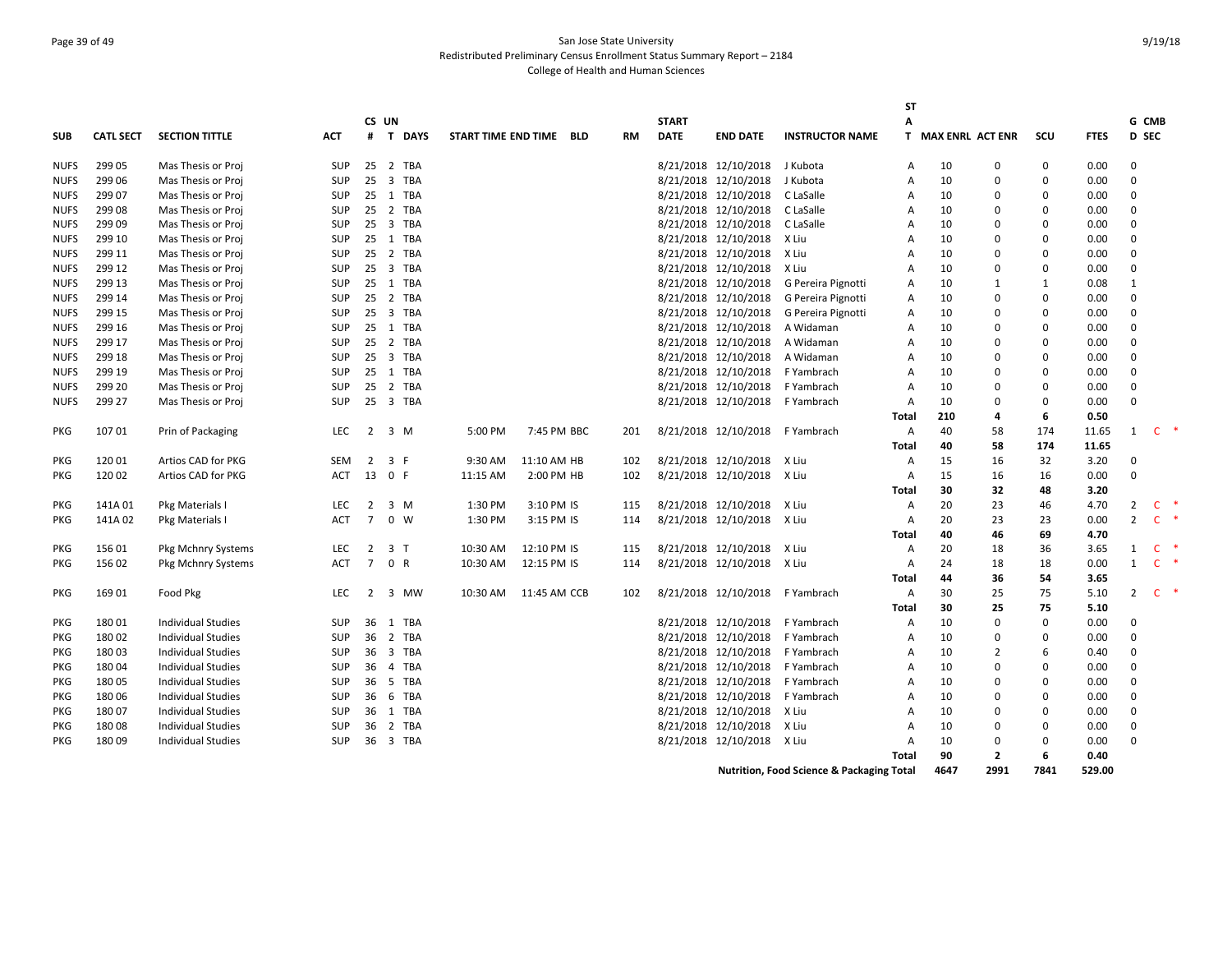# Page 40 of 49 San Jose State University Redistributed Preliminary Census Enrollment Status Summary Report – 2184 College of Health and Human Sciences

|             |                             |                                  |            |                |                                |                     |              |            |            |              |                                              |                        | ST                             |                    |          |           |               |              |
|-------------|-----------------------------|----------------------------------|------------|----------------|--------------------------------|---------------------|--------------|------------|------------|--------------|----------------------------------------------|------------------------|--------------------------------|--------------------|----------|-----------|---------------|--------------|
|             |                             |                                  |            |                | CS UN                          |                     |              |            |            | <b>START</b> |                                              |                        | А                              |                    |          |           |               | G CMB        |
| <b>SUB</b>  | <b>CATL SECT</b>            | <b>SECTION TITTLE</b>            | <b>ACT</b> | #              | <b>T DAYS</b>                  | START TIME END TIME |              | <b>BLD</b> | <b>RM</b>  | <b>DATE</b>  | <b>END DATE</b>                              | <b>INSTRUCTOR NAME</b> |                                | T MAX ENRL ACT ENR |          | scu       | <b>FTES</b>   | <b>D SEC</b> |
|             | <b>Occupational Therapy</b> |                                  |            |                |                                |                     |              |            |            |              |                                              |                        |                                |                    |          |           |               |              |
| OCTH        | 201A 01                     | Field Work Exper                 | <b>SUP</b> | 25             | 6 TBA                          |                     |              |            |            |              | 8/21/2018 12/10/2018 A Kelley                |                        | Α                              | 37                 | 37       | 222       | 18.50         | 37           |
|             |                             |                                  |            |                |                                |                     |              |            |            |              |                                              |                        | <b>Total</b>                   | 37                 | 37       | 222       | 18.50         |              |
| OCTH        | 201B01                      | Adv Field Wrk Exp                | <b>SUP</b> | 25             | 6 TBA                          |                     |              |            |            |              | 8/21/2018 12/10/2018                         | A Kelley               | Α                              | 37                 | 36       | 216       | 18.00         | 36           |
|             |                             |                                  |            |                |                                |                     |              |            |            |              |                                              |                        | Total                          | 37                 | 36       | 216       | 18.00         |              |
| OCTH        | 21001                       | Sem in Occup Therapy             | <b>LEC</b> | 2              | 2 M                            | 5:00 PM             | 6:45 PM CCB  |            | 115        |              | 8/21/2018 12/10/2018                         | R McLaughlin           | Α                              | 28                 | 19       | 38        | 3.17          | 19           |
|             |                             |                                  |            |                |                                |                     |              |            |            |              |                                              |                        | <b>Total</b>                   | 28                 | 19       | 38        | 3.17          |              |
| ОСТН        | 21101                       | Hist Theory OT                   | <b>LEC</b> | 2              | 3<br>M                         | 1:30 PM             | 4:15 PM CCB  |            | 101        |              | 8/21/2018 12/10/2018                         | C Fang                 | A                              | 28                 | 28       | 84        | 7.00          | 28           |
| OCTH        | 21102                       | Hist Theory OT                   | <b>LEC</b> | $\overline{2}$ | 3 <sub>1</sub>                 | 1:30 PM             | 4:15 PM CCB  |            | 101        |              | 8/21/2018 12/10/2018                         | D Bolding              | Α                              | 28                 | 26       | 78        | 6.50          | 26           |
| OCTH        | 21103                       | Hist Theory OT                   | <b>LEC</b> | $\overline{2}$ | 3 R                            | 9:00 AM             | 11:45 AM CCB |            | 101        |              | 8/21/2018 12/10/2018                         | D Lashgari             | Α                              | 28                 | 27       | 81        | 6.75          | 27           |
|             |                             |                                  |            |                |                                |                     |              |            |            |              |                                              |                        | Total                          | 84                 | 81       | 243       | 20.25         |              |
| OCTH        | 21201                       | Lifespan occupat                 | <b>LEC</b> | $\overline{2}$ | $\overline{3}$<br>M            | 9:00 AM             | 11:45 AM CCB |            | 115        |              | 8/21/2018 12/10/2018                         | M Chang                | Α                              | 28                 | 28       | 84        | 7.00          | 28           |
| <b>OCTH</b> | 21202                       | Lifespan occupat                 | LEC        | $\overline{2}$ | 3<br>M                         | 1:30 PM             | 4:15 PM CCB  |            | 115        |              | 8/21/2018 12/10/2018                         | A Niehues              | A                              | 28                 | 26       | 78        | 6.50          | 26           |
| OCTH        | 21203                       | Lifespan occupat                 | <b>LEC</b> | $\overline{2}$ | 3 W                            | 1:30 PM             | 4:15 PM CCB  |            | 115        |              | 8/21/2018 12/10/2018                         | M Chang                | Α                              | 28<br>84           | 28<br>82 | 84<br>246 | 7.00          | 28           |
| <b>OCTH</b> | 213 01                      |                                  | <b>LEC</b> | 2              | 3 M                            | 9:00 AM             | 11:45 AM CCB |            |            |              |                                              | A Smith                | Total                          | 28                 | 26       | 78        | 20.50<br>6.50 | 26           |
| OCTH        | 21302                       | Prof Develop I<br>Prof Develop I | LEC        | $\overline{2}$ | 3<br>W                         | 9:00 AM             | 11:45 AM CCB |            | 101<br>115 |              | 8/21/2018 12/10/2018<br>8/21/2018 12/10/2018 | H Pendleton            | Α<br>Α                         | 28                 | 27       | 81        | 6.75          | 27           |
| OCTH        | 21303                       | Prof Develop I                   | <b>LEC</b> | $\overline{2}$ | 3 R                            | 1:30 PM             | 4:15 PM CCB  |            | 101        |              | 8/21/2018 12/10/2018                         | H Pendleton            | A                              | 28                 | 28       | 84        | 7.00          | 28           |
|             |                             |                                  |            |                |                                |                     |              |            |            |              |                                              |                        | Total                          | 84                 | 81       | 243       | 20.25         |              |
| OCTH        | 22101                       | OccupatAnalysis                  | SEM        | 6              | 3 <sub>1</sub>                 | 9:00 AM             | 11:45 AM CCB |            | 210        |              | 8/21/2018 12/10/2018                         | C Glogoski             | Α                              | 21                 | 21       | 63        | 5.25          | 21           |
| OCTH        | 22102                       | OccupatAnalysis                  | <b>SEM</b> | 6              | 3 <sub>T</sub>                 | 1:30 PM             | 4:15 PM CCB  |            | 210        |              | 8/21/2018 12/10/2018                         | L Andonian             | Α                              | 21                 | 20       | 60        | 5.00          | 20           |
| ОСТН        | 22103                       | OccupatAnalysis                  | SEM        | 6              | 3 W                            | 9:00 AM             | 11:45 AM CCB |            | 210        |              | 8/21/2018 12/10/2018                         | C Fang                 | $\overline{A}$                 | 21                 | 19       | 57        | 4.75          | 19           |
| OCTH        | 22104                       | OccupatAnalysis                  | <b>SEM</b> | 6              | 3 W                            | 1:30 PM             | 4:15 PM CCB  |            | 210        |              | 8/21/2018 12/10/2018                         | L Andonian             | $\overline{A}$                 | 21                 | 21       | 63        | 5.25          | 21           |
|             |                             |                                  |            |                |                                |                     |              |            |            |              |                                              |                        | <b>Total</b>                   | 84                 | 81       | 243       | 20.25         |              |
| OCTH        | 22201                       | <b>Funct Kinesiology</b>         | SEM        | 6              | 3<br><b>TR</b>                 | 9:00 AM             | 10:15 AM CCB |            | 209        |              | 8/21/2018 12/10/2018                         | A George               | Α                              | 21                 | 19       | 57        | 4.75          | 19           |
| OCTH        | 22202                       | <b>Funct Kinesiology</b>         | <b>SEM</b> | 6              | 3<br><b>TR</b>                 | 10:30 AM            | 11:45 AM CCB |            | 209        |              | 8/21/2018 12/10/2018                         | A George               | A                              | 21                 | 21       | 63        | 5.25          | 21           |
|             |                             |                                  |            |                |                                |                     |              |            |            |              |                                              |                        | <b>Total</b>                   | 42                 | 40       | 120       | 10.00         |              |
| OCTH        | 22601                       | OT with Children                 | SEM        | 5              | $\overline{3}$<br>M            | 9:00 AM             | 11:45 AM CCB |            | 210        |              | 8/21/2018 12/10/2018                         | W Schultz-Krohn        | Α                              | 21                 | 22       | 66        | 5.50          | 22           |
| OCTH        | 226 02                      | OT with Children                 | <b>SEM</b> | 5              | $3 \, M$                       | 1:30 PM             | 4:15 PM CCB  |            | 210        |              | 8/21/2018 12/10/2018                         | A Smith                | A                              | 21                 | 22       | 66        | 5.50          | 22           |
|             |                             |                                  |            |                |                                |                     |              |            |            |              |                                              |                        | <b>Total</b>                   | 42                 | 44       | 132       | 11.00         |              |
| OCTH        | 23301                       | Prof Develop II                  | LEC        | $\overline{2}$ | $\overline{3}$<br>$\mathsf{T}$ | 9:00 AM             | 11:45 AM CCB |            | 101        |              | 8/21/2018 12/10/2018                         | L Arabit               | Α                              | 28                 | 26       | 78        | 6.50          | 26           |
| OCTH        | 23302                       | Prof Develop II                  | <b>LEC</b> | $\overline{2}$ | 3 W                            | 9:00 AM             | 11:45 AM CCB |            | 101        |              | 8/21/2018 12/10/2018                         | L Andonian             | Α                              | 28                 | 29       | 87        | 7.25          | 29           |
| OCTH        | 23303                       | Prof Develop II                  | <b>LEC</b> | $\overline{2}$ | $\overline{3}$<br>W            | 1:30 PM             | 4:15 PM CCB  |            | 101        |              | 8/21/2018 12/10/2018                         | L Arabit               | Α                              | 28                 | 27       | 81        | 6.75          | 27           |
|             |                             |                                  |            |                |                                |                     |              |            |            |              |                                              |                        | Total                          | 84                 | 82       | 246       | 20.50         |              |
| <b>OCTH</b> | 234 01                      | OT in Community II               | SEM        | 5              | 3 <sub>1</sub>                 | 9:00 AM             | 11:45 AM CCB |            | 115        |              | 8/21/2018 12/10/2018                         | L Andonian             | Α                              | 21                 | 22       | 66        | 5.50          | 22           |
| ОСТН        | 234 02                      | OT in Community II               | SEM        | 5              | 3 <sub>1</sub>                 | 1:30 PM             | 4:15 PM CCB  |            | 209        |              | 8/21/2018 12/10/2018                         | C Glogoski             | A                              | 21<br>42           | 19       | 57        | 4.75          | 19           |
| OCTH        | 23601                       | OT with Youth                    | <b>SEM</b> | 5              | $\overline{\mathbf{3}}$<br>M   | 9:00 AM             | 11:45 AM HB  |            | 206        |              | 8/21/2018 12/10/2018                         | A Niehues              | <b>Total</b><br>$\overline{A}$ | 21                 | 41<br>19 | 123<br>57 | 10.25<br>4.75 | 19           |
| <b>OCTH</b> | 236 02                      | OT with Youth                    | <b>SEM</b> | 5              | $3 \, M$                       | 1:30 PM             | 4:15 PM HB   |            | 206        |              | 8/21/2018 12/10/2018                         | A George               | A                              | 21                 | 22       | 66        | 5.50          | 22           |
|             |                             |                                  |            |                |                                |                     |              |            |            |              |                                              |                        | <b>Total</b>                   | 42                 | 41       | 123       | 10.25         |              |
| OCTH        | 246 01                      | OT w Young Adults                | SEM        | 5              | 3<br>W                         | 9:00 AM             | 11:45 AM HB  |            | 206        |              | 8/21/2018 12/10/2018                         | D Bolding              | Α                              | 21                 | 20       | 60        | 5.00          | 20           |
| ОСТН        | 24602                       | OT w Young Adults                | SEM        | 5              | $\overline{3}$<br>W            | 1:30 PM             | 4:15 PM HB   |            | 206        |              | 8/21/2018 12/10/2018                         | D Bolding              | Α                              | 21                 | 21       | 63        | 5.25          | 21           |
|             |                             |                                  |            |                |                                |                     |              |            |            |              |                                              |                        | Total                          | 42                 | 41       | 123       | 10.25         |              |
| OCTH        | 256 01                      | OT Mid Age Adults                | SEM        | 5              | 3<br>R                         | 9:00 AM             | 11:45 AM CCB |            | 210        |              | 8/21/2018 12/10/2018                         | J Smith                | Α                              | 21                 | 20       | 60        | 5.00          | 20           |
| ОСТН        | 256 02                      | OT Mid Age Adults                | SEM        | 5              | 3 R                            | 1:30 PM             | 4:15 PM CCB  |            | 210        |              | 8/21/2018 12/10/2018                         | L Arabit               | Α                              | 21                 | 20       | 60        | 5.00          | 20           |
|             |                             |                                  |            |                |                                |                     |              |            |            |              |                                              |                        | <b>Total</b>                   | 42                 | 40       | 120       | 10.00         |              |
| OCTH        | 275 01                      | EBP in OT                        | <b>SEM</b> | 5              | $\overline{3}$<br>M            | 9:00 AM             | 11:45 AM CCB |            | 209        |              | 8/21/2018 12/10/2018                         | C Fang                 | Α                              | 21                 | 21       | 63        | 5.25          | 21           |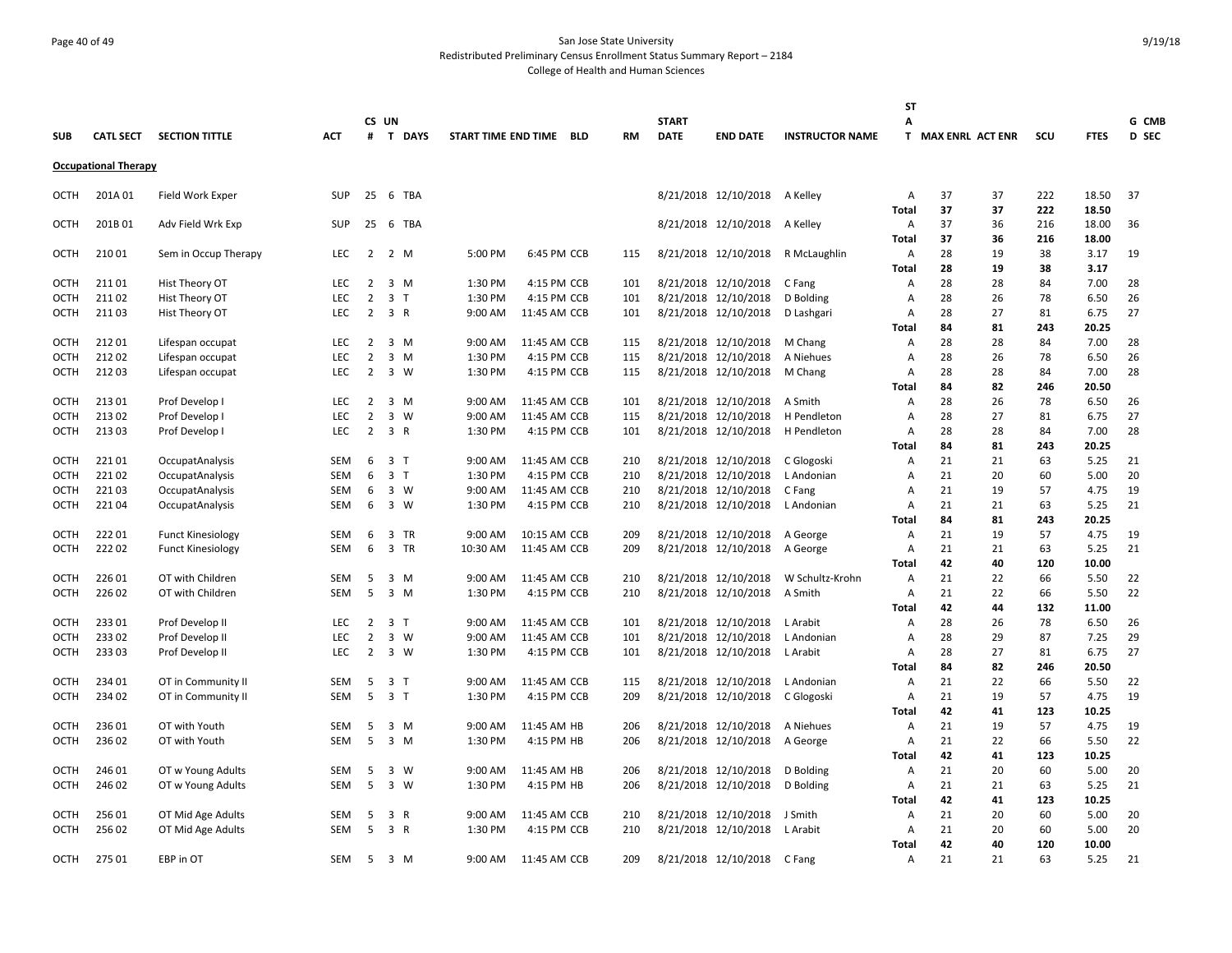# Page 41 of 49 San Jose State University Redistributed Preliminary Census Enrollment Status Summary Report – 2184 College of Health and Human Sciences

|             |                  |                       |            |    |                |             |                     |              |     |           |              |                      |                                   | <b>ST</b>    |                         |          |             |             |             |
|-------------|------------------|-----------------------|------------|----|----------------|-------------|---------------------|--------------|-----|-----------|--------------|----------------------|-----------------------------------|--------------|-------------------------|----------|-------------|-------------|-------------|
|             |                  |                       |            |    | CS UN          |             |                     |              |     |           | <b>START</b> |                      |                                   | A            |                         |          |             |             | G CMB       |
| <b>SUB</b>  | <b>CATL SECT</b> | <b>SECTION TITTLE</b> | <b>ACT</b> | #  | T.             | <b>DAYS</b> | START TIME END TIME |              | BLD | <b>RM</b> | <b>DATE</b>  | <b>END DATE</b>      | <b>INSTRUCTOR NAME</b>            |              | <b>MAX ENRL ACT ENR</b> |          | scu         | <b>FTES</b> | D SEC       |
| OCTH        | 275 02           | EBP in OT             | SEM        | 5  |                | 3 M         | 1:30 PM             | 4:15 PM CCB  |     | 209       |              | 8/21/2018 12/10/2018 | M Chang                           | A            | 21                      | 20       | 60          | 5.00        | 20          |
| OCTH        | 275 03           | EBP in OT             | <b>SEM</b> | 5  | 3              | W           | 9:00 AM             | 11:45 AM CCB |     | 209       |              | 8/21/2018 12/10/2018 | M Chang                           | A            | 21                      | 21       | 63          | 5.25        | 21          |
| <b>OCTH</b> | 275 04           | EBP in OT             | SEM        | 5  | 3 R            |             | 1:30 PM             | 4:15 PM CCB  |     | 209       |              | 8/21/2018 12/10/2018 | D Bolding                         | Α            | 21                      | 20       | 60          | 5.00        | 20          |
|             |                  |                       |            |    |                |             |                     |              |     |           |              |                      |                                   | <b>Total</b> | 84                      | 82       | 246         | 20.50       |             |
| OCTH        | 27601            | Pract & Seminar 1A    | SEM        |    | 0              |             |                     |              |     |           |              |                      |                                   | X            | $\Omega$                | $\Omega$ | 0           | 0.00        | 0           |
| OCTH        | 27602            | Pract & Seminar 1A    | LAB        |    | 3              |             |                     |              |     |           |              |                      |                                   | x            | $\Omega$                | $\Omega$ | 0           | 0.00        | $\mathbf 0$ |
| OCTH        | 27603            | Pract & Seminar 1A    | <b>SEM</b> | 5  | 0 R            |             | 5:00 PM             | 7:05 PM CCB  |     | 210       |              | 8/21/2018 12/10/2018 | G Teaford                         | A            | 21                      | 21       | 52.5        | 0.00        | 21          |
| OCTH        | 276 04           | Pract & Seminar 1A    | LAB        | 17 |                | 3 TBA       |                     |              |     |           |              | 8/21/2018 12/10/2018 | G Teaford                         | A            | 21                      | 21       | 10.5        | 5.25        | 21          |
| OCTH        | 276 05           | Pract & Seminar 1A    | <b>SEM</b> | -5 | 0 <sub>T</sub> |             | 5:00 PM             | 7:05 PM CCB  |     | 210       |              | 8/21/2018 12/10/2018 | L Le                              | A            | 21                      | 20       | 50          | 0.00        | 20          |
| OCTH        | 276 06           | Pract & Seminar 1A    | LAB        | 17 |                | 3 TBA       |                     |              |     |           |              | 8/21/2018 12/10/2018 | L Le                              | A            | 21                      | 20       | 10          | 5.00        | 20          |
|             |                  |                       |            |    |                |             |                     |              |     |           |              |                      |                                   | <b>Total</b> | 84                      | 82       | 123         | 10.25       |             |
| OCTH        | 28601            | Seminar & Pract IB    | SEM        | -5 |                | 4 TR        | 9:00 AM             | 10:15 AM HB  |     | 206       |              | 8/21/2018 12/10/2018 | S Ivlev                           | A            | 11                      | 11       | 33          | 3.67        | 11          |
| OCTH        | 28602            | Seminar & Pract IB    | SUP        | 23 |                | $0$ TR      | 10:30 AM            | 11:45 AM HB  |     | 206       |              | 8/21/2018 12/10/2018 | S Ivlev                           | A            | 11                      | 11       | 44          | 0.00        | 11          |
| OCTH        | 28603            | Seminar & Pract IB    | <b>SEM</b> | 5  |                | 4 TR        | 1:30 PM             | 2:45 PM CCB  |     | 115       |              | 8/21/2018 12/10/2018 | A George                          | A            | 12                      | 10       | 30          | 3.33        | 10          |
| OCTH        | 28604            | Seminar & Pract IB    | SUP        | 23 |                | $0$ TR      | 3:00 PM             | 4:15 PM CCB  |     | 222       |              | 8/21/2018 12/10/2018 | A George                          | А            | 12                      | 10       | 40          | 0.00        | 10          |
| OCTH        | 28605            | Seminar & Pract IB    | SEM        | 5  | 4              | <b>TR</b>   | 3:00 PM             | 4:15 PM CCB  |     | 115       |              | 8/21/2018 12/10/2018 | A Niehues                         | А            | 12                      | 11       | 33          | 3.67        | 11          |
| OCTH        | 28606            | Seminar & Pract IB    | SUP        | 23 |                | 0 TR        | 4:30 PM             | 5:45 PM CCB  |     | 115       |              | 8/21/2018 12/10/2018 | A Niehues                         | А            | 12                      | 11       | 44          | 0.00        | 11          |
| OCTH        | 286 07           | Seminar & Pract IB    | SEM        |    |                |             |                     |              |     |           |              |                      |                                   | x            | $\Omega$                | $\Omega$ | 0           | 0.00        | 0           |
| OCTH        | 28608            | Seminar & Pract IB    | SUP        |    | $\Omega$       |             |                     |              |     |           |              |                      |                                   | X            | $\Omega$                | $\Omega$ | 0           | 0.00        | $\mathbf 0$ |
| OCTH        | 286 09           | Seminar & Pract IB    | <b>SEM</b> | 5  | 4 R            |             | 12:30 PM            | 3:15 PM HB   |     | 206       |              | 8/21/2018 12/10/2018 | J Smith                           | A            | 11                      | 10       | 30          | 3.33        | 10          |
| <b>OCTH</b> | 286 10           | Seminar & Pract IB    | SUP        | 23 | 0 F            |             | 9:00 AM             | 11:45 AM     |     |           |              | 8/21/2018 12/10/2018 | J Smith                           | A            | 11                      | 10       | 40          | 0.00        | 10          |
|             |                  |                       |            |    |                |             |                     |              |     |           |              |                      |                                   | <b>Total</b> | 92                      | 84       | 294         | 14.00       |             |
| OCTH        | 298 01           | Sup Study OT          | SUP        | 25 |                | 1 TBA       |                     |              |     |           |              | 8/21/2018 12/10/2018 |                                   | A            | 80                      | $\Omega$ | 0           | 0.00        | 0           |
| OCTH        | 298 02           | Sup Study OT          | SUP        | 25 | 2              | <b>TBA</b>  |                     |              |     |           |              | 8/21/2018 12/10/2018 |                                   | А            | 16                      | $\Omega$ | 0           | 0.00        | 0           |
| OCTH        | 298 03           | Sup Study OT          | <b>SUP</b> | 25 | 3              | <b>TBA</b>  |                     |              |     |           |              | 8/21/2018 12/10/2018 |                                   | А            | 16                      |          | 0           | 0.00        | 0           |
| <b>OCTH</b> | 298 04           | Sup Study OT          | <b>SUP</b> | 25 |                | 1 TBA       |                     |              |     |           |              | 8/21/2018 12/10/2018 |                                   | А            | 60                      | $\Omega$ | $\mathbf 0$ | 0.00        | $\Omega$    |
|             |                  |                       |            |    |                |             |                     |              |     |           |              |                      |                                   | <b>Total</b> | 172                     | 0        | 0           | 0.00        |             |
|             |                  |                       |            |    |                |             |                     |              |     |           |              |                      | <b>Occupational Therapy Total</b> |              | 1206                    | 994      | 3101        | 247.92      |             |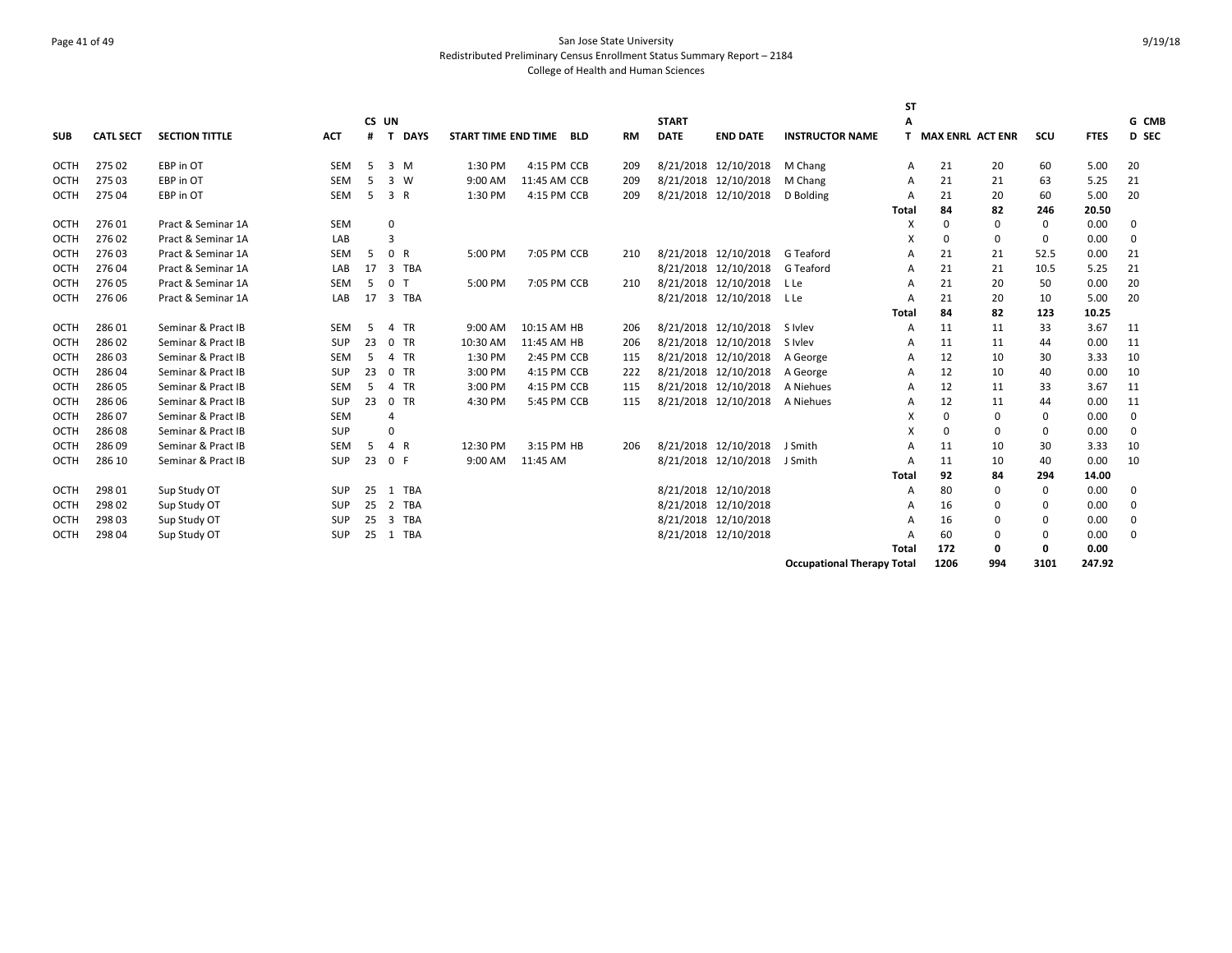#### Page 42 of 49 San Jose State University Redistributed Preliminary Census Enrollment Status Summary Report – 2184 College of Health and Human Sciences

|             |                                         |                           |            |                |                             |                         |              |              |           |              |                             |                        | <b>ST</b>         |                    |               |             |              |              |
|-------------|-----------------------------------------|---------------------------|------------|----------------|-----------------------------|-------------------------|--------------|--------------|-----------|--------------|-----------------------------|------------------------|-------------------|--------------------|---------------|-------------|--------------|--------------|
|             |                                         |                           |            |                | CS UN                       |                         |              |              |           | <b>START</b> |                             |                        | Α                 |                    |               |             |              | G CMB        |
| <b>SUB</b>  | <b>CATL SECT</b>                        | <b>SECTION TITTLE</b>     | <b>ACT</b> |                | # T DAYS                    | START TIME END TIME BLD |              |              | <b>RM</b> | <b>DATE</b>  | <b>END DATE</b>             | <b>INSTRUCTOR NAME</b> |                   | T MAX ENRL ACT ENR |               | SCU         | <b>FTES</b>  | <b>D SEC</b> |
|             | <b>Recreation &amp; Leisure Studies</b> |                           |            |                |                             |                         |              |              |           |              |                             |                        |                   |                    |               |             |              |              |
| RECL        | 10 01                                   | <b>Creat Meaning Life</b> | <b>LEC</b> | $\overline{2}$ | $\overline{3}$<br><b>MW</b> | 10:30 AM                | 11:45 AM YUH |              | 243       |              | 8/21/2018 12/10/2018        | P Toney                | Α                 | 35                 | 34            | 102         | 6.80         | 0            |
| RECL        | 10 03                                   | <b>Creat Meaning Life</b> | <b>LEC</b> | $\overline{2}$ | 3 MW                        | 12:00 PM                | 1:15 PM HB   |              | 407       |              | 8/21/2018 12/10/2018        | F Noonis               | Α                 | 35                 | 33            | 99          | 6.60         | 0            |
| <b>RECL</b> | 1004                                    | <b>Creat Meaning Life</b> | <b>LEC</b> | $\overline{2}$ | 3 TR                        | 1:30 PM                 | 2:45 PM SH   |              | 346       |              | 8/21/2018 12/10/2018        | M Duphily              | $\overline{A}$    | 35                 | 35            | 105         | 7.00         | 0            |
| <b>RECL</b> | 1005                                    | <b>Creat Meaning Life</b> | <b>LEC</b> | $\overline{2}$ | 3 TR                        | 10:30 AM                | 11:45 AM SH  |              | 346       |              | 8/21/2018 12/10/2018        | M Duphily              | $\overline{A}$    | 35                 | 35            | 105         | 7.00         | 0            |
| <b>RECL</b> | 10 06                                   | <b>Creat Meaning Life</b> | LEC        | $\overline{2}$ | 3 TR                        | 10:30 AM                | 11:45 AM YUH |              | 243       |              | 8/21/2018 12/10/2018        | P Toney                | $\overline{A}$    | 35                 | 35            | 105         | 7.00         | 0            |
| <b>RECL</b> | 10 99                                   | <b>Creat Meaning Life</b> | <b>LEC</b> | $\overline{2}$ | 3 TBA                       |                         |              |              |           |              | 8/21/2018 12/10/2018        | <b>B</b> Grosvenor     | A                 | 35                 | 35            | 105         | 7.00         | 0            |
|             |                                         |                           |            |                |                             |                         |              |              |           |              |                             |                        | <b>Total</b>      | 210                | 207           | 621         | 41.40        |              |
| RECL        | 90 01                                   | <b>Rec Parks Tourism</b>  | <b>LEC</b> |                | 2 3 TR                      | 9:00 AM                 | 10:15 AM YUH |              | 243       |              | 8/21/2018 12/10/2018        | P Toney                | Α                 | 30                 | 35            | 105         | 7.00         | 0            |
|             |                                         |                           |            |                |                             |                         |              |              |           |              |                             |                        | Total             | 30                 | 35            | 105         | 7.00         |              |
| RECL        | 9701                                    | <b>Event Planning</b>     | LEC        | 2              | 3 TR                        | 12:00 PM                | 1:15 PM SH   |              | 346       |              | 8/21/2018 12/10/2018        | K Calame               | Α                 | 30                 | 18            | 36          | 3.60         | 0            |
| RECL        | 9702                                    | <b>Event Planning</b>     | <b>ACT</b> | 11             | 0 <sub>T</sub>              | 6:00 PM                 | 8:45 PM YUH  |              | 243       |              | 8/21/2018 12/10/2018        | K Calame               | Α                 | 30                 | 18            | 18          | 0.00         | 0            |
|             |                                         |                           |            |                |                             |                         |              |              |           |              |                             |                        | Total             | 60                 | 36            | 54          | 3.60         |              |
| RECL        | 100W 01                                 | <b>Writing Workshop</b>   | SEM        | 4              | 3 R                         | 3:00 PM                 |              | 5:45 PM SPXC | 152       |              | 8/21/2018 12/10/2018        | M Duphily              | Α                 | 25                 | 24            | 72          | 4.80         | 0            |
|             |                                         |                           |            |                |                             |                         |              |              |           |              |                             |                        | <b>Total</b>      | 25                 | 24            | 72          | 4.80         |              |
| <b>RECL</b> | 11002                                   | Leisure, Life             | <b>LEC</b> | 2              | 3 MW                        | 9:00 AM                 | 10:15 AM SH  |              | 242       |              | 8/21/2018 12/10/2018        | <b>B</b> Grosvenor     | Α                 | 35                 | 32            | 96          | 6.40         | 0            |
|             |                                         |                           |            |                |                             |                         |              |              |           |              |                             |                        | <b>Total</b>      | 35                 | 32            | 96          | 6.40         |              |
| <b>RECL</b> | 11101                                   | Leis Cult & Ident         | <b>LEC</b> | 2              | 3 MW                        | 9:00 AM                 | 10:15 AM YUH |              | 243       |              | 8/21/2018 12/10/2018        | P Toney                | Α                 | 35                 | 33            | 99          | 6.60         | $\Omega$     |
|             |                                         |                           |            |                |                             |                         |              |              |           |              |                             |                        | <b>Total</b>      | 35                 | 33            | 99          | 6.60         |              |
| <b>RECL</b> | 11201                                   | Intro to RT               | <b>LEC</b> |                | 2 3 TR                      | 1:30 PM                 | 2:45 PM YUH  |              | 243       |              | 8/21/2018 12/10/2018        | <b>B</b> Grosvenor     | Α                 | 50                 | 50            | 150         | 10.00        | 0            |
|             |                                         |                           |            |                |                             |                         |              |              |           |              |                             |                        | <b>Total</b>      | 50                 | 50            | 150         | 10.00        |              |
| RECL        | 13001                                   | <b>Event Market Rec</b>   | <b>LEC</b> |                | 3                           |                         |              |              |           |              |                             |                        | х                 | $\Omega$           | $\Omega$<br>0 | 0           | 0.00         | 0            |
| RECL        | 13201                                   |                           | <b>LEC</b> | 1              | 3 M                         | 12:00 PM                | 2:45 PM YUH  |              | 243       |              | 8/21/2018 12/10/2018        | R Maurantonio          | <b>Total</b><br>Α | 0<br>35            | 31            | 0<br>93     | 0.00<br>6.20 | 0            |
|             |                                         | Rec Program Plan          |            |                |                             |                         |              |              |           |              |                             |                        | <b>Total</b>      | 35                 | 31            | 93          | 6.20         |              |
| RECL        | 135 06                                  | Rec Areas & Facilit       | <b>LEC</b> | 1              | 3 F                         | 9:30 AM                 | 12:15 PM MH  |              | 322       |              | 8/21/2018 12/10/2018        | J Baur                 | Α                 | 35                 | 25            | 75          | 5.00         | 0            |
|             |                                         |                           |            |                |                             |                         |              |              |           |              |                             |                        | <b>Total</b>      | 35                 | 25            | 75          | 5.00         |              |
| RECL        | 136 01                                  | Rec & Park Admin          | LEC        | 1              | 3 TR                        | 9:00 AM                 | 10:15 AM MH  |              | 322       |              | 8/21/2018 12/10/2018        | <b>B</b> Grosvenor     | Α                 | 35                 | 24            | 72          | 4.80         | 0            |
|             |                                         |                           |            |                |                             |                         |              |              |           |              |                             |                        | <b>Total</b>      | 35                 | 24            | 72          | 4.80         |              |
| RECL        | 148 01                                  | BiofdbckPrinciples&Pract  | LEC        |                | 3                           |                         |              |              |           |              |                             |                        | X                 | 0                  | $\mathbf 0$   | $\mathbf 0$ | 0.00         | 0            |
|             |                                         |                           |            |                |                             |                         |              |              |           |              |                             |                        | Total             | 0                  | 0             | $\mathbf 0$ | 0.00         |              |
| <b>RECL</b> | 153 01                                  | Youth Development         | <b>LEC</b> |                | 2 3 T                       | 3:00 PM                 | 5:45 PM MH   |              | 322       |              | 8/21/2018 12/10/2018        | A Bielecki             | Α                 | 30                 | 26            | 78          | 5.20         | 0            |
|             |                                         |                           |            |                |                             |                         |              |              |           |              |                             |                        | <b>Total</b>      | 30                 | 26            | 78          | 5.20         |              |
| <b>RECL</b> | 155 02                                  | Outdoor Rec System        | <b>LEC</b> |                | $2 \quad 3 \quad M$         | 3:00 PM                 |              | 5:45 PM SPXC | 152       |              | 8/21/2018 12/10/2018        | W Spain                | Α                 | 25                 | 19            | 57          | 3.80         | $\mathbf 0$  |
|             |                                         |                           |            |                |                             |                         |              |              |           |              |                             |                        | <b>Total</b>      | 25                 | 19            | 57          | 3.80         |              |
| <b>RECL</b> | 15701                                   | Sus Rec & Eco Tour        | <b>LEC</b> | 1              | 3 W                         | 3:00 PM                 |              | 5:45 PM SPXC | 152       |              | 8/21/2018 12/10/2018        | W Spain                | Α                 | 25                 | 20            | 60          | 4.00         | 0            |
|             |                                         |                           |            |                |                             |                         |              |              |           |              |                             |                        | <b>Total</b>      | 25                 | 20            | 60          | 4.00         |              |
| RECL        | 16001                                   | Eval & Res in Rec         | <b>LEC</b> | 3              | 3 MW                        | 10:30 AM                | 11:45 AM MH  |              | 322       |              | 8/21/2018 12/10/2018 J Baur |                        | Α                 | 35                 | 22            | 66          | 4.40         | 0            |
|             |                                         |                           |            |                |                             |                         |              |              |           |              |                             |                        | <b>Total</b>      | 35                 | 22            | 66          | 4.40         |              |
| RECL        | 169 080                                 | Practicum in RT           | <b>SUP</b> | 36             | 1 TBA                       |                         |              |              |           |              | 8/21/2018 12/10/2018 S Ross |                        | Α                 | 30                 | 17            | 17          | 1.13         | 0            |
|             |                                         |                           |            |                |                             |                         |              |              |           |              |                             |                        | <b>Total</b>      | 30                 | 17            | 17          | 1.13         |              |
| RECL        | 170A 80                                 | Pre-Intern Workshp        | SUP        | 36             | 1 TBA                       |                         |              |              |           |              | 8/21/2018 12/10/2018 J Baur |                        | Α                 | 15                 | 16            | 16          | 1.07         | 0            |
|             |                                         |                           |            |                |                             |                         |              |              |           |              |                             |                        | <b>Total</b>      | 15                 | 16            | 16          | 1.07         |              |
| RECL        | 170B 80                                 | Intern in Rec             | SUP        | 48             | 10 TBA                      |                         |              |              |           |              | 8/21/2018 12/10/2018 J Baur |                        | Α                 | 10                 | 1             | 10          | 0.67         | 0            |
| <b>RECL</b> | 170C 80                                 | Intern in TR              | <b>SUP</b> |                | 36 10 TBA                   |                         |              |              |           |              | 8/21/2018 12/10/2018 S Ross |                        | Total<br>A        | 10<br>15           | 1<br>6        | 10<br>60    | 0.67<br>4.00 | $\Omega$     |
|             |                                         |                           |            |                |                             |                         |              |              |           |              |                             |                        | <b>Total</b>      | 15                 | 6             | 60          | 4.00         |              |
|             |                                         |                           |            |                |                             |                         |              |              |           |              |                             |                        |                   |                    |               |             |              |              |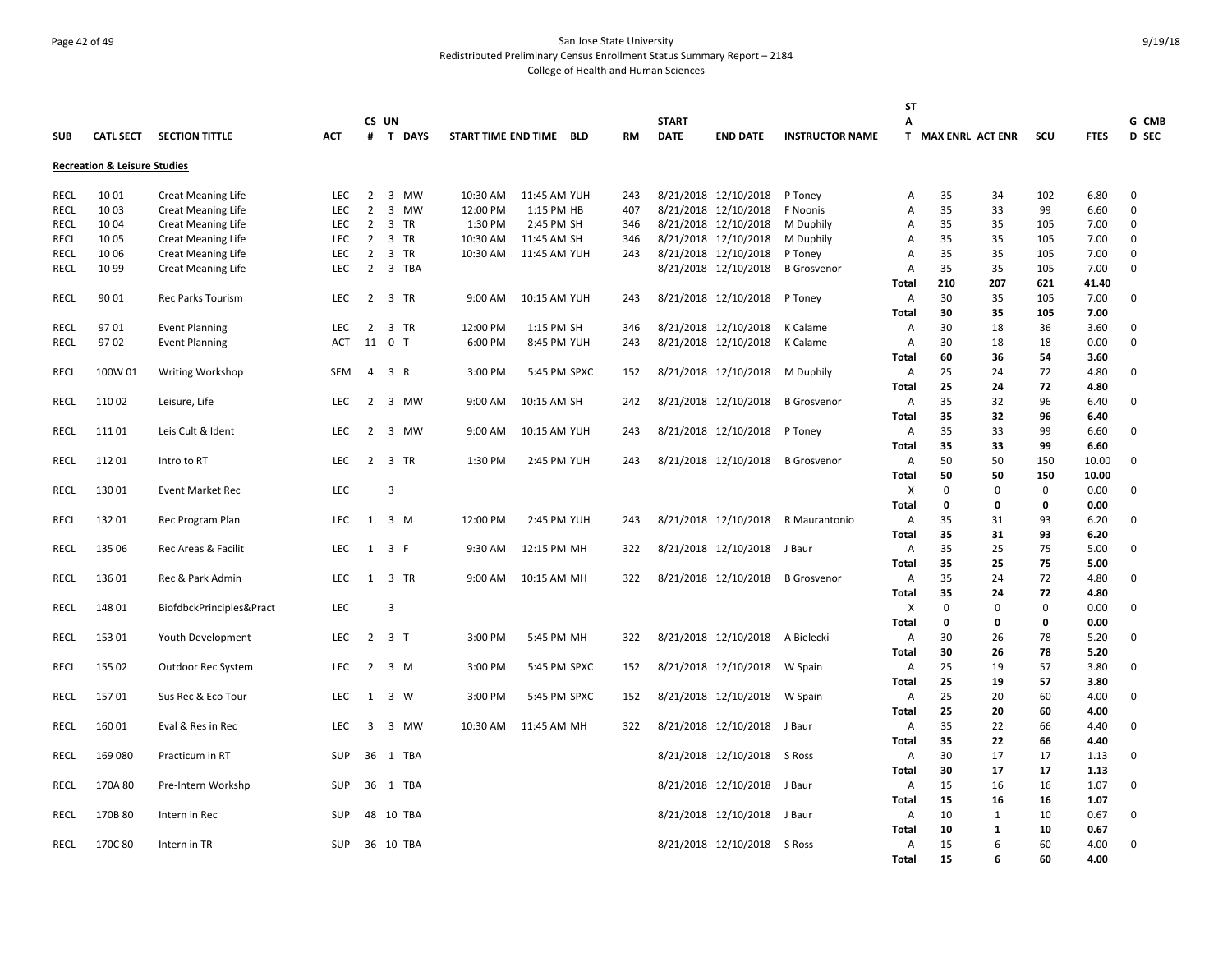# Page 43 of 49 San Jose State University Redistributed Preliminary Census Enrollment Status Summary Report – 2184 College of Health and Human Sciences

|            |                  |                       |            |       |   |             |                     |               |            |     |              |                      |                                               | <b>ST</b>                 |                         |          |          |             |          |
|------------|------------------|-----------------------|------------|-------|---|-------------|---------------------|---------------|------------|-----|--------------|----------------------|-----------------------------------------------|---------------------------|-------------------------|----------|----------|-------------|----------|
|            |                  |                       |            | CS UN |   |             |                     |               |            |     | <b>START</b> |                      |                                               | А                         |                         |          |          |             | G CMB    |
| <b>SUB</b> | <b>CATL SECT</b> | <b>SECTION TITTLE</b> | <b>ACT</b> |       |   | <b>DAYS</b> | START TIME END TIME |               | <b>BLD</b> | RM  | <b>DATE</b>  | <b>END DATE</b>      | <b>INSTRUCTOR NAME</b>                        |                           | <b>MAX ENRL ACT ENR</b> |          | scu      | <b>FTES</b> | D SEC    |
| RECL       | 18001            | Indiv Study           | SUP        | 36    |   | 3 TBA       |                     |               |            |     |              | 8/21/2018 12/10/2018 |                                               | A                         | 30                      | 0        | 0        | 0.00        | 0        |
|            |                  |                       |            |       |   |             |                     |               |            |     |              |                      |                                               | Total                     | 30                      | 0        | 0        | 0.00        |          |
| RECL       | 184 01           | Directed Reading      | <b>SUP</b> | 36    |   | 3 TBA       |                     |               |            |     |              | 8/21/2018 12/10/2018 | J Baur                                        | A                         | 30                      |          | 3        | 0.20        | 0        |
|            |                  |                       |            |       |   |             |                     |               |            |     |              |                      |                                               | Total                     | 30                      |          | 3        | 0.20        |          |
| RECL       | 185 01           | Leis Rec & Aging      | LEC        |       | 3 |             |                     |               |            |     |              |                      |                                               | $\boldsymbol{\mathsf{x}}$ | 0                       | $\Omega$ | $\Omega$ | 0.00        | 0        |
| GERO       | 185 01           | Leis Rec & Aging      | LEC        |       | 3 |             |                     |               |            |     |              |                      |                                               | X                         | 0                       |          | 0        | 0.00        | 0        |
|            |                  |                       |            |       |   |             |                     |               |            |     |              |                      |                                               | Total                     |                         | 0        | 0        | 0.00        |          |
| RECL       | 18701            | Leisure Education RT  | LEC        |       | 3 | <b>MW</b>   | 1:30 PM             | 2:45 PM SH    |            | 346 |              | 8/21/2018 12/10/2018 | S Ross                                        | A                         | 30                      | 18       | 54       | 3.60        | 0        |
| RECL       | 18702            | Leisure Education RT  | <b>LEC</b> | 2     | 3 | MW          | 10:30 AM            | 11:45 AM SPXE |            | 160 |              | 8/21/2018 12/10/2018 | S Ross                                        | A                         | 30                      | 19       | 57       | 3.80        | 0        |
|            |                  |                       |            |       |   |             |                     |               |            |     |              |                      |                                               | Total                     | 60                      | 37       | 111      | 7.40        |          |
| RECL       | 193 01           | RT for Phys Cond      | LEC        | 2     |   | 3 W         | 3:00 PM             | 5:45 PM MH    |            | 322 |              | 8/21/2018 12/10/2018 | R Tymn                                        | A                         | 30                      | 23       | 69       | 4.60        | 0        |
|            |                  |                       |            |       |   |             |                     |               |            |     |              |                      |                                               | Total                     | 30                      | 23       | 69       | 4.60        |          |
| RECL       | 198 01           | RT Assess and Doc     | <b>LEC</b> |       | 3 |             |                     |               |            |     |              |                      |                                               | $\boldsymbol{\mathsf{x}}$ | 0                       | $\Omega$ | 0        | 0.00        | $\Omega$ |
| RECL       | 198 02           | RT Assess and Doc     | LEC        |       |   |             |                     |               |            |     |              |                      |                                               | X                         | 0                       | $\Omega$ | 0        | 0.00        | 0        |
| RECL       | 19803            | RT Assess and Doc     | <b>LEC</b> | 2     |   | 3 M         | 3:00 PM             | 5:45 PM YUH   |            | 243 |              | 8/21/2018 12/10/2018 | S Ross                                        | A                         | 30                      | 23       | 69       | 4.60        | 0        |
|            |                  |                       |            |       |   |             |                     |               |            |     |              |                      |                                               | Total                     | 30                      | 23       | 69       | 4.60        |          |
|            |                  |                       |            |       |   |             |                     |               |            |     |              |                      | <b>Recreation &amp; Leisure Studies Total</b> |                           | 915                     | 708      | 2053     | 136.87      |          |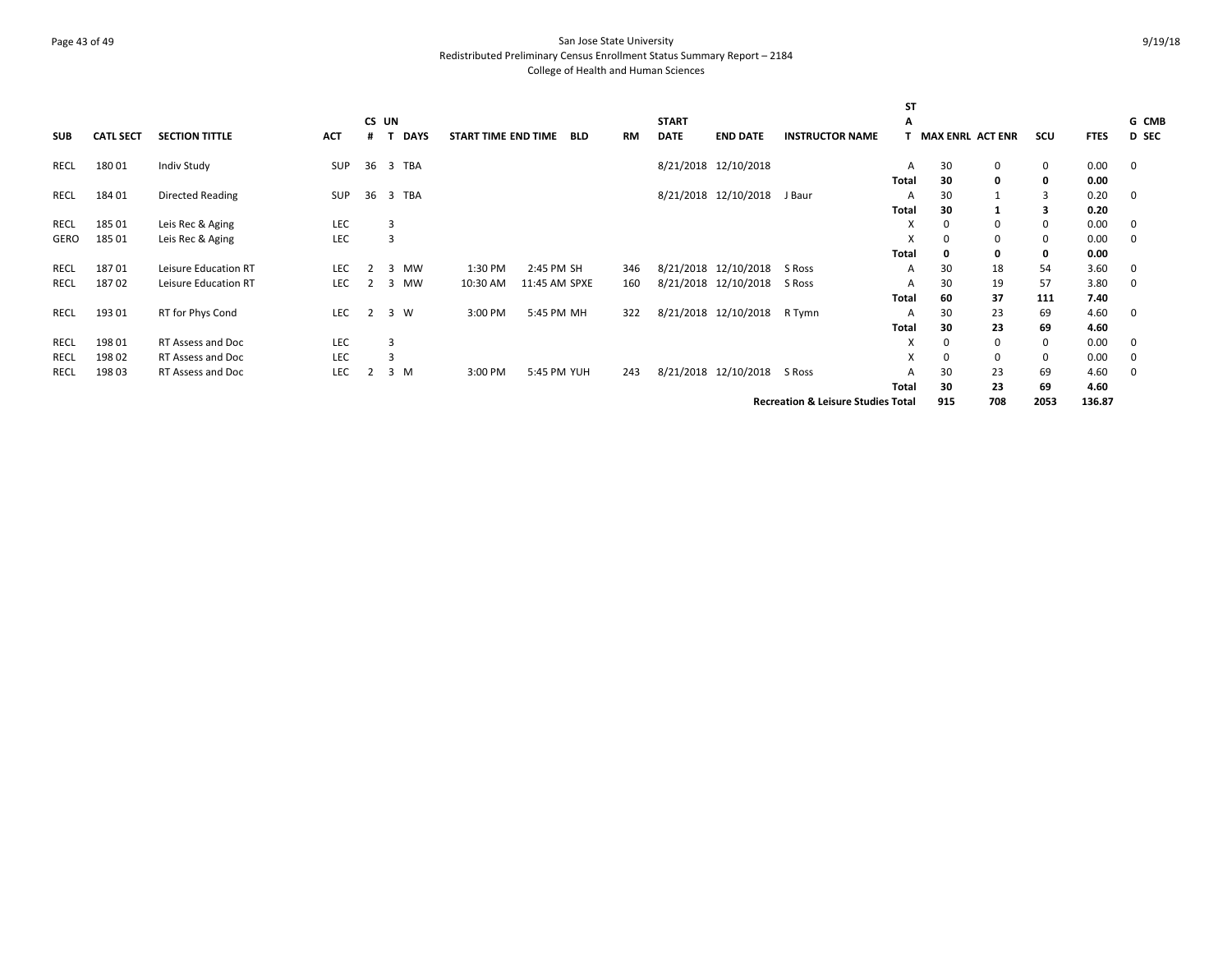# Page 44 of 49 San Jose State University Redistributed Preliminary Census Enrollment Status Summary Report – 2184 College of Health and Human Sciences

|             |                              |                         |            |          |          |                         |           |              |                                   |                                          | ST             |                    |     |            |              |              |
|-------------|------------------------------|-------------------------|------------|----------|----------|-------------------------|-----------|--------------|-----------------------------------|------------------------------------------|----------------|--------------------|-----|------------|--------------|--------------|
|             |                              |                         |            | CS UN    |          |                         |           | <b>START</b> |                                   |                                          | Α              |                    |     |            |              | G CMB        |
| <b>SUB</b>  | <b>CATL SECT</b>             | <b>SECTION TITTLE</b>   | <b>ACT</b> |          | # T DAYS | START TIME END TIME BLD | <b>RM</b> | <b>DATE</b>  | <b>END DATE</b>                   | <b>INSTRUCTOR NAME</b>                   |                | T MAX ENRL ACT ENR |     | scu        | <b>FTES</b>  | <b>D</b> SEC |
|             | <b>School of Information</b> |                         |            |          |          |                         |           |              |                                   |                                          |                |                    |     |            |              |              |
| <b>INFO</b> | 200 01                       | Inf. Comm               | <b>SEM</b> | 5        | 3 TBA    |                         |           |              | 8/21/2018 12/10/2018 Z Liu        |                                          | Α              | 35                 | 31  | 93         | 7.75         | 31           |
| <b>INFO</b> | 200 02                       | Inf. Comm               | SEM        | 5        | 3 TBA    |                         |           |              | 8/21/2018 12/10/2018              | M Stephens                               | Α              | 35                 | 31  | 93         | 7.70         | 30           |
| <b>INFO</b> | 200 03                       | Inf. Comm               | <b>SEM</b> | -5       | 3 TBA    |                         |           |              | 8/21/2018 12/10/2018 M Villagran  |                                          | Α              | 35                 | 30  | 90         | 7.50         | 30           |
| <b>INFO</b> | 200 04                       | Inf. Comm               | <b>SEM</b> |          | 5 3 TBA  |                         |           |              | 8/21/2018 12/10/2018 K Bontenbal  |                                          | A              | 35                 | 35  | 105        | 8.70         | 34           |
|             |                              |                         |            |          |          |                         |           |              |                                   |                                          | <b>Total</b>   | 140                | 127 | 381        | 31.65        |              |
| <b>INFO</b> | 202 01                       | Inf. Ret. Sys. Des      | <b>SEM</b> | 5        | 3 TBA    |                         |           |              | 8/21/2018 12/10/2018              | H Chen                                   | Α              | 35                 | 35  | 105        | 8.75         | 35           |
| <b>INFO</b> | 202 02                       | Inf. Ret. Sys. Des      | SEM        | 5        | 3 TBA    |                         |           |              | 8/21/2018 12/10/2018              | G Liu                                    | A              | 35                 | 11  | 33         | 2.75         | 11           |
| <b>INFO</b> | 202 03                       | Inf. Ret. Sys. Des      | SEM        |          | 5 3 TBA  |                         |           |              |                                   | 8/21/2018 12/10/2018 T San Nicolas-Rocca | Α              | 35                 | 32  | 96         | 8.00         | 32           |
| <b>INFO</b> | 202 04                       | Inf. Ret. Sys. Des      | SEM        | 5        | 3 TBA    |                         |           |              | 8/21/2018 12/10/2018              | V Tucker                                 | Α              | 35                 | 30  | 90         | 7.50         | 30           |
|             |                              |                         |            |          |          |                         |           |              |                                   |                                          | Total          | 140                | 108 | 324        | 27.00        |              |
| <b>INFO</b> | 203 01                       | Online Learning         | SEM        |          | 2 1 TBA  |                         |           |              | 8/21/2018 12/10/2018              | C Runnels                                | Α              | 75                 | 74  | 74         | 6.17         | 74           |
| <b>INFO</b> | 203 02                       | Online Learning         | SEM        |          | 2 1 TBA  |                         |           |              | 8/21/2018 12/10/2018              | C Runnels                                | Α              | 75                 | 42  | 42         | 3.48         | 41           |
| <b>INFO</b> | 203 03                       | <b>Online Learning</b>  | SEM        |          | 2 1 TBA  |                         |           |              | 8/21/2018 12/10/2018 C Runnels    |                                          | Α              | 70                 | 20  | 20         | 1.67         | 20           |
|             |                              |                         |            |          |          |                         |           |              |                                   |                                          | <b>Total</b>   | 220                | 136 | 136        | 11.32        |              |
| <b>INFO</b> | 204 01                       | Inf. Prof               | SEM        | -5       | 3 TBA    |                         |           |              | 8/21/2018 12/10/2018              | C Dee                                    | Α              | 35                 | 33  | 99         | 8.25         | 33           |
| <b>INFO</b> | 204 02                       | Inf. Prof               | <b>SEM</b> | 5        | 3 TBA    |                         |           |              | 8/21/2018 12/10/2018              | C Sawyer                                 | Α              | 35                 | 17  | 51         | 4.25         | 17           |
| <b>INFO</b> | 204 03                       | Inf. Prof               | SEM        | 5        | 3 TBA    |                         |           |              | 8/21/2018 12/10/2018 S Gaffney    |                                          | A              | 35                 | 34  | 102        | 8.50         | 34           |
| <b>INFO</b> | 204 04                       | Inf. Prof               | SEM        | 5        | 3 TBA    |                         |           |              | 8/21/2018 12/10/2018              | D Hicks                                  | A              | 35                 | 15  | 45         | 3.70         | 14           |
|             |                              |                         |            |          |          |                         |           |              |                                   |                                          | <b>Total</b>   | 140                | 99  | 297        | 24.70        |              |
| <b>INFO</b> | 21001                        | Reference Info Services | <b>SEM</b> |          | 5 3 TBA  |                         |           |              |                                   | 8/21/2018 12/10/2018 M Otero-Boisvert    | $\overline{A}$ | 35                 | 33  | 33         | 8.25         | 33           |
|             |                              |                         |            |          |          |                         |           |              |                                   |                                          | Total          | 35                 | 33  | 33         | 8.25         |              |
| <b>INFO</b> | 230 01                       | Iss Acad Libs           | SUP        |          | 36 3 TBA |                         |           |              | 8/21/2018 12/10/2018 T Gilman     |                                          | A              | 35                 | 5   | 15         | 1.25         | - 5          |
|             |                              |                         |            |          |          |                         |           |              |                                   |                                          | Total          | 35                 | 5   | 15         | 1.25         |              |
| <b>INFO</b> | 23201                        | Iss Publ Libs           | SUP        | 36 3 TBA |          |                         |           |              | 8/21/2018 12/10/2018 R Barefoot   |                                          | Α              | 35                 | 35  | 105        | 8.75         | 35           |
|             |                              |                         |            |          |          |                         |           |              |                                   |                                          | <b>Total</b>   | 35                 | 35  | 105        | 8.75         |              |
| <b>INFO</b> | 234 01                       | Int Freedom Sem         | SEM        |          | 5 3 TBA  |                         |           |              | 8/21/2018 12/10/2018 C Gardner    |                                          | Α              | 35                 | 9   | 27         | 2.25         | 9            |
|             |                              |                         |            |          |          |                         |           |              |                                   |                                          | Total          | 35                 | 9   | 27         | 2.25         |              |
| <b>INFO</b> | 23701                        | SchLibMedMtls           | SEM        |          | 5 3 TBA  |                         |           |              | 8/21/2018 12/10/2018 M Harlan     |                                          | Α              | 35                 | 30  | 90         | 7.40         | 28           |
|             |                              |                         |            |          |          |                         |           |              |                                   |                                          | <b>Total</b>   | 35                 | 30  | 90         | 7.40         |              |
| <b>INFO</b> | 240 01                       | Info Tech Tools & Aplc  | <b>SEM</b> | 5        | 3 TBA    |                         |           |              | 8/21/2018 12/10/2018 R Dean       |                                          | Α              | 35                 | 34  | 102        | 8.50         | 34           |
|             |                              |                         |            |          |          |                         |           |              |                                   |                                          | Total          | 35                 | 34  | 102        | 8.50         |              |
| <b>INFO</b> | 244 01                       | <b>Online Searching</b> | SEM        | 5        | 3 TBA    |                         |           |              | 8/21/2018 12/10/2018 N Friedland  |                                          | Α              | 35                 | 20  | 60         | 5.00         | 20           |
|             |                              |                         |            |          |          |                         |           |              |                                   |                                          | <b>Total</b>   | 35                 | 20  | 60         | 5.00         |              |
| <b>INFO</b> | 24701                        | Voc Design              | <b>SEM</b> | -5       | 3 TBA    |                         |           |              | 8/21/2018 12/10/2018 L Zhang      |                                          | Α              | 35                 | 17  | 51         | 4.20         | 16           |
|             |                              |                         |            |          |          |                         |           |              |                                   |                                          | <b>Total</b>   | 35                 | 17  | 51         | 4.20         |              |
| <b>INFO</b> | 248 01                       | Beg Cat & Class         | SEM        | 5        | 3 TBA    |                         |           |              | 8/21/2018 12/10/2018              | G Cotton                                 | Α              | 35                 | 30  | 90         | 7.50         | 30           |
|             |                              |                         |            |          |          |                         |           |              |                                   |                                          | Total          | 35                 | 30  | 90         | 7.50         |              |
| <b>INFO</b> | 25001                        | Instr Dsgn Info Prof    | SEM        | 5        | 3 TBA    |                         |           |              | 8/21/2018 12/10/2018              | D Kovacs                                 | Α              | 35                 | 24  | 72         | 6.00         | 24           |
| <b>INFO</b> | 25002                        | Instr Dsgn Info Prof    | SEM        | 5        | 3 TBA    |                         |           |              | 8/21/2018 12/10/2018 D Loertscher |                                          | Α              | 35                 | 11  | 33         | 2.70         | 10           |
|             |                              |                         |            |          |          |                         |           |              |                                   |                                          | Total          | 70                 | 35  | 105        | 8.70         |              |
| <b>INFO</b> | 25101                        | Web Usability           | SEM        |          | 5 3 TBA  |                         |           |              | 8/21/2018 12/10/2018 J Kemp       |                                          | Α              | 35                 | 20  | 60         | 5.00         | 20           |
|             |                              |                         |            |          |          |                         |           |              |                                   |                                          | Total          | 35                 | 20  | 60         | 5.00         |              |
| <b>INFO</b> | 254 01                       | Inf. Lit. Learn         | SEM        | 5        | 3 TBA    |                         |           |              | 8/21/2018 12/10/2018 B Becker     |                                          | Α              | 35                 | 30  | 90         | 7.50         | 30           |
|             |                              |                         |            |          |          |                         |           |              |                                   |                                          | <b>Total</b>   | 35                 | 30  | 90         | 7.50         |              |
| <b>INFO</b> | 25601                        | Archy & Mnscpt          | SEM        | -5       | 3 TBA    |                         |           |              | 8/21/2018 12/10/2018 D DeLorenzo  |                                          | A              | 35<br>35           | 35  | 105<br>105 | 8.75<br>8.75 | 35           |
|             |                              |                         |            |          |          |                         |           |              |                                   |                                          | <b>Total</b>   |                    | 35  |            |              |              |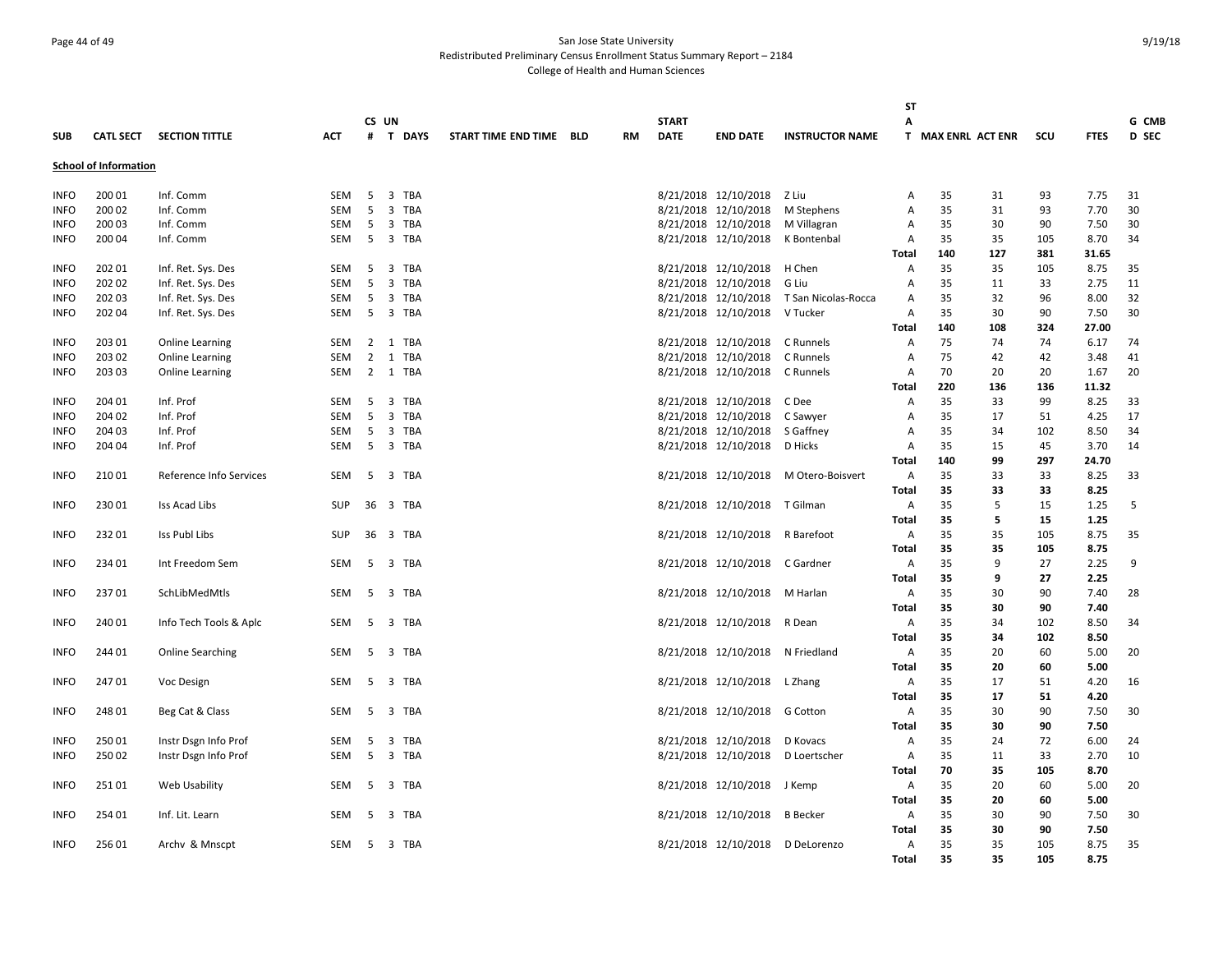# Page 45 of 49 San Jose State University Redistributed Preliminary Census Enrollment Status Summary Report – 2184 College of Health and Human Sciences

|             |                  |                            |            |     |          |                     |            |           |              |                                |                                         | <b>ST</b>         |                    |                |                |              |                |
|-------------|------------------|----------------------------|------------|-----|----------|---------------------|------------|-----------|--------------|--------------------------------|-----------------------------------------|-------------------|--------------------|----------------|----------------|--------------|----------------|
|             |                  |                            |            |     | CS UN    |                     |            |           | <b>START</b> |                                |                                         | Α                 |                    |                |                |              | G CMB          |
| <b>SUB</b>  | <b>CATL SECT</b> | <b>SECTION TITTLE</b>      | <b>ACT</b> | #   | T DAYS   | START TIME END TIME | <b>BLD</b> | <b>RM</b> | <b>DATE</b>  | <b>END DATE</b>                | <b>INSTRUCTOR NAME</b>                  |                   | T MAX ENRL ACT ENR |                | SCU            | <b>FTES</b>  | D SEC          |
| <b>INFO</b> | 259 01           | Presry Mgmt                | <b>SEM</b> |     | 5 3 TBA  |                     |            |           |              | 8/21/2018 12/10/2018           | E Holmes                                | A                 | 35                 | 15             | 45             | 3.75         | 15             |
|             |                  |                            |            |     |          |                     |            |           |              |                                |                                         | <b>Total</b>      | 35                 | 15             | 45             | 3.75         |                |
| <b>INFO</b> | 260A 01          | Prgrm and Srvcs for Chld   | LEC        |     | 2 3 TBA  |                     |            |           |              | 8/21/2018 12/10/2018 P Peck    |                                         | Α                 | 35                 | 27             | 81             | 6.75         | 27             |
|             |                  |                            |            |     |          |                     |            |           |              |                                |                                         | <b>Total</b>      | 35                 | 27             | 81             | 6.75         |                |
| <b>INFO</b> | 261A01           | Prgrm and Srvcs for Yas    | <b>LEC</b> |     | 2 3 TBA  |                     |            |           |              | 8/21/2018 12/10/2018           | A Bernier                               | A                 | 35                 | 8              | 24             | 2.00         | 8              |
|             |                  |                            |            |     |          |                     |            |           |              |                                |                                         | <b>Total</b>      | 35                 | 8              | 24             | 2.00         |                |
| <b>INFO</b> | 265 01           | Matrls for YAS             | <b>LEC</b> |     | 2 3 TBA  |                     |            |           |              | 8/21/2018 12/10/2018 P Peck    |                                         | Α                 | 35                 | 23             | 69             | 5.75         | 23             |
|             |                  |                            |            |     |          |                     |            |           |              |                                |                                         | <b>Total</b>      | 35                 | 23             | 69             | 5.75         |                |
| <b>INFO</b> | 266 01           | <b>Collection Mgmt</b>     | SEM        | 5   | 3 TBA    |                     |            |           |              | 8/21/2018 12/10/2018 M Sloane  |                                         | A                 | 35                 | 33             | 99             | 8.25         | 33             |
|             |                  |                            |            |     |          |                     |            |           |              |                                |                                         | <b>Total</b>      | 35                 | 33             | 99             | 8.25         |                |
| <b>INFO</b> | 27501            | Libr Sev Div Comm          | SEM        | 5   | 3 TBA    |                     |            |           |              | 8/21/2018 12/10/2018 K Rebmann |                                         | Α                 | 35                 | 19             | 57             | 4.75         | 19             |
|             |                  |                            |            |     |          |                     |            |           |              |                                |                                         | <b>Total</b>      | 35                 | 19             | 57             | 4.75         |                |
| <b>INFO</b> | 28101            | Collog Contemp Iss         | SEM        | 5   | 3 TBA    |                     |            |           |              | 8/21/2018 12/10/2018           | D DeLorenzo                             | Α                 | 35                 | 18             | 54             | 4.50         | 18             |
| <b>INFO</b> | 28103            | <b>Collog Contemp Iss</b>  | SEM        | 5   | 1 TBA    |                     |            |           |              | 8/21/2018 12/10/2018           | A Agee                                  | A                 | 35                 | $\overline{7}$ | 21             | 0.58         | $\overline{7}$ |
| <b>INFO</b> | 28104            | <b>Collog Contemp Iss</b>  | SEM        | 5   | 2 TBA    |                     |            |           |              | 8/21/2018 12/10/2018           | D Buenting                              | A                 | 35                 | 18             | 54             | 3.00         | 18             |
| <b>INFO</b> | 28105            | Collog Contemp Iss         | <b>SEM</b> | 5   | 1 TBA    |                     |            |           |              |                                | 8/21/2018 12/10/2018 C Confetti-Higgins | Α                 | 35                 | 10             | 30             | 0.83         | 10             |
| <b>INFO</b> | 28106            | Colloq Contemp Iss         | SEM        | 5   | 1 TBA    |                     |            |           |              |                                | 8/21/2018 12/10/2018 C Confetti-Higgins | Α                 | 35                 | 17             | 51             | 1.42         | 17             |
|             | 28201            |                            |            |     | 1 TBA    |                     |            |           |              |                                |                                         | <b>Total</b>      | 175<br>35          | 70<br>13       | 210            | 10.33        |                |
| <b>INFO</b> |                  | Sem in Libr Mgmt           | SEM        | 5   |          |                     |            |           |              | 8/21/2018 12/10/2018 J Jumba   |                                         | A                 |                    |                | 13             | 1.08         | 13             |
| <b>INFO</b> | 284 01           | Sem Archiv Rec Mgmt        | SEM        | 5   | 2 TBA    |                     |            |           |              | 8/21/2018 12/10/2018           | L Main                                  | <b>Total</b><br>Α | 35<br>35           | 13<br>9        | 13<br>9        | 1.08<br>1.50 | 9              |
| <b>INFO</b> | 284 02           | Sem Archiv Rec Mgmt        | SEM        | 5   | 3 TBA    |                     |            |           |              | 8/21/2018 12/10/2018           | D Waugh                                 | Α                 | 35                 | 13             | 13             | 3.25         | 13             |
|             |                  |                            |            |     |          |                     |            |           |              |                                |                                         | Total             | 70                 | 22             | 22             | 4.75         |                |
| <b>INFO</b> | 285 01           | App. Res. Methods          | SEM        | 5   | 3 TBA    |                     |            |           |              | 8/21/2018 12/10/2018 S Walter  |                                         | Α                 | 35                 | 26             | 26             | 6.50         | 26             |
| <b>INFO</b> | 285 03           | App. Res. Methods          | SEM        | 5   | 3 TBA    |                     |            |           |              | 8/21/2018 12/10/2018           | D Hansen                                | A                 | 35                 | 27             | 27             | 6.75         | 27             |
| <b>INFO</b> | 28504            | App. Res. Methods          | SEM        | - 5 | 3 TBA    |                     |            |           |              | 8/21/2018 12/10/2018 L Luo     |                                         | Α                 | 35                 | -5             | 5              | 1.25         | 5              |
|             |                  |                            |            |     |          |                     |            |           |              |                                |                                         | Total             | 105                | 58             | 58             | 14.50        |                |
| <b>INFO</b> | 28701            | Sem Inf Sci                | SEM        |     | 5 3 TBA  |                     |            |           |              | 8/21/2018 12/10/2018 E Valenti |                                         | Α                 | 35                 | 19             | 19             | 4.75         | 19             |
|             |                  |                            |            |     |          |                     |            |           |              |                                |                                         | Total             | 35                 | 19             | 19             | 4.75         |                |
| <b>INFO</b> | 289 01           | Adv Topics Libr & Info Sci | <b>SUP</b> |     | 25 3 TBA |                     |            |           |              | 8/21/2018 12/10/2018 D Faires  |                                         | A                 | 70                 | 30             | 90             | 7.50         | 30             |
|             |                  |                            |            |     |          |                     |            |           |              |                                |                                         | <b>Total</b>      | 70                 | 30             | 90             | 7.50         |                |
| <b>INFO</b> | 294 02           | Prof Exp Intern            | <b>SUP</b> | 25  | 2 TBA    |                     |            |           |              | 8/21/2018 12/10/2018 L Main    |                                         | Α                 | 35                 | 6              | 12             | 1.00         | 6              |
| <b>INFO</b> | 294 03           | Prof Exp Intern            | <b>SUP</b> | 25  | 3 TBA    |                     |            |           |              | 8/21/2018 12/10/2018           | L Main                                  | A                 | 35                 | 4              | 12             | 1.00         | 4              |
| <b>INFO</b> | 294 04           | Prof Exp Intern            | <b>SUP</b> |     | 25 4 TBA |                     |            |           |              | 8/21/2018 12/10/2018 L Main    |                                         | Α                 | 35                 | 1              | 4              | 0.33         | $\mathbf{1}$   |
|             |                  |                            |            |     |          |                     |            |           |              |                                |                                         | Total             | 105                | 11             | 28             | 2.33         |                |
| <b>INFO</b> | 295 01           | Sch Libr Fieldwork         | <b>SUP</b> |     | 25 3 TBA |                     |            |           |              | 8/21/2018 12/10/2018 M Harlan  |                                         | Α                 | 30                 | 4              | 12             | 0.95         | 3              |
|             |                  |                            |            |     |          |                     |            |           |              |                                |                                         | Total             | 30                 | 4              | 12             | 0.95         |                |
| <b>INFO</b> | 298 01           | Special Study              | <b>SUP</b> | 25  | 1 TBA    |                     |            |           |              | 8/21/2018 12/10/2018           | D Faires                                | Α                 | 20                 | $\overline{2}$ | $\overline{2}$ | 0.17         | $\overline{2}$ |
| <b>INFO</b> | 298 02           | Special Study              | <b>SUP</b> | 25  | 2 TBA    |                     |            |           |              | 8/21/2018 12/10/2018           | D Faires                                | Α                 | 20                 | $\mathbf{1}$   | $\overline{2}$ | 0.17         | $\mathbf{1}$   |
| <b>INFO</b> | 298 03           | Special Study              | <b>SUP</b> | 25  | 3 TBA    |                     |            |           |              | 8/21/2018 12/10/2018           | D Faires                                | Α                 | 20                 | 3              | 9              | 0.75         | 3              |
| <b>INFO</b> | 298 04           | Special Study              | <b>SUP</b> | 25  | 3 TBA    |                     |            |           |              | 8/21/2018 12/10/2018           | D Faires                                | A                 | 20                 | $\overline{3}$ | 9              | 0.75         | 3              |
| <b>INFO</b> | 298 05           | Special Study              | <b>SUP</b> |     | 25 3 TBA |                     |            |           |              | 8/21/2018 12/10/2018           | D Faires                                | Α                 | 20                 | $\overline{2}$ | 6              | 0.50         | $\overline{2}$ |
|             |                  |                            |            |     |          |                     |            |           |              |                                |                                         | Total             | 100                | 11             | 28             | 2.33         |                |
| <b>INFO</b> | 299 01           | MA Thesis/Project          | SEM        |     | 25 3 TBA |                     |            |           |              | 8/21/2018 12/10/2018           | D Hansen                                | $\overline{A}$    | 5                  | $\mathbf 0$    | $\mathbf 0$    | 0.00         | 0              |
|             |                  |                            |            |     |          |                     |            |           |              |                                |                                         | Total             | 5                  | 0              | $\mathbf{0}$   | 0.00         |                |
|             |                  |                            |            |     |          |                     |            |           |              |                                | <b>School of Information Total</b>      |                   | 2070               | 1166           | 2926           | 257.50       |                |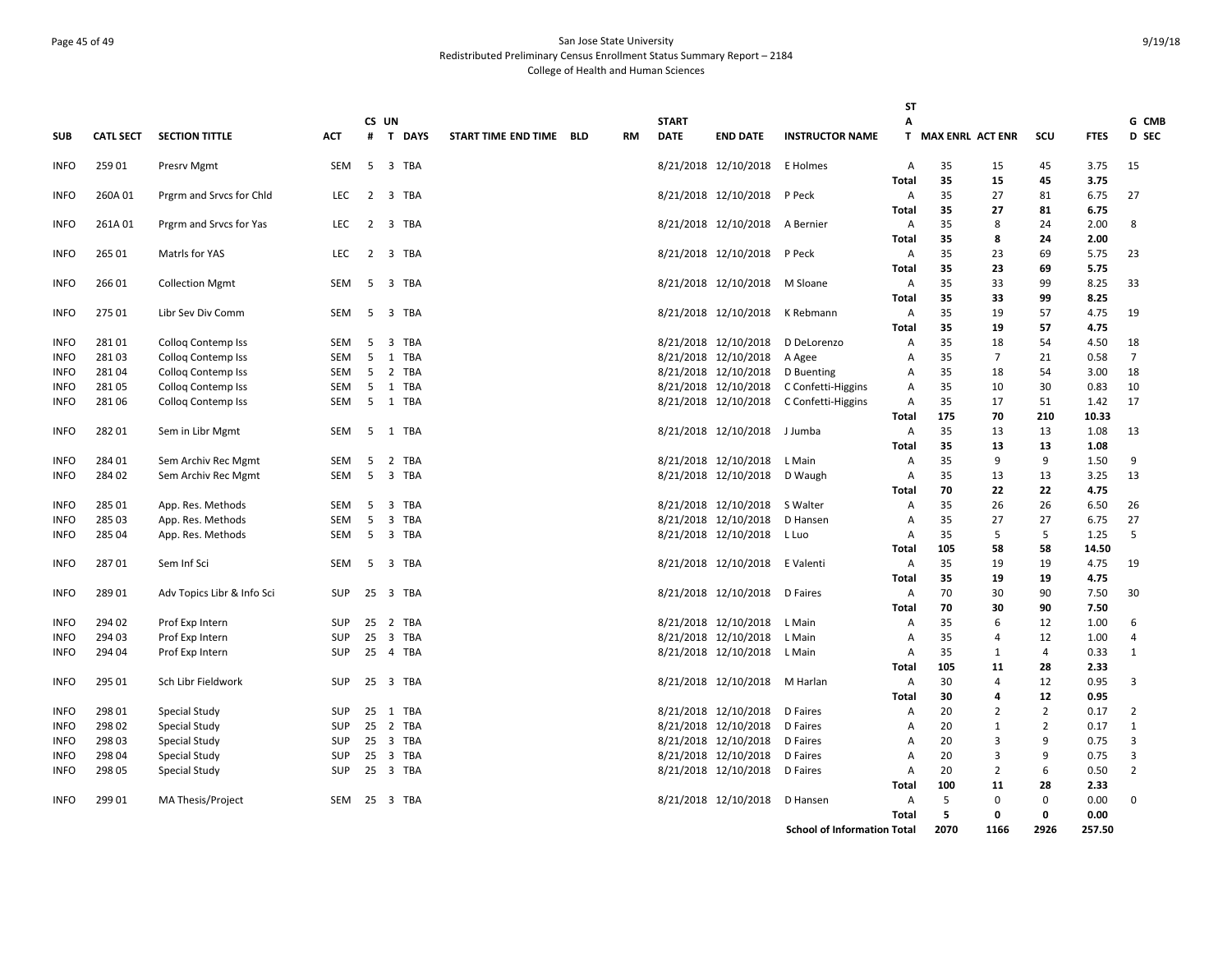# Page 46 of 49 San Jose State University Redistributed Preliminary Census Enrollment Status Summary Report – 2184 College of Health and Human Sciences

|                    |                  |                         |            |                | CS UN                        |                     |              |           | <b>START</b> |                      |                        | SΤ           |          |                    |             |             | G CMB        |              |        |
|--------------------|------------------|-------------------------|------------|----------------|------------------------------|---------------------|--------------|-----------|--------------|----------------------|------------------------|--------------|----------|--------------------|-------------|-------------|--------------|--------------|--------|
| <b>SUB</b>         | <b>CATL SECT</b> | <b>SECTION TITTLE</b>   | <b>ACT</b> |                | # T DAYS                     | START TIME END TIME | BLD          | <b>RM</b> | <b>DATE</b>  | <b>END DATE</b>      | <b>INSTRUCTOR NAME</b> | А            |          | T MAX ENRL ACT ENR | scu         | <b>FTES</b> | D SEC        |              |        |
|                    |                  |                         |            |                |                              |                     |              |           |              |                      |                        |              |          |                    |             |             |              |              |        |
| <b>Social Work</b> |                  |                         |            |                |                              |                     |              |           |              |                      |                        |              |          |                    |             |             |              |              |        |
| GERO               | 10701            | Aging and Society       | <b>LEC</b> | $\overline{2}$ | 3 <sub>1</sub>               | 3:00 PM             | 5:45 PM SH   | 345       |              | 8/21/2018 12/10/2018 | V Silva                | Α            | 35       | 31                 | 93          | 6.20        | 0            | $\mathsf{C}$ | *      |
| <b>SCWK</b>        | 107 01           | Aging and Society       | <b>LEC</b> | $\overline{2}$ | 3 <sub>1</sub>               | 3:00 PM             | 5:45 PM SH   | 345       |              | 8/21/2018 12/10/2018 | V Silva                | A            | $\Omega$ | $\Omega$           | $\Omega$    | 0.00        | 0            | C            | 米      |
| HS                 | 107 01           | Aging and Society       | <b>LEC</b> | 2              | 3 <sub>1</sub>               | 3:00 PM             | 5:45 PM SH   | 345       |              | 8/21/2018 12/10/2018 | V Silva                | A            | $\Omega$ | $\Omega$           | $\Omega$    | 0.00        | 0            | $\mathsf{C}$ |        |
| GERO               | 10702            | Aging and Society       | <b>LEC</b> | $\overline{2}$ | $3 \, M$                     | 6:00 PM             | 8:45 PM HB   | 106       |              | 8/21/2018 12/10/2018 | V Silva                | A            | 40       | 30                 | 90          | 6.00        | 0            | C            |        |
| <b>SCWK</b>        | 10702            | Aging and Society       | LEC        | $\overline{2}$ | $3 \, M$                     | 6:00 PM             | 8:45 PM HB   | 106       |              | 8/21/2018 12/10/2018 | V Silva                | Α            | 0        | 0                  | 0           | 0.00        | 0            | <b>C</b>     |        |
| НS                 | 10702            | Aging and Society       | <b>LEC</b> | 2              | $3 \, M$                     | 6:00 PM             | 8:45 PM HB   | 106       |              | 8/21/2018 12/10/2018 | V Silva                | Α            | $\Omega$ | $\Omega$           | 0           | 0.00        | 0            | $\mathsf{C}$ |        |
|                    |                  |                         |            |                |                              |                     |              |           |              |                      |                        | <b>Total</b> | 75       | 61                 | 183         | 12.20       |              |              |        |
| <b>GERO</b>        | 11701            | Soc Pol Serv Aging      | <b>LEC</b> | $\overline{2}$ | 3 <sub>1</sub>               | 3:00 PM             | 5:45 PM YUH  | 243       |              | 8/21/2018 12/10/2018 | J McCabe               | Α            | 40       | 43                 | 129         | 8.60        | 0            | <b>C</b>     |        |
| HS                 | 11701            | Soc Pol Serv Aging      | LEC        | $\overline{2}$ | 3 <sub>1</sub>               | 3:00 PM             | 5:45 PM YUH  | 243       |              | 8/21/2018 12/10/2018 | J McCabe               | Α            | $\Omega$ | 0                  | $\mathsf 0$ | 0.00        | $\Omega$     | $\mathsf{C}$ | $\ast$ |
| GERO               | 11702            | Soc Pol Serv Aging      | LEC        |                | 3                            |                     |              |           |              |                      |                        | x            | n        | $\Omega$           | $\mathbf 0$ | 0.00        | 0            |              |        |
| НS                 | 11702            | Soc Pol Serv Aging      | LEC        |                | 3                            |                     |              |           |              |                      |                        | х            | $\Omega$ | $\mathbf 0$        | 0           | 0.00        | 0            |              |        |
|                    |                  |                         |            |                |                              |                     |              |           |              |                      |                        | <b>Total</b> | 40       | 43                 | 129         | 8.60        |              |              |        |
| GERO               | 13301            | Gero Field Work         | SUP        | 36             | 3 TBA                        |                     |              |           |              | 8/21/2018 12/10/2018 |                        | Α            | 10       | 0                  | 0           | 0.00        | $\Omega$     |              |        |
|                    |                  |                         |            |                |                              |                     |              |           |              |                      |                        | <b>Total</b> | 10       | 0                  | 0           | 0.00        |              |              |        |
| <b>SCWK</b>        | 11001            | Fnd Sw Practice         | SEM        | $\overline{4}$ | $3 \, M$                     | 9:00 AM             | 11:45 AM SH  | 312       |              | 8/21/2018 12/10/2018 | L Arieta Hayes         | Α            | 25       | 32                 | 96          | 6.40        | 0            |              |        |
| <b>SCWK</b>        | 11002            | Fnd Sw Practice         | <b>SEM</b> | 4              | 3 <sub>1</sub>               | 9:00 AM             | 11:45 AM SH  | 345       |              | 8/21/2018 12/10/2018 | C Stiles               | Α            | 25       | 34                 | 102         | 6.80        | $\Omega$     |              |        |
| <b>SCWK</b>        | 110 03           | <b>Fnd Sw Practice</b>  | <b>SEM</b> | 4              | 3 F                          | 9:30 AM             | 12:15 PM BBC | 126       |              | 8/21/2018 12/10/2018 | C Liu                  | Α            | 25       | 30                 | 90          | 6.00        | 0            |              |        |
|                    |                  |                         |            |                |                              |                     |              |           |              |                      |                        | Total        | 75       | 96                 | 288         | 19.20       |              |              |        |
| <b>SCWK</b>        | 11101            | Gen SW Practice I       | <b>SEM</b> | 4              | 3 W                          | 12:00 PM            | 2:45 PM MH   | 321       |              | 8/21/2018 12/10/2018 | R Jacobsen             | Α            | 25       | 30                 | 90          | 6.00        | $\mathbf{0}$ |              |        |
| SCWK               | 11102            | Gen SW Practice I       | <b>SEM</b> | $\overline{4}$ | 3 W                          | 3:00 PM             | 5:45 PM SH   | 312       |              | 8/21/2018 12/10/2018 | M Reyes                | Α            | 25       | 25                 | 75          | 5.00        | $\Omega$     |              |        |
|                    |                  |                         |            |                |                              |                     |              |           |              |                      |                        | Total        | 50       | 55                 | 165         | 11.00       |              |              |        |
| <b>SCWK</b>        | 120 01           | Soc SW Practice I       | <b>LEC</b> | 5              | 3 M                          | 12:00 PM            | 2:45 PM CL   | 225       |              | 8/21/2018 12/10/2018 | C Liu                  | Α            | 25       | 35                 | 105         | 7.00        | $\Omega$     |              |        |
| <b>SCWK</b>        | 120 02           | Soc SW Practice I       | LEC        | 5              | 3 R                          | 12:00 PM            | 2:45 PM SH   | 345       |              | 8/21/2018 12/10/2018 | E Gorman               | Α            | 25       | 35                 | 105         | 7.00        | $\Omega$     |              |        |
| <b>SCWK</b>        | 120 03           | Soc SW Practice I       | <b>LEC</b> | 5              | 3 <sub>1</sub>               | 6:00 PM             | 8:45 PM SH   | 312       |              | 8/21/2018 12/10/2018 | K Archdeacon           | Α            | 25       | 30                 | 90          | 6.00        | $\Omega$     |              |        |
|                    |                  |                         |            |                |                              |                     |              |           |              |                      |                        | Total        | 75       | 100                | 300         | 20.00       |              |              |        |
| <b>SCWK</b>        | 13001            | Hm Bhyr Soc Envt I      | <b>LEC</b> | 2              | 3 T                          | 12:00 PM            | 2:45 PM SH   | 312       |              | 8/21/2018 12/10/2018 | Y Maxwell              | Α            | 25       | 35                 | 105         | 7.00        | $\Omega$     |              |        |
| <b>SCWK</b>        | 130 02           | Hm Bhvr Soc Envt I      | <b>LEC</b> | $\overline{2}$ | 3 <sub>1</sub>               | 3:00 PM             | 5:45 PM SH   | 312       |              | 8/21/2018 12/10/2018 | Y Maxwell              | Α            | 25       | 32                 | 96          | 6.40        | 0            |              |        |
| <b>SCWK</b>        | 13003            | Hm Bhvr Soc Envt I      | <b>LEC</b> | $\overline{2}$ | 3 R                          | 9:00 AM             | 11:45 AM SH  | 345       |              | 8/21/2018 12/10/2018 | S House                | Α            | 25       | 34                 | 102         | 6.80        | 0            |              |        |
|                    |                  |                         |            |                |                              |                     |              |           |              |                      |                        | <b>Total</b> | 75       | 101                | 303         | 20.20       |              |              |        |
| <b>SCWK</b>        | 140 01           | Intro to Field Prac     | SUP        | 36             | 3 M                          | 3:00 PM             | 5:45 PM SH   | 314       |              | 8/21/2018 12/10/2018 | S Lee                  | Α            | 25       | 30                 | 90          | 6.00        | 0            |              |        |
| <b>SCWK</b>        | 140 02           | Intro to Field Prac     | <b>SUP</b> | 36             | 3 <sub>1</sub>               | 12:00 PM            | 2:45 PM      |           |              | 8/21/2018 12/10/2018 | S Lee                  | A            | 25       | 32                 | 96          | 6.40        | 0            |              |        |
| <b>SCWK</b>        | 140 03           | Intro to Field Prac     | <b>SUP</b> | 36             | 3 F                          | 12:30 PM            | 3:15 PM CL   | 243       |              | 8/21/2018 12/10/2018 | H Song                 | Α            | 25       | 29                 | 87          | 5.80        | $\Omega$     |              |        |
|                    |                  |                         |            |                |                              |                     |              |           |              |                      |                        | <b>Total</b> | 75       | 91                 | 273         | 18.20       |              |              |        |
| <b>SCWK</b>        | 141 01           | Field Practicum I       | <b>SUP</b> | 36             | 4 TBA                        |                     |              |           |              | 8/21/2018 12/10/2018 | M Blandino             | A            | 30       | 13                 | 52          | 3.47        | 0            |              |        |
| <b>SCWK</b>        | 141 02           | Field Practicum I       | SUP        | 36             | $\overline{4}$<br><b>TBA</b> |                     |              |           |              | 8/21/2018 12/10/2018 | L Chin                 | Α            | 30       | 11                 | 44          | 2.93        | 0            |              |        |
| <b>SCWK</b>        | 14103            | Field Practicum I       | SUP        | 36             | 4 TBA                        |                     |              |           |              | 8/21/2018 12/10/2018 | M Curry                | Α            | 30       | $\overline{7}$     | 28          | 1.87        | 0            |              |        |
| <b>SCWK</b>        | 141 04           | Field Practicum I       | <b>SUP</b> | 36             | 4 TBA                        |                     |              |           |              | 8/21/2018 12/10/2018 | R Bhader               | Α            | 30       | 14                 | 56          | 3.73        | 0            |              |        |
| <b>SCWK</b>        | 141 05           | Field Practicum I       | <b>SUP</b> | 36             | 4 TBA                        |                     |              |           |              | 8/21/2018 12/10/2018 | R Bhader               | Α            | 30       | 11                 | 44          | 2.93        | $\Omega$     |              |        |
|                    |                  |                         |            |                |                              |                     |              |           |              |                      |                        | <b>Total</b> | 150      | 56                 | 224         | 14.93       |              |              |        |
| <b>SCWK</b>        | 202 01           | Soc Policy and Services | SEM        | 5              | 3 F                          | 12:30 PM            | 3:15 PM SH   | 312       |              | 8/21/2018 12/10/2018 | A D'Andrade            | Α            | 30       | 26                 | 78          | 6.50        | 26           |              |        |
| <b>SCWK</b>        | 202 02           | Soc Policy and Services | SEM        | 5              | 3 F                          | 12:30 PM            | 3:15 PM SH   | 345       |              | 8/21/2018 12/10/2018 | G Thomas               | Α            | 30       | 23                 | 69          | 5.75        | 23           |              |        |
| <b>SCWK</b>        | 202 03           | Soc Policy and Services | <b>SEM</b> | 5              | 3 F                          | 9:30 AM             | 12:15 PM SH  | 345       |              | 8/21/2018 12/10/2018 | A D'Andrade            | Α            | 30       | 23                 | 69          | 5.75        | 23           |              |        |
| <b>SCWK</b>        | 202 04           | Soc Policy and Services | <b>SEM</b> | 5              | 3 W                          | 6:00 PM             | 8:45 PM SH   | 312       |              | 8/21/2018 12/10/2018 | E Gorman               | Α            | 30       | 30                 | 90          | 7.50        | 30           |              |        |
| SCWK               | 202 05           | Soc Policy and Services | <b>SEM</b> |                | $\overline{3}$               |                     |              |           |              |                      |                        | X            | $\Omega$ | 0                  | $\mathbf 0$ | 0.00        | $\mathbf 0$  |              |        |
|                    |                  |                         |            |                |                              |                     |              |           |              |                      |                        | <b>Total</b> | 120      | 102                | 306         | 25.50       |              |              |        |
| SCWK               | 21201            | Human Behavior I        | <b>SEM</b> | 5              | 3 M                          | 9:00 AM             | 11:45 AM SH  | 345       |              | 8/21/2018 12/10/2018 | F Krebs                | Α            | 30       | 26                 | 78          | 6.50        | 26           |              |        |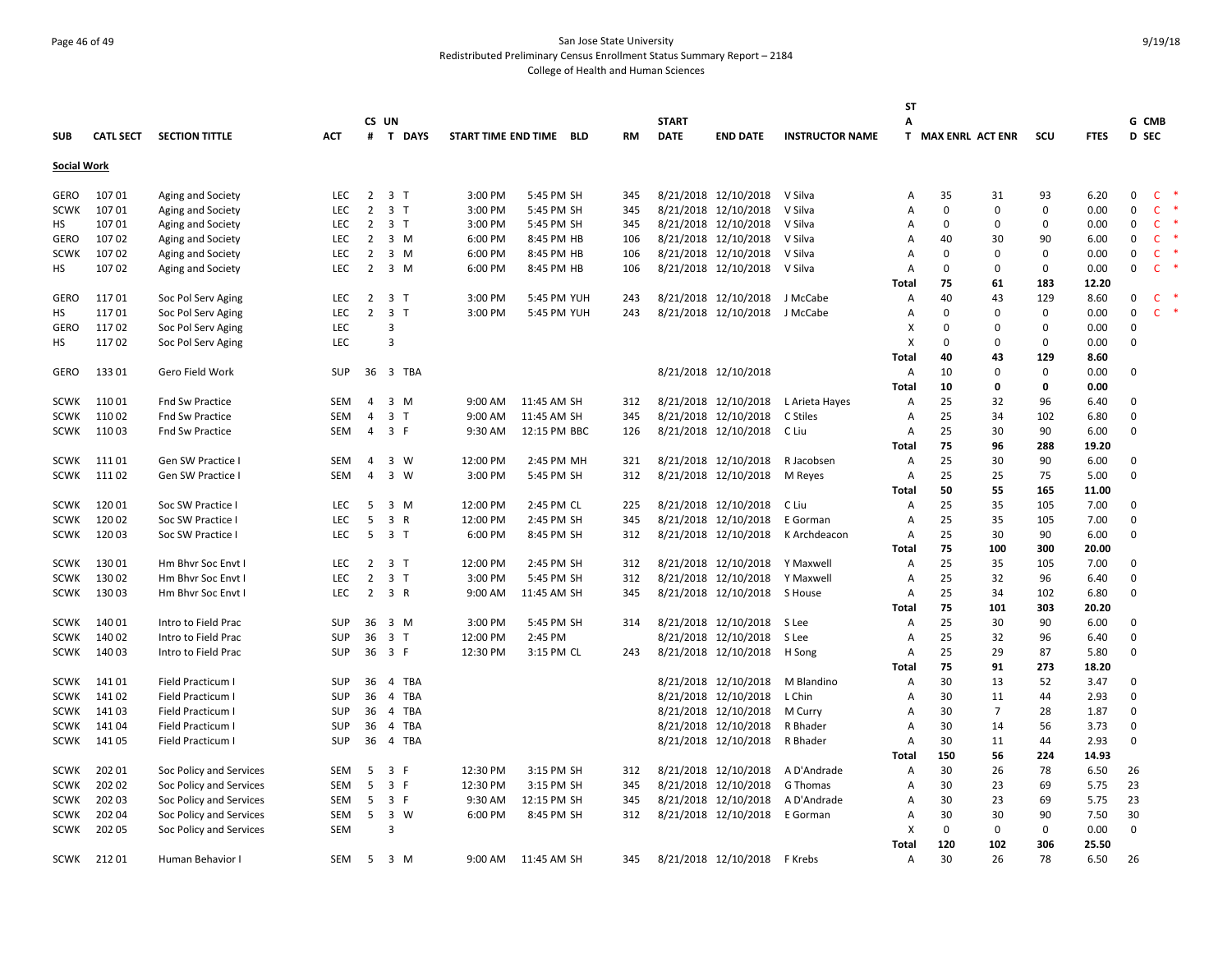# Page 47 of 49 San Jose State University Redistributed Preliminary Census Enrollment Status Summary Report – 2184 College of Health and Human Sciences

|                            |                  |                                    |                          |    |                         |          |          |                         |           |              |                                              |                        | <b>ST</b>           |                    |             |             |              |                |
|----------------------------|------------------|------------------------------------|--------------------------|----|-------------------------|----------|----------|-------------------------|-----------|--------------|----------------------------------------------|------------------------|---------------------|--------------------|-------------|-------------|--------------|----------------|
|                            |                  |                                    |                          |    | CS UN                   |          |          |                         |           | <b>START</b> |                                              |                        | Α                   |                    |             |             |              | G CMB          |
| <b>SUB</b>                 | <b>CATL SECT</b> | <b>SECTION TITTLE</b>              | АСТ                      |    |                         | # T DAYS |          | START TIME END TIME BLD | <b>RM</b> | <b>DATE</b>  | <b>END DATE</b>                              | <b>INSTRUCTOR NAME</b> |                     | T MAX ENRL ACT ENR |             | SCU         | <b>FTES</b>  | D SEC          |
| <b>SCWK</b>                | 21202            | Human Behavior I                   | SEM                      | -5 |                         | 3 W      | 12:00 PM | 2:45 PM SH              | 345       |              | 8/21/2018 12/10/2018                         | F Krebs                | A                   | 30                 | 23          | 69          | 5.75         | 23             |
| <b>SCWK</b>                | 21203            | Human Behavior I                   | <b>SEM</b>               | 5  |                         | 3 W      | 9:00 AM  | 11:45 AM SH             | 345       |              | 8/21/2018 12/10/2018                         | S House                | Α                   | 30                 | 24          | 72          | 6.00         | 24             |
| <b>SCWK</b>                | 21204            | Human Behavior I                   | SEM                      | 5  |                         | 3 M      | 6:00 PM  | 8:45 PM SH              | 312       |              | 8/21/2018 12/10/2018                         | M McNay-Beilmann       | A                   | 30                 | 29          | 87          | 7.25         | 29             |
| <b>SCWK</b>                | 21205            | Human Behavior I                   | <b>SEM</b>               |    | 3                       |          |          |                         |           |              |                                              |                        | X                   | $\Omega$           | $\Omega$    | 0           | 0.00         | $\mathbf 0$    |
|                            |                  |                                    |                          |    |                         |          |          |                         |           |              |                                              |                        | Total               | 120                | 102         | 306         | 25.50        |                |
| <b>SCWK</b>                | 220 01           | Trans Gen Prac I                   | SEM                      | -5 |                         | 3 M      | 12:00 PM | 2:45 PM SH              | 312       |              | 8/21/2018 12/10/2018                         | N Dubus                | Α                   | 30                 | 27          | 81          | 6.75         | 27             |
| <b>SCWK</b>                | 220 02           | Trans Gen Prac I                   | <b>SEM</b>               | 5  |                         | 3 W      | 9:00 AM  | 11:45 AM SH             | 312       |              | 8/21/2018 12/10/2018                         | J Wall                 | Α                   | 30                 | 23          | 69          | 5.75         | 23             |
| <b>SCWK</b>                | 22003            | Trans Gen Prac I                   | SEM                      | 5  |                         | 3 W      | 12:00 PM | 2:45 PM SH              | 312       |              | 8/21/2018 12/10/2018                         | M Reyes                | $\overline{A}$      | 30                 | 24          | 72          | 6.00         | 24             |
| <b>SCWK</b>                | 220 04           | Trans Gen Prac I                   | <b>SEM</b>               | 5  |                         | 3 M      | 6:00 PM  | 8:45 PM BBC             | 225       |              | 8/21/2018 12/10/2018                         | L Salmon               | Α                   | 30                 | 32          | 96          | 8.00         | 32             |
|                            |                  |                                    |                          |    |                         |          |          |                         |           |              |                                              |                        | Total               | 120                | 106         | 318         | 26.50        |                |
| <b>SCWK</b>                | 22201            | Trans Adv Gen I                    | SEM                      | 5  | 3 T                     |          | 12:00 PM | 2:45 PM SH              | 345       |              | 8/21/2018 12/10/2018                         | M Reyes                | Α                   | 30                 | 34          | 102         | 8.50         | 34             |
| <b>SCWK</b>                | 22202            | Trans Adv Gen I                    | <b>SEM</b>               | 5  | 3 M                     |          | 12:00 PM | 2:45 PM HB              | 408       |              | 8/21/2018 12/10/2018                         | L Arieta Hayes         | Α                   | 30                 | 32          | 96          | 8.00         | 32             |
|                            |                  |                                    |                          |    |                         |          |          |                         |           |              |                                              |                        | Total               | 60                 | 66          | 198         | 16.50        |                |
| SCWK                       | 22301            | Trans Adv Gen II                   | SEM                      | 5  | 3 <sub>1</sub>          |          | 6:00 PM  | 8:45 PM MH              | 322       |              | 8/21/2018 12/10/2018                         | C Lum                  | Α                   | 30                 | 16          | 48          | 4.00         | 16             |
|                            |                  |                                    |                          |    |                         |          |          |                         |           |              |                                              |                        | Total               | 30                 | 16          | 48          | 4.00         |                |
| <b>SCWK</b>                | 224 01           | Pract with Sp Sp                   | SEM                      | 5  | 3 T                     |          | 6:00 PM  | 8:45 PM BBC             | 126       |              | 8/21/2018 12/10/2018                         | M Reyes                | Α                   | 30                 | 13          | 39          | 3.25         | 13             |
|                            |                  |                                    |                          |    |                         |          |          |                         |           |              |                                              |                        | Total               | 30                 | 13          | 39          | 3.25         |                |
| <b>SCWK</b>                | 23001            | Soc W Pract I                      | <b>SUP</b>               |    | 3                       |          |          |                         |           |              |                                              |                        | X                   | 0                  | $\Omega$    | $\mathbf 0$ | 0.00         | $\mathbf 0$    |
| <b>SCWK</b>                | 230 02           | Soc W Pract I                      | <b>SUP</b>               | 23 |                         | 4 TBA    |          |                         |           |              | 8/21/2018 12/10/2018                         | <b>B</b> Watkins       | $\overline{A}$      | 30                 | 15          | 60          | 5.00         | 15             |
| <b>SCWK</b>                | 230 03           | Soc W Pract I                      | <b>SUP</b>               | 23 |                         | 4 TBA    |          |                         |           |              | 8/21/2018 12/10/2018                         | <b>B</b> Tavera        | A                   | 30                 | 15          | 60          | 5.00         | 15             |
| <b>SCWK</b>                | 230 04           | Soc W Pract I                      | <b>SUP</b>               | 23 |                         | 4 TBA    |          |                         |           |              | 8/21/2018 12/10/2018                         | J Jackson              | $\overline{A}$      | 30                 | 18          | 72          | 6.00         | 18             |
| <b>SCWK</b>                | 230 05           | Soc W Pract I                      | <b>SUP</b>               | 23 |                         | 4 TBA    |          |                         |           |              | 8/21/2018 12/10/2018                         | J Rose                 | Α                   | 30                 | 9           | 36          | 3.00         | 9              |
| <b>SCWK</b>                | 230 06           | Soc W Pract I                      | <b>SUP</b>               | 23 |                         | 4 TBA    |          |                         |           |              | 8/21/2018 12/10/2018                         | M Curry                | $\overline{A}$      | 30                 | 17          | 68          | 5.67         | 17             |
| <b>SCWK</b>                | 230 07           | Soc W Pract I                      | <b>SUP</b>               | 23 |                         | 4 TBA    |          |                         |           |              | 8/21/2018 12/10/2018                         | V Smith                | $\overline{A}$      | 30                 | 17          | 68          | 5.67         | 17             |
| <b>SCWK</b>                | 23008            | Soc W Pract I                      | <b>SUP</b>               | 23 |                         | 4 TBA    |          |                         |           |              | 8/21/2018 12/10/2018                         | A Fimbres-Windley      | A                   | 30                 | 15          | 60          | 5.00         | 15             |
| <b>SCWK</b>                | 230 09           | Soc W Pract I                      | <b>SUP</b>               |    | 4                       |          |          |                         |           |              |                                              |                        | X                   | 0                  | 0           | 0           | 0.00         | 0              |
|                            |                  |                                    |                          |    |                         |          |          |                         |           |              |                                              |                        | Total               | 210                | 106         | 424         | 35.33        |                |
| <b>SCWK</b>                | 23201            | Soc W Pract III                    | <b>SUP</b>               | 23 |                         | 4 TBA    |          |                         |           |              | 8/21/2018 12/10/2018                         | A Fimbres-Windley      | $\overline{A}$      | 30                 | 10          | 40          | 3.33         | 10             |
| <b>SCWK</b>                | 23202            |                                    | <b>SUP</b>               | 23 |                         | 4 TBA    |          |                         |           |              | 8/21/2018 12/10/2018                         | <b>B</b> Watkins       | A                   | 30                 | 9           | 36          | 3.00         | 9              |
| <b>SCWK</b>                | 23203            | Soc W Pract III<br>Soc W Pract III | <b>SUP</b>               | 23 |                         | 4 TBA    |          |                         |           |              | 8/21/2018 12/10/2018                         | <b>B</b> Tavera        |                     | 30                 | 10          | 40          | 3.33         | 10             |
|                            | 232 04           |                                    |                          | 23 |                         | 4 TBA    |          |                         |           |              |                                              |                        | Α                   | 30                 | 7           |             |              | $\overline{7}$ |
| <b>SCWK</b><br><b>SCWK</b> | 232 05           | Soc W Pract III                    | <b>SUP</b><br><b>SUP</b> | 23 |                         | 4 TBA    |          |                         |           |              | 8/21/2018 12/10/2018                         | J Jackson              | Α<br>$\overline{A}$ | 30                 | 18          | 28<br>72    | 2.33         | 18             |
|                            | 232 06           | Soc W Pract III                    | <b>SUP</b>               | 23 |                         | 4 TBA    |          |                         |           |              | 8/21/2018 12/10/2018<br>8/21/2018 12/10/2018 | J Rose                 | $\overline{A}$      | 30                 | 10          | 40          | 6.00         |                |
| <b>SCWK</b>                | 232 07           | Soc W Pract III<br>Soc W Pract III | <b>SUP</b>               | 23 |                         | 4 TBA    |          |                         |           |              | 8/21/2018 12/10/2018                         | M Blandino<br>L Chin   | Α                   | 30                 |             | 56          | 3.33<br>4.67 | 10<br>14       |
| <b>SCWK</b>                |                  |                                    |                          |    |                         |          |          |                         |           |              |                                              |                        |                     |                    | 14          |             |              |                |
| <b>SCWK</b>                | 23208            | Soc W Pract III                    | <b>SUP</b>               | 23 |                         | 4 TBA    |          |                         |           |              | 8/21/2018 12/10/2018                         | R Ghezzi               | $\overline{A}$      | 30                 | 18          | 72          | 6.00         | 18             |
| <b>SCWK</b>                | 23209            | Soc W Pract III                    | <b>SUP</b>               | 23 |                         | 4 TBA    |          |                         |           |              | 8/21/2018 12/10/2018                         | V Smith                | $\overline{A}$      | 30                 | 8           | 32          | 2.67         | 8              |
| <b>SCWK</b>                | 232 10           | Soc W Pract III                    | <b>SUP</b>               | 23 | $\overline{\mathbf{3}}$ | 4 TBA    |          |                         |           |              | 8/21/2018 12/10/2018                         | C Shaffar              | A                   | 30                 | 2           | 8           | 0.67         | $\overline{2}$ |
| <b>SCWK</b>                | 232 11           | Soc W Pract III                    | <b>SUP</b>               |    |                         |          |          |                         |           |              |                                              |                        | X                   | 0                  | $\mathbf 0$ | $\mathbf 0$ | 0.00         | 0              |
| <b>SCWK</b>                | 232 12           | Soc W Pract III                    | <b>SUP</b>               | 23 |                         | 3 TBA    |          |                         |           |              | 8/21/2018 12/10/2018                         | C Shaffar              | $\overline{A}$      | 5                  | 2           | 6           | 0.50         | 2              |
|                            |                  |                                    |                          |    |                         |          |          |                         |           |              |                                              |                        | Total               | 305                | 108         | 430         | 35.83        |                |
| <b>SCWK</b>                | 240 01           | Res Method & Des                   | SEM                      | -5 | 3 F                     |          | 9:30 AM  | 12:15 PM SH             | 312       |              | 8/21/2018 12/10/2018                         | H Song                 | Α                   | 30                 | 27          | 81          | 6.75         | 27             |
| <b>SCWK</b>                | 240 02           | Res Method & Des                   | <b>SEM</b>               | -5 | 3 F                     |          | 9:30 AM  | 12:15 PM SH             | 242       |              | 8/21/2018 12/10/2018                         | K Lemon Osterling      | $\overline{A}$      | 30                 | 24          | 72          | 6.00         | 24             |
| <b>SCWK</b>                | 240 03           | Res Method & Des                   | SEM                      | 5  | 3 F                     |          | 12:30 PM | 3:15 PM MH              | 322       |              | 8/21/2018 12/10/2018                         | E Cohen                | Α                   | 30                 | 24          | 72          | 6.00         | 24             |
| <b>SCWK</b>                | 240 04           | Res Method & Des                   | SEM                      | -5 |                         | 3 W      | 6:00 PM  | 8:45 PM BBC             | 126       |              | 8/21/2018 12/10/2018                         | K Lemon Osterling      | Α                   | 30                 | 30          | 90          | 7.50         | 30             |
|                            |                  |                                    |                          |    |                         |          |          |                         |           |              |                                              |                        | <b>Total</b>        | 120                | 105         | 315         | 26.25        |                |
| <b>SCWK</b>                | 26101            | Dir Pract Children                 | <b>SEM</b>               | -5 | 3 M                     |          | 9:00 AM  | 11:45 AM HB             | 408       |              | 8/21/2018 12/10/2018                         | G Thomas               | $\overline{A}$      | 30                 | 33          | 99          | 8.25         | 33             |
|                            |                  |                                    |                          |    |                         |          |          |                         |           |              |                                              |                        | <b>Total</b>        | 30                 | 33          | 99          | 8.25         |                |
| SCWK                       | 262 01           | Soc W Prac Addles                  | <b>SEM</b>               | 5  | 3 M                     |          | 6:00 PM  | 8:45 PM MH              | 322       |              | 8/21/2018 12/10/2018 G Thomas                |                        | Α                   | 30                 | 35          | 105         | 8.75         | 35             |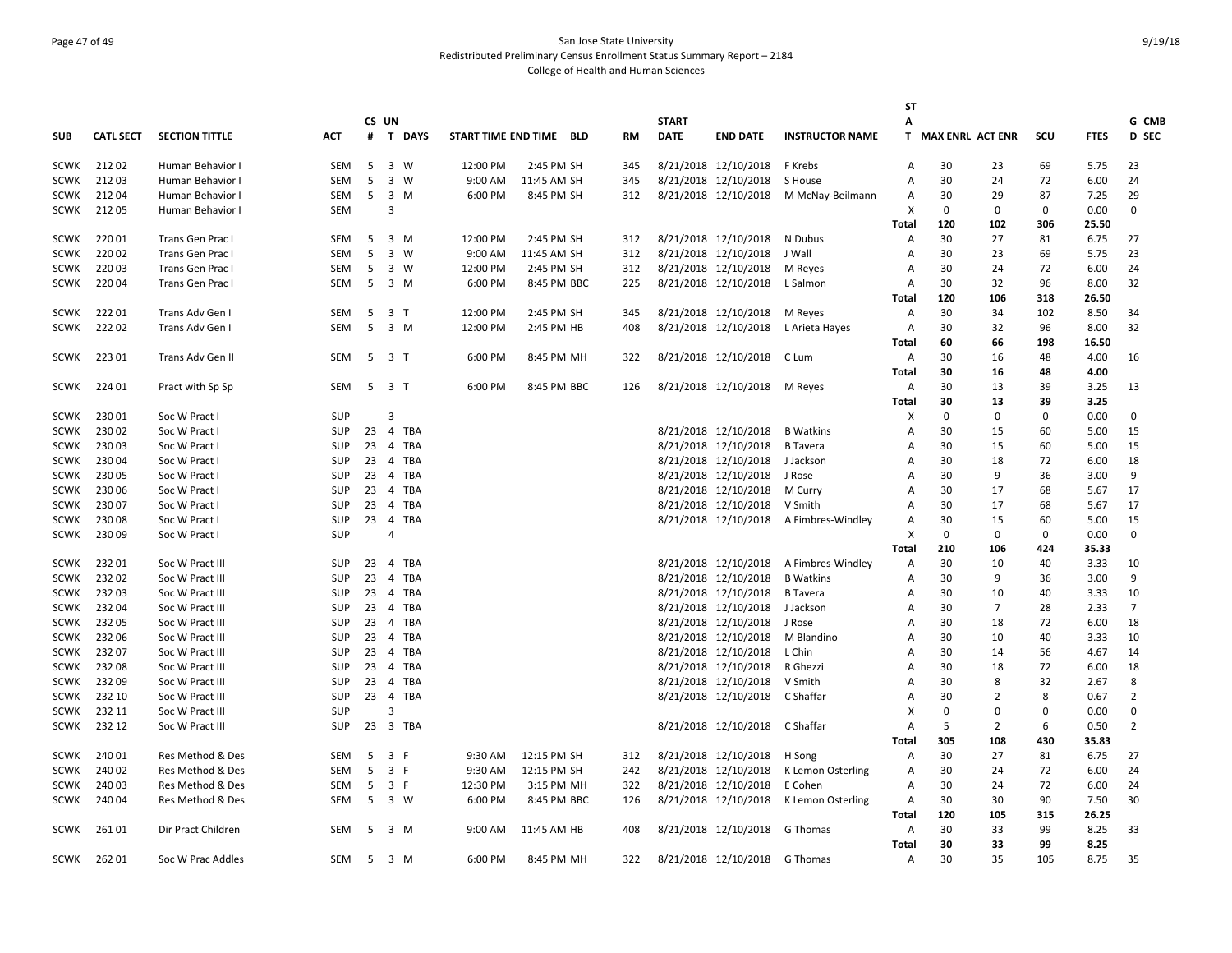# Page 48 of 49 San Jose State University Redistributed Preliminary Census Enrollment Status Summary Report – 2184 College of Health and Human Sciences

|             |                  |                               |            |     |                  |                     |             |           |              |                      |                          | SΤ             |          |                    |             |             |              |                     |
|-------------|------------------|-------------------------------|------------|-----|------------------|---------------------|-------------|-----------|--------------|----------------------|--------------------------|----------------|----------|--------------------|-------------|-------------|--------------|---------------------|
|             |                  |                               |            |     | CS UN            |                     |             |           | <b>START</b> |                      |                          |                |          |                    |             |             | G CMB        |                     |
| <b>SUB</b>  | <b>CATL SECT</b> | <b>SECTION TITTLE</b>         | <b>ACT</b> | #   | <b>DAYS</b><br>т | START TIME END TIME | <b>BLD</b>  | <b>RM</b> | <b>DATE</b>  | <b>END DATE</b>      | <b>INSTRUCTOR NAME</b>   |                |          | T MAX ENRL ACT ENR | SCU         | <b>FTES</b> | <b>D SEC</b> |                     |
|             |                  |                               |            |     |                  |                     |             |           |              |                      |                          |                |          |                    |             |             |              |                     |
|             |                  |                               |            |     |                  |                     |             |           |              |                      |                          | Total          | 30       | 35                 | 105         | 8.75        |              |                     |
| <b>SCWK</b> | 265 01           | <b>Child Welfare Practice</b> | SEM        | 5   | 3 <sub>1</sub>   | 9:00 AM             | 11:45 AM SH | 312       |              | 8/21/2018 12/10/2018 | C Kohtz                  | $\overline{A}$ | 30       | 27                 | 81          | 6.75        | 27           |                     |
|             |                  |                               |            |     |                  |                     |             |           |              |                      |                          | <b>Total</b>   | 30       | 27                 | 81          | 6.75        |              |                     |
| SCWK        | 27201            | <b>School Social Work</b>     | LEC        | 2   | 3 <sub>1</sub>   | 9:00 AM             | 11:45 AM CL | 308       |              | 8/21/2018 12/10/2018 | L Moore-Guerra           | $\overline{A}$ | 30       | 30                 | 90          | 7.50        | 30           |                     |
|             |                  |                               |            |     |                  |                     |             |           |              |                      |                          | <b>Total</b>   | 30       | 30                 | 90          | 7.50        |              |                     |
| <b>SCWK</b> | 28101            | Soc W in H/MH                 | SEM        | -5  | $3 \, M$         | 12:00 PM            | 2:45 PM SH  | 345       |              | 8/21/2018 12/10/2018 | M Conroy                 | A              | 30       | 35                 | 105         | 8.75        | 35           |                     |
| <b>SCWK</b> | 28102            | Soc W in H/MH                 | SEM        | 5   | 3 <sub>1</sub>   | 6:00 PM             | 8:45 PM BBC | 130       |              | 8/21/2018 12/10/2018 | M Conroy                 | A              | 30       | 31                 | 93          | 7.75        | 31           |                     |
|             |                  |                               |            |     |                  |                     |             |           |              |                      |                          | Total          | 60       | 66                 | 198         | 16.50       |              |                     |
| <b>SCWK</b> | 298A01           | Special Study A               | <b>SUP</b> | 23  | $3 \, M$         | 3:00 PM             | 5:45 PM SH  | 414       |              | 8/21/2018 12/10/2018 | N Dubus                  | A              | 30       | 15                 | 45          | 3.75        | 15           |                     |
| <b>SCWK</b> | 298A02           | Special Study A               | SUP        | 230 |                  |                     |             |           |              | 8/21/2018 12/10/2018 |                          | X              | ŋ        | $\Omega$           | 0           | 0.00        | $\Omega$     |                     |
| <b>SCWK</b> | 298A03           | Special Study A               | <b>SUP</b> | 230 |                  |                     |             |           |              | 8/21/2018 12/10/2018 |                          | X              | 0        | $\Omega$           | $\Omega$    | 0.00        | $\Omega$     |                     |
| <b>SCWK</b> | 298A04           | Special Study A               | <b>SUP</b> | 230 |                  |                     |             |           |              | 8/21/2018 12/10/2018 |                          | X              | O        | $\Omega$           | 0           | 0.00        | $\Omega$     |                     |
| <b>SCWK</b> | 298A05           | Special Study A               | SUP        | 230 |                  |                     |             |           |              | 8/21/2018 12/10/2018 |                          | X              | O        | $\Omega$           | $\Omega$    | 0.00        | $\Omega$     |                     |
| <b>SCWK</b> | 298A06           | Special Study A               | <b>SUP</b> | 230 |                  |                     |             |           |              | 8/21/2018 12/10/2018 |                          | X              | ŋ        | $\Omega$           | $\Omega$    | 0.00        | $\Omega$     |                     |
| <b>SCWK</b> | 298A07           | Special Study A               | SUP        | 230 |                  |                     |             |           |              | 8/21/2018 12/10/2018 |                          | X              | O        | $\Omega$           | $\mathbf 0$ | 0.00        | $\Omega$     |                     |
| <b>SCWK</b> | 298A08           | Special Study A               | SUP        | 230 |                  |                     |             |           |              | 8/21/2018 12/10/2018 |                          | X              | O        | $\Omega$           | $\Omega$    | 0.00        | $\Omega$     |                     |
| <b>SCWK</b> | 298A09           | Special Study A               | <b>SUP</b> | 23  | $3 \, M$         | 3:00 PM             | 5:45 PM SH  | 315       |              | 8/21/2018 12/10/2018 | E Bruce                  | A              | 30       | 14                 | 42          | 3.50        | 14           |                     |
| <b>SCWK</b> | 298A 10          | Special Study A               | SUP        | 23  | 3 M              | 3:00 PM             | 5:45 PM SH  | 413       |              | 8/21/2018 12/10/2018 | E Cohen                  | A              | 30       | 14                 | 42          | 3.50        | 14           |                     |
| <b>SCWK</b> | 298A 11          | Special Study A               | SUP        | 23  | 3 M              | 3:00 PM             | 5:45 PM SH  | 311       |              | 8/21/2018 12/10/2018 | H Song                   | A              | 30       | 14                 | 42          | 3.50        | 14           |                     |
| <b>SCWK</b> | 298A 12          | Special Study A               | <b>SUP</b> | 23  | 3 <sub>1</sub>   | 3:00 PM             | 5:45 PM SH  | 313       |              | 8/21/2018 12/10/2018 | E Bruce                  | A              | 30       | 14                 | 42          | 3.50        | 14           |                     |
| <b>SCWK</b> | 298A 13          | Special Study A               | SUP        | 23  | 3 <sub>1</sub>   | 3:00 PM             | 5:45 PM BBC | 221       |              | 8/21/2018 12/10/2018 | S Lee                    | A              | 30       | 14                 | 42          | 3.50        | 14           |                     |
| <b>SCWK</b> | 298A 14          | Special Study A               | <b>SUP</b> | 23  | 3 <sub>1</sub>   | 3:00 PM             | 5:45 PM DMH | 167       |              | 8/21/2018 12/10/2018 | A D'Andrade              | A              | 30       | 13                 | 39          | 3.25        | 13           |                     |
| <b>SCWK</b> | 298A 15          | Special Study A               | <b>SUP</b> | 23  | 3 <sub>1</sub>   | 3:00 PM             | 5:45 PM SH  | 314       |              | 8/21/2018 12/10/2018 | S Sen                    | A              | 30       | 13                 | 39          | 3.25        | 13           |                     |
|             |                  |                               |            |     |                  |                     |             |           |              |                      |                          | <b>Total</b>   | 240      | 111                | 333         | 27.75       |              |                     |
| SCWK        | 25101            | Soc Wk W Aging Pop            | <b>SEM</b> | .5  | 3 M              | 6:00 PM             | 8:45 PM BBC | 126       |              | 8/21/2018 12/10/2018 | M Breaux                 | A              | 30       | 27                 | 81          | 6.75        | 27           | $\mathsf{C}$        |
| <b>GERO</b> | 25101            | Soc Wk W Aging Pop            | SEM        | .5  | $3 \, M$         | 6:00 PM             | 8:45 PM BBC | 126       |              | 8/21/2018 12/10/2018 | M Breaux                 | $\overline{A}$ | $\Omega$ | 0                  | 0           | 0.00        | $\mathbf 0$  | $\mathsf{C}$<br>- 4 |
|             |                  |                               |            |     |                  |                     |             |           |              |                      |                          | <b>Total</b>   | 30       | 27                 | 81          | 6.75        |              |                     |
|             |                  |                               |            |     |                  |                     |             |           |              |                      | <b>Social Work Total</b> |                | 2190     | 1656               | 5236        | 405.25      |              |                     |